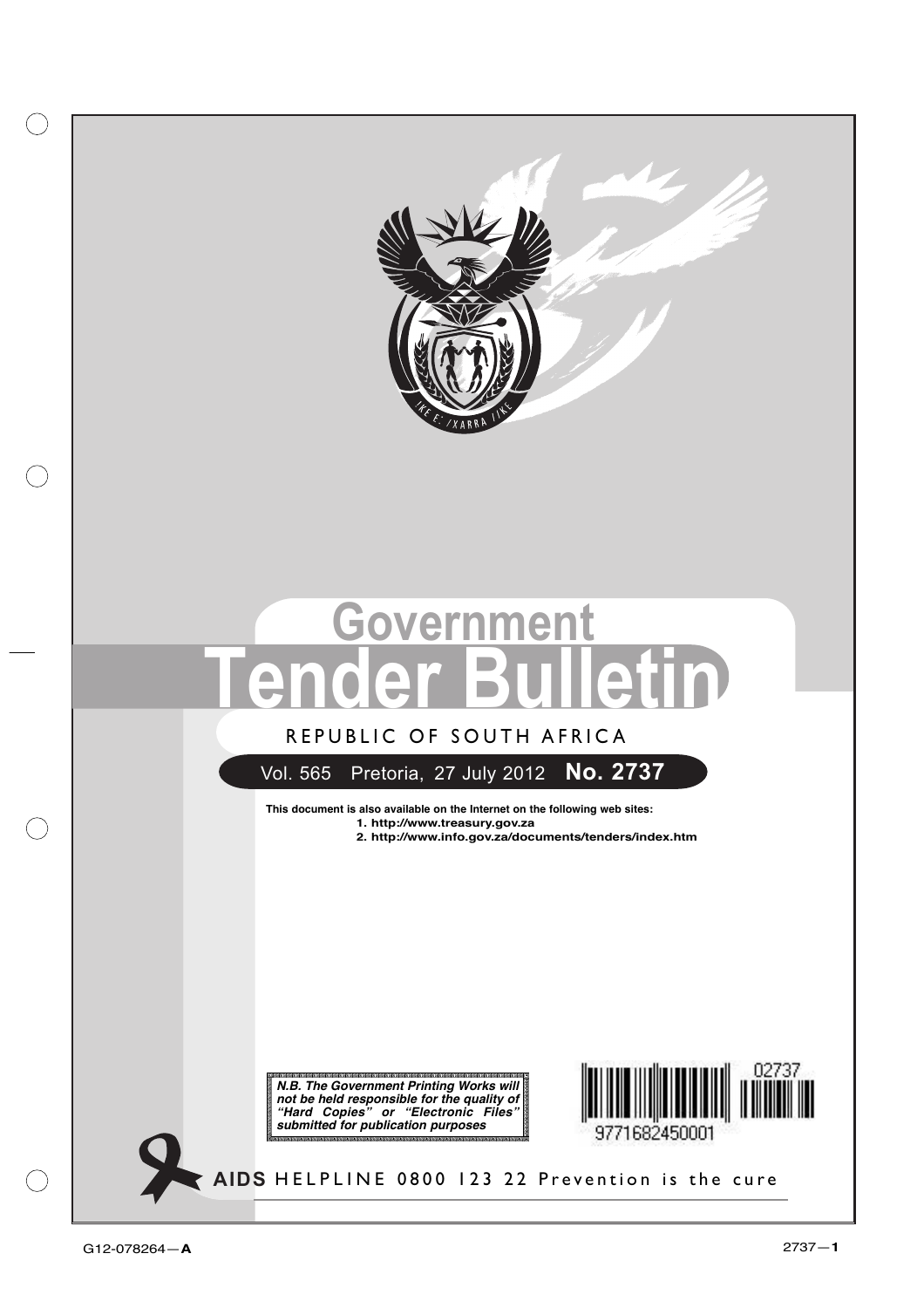### **INDEX**

|    |                                                                             | 8  |
|----|-----------------------------------------------------------------------------|----|
|    | A. BID INVITED FOR SUPPLIES, SERVICES AND DISPOSALS                         |    |
|    |                                                                             | 1  |
|    |                                                                             | 13 |
|    | $\nabla$                                                                    | 13 |
|    |                                                                             | 13 |
|    |                                                                             | 14 |
|    | $\overline{\nabla}$                                                         | 18 |
|    |                                                                             | 18 |
|    | SERVICES: FUNCTIONAL (INCLUDING CLEANING AND SECURITY SERVICES)<br>$\nabla$ | 19 |
|    | $\boldsymbol{\nabla}$                                                       | 24 |
|    |                                                                             | 29 |
|    |                                                                             | 32 |
|    |                                                                             | 33 |
|    | <b>B. RESULTS OF TENDER INVITATIONS</b>                                     |    |
|    |                                                                             | 68 |
|    |                                                                             | 70 |
| D. |                                                                             | 74 |
| F. | <b>ANNEXURES</b>                                                            |    |
|    |                                                                             | 77 |
|    |                                                                             | 87 |
|    |                                                                             | 88 |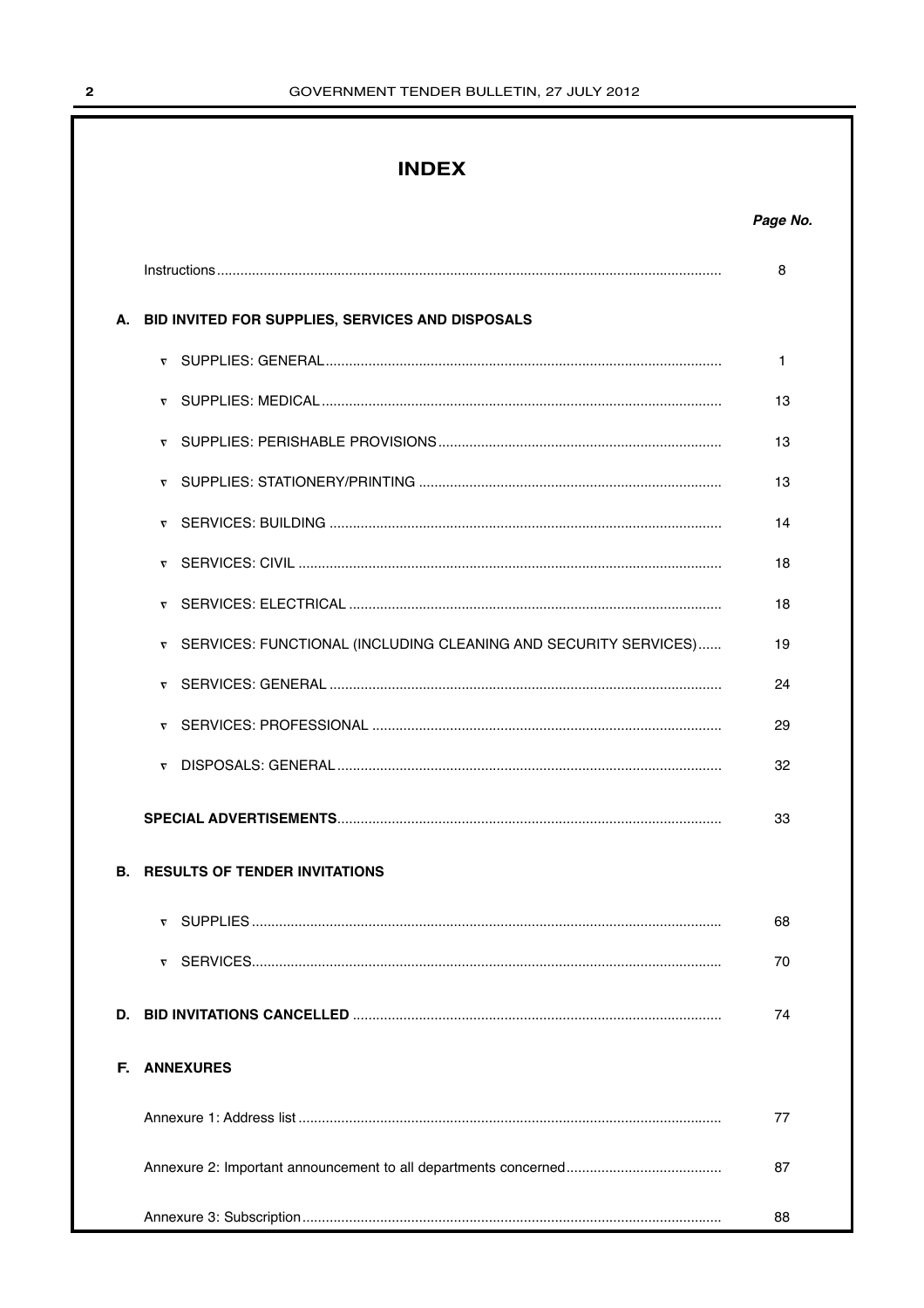



149 Bosman Street • Private Bag X85, Pretoria 0001, RSA

Tel: (012) 334-4504 | Fax: (012) 323-8805

Reference TENDER BULLETIN Inquiries ISTELLE PIENAAR

# TENDER INQUIRIES

Date:

FROM JANUARY 2005

Department, firm or institution:

**ALL PUBLICATIONS** 

The Tender Bulletin is available on the Internet on the following web sites:<br>1. http://www.treasury.gov.za<br>2. http://www.info.gov.za/documents/tenders/index.htm

E-mail: ipienaar@print.pwv.gov.za **istelle.pienaar@gpw.gov.za**

### How TO ADVERTISE IN THE GOVERNMENT TENDER BULLETIN

1. FORM No. 1: This form must always be submitted to us when you want to advertise in the tender bulletin. Your bid description in the 1st column.

The place where and/or which Department requires the bid in the 2nd column

The Department Contract No. in the 3rd column. Each Department allocate their own Contract numbers.

The bid closing date in the 4th column-the closing date should be 21-30 days from publication date.

Your address list number (which we will submit to you after you have completed Form No. 2) in the 5th and 6th columns.

If the bid closes at National Treasury, their number (National Treasury number) should appear in Column 6.

- 2. FORM No. 2: Complete this form together with Form No. 1, when you advertise for the first time, to receive your own tender address list number.
- 3. FORM No. 3: This form is only for your own records, choose from this list the right section under which you want your bid to be published and write this section in at the space provided next to receive your own tender address list number.<br>This form is only for your own records, choose from this list the<br>you want your bid to be published and write this section in at the<br>Supplies:..... Services:..... Disposals:....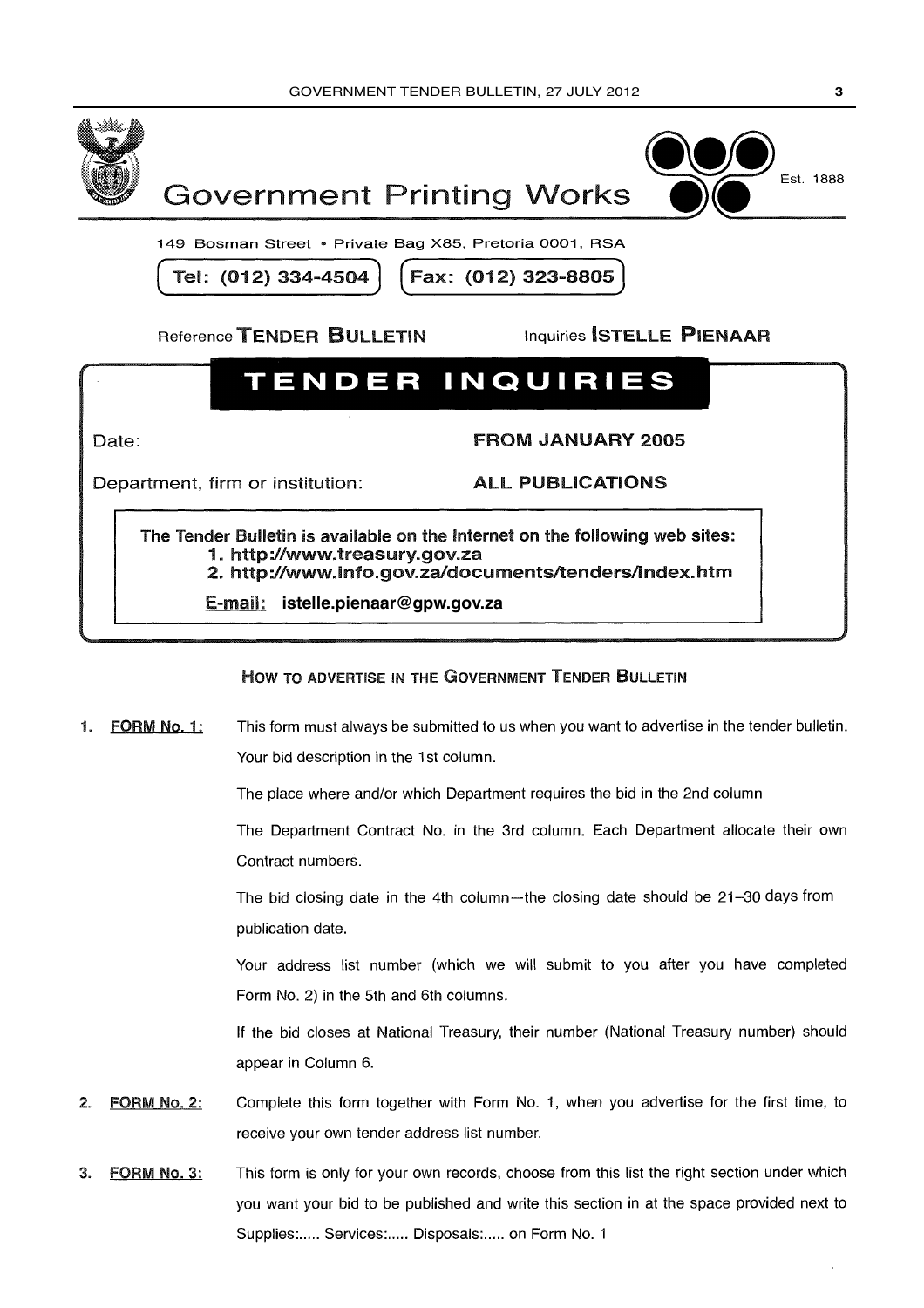### **INFORMATION AND NOTES:**

### *Contact details:*

| * Request cost calculations:                     | Istelle Pienaar at Tel. (012) 334-4504. |
|--------------------------------------------------|-----------------------------------------|
| * Enquiries regarding account or account number: | Shirley Beetge at Tel. (012) 334-4565   |
| * Subscribe by phoning:                          | Maureen Toka, Tel. (012) 334-4507       |
|                                                  | Ronnie Mashifane, Tel. (012) 334-4735   |
|                                                  | or Maggie Jumba, Tel. (012) 334-4734.   |
| * Advertisement Section:                         |                                         |
| * All changes (corrections of advertisements),   |                                         |
| enquiries regarding advertisements:              | Istelle Pienaar, Tel. (012) 334-4504.   |

### *Placing and advertising of advertisements:*

- **•** The submission of advertisements closes the Friday before the publication date at 15:00.
- **• Please note: No late advertisements will be accepted after the closing time.**
- **•** Advertisements are submitted directly to Government Printing Works: Complete the necessary forms and fax it to 012-323 8805 or 012-334 5830 or e-mail to **istelle.pienaar@gpw.gov.za**
- **•** The Tender Bulletin appears every Friday, except when there is a Public Holiday involved, and then the closing date for acceptance of tenders will be forwarded with one day. These publication dates that influence the closing dates of the Tender Bulletin, are published for your convenience at the back of each Tender Gazette.
- **•** Advertisements will be published as received on the hard copy.
- **•** Government Printing Works will not take any responsibility for wrong information submitted.
- **•** No changes will be made telephonically; all changes must be submitted via fax or e-mail.
- **•** NB: No Special Tender Bulletins are published any more!
- **•** Electronic bulletins and electronic downloads can be obtained from the Internet: www.globalerfx.com — **electronic bids** www.treasury.gov.za — **bulletins and contracts**

### *Cost: (As from 1 April 2012)*

- **•** The tariff for publication is R110.30 per cm and R2 757.46 per A4 page (including VAT).
- **•** Subscription rates for hard copies: Local—R44.40 per annum; Overseas—R51.95 per annum.

### *General:*

- **•** Bid documents are generally available in **English** only.
- **•** Bidders should read the Special Conditions and Requirements of Contract issued by the different departments.
- **•** Where security is required particulars thereof are indicated in the bid documents. However, security is mostly not required for services with an estimated value of less than R100 000.
- **•** Bids must be submitted on the official bid forms handed out by Departments, must be completed in black ink and completed in all respects.
- **•** Bids must be submitted in sealed envelopes clearly marked. The address, bid number and closing date must appear on the **front** of the envelope.
- **•** Separate envelopes must be used for each bid invitation.
- **•** The name and address of the bidder must appear on the **back** of the envelope only.
- **•** Bids are only advertised once in the Government Tender Bulletin—it is advisable to consult at least the two previous issues of the bulletin in order to obtain full particulars of all current bid invitations.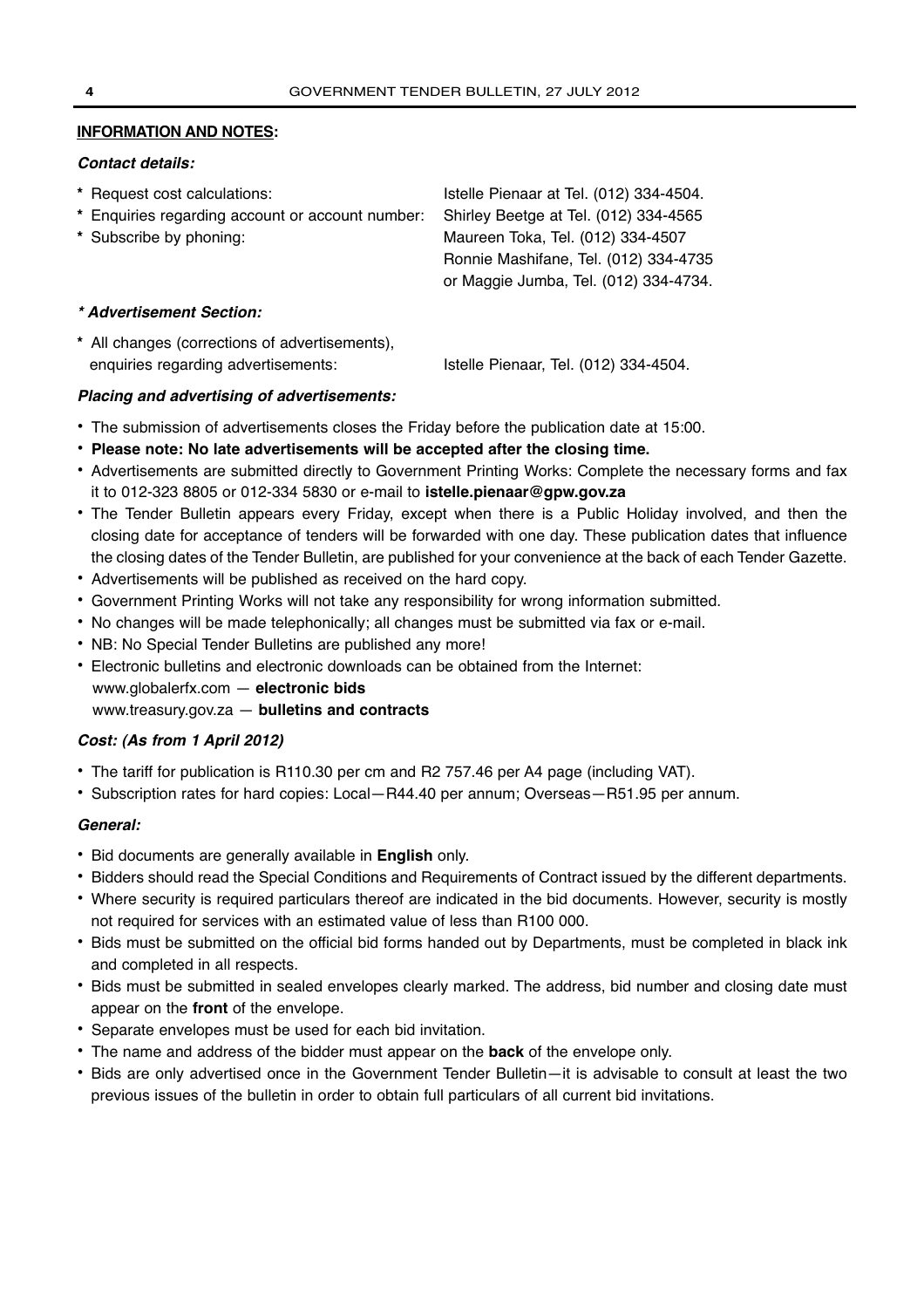# BIDS INVITED FOR SUPPLIES, SERVICES AND DISPOSALS

|              | BIDS INVITED FOR SUPPLIES, SERVICES AND DISPOSALS |                |               |                       |                            | <b>TORN NO.T</b>                 |
|--------------|---------------------------------------------------|----------------|---------------|-----------------------|----------------------------|----------------------------------|
| SUB CATEGORY | 加强的国王进制的西国国家的政府联网团网络联队的日式国国统统政府委托<br>Supplies:    |                |               | <br><b>Disposals:</b> |                            |                                  |
|              | DESCRIPTION                                       | REQUIRED<br>AT | TENDER<br>No. | DUE AT<br>11:00       | BIDS<br>OBTAINABLE<br>FROM | POST OR<br>DELIVER<br>BIDS<br>TO |
|              |                                                   |                | Ì             |                       |                            |                                  |
|              |                                                   | i<br>i<br>i    | j             |                       |                            |                                  |
|              |                                                   |                | Î             | i<br>:<br>:           | $\frac{1}{2}$              | $\frac{1}{2}$                    |
|              |                                                   | Ì              |               | :<br>:<br>:           |                            | Ì                                |
|              |                                                   |                | İ<br>j        |                       |                            |                                  |
|              |                                                   | l              | İ             |                       | $\vdots$                   | İ                                |
|              |                                                   |                | İ             |                       |                            | İ                                |
|              |                                                   | $\frac{1}{2}$  | Ì             |                       |                            |                                  |
|              |                                                   |                |               |                       | i<br>$\frac{1}{2}$         | $\vdots$<br>$\vdots$             |
|              |                                                   |                |               |                       | i                          |                                  |
|              |                                                   |                | i             |                       |                            |                                  |
|              |                                                   | i<br>i<br>i    | $\frac{1}{2}$ |                       |                            |                                  |
|              |                                                   |                | i             |                       |                            |                                  |
|              |                                                   |                |               |                       |                            |                                  |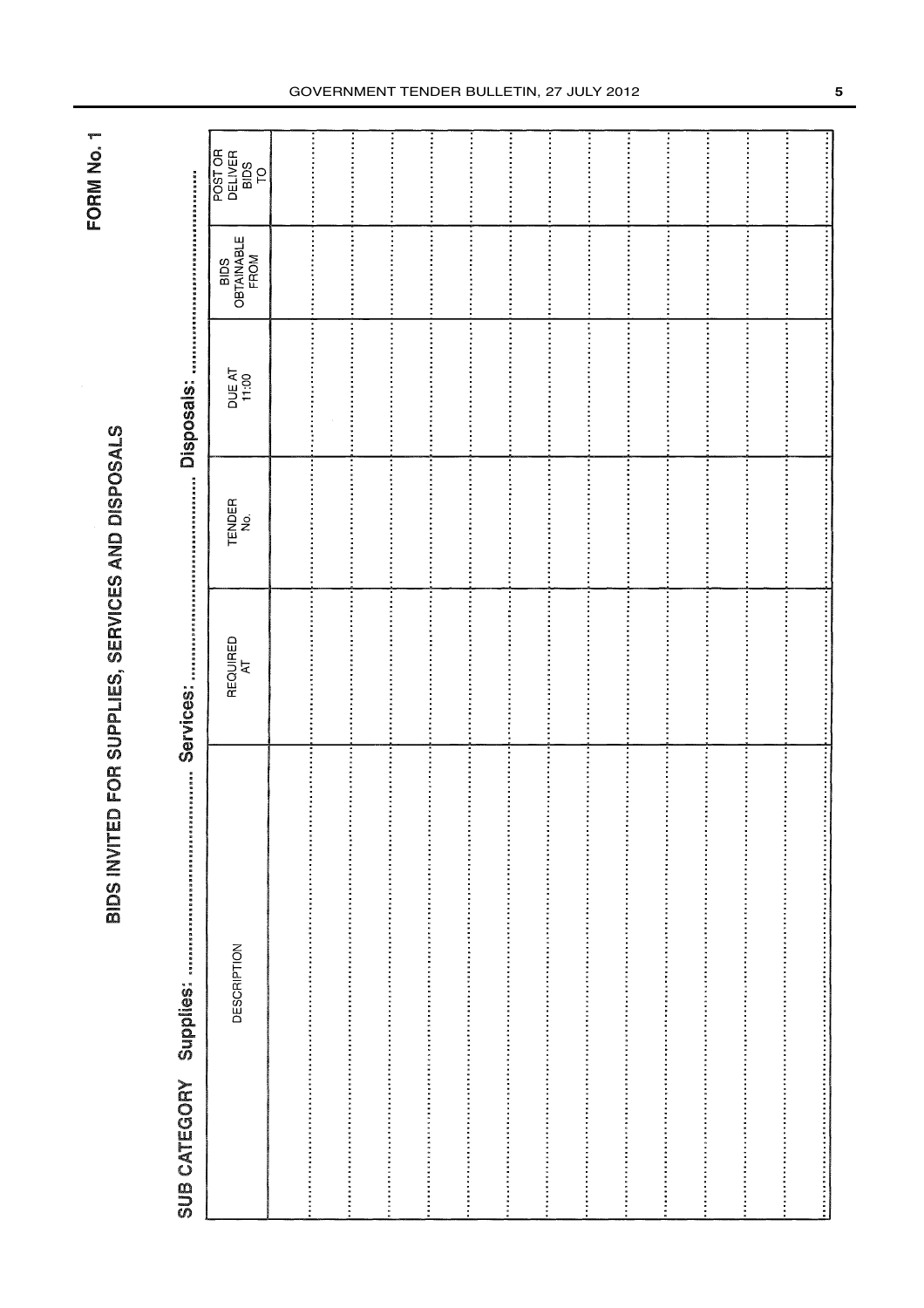### FORM No. 2

### ADDRESS LIST

| <b>BIDS OBTAINABLE FROM:</b> |  |
|------------------------------|--|
| Name of Department:          |  |
| <b>Street Address:</b>       |  |
|                              |  |
|                              |  |
| Postal Address:              |  |
|                              |  |
|                              |  |
| Enquiries:                   |  |
|                              |  |
| Office hours:                |  |

| POST OR DELIVER BIDS TO:                               |  |  |  |  |  |
|--------------------------------------------------------|--|--|--|--|--|
| Name of Department:                                    |  |  |  |  |  |
| <b>Street Address:</b>                                 |  |  |  |  |  |
|                                                        |  |  |  |  |  |
|                                                        |  |  |  |  |  |
| Postal Address:                                        |  |  |  |  |  |
|                                                        |  |  |  |  |  |
|                                                        |  |  |  |  |  |
| <b>Tender Box Address</b><br>(main entrance, reception |  |  |  |  |  |
| area or room no. of the<br>building):                  |  |  |  |  |  |
| Enquiries:                                             |  |  |  |  |  |
|                                                        |  |  |  |  |  |

# PLEASE INFORM US OF ANY CHANGES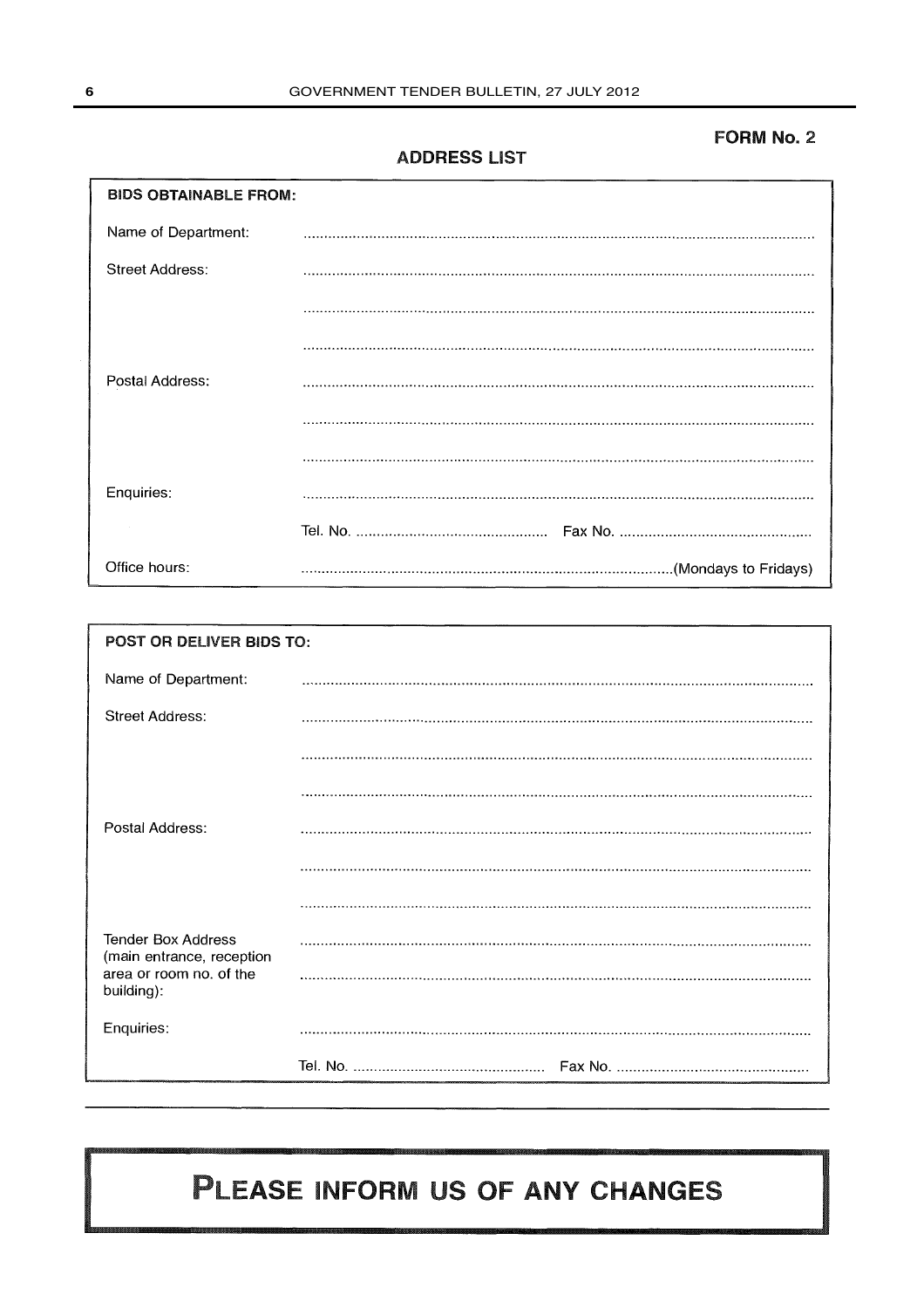## CATEGORIES FOR OWN USE: CHOOSE ONE AND MARK CLEARLY ON FORM 1

| <b>SUPPLIES</b>                                                   |
|-------------------------------------------------------------------|
| ACCOMMODATION, Leasing of                                         |
| <b>AUDIO VISUAL EQUIPMENT</b>                                     |
| <b>BUILDING MATERIAL</b>                                          |
| CHEMICALS: Agricultural/Forestry/Laboratory/<br><b>Water Care</b> |
| <b>CLOTHING/TEXTILES</b>                                          |
| <b>COMPUTER EQUIPMENT</b>                                         |
| <b>COMPUTER SOFTWARE</b>                                          |
| ELECTRICAL EQUIPMENT                                              |
| ELECTRONIC EQUIPMENT                                              |
| <b>FURNITURE</b>                                                  |
| <b>GENERAL</b>                                                    |
| <b>MEDICAL</b>                                                    |
| OFFICE EQUIPMENT: Labour-saving devices                           |
| PERISHABLE PROVISIONS                                             |
| STATIONERY/PRINTING                                               |
| <b>STEEL</b>                                                      |
| <b>TIMBER</b>                                                     |
| <b>VEHICLE</b> (all types)                                        |
| <b>WORKSHOP EQUIPMENT</b>                                         |
| <b>SERVICES</b>                                                   |
| <b>BUILDING</b>                                                   |
| <b>CIVIL</b>                                                      |
| <b>ELECTRICAL</b>                                                 |
| FUNCTIONAL (including cleaning/security services)                 |
| <b>GENERAL</b>                                                    |
| MAINTENANCE (Electrical, mechanical equipment and plumbing)       |
| <b>MECHANICAL</b>                                                 |
| PROFESSIONAL                                                      |
| REPAIR AND MAINTENANCE OF VEHICLES                                |
| <b>TRANSPORT</b>                                                  |
| <b>DISPOSALS</b>                                                  |
| <b>CLOTHING AND TEXTILES</b>                                      |
| <b>FURNITURE</b>                                                  |
| <b>GENERAL</b>                                                    |
| <b>SCRAP METAL</b>                                                |
| <b>VEHICLES</b>                                                   |
| <b>RESULTS</b>                                                    |
| <b>SUPPLIES</b>                                                   |
| <b>SERVICES</b>                                                   |
| <b>DISPOSALS</b>                                                  |
| <b>FINALISED</b>                                                  |
| <b>CANCELLED</b>                                                  |
| REGISTRY OF POTENTIAL SUPPLIERS                                   |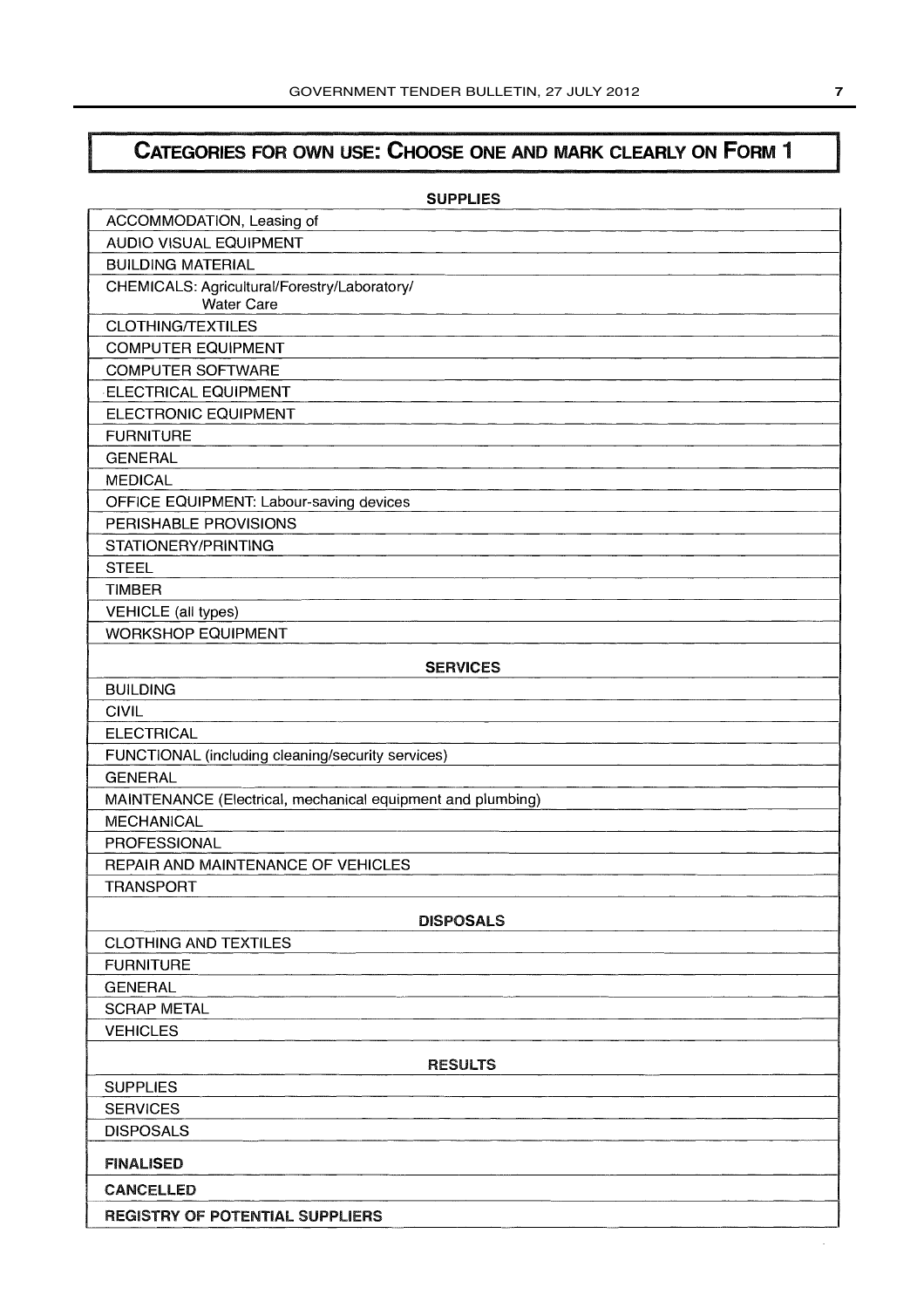### **INSTRUCTIONS**

### *Please note the following:*

- 1. Bidders are advised to read the entire Government Tender Bulletin. No officer of any Procurement Activity will be held responsible for loss of a potential opportunity to bid due to possible incorrect categorising of requirements.
- 2. Bids for the procurement of supplies, services and disposals are categorised as follows:

### **SUPPLIES**

- (i) Accommodation, leasing of
- (ii) Audio visual equipment
- (iii) Building material
- (iv) Chemicals: Agricultural/Forestry/ Laboratory/Water Care
- (v) Clothing/Textiles
- (vi) Computer equipment
- (vii) Computer software
- (viii) Electrical equipment
- (ix) Electronic equipment
- (x) Furniture
- (xi) General
- (xii) Medical
- (xiii) Office equipment: Labour-saving devices
- (xiv) Perishable provisions
- (xv) Stationary/printing
- (xvi) Steel
- (xvii) Timber
- (xviii) Vehicle (all types)
- (xix) Workshop equipment

- (i) Building
- (ii) Civil
- (iii) Electrical
- (iv) Functional (including cleaning-, and security services)
- (v) General
- (vi) Maintenance of electrical, mechanical equipment and plumbing
- (vii) Mechanical
- (viii) Professional
- (ix) Repair and maintenance of vehicles
- (x) Transport

### **DISPOSALS**

- (i) Clothing and textiles
- (ii) Furniture
- (iii) General
- (iv) Scrap metal
- (v) Vehicles
- 
- 3. The addresses at which bid documents may be obtained and to which bids should be posted, appear in **Annexure 1.**
- 3.1 The address where a document is available from and where it must be submitted to may differ.
- 4. Please note that all documents issued by the National Department of Public Works will be sold. Amount to be paid will be indicated in the advertisements. **These amounts will NOT be refunded.**

### 4.1 **No documents will be exchanged.**

- 5. Please note that all documents issued by the Department of Public Works will be sold as follows:
	- R50,00 per set for all services with a pre-estimated value from above R100 000 to R300 000.
	- R100,00 per set for all services with a pre-estimated value above R300 000 to R2 000 000.
	- R200,00 per set for all services with a pre-estimated value above R2 000 000.

**These amounts will not be refunded.** Only cash or postal orders will be accepted.

### 5.1 **No documents will be exchanged.**

**SERVICES**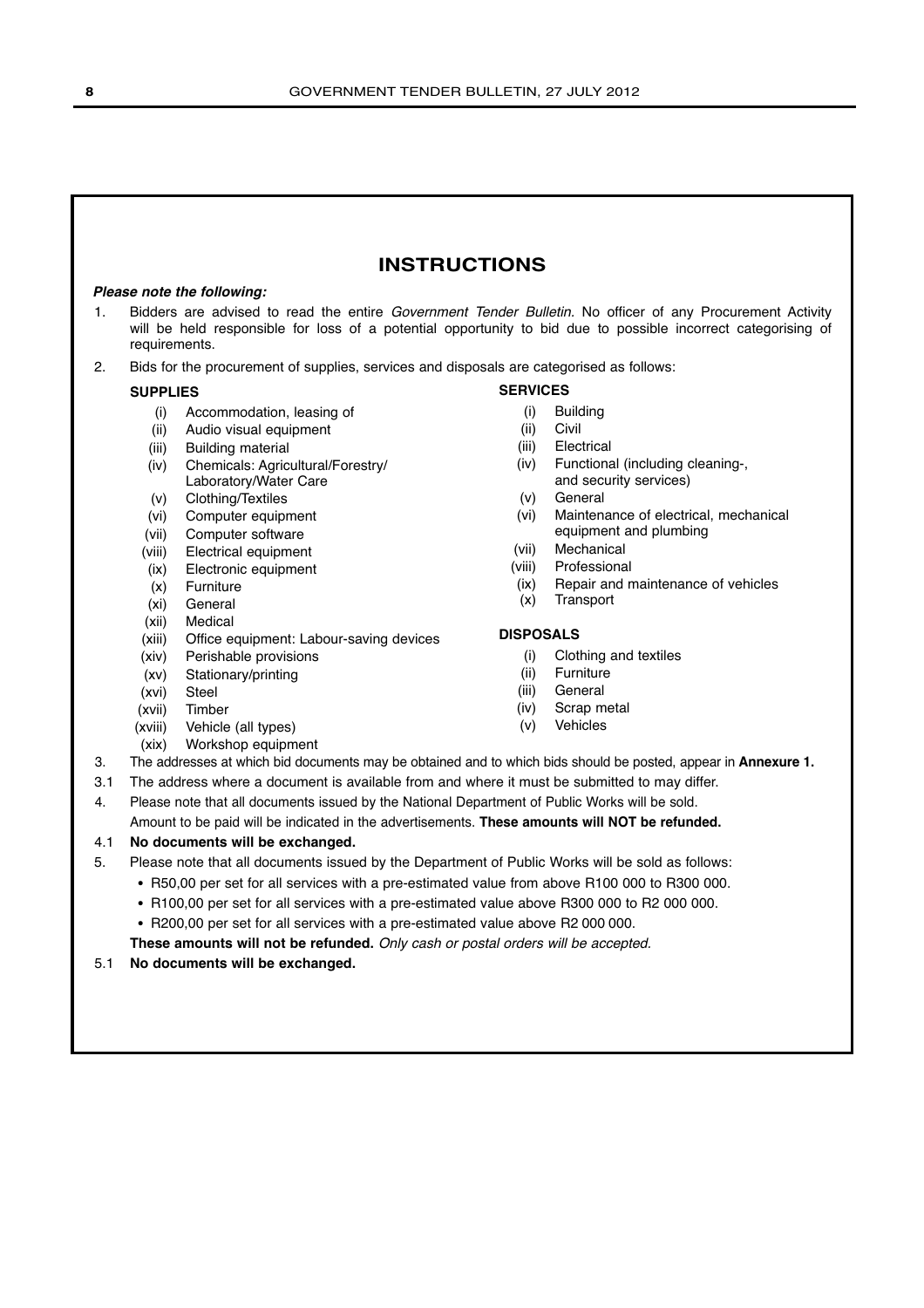# **NATIONAL TREASURY**

### **CONTRACT MANAGEMENT**

### **CONTACT DETAILS:**

**Contract Management:** 

| The Chief Director: Contract Management, 240 Vermeulen Street |  |
|---------------------------------------------------------------|--|
| (corner of Andries and Vermeulen Streets), Pretoria.          |  |

**Postal address:** Private Bag X115, Pretoria, 0001, Tel. (012) 315-5694 or 315-5452 Fax (012) 315-5058, 315-5388 or 315-5400.

**Office hours:** 07:30–16:00 (Monday to Friday)

### **FOR COLLECTION OF BID DOCUMENTS:**

Tender Information Centre, 240 Vermeulen Street (Ground Floor), behind ABSA Bank, (corner of Andries and Vermeulen Streets), Pretoria.

| <b>Postal address:</b>     | Private Bag X115, Pretoria, 0001.                                                                                             |
|----------------------------|-------------------------------------------------------------------------------------------------------------------------------|
| <b>Enguiries: Helpdesk</b> | Tel. (012) 315-5858 or 315-5732<br>Fax (012) 315-5734.                                                                        |
| Web address:               | www.treasury.gov.za<br>(Contract circulars and contact details:<br>http://www.treasury.gov.za/divisions/sf/ostb/Default.aspx) |

### **ELECTRONIC BIDS:**

### **www.globalerfx.com**

The bid document will also be available electronically. Potential bidders are encouraged to bid electronically. Please visit the following website: www.globalerfx.com to download an electronic bid or visit the visit the Tender Information Centre, 240 Vermeulen Street, Pretoria, Tel. (012) 315-5858 for more information.

A free one day training regarding electronic bidding, will take place on Monday, Tuesday, Wednesday and Thursday afternoons from 14:00-16:00.

Bookings are essential. These sessions will be held as follows: Monday and Wednesday: National Treasury Building, Tender Information Center (TIC), 240 Vermeulen Street, Pretoria. For further information and bookings, please contact the TIC helpdesk on (012) 315 5858. Tuesday and Thursday: Intenda Offices in Centurion. Please contact the Intenda Help Desk for further information on (012) 663-8815.

The Intenda Help Desk will be available on weekdays between 08:00 and 17:00. Saturday and Sunday from 09:00 am until 18:00 pm, Tel: 083 554 9330/1 (Pleaes note that no voice messages will be returned) for assistance regarding electronic responses. the National Treasury TIC helpdesk will be available on weekdays between 07:30 and 16:00 tel: 012 315 5858.

### **IMPORTANT NOTICE TO PROSPECTIVE BIDDERS:**

- It is the responsibility of prospective bidders to ensure that their bid documents are submitted before the closing time and date of bid.
- Bids received after the closing time and date are late and will as a rule NOT be considered.
- All bids close at **11:00** on the closing date as indicated on the bid document.
- Bids that are posted must reach Contract Management before the closing time and date of the bid.
- The bid box is generally open 24 hours a day, 7 days a week.
- All tender documents must be clearly marked with the wording "TENDER" and the tender number must be clearly visible.

### **CLOSING ADDRESS OF BIDS:**

| The Chief Director: Contract Management, |                                   |  |  |  |  |
|------------------------------------------|-----------------------------------|--|--|--|--|
| Tender Information Centre,               |                                   |  |  |  |  |
| 240 Vermeulen Street (Ground Floor),     |                                   |  |  |  |  |
| behind ABSA Bank,                        |                                   |  |  |  |  |
| (corner Andries and Vermeulen Streets),  |                                   |  |  |  |  |
| Pretoria.                                |                                   |  |  |  |  |
| <b>Postal address:</b>                   | Private Bag X115, Pretoria, 0001. |  |  |  |  |
| <b>Enguiries:</b>                        | Helpdesk,                         |  |  |  |  |
|                                          | Tel. (012) 315-5858 or 315-5732   |  |  |  |  |
|                                          | Fax (012) 315-5734.               |  |  |  |  |

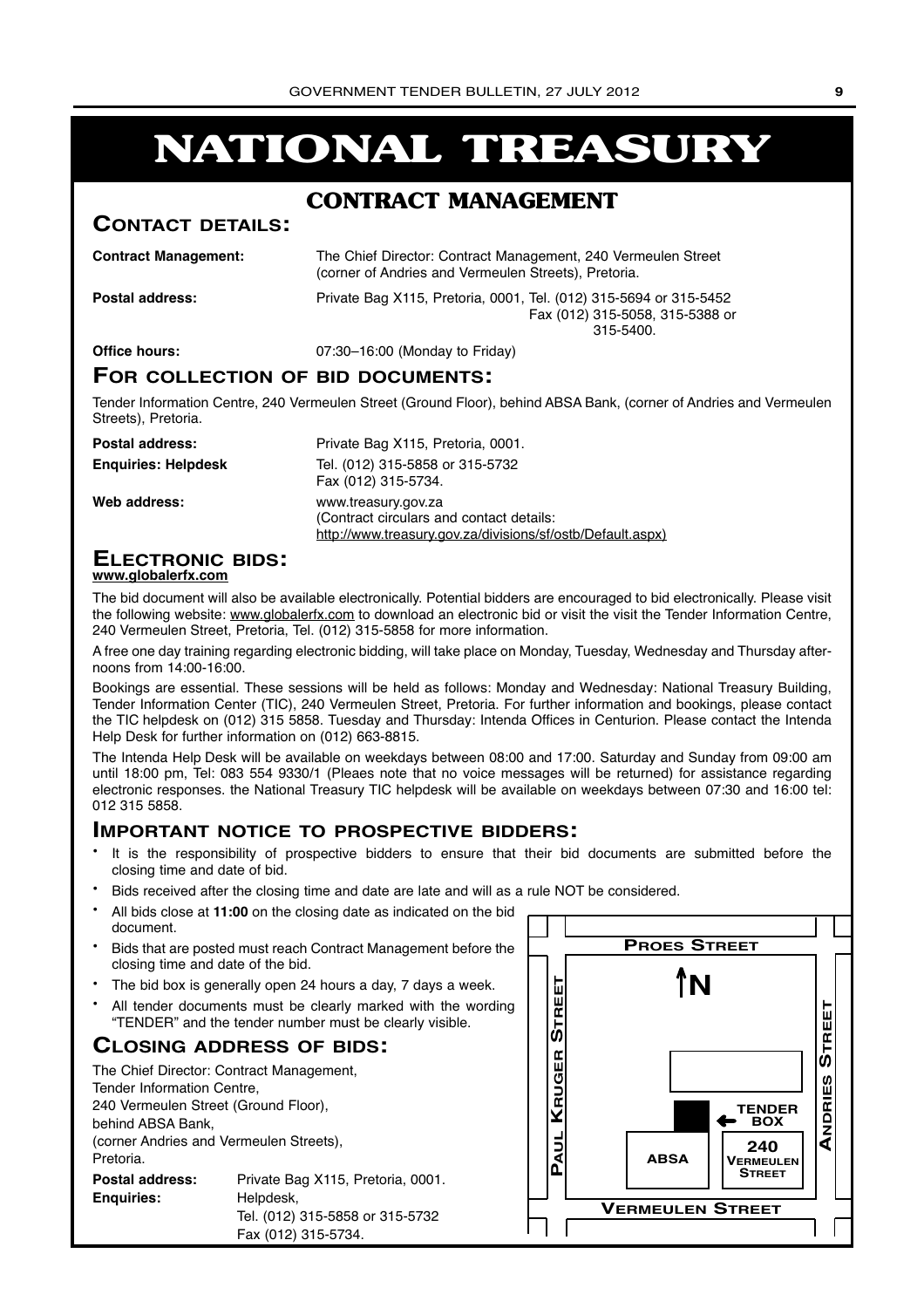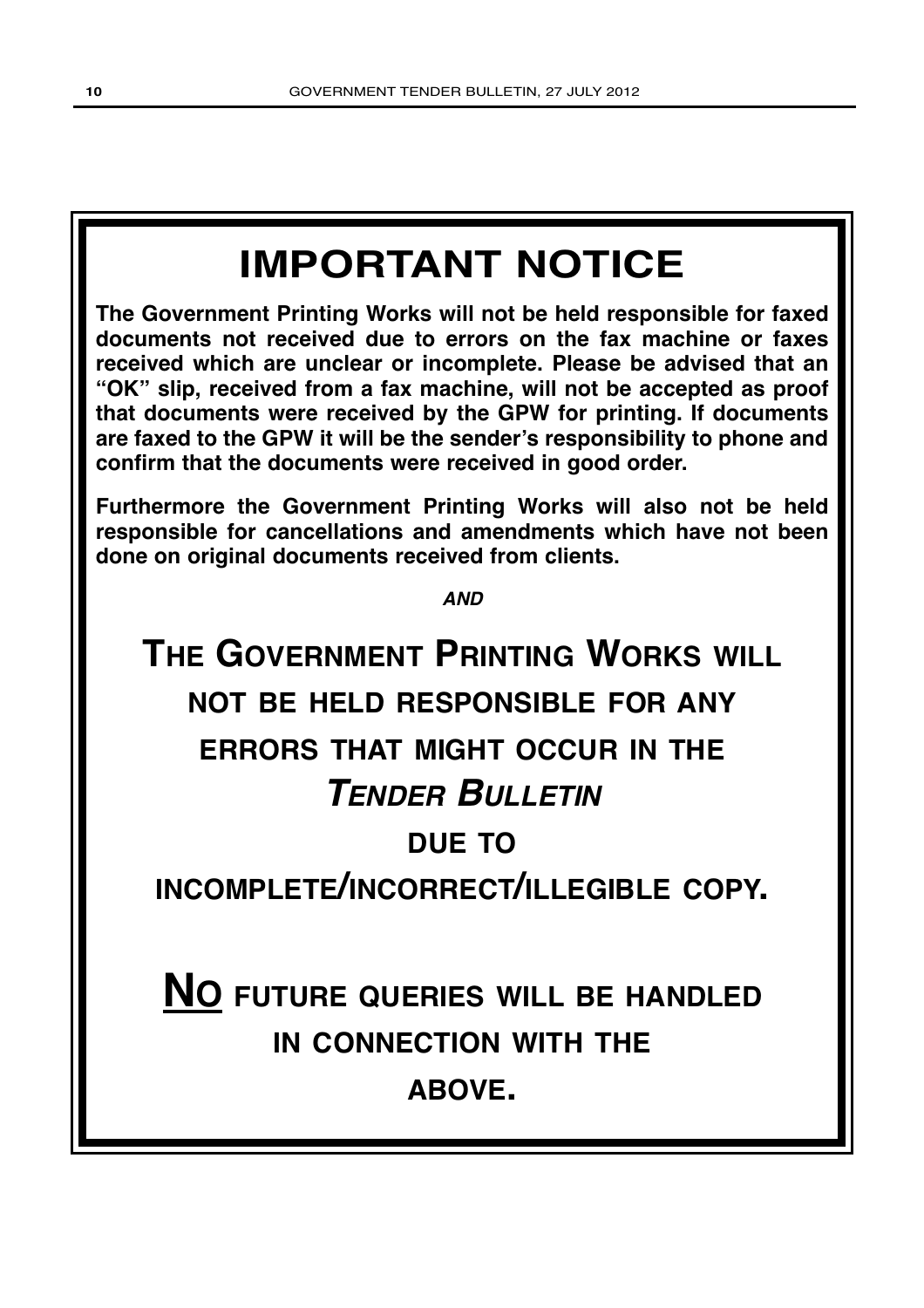### <span id="page-10-0"></span>**A. BIDS INVITED FOR SUPPLIES, SERVICES AND DISPOSALS**

| <b>DESCRIPTION</b>                                                                                                                                                                                                                                                                                                                                                                                                                                                                                                                                                                                                                                                                                                                                                                                                                                                                               | <b>REQUIRED</b><br>AT                                                                                                                    | <b>TENDER</b><br>No.  | DUE AT<br>11:00      | <b>BIDS</b><br><b>OBTAINABLE</b><br><b>FROM</b><br>See Annexure 1, Page 77 | POST OR<br><b>DELIVER</b><br><b>BIDS</b><br>TO |
|--------------------------------------------------------------------------------------------------------------------------------------------------------------------------------------------------------------------------------------------------------------------------------------------------------------------------------------------------------------------------------------------------------------------------------------------------------------------------------------------------------------------------------------------------------------------------------------------------------------------------------------------------------------------------------------------------------------------------------------------------------------------------------------------------------------------------------------------------------------------------------------------------|------------------------------------------------------------------------------------------------------------------------------------------|-----------------------|----------------------|----------------------------------------------------------------------------|------------------------------------------------|
| <b>SUPPLIES: GENERAL</b>                                                                                                                                                                                                                                                                                                                                                                                                                                                                                                                                                                                                                                                                                                                                                                                                                                                                         |                                                                                                                                          |                       |                      |                                                                            |                                                |
| Invitation to bid for the provision of clothing and apparel for the<br>Department of Cultural Affairs and Sport.<br>Please take note that there will be a compulsory briefing<br>session on Tuesday, 31 July 2012 at 10:00. Contact person:<br>Mr Ronald Gabriel (021) 483-9523.<br>Venue: 5th Floor, Boardroom, Protea Assurance Building,<br>Greenmarket Square, Cape Town,<br>Preference policy applies to this bid.<br>Specification enquiries: Mr Ronald Gabriel, (021) 483-9523,<br>Fax (021) 483-9848.<br>Email: Ronald.Gabriel@westerncape.gov.za<br>Bidding documents/enquiries: Ms Jennifer Williams (021)<br>483-9738, Fax 086 233 4216,<br>e-mail: Jennifer.Williams2@westerncape.gov.za                                                                                                                                                                                             | Department of<br><b>Cultural Affairs</b><br>and Sport<br><b>Western Cape</b>                                                             | CAS03/<br>2012        | 2012-08-10<br>Friday | 488                                                                        | 488                                            |
| Appointments of a capable service provider to supply<br>12 Volkswagen Kombi's 1970 Model.<br>Bids are available for R400,00 per document (non-refund-<br>able).<br>Compulsory briefing session: 3 August 2012, 10h30.<br>Technical enquiries: Ms Mimi Tau, Tel. (012) 304-5159.<br>Tender enquiries: Phindile Makhanya, Tel: (012) 304-5240                                                                                                                                                                                                                                                                                                                                                                                                                                                                                                                                                      | Department of<br>Sport and<br>Recreation,<br>Private Bag<br>X896, Pretoria,<br>0001, or 66<br>Regent Place,<br>Queen Street,<br>Pretoria | 1/8/5/2<br>(012/2012) | 2012-09-07           | 32                                                                         | 32                                             |
| Supply and delivery of Equestrian Equipment for the South<br>African Army Infantry Formation.<br>A compulsory site meeting will be held on the 17th of August<br>2012 at 11h00. The venue will be held at Central Procurement<br>Service Centre, Conference Room in Thabatswane, c/o Van<br>Riebeeck and Stephanus Schoeman Road. No latecomers will<br>be accommodated and failure to attend the meeting will<br>invalidate your bid.<br>For technical information please contact Lieutenant Colonel<br>M.A. Lechaba and Major E.M. Tihalerwa during office hours at<br>$(012)$ 355-1454.<br>For completion of bid documents please contact Lieutenant<br>L.T. Ngoepe during office hours at (012) 684-2356.<br>Bid documents can be collected at the Central Procurement<br>Service Centre. Alternatively a self-addressed and stamped<br>envelope R17,55 (E3 size) can be sent to this Centre | Department of<br>Defence, Main<br>Ordinance<br>Depot, Avro<br>Avenue, Tek<br>Base, Lyttelton,<br>Centurion                               | CPSC/B/G/<br>180/2012 | 2012-08-30           | 371                                                                        | 371                                            |
| Supply and delivery of Canine Equipment for the South<br>African Army Infantry Formation.<br>A compulsory site meeting will be held on the 14th of August<br>2012 at 11h00. The venue will be held at Central Procurement<br>Service Centre, Conference Room in Thabatswane, c/o Van<br>Riebeeck and Stephanus Schoeman Road. No latecomers will<br>be accommodated and failure to attend the meeting will<br>invalidate your bid.<br>For technical information please contact Lieutenant Colonel<br>M.A. Lechaba and Major E.M. Tihalerwa during office hours at<br>$(012)$ 355-1454.<br>For completion of bid documents please contact Lieutenant<br>L.T. Ngoepe during office hours at (012) 684-2356.<br>Bid documents can be collected at the Central Procurement<br>Service Centre. Alternatively a self-addressed and stamped<br>envelope R17,55 (E3 size) can be sent to this Centre     | Department of<br>Defence, Main<br>Ordinance<br>Depo, Avro<br>Avenue, Tek<br>Base, Lyttelton,<br>Centurion                                | CPSC/B/G/<br>179/2012 | 2012-08-28           | 371                                                                        | 371                                            |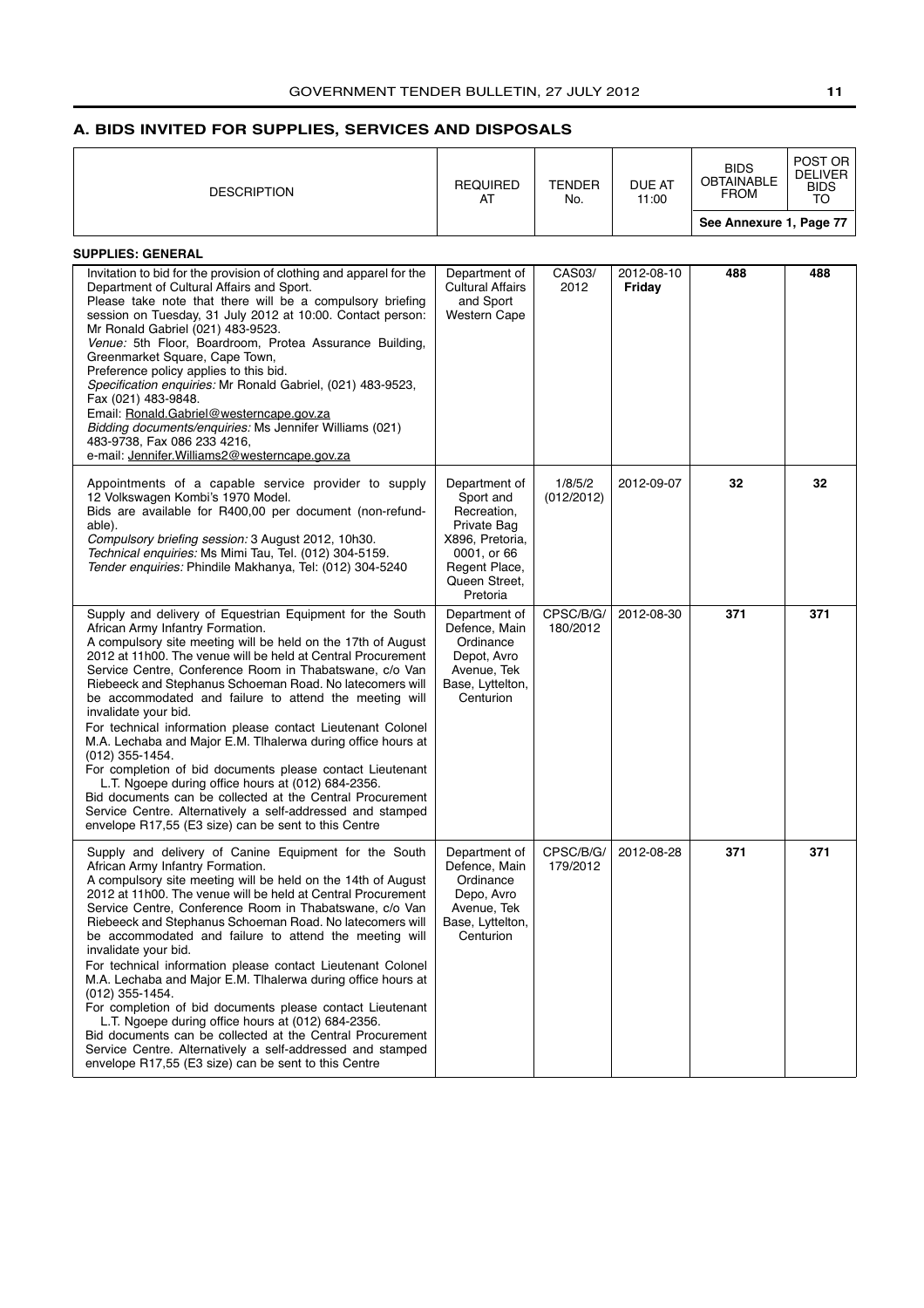| DESCRIPTION                                                                                                                                                                                                                                                                                                                                                                                                                                                                                                                                                                                                                                                                                                                                                                                                                                                                                                                                                                                                                                                                                                                                                                                                                                                                                                                                       | <b>REQUIRED</b><br>AT                                                                                                | TENDER<br>No.               | DUE AT<br>11:00 | <b>BIDS</b><br><b>OBTAINABLE</b><br><b>FROM</b> | POST OR<br><b>DELIVER</b><br><b>BIDS</b><br>TO |
|---------------------------------------------------------------------------------------------------------------------------------------------------------------------------------------------------------------------------------------------------------------------------------------------------------------------------------------------------------------------------------------------------------------------------------------------------------------------------------------------------------------------------------------------------------------------------------------------------------------------------------------------------------------------------------------------------------------------------------------------------------------------------------------------------------------------------------------------------------------------------------------------------------------------------------------------------------------------------------------------------------------------------------------------------------------------------------------------------------------------------------------------------------------------------------------------------------------------------------------------------------------------------------------------------------------------------------------------------|----------------------------------------------------------------------------------------------------------------------|-----------------------------|-----------------|-------------------------------------------------|------------------------------------------------|
|                                                                                                                                                                                                                                                                                                                                                                                                                                                                                                                                                                                                                                                                                                                                                                                                                                                                                                                                                                                                                                                                                                                                                                                                                                                                                                                                                   |                                                                                                                      |                             |                 | See Annexure 1, Page 77                         |                                                |
| Supply and delivery of MotorCycle Equipment for the South<br>African Army Infantry Formation.<br>A compulsory site meeting will be held on the 16th of August<br>2012 at 11h00. The venue will be held at Central Procurement<br>Service Centre, Conference Room in Thabatswane, c/o Van<br>Riebeeck and Stephanus Schoeman Road. No latecomers will<br>be accommodated and failure to attend the meeting will<br>invalidate your bid.<br>For technical information please contact Lieutenant Colonel<br>M.A. Lechaba and Major E.M. Tihalerwa during office hours at<br>$(012)$ 355-1454.<br>For completion of bid documents please contact Lieutenant<br>L.T. Ngoepe during office hours at (012) 684-2356.<br>Bid documents can be collected at the Central Procurement<br>Service Centre. Alternatively a self-addressed and stamped<br>envelope R17,55 (E3 size) can be sent to this Centre                                                                                                                                                                                                                                                                                                                                                                                                                                                  | Department of<br>Defence, Main<br>Ordinance<br>Depot, Avro<br>Avenue, Tek<br>Base, Lyttelton,<br>Centurion           | CPSC/B/G/<br>181/2012       | 2012-08-30      | 371                                             | 371                                            |
| Supply and delivery of 36.6 ton 6/12 m Tandem/Tandem Axle<br>Flatdeck Interlink Trailer Combinations for the Directorate<br>Command and Control Systems (18 Mobile Deployment Unit).<br>For technical information please contact Lieutenant Colonel<br>P.J. Venter or Warrant Officer Du Toit, during office hours at<br>(012) 312-1024/2616.<br>For completion of bid documents please contact Lieutenant<br>L.T. Ngoepe during office hours at (012) 684-2356.<br>Bid documents can be collected at the Central Procurement<br>Service Centre. Alternatively a self-addressed and stamped<br>envelope R17,55 (E3 size) can be sent to this Centre                                                                                                                                                                                                                                                                                                                                                                                                                                                                                                                                                                                                                                                                                               | Department of<br>Defence, 18<br>Mobile<br>Deployment<br>Support Unit,<br>Trichard Road,<br>Snake Valley,<br>Pretoria | CPSC/B/AF/<br>028/2012      | 2012-08-30      | 371                                             | 371                                            |
| Supply and installation of a Boundary Security Fence around<br>the Landing Strip.<br>A compulsory site meeting will be held on the 15th of August<br>2012 at 11h00. The venue will be at Macadamia Operation<br>Base, in Mpumalanga Province. No latecomers will be<br>accommodated and failure to attend the meeting will invalidate<br>your bid. For technical informatioin please contact Colonel W.<br>Smith during office hours at (012) 674-5400.<br>For completion of bid documents please contact Lieutenant<br>L.T. Ngoepe during office hours at (012) 684-2356.<br>Bid documents can be collected at the Central Procurement<br>Service Centre                                                                                                                                                                                                                                                                                                                                                                                                                                                                                                                                                                                                                                                                                         | Department of<br>Defence,<br>Macadamia<br>Operation Base,<br>Mpumalanga<br>Province                                  | CPSC/B/<br>COR/<br>008/2012 | 2012-08-29      | 371                                             | 371                                            |
| Request for quotes: On coal laboratory equipment.<br>Compulsory site visit: None.<br>Bid documents are obtainable upon payment of R200,00 in<br>cash at CGS Reception, 280 Pretoria Road, Pretoria,<br>Silverton, 0184.<br>Contact person: Ms Dakalo Ndou, Tel: (012) 841-1537.<br>Email: Dndou@geoscience.org.za                                                                                                                                                                                                                                                                                                                                                                                                                                                                                                                                                                                                                                                                                                                                                                                                                                                                                                                                                                                                                                 | Council for<br>Geoscience,<br>280 Pretoria<br>Road, Silverton,<br>Pretoria                                           | CGS-2012-<br>018            | 2012-08-17      | 472                                             | 472                                            |
| Worcester & Robertson Prisons: Provision of two emergency<br>generator sets.<br>CIDB contractor grading designation required: It is estimated<br>that tenderers should have a CIDB contractor grading<br>designation of 4 EB or select tender value range select class<br>of construction works* or higher.<br>It is estimated that potentially emerging enterprises should<br>have a CIDB contractor grading designation of 3 EB PE or<br>select tender value range select class of construction works<br>PE* where only one class of construction is applicable.<br>Tender to be awarded to the highest scoring acceptable<br>tender. Points will be allocated for:<br>a. Price: According to formula in PPPFA: Regulations 2011-<br>regulations 5 (1) or 6 (1), which ever will be applicable, and<br>regulation 10.<br>b. Preference: According to B-BBEE Status Level of<br>Contributor as stipulated in PPPFA: Regulation 2011-<br>regulations 5 (2) or 6 (2), which ever will be applicable, and<br>regulation 10.<br>No site inspection on the N/a at N/a. Prospective tenderers to<br>meet at N/a.<br>Note: Documents will be sold at a non-refundable deposit of<br>R200,00 CASH per set.<br>Contact for tender information: Mr S. Hobongwana,<br>(021) 402-2077.<br>General enquiries: Mr Johan Mouton,<br>(021) 402-2022/082 329 4388 | Worcester &<br>Robertson                                                                                             | <b>CPT</b><br>1017/12       | 2012-08-29      | 3                                               | 3                                              |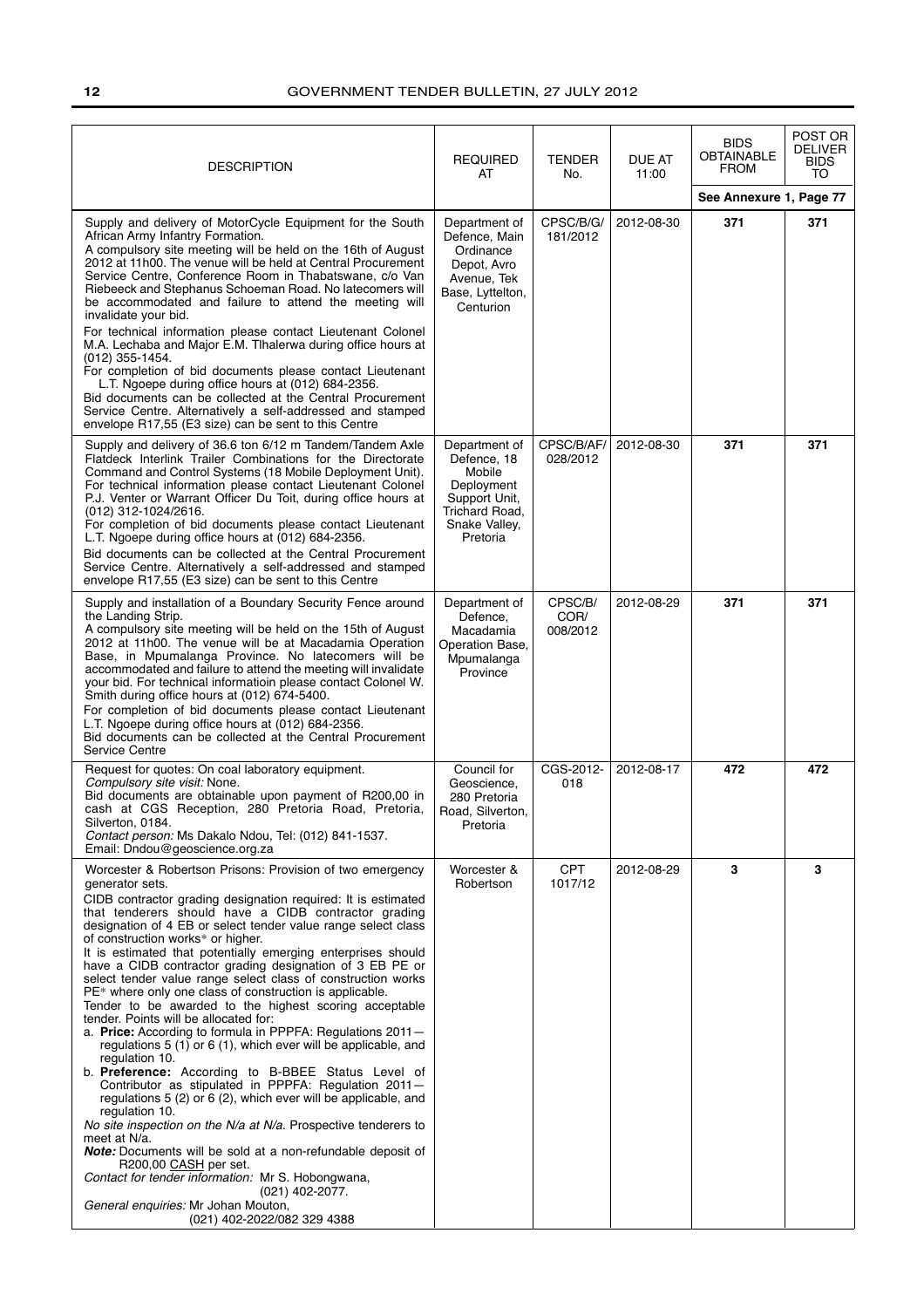| <b>DESCRIPTION</b>                                                                                                                                                                                                                                                                                                                                                                                                                                                                                                                                                                                                                                                                                                                                                                                                                                                                                                                                                                          | <b>REQUIRED</b><br>AT                                  | <b>TENDER</b><br>No.         | <b>DUE AT</b><br>11:00 | <b>BIDS</b><br><b>OBTAINABLE</b><br><b>FROM</b><br>See Annexure 1, Page 77 | POST OR<br><b>DELIVER</b><br><b>BIDS</b><br>TO |
|---------------------------------------------------------------------------------------------------------------------------------------------------------------------------------------------------------------------------------------------------------------------------------------------------------------------------------------------------------------------------------------------------------------------------------------------------------------------------------------------------------------------------------------------------------------------------------------------------------------------------------------------------------------------------------------------------------------------------------------------------------------------------------------------------------------------------------------------------------------------------------------------------------------------------------------------------------------------------------------------|--------------------------------------------------------|------------------------------|------------------------|----------------------------------------------------------------------------|------------------------------------------------|
| Supply of Wetlabs Water Quality Monitor (WQM) 100 PS,<br>50 ug Chl/L, 0-25 NTU                                                                                                                                                                                                                                                                                                                                                                                                                                                                                                                                                                                                                                                                                                                                                                                                                                                                                                              | <b>Fisheries</b><br><b>Branch</b>                      | <b>RFQ 0007</b>              | 2012-08-03             | 565                                                                        | 565                                            |
| Supply of DCODE System for Denaturing Gel Electrophoresis<br>(DGGE)                                                                                                                                                                                                                                                                                                                                                                                                                                                                                                                                                                                                                                                                                                                                                                                                                                                                                                                         | <b>Fisheries</b><br><b>Branch</b>                      | <b>RFQ 0008</b>              | 2012-08-03             | 565                                                                        | 565                                            |
| Supply of a Reverse Osmosis water purification system<br>including a polishing system for Grade I quality water                                                                                                                                                                                                                                                                                                                                                                                                                                                                                                                                                                                                                                                                                                                                                                                                                                                                             | <b>Fisheries</b><br><b>Branch</b>                      | <b>RFQ 0009</b>              | 2012-08-03             | 565                                                                        | 565                                            |
| 5.0 Mega Pixel Colour digital Camera head Ds-Fi2                                                                                                                                                                                                                                                                                                                                                                                                                                                                                                                                                                                                                                                                                                                                                                                                                                                                                                                                            | <b>Fisheries</b><br>Branch                             | RFQ 00010                    | 2012-08-03             | 565                                                                        | 565                                            |
| Invitation to bid for the provision of office space.<br>Supplies: Accommodation, leasing of.<br>Bid request documents will be available on the SANAS<br>website www.sanas.co.za                                                                                                                                                                                                                                                                                                                                                                                                                                                                                                                                                                                                                                                                                                                                                                                                             | <b>SANAS</b>                                           | SANAS/<br>2012/<br>RFPOSL/02 | 2012-08-17<br>11h00    | 840                                                                        | 840                                            |
| <b>SUPPLIES: MEDICAL</b>                                                                                                                                                                                                                                                                                                                                                                                                                                                                                                                                                                                                                                                                                                                                                                                                                                                                                                                                                                    |                                                        |                              |                        |                                                                            |                                                |
| Supplementary bid for the supply and delivery of sutures and<br>ligatures to all hospitals/institutions under the control of the<br>Department of Health, Western Cape Government for the<br>period ending 28 February 2012.<br>Bid documents will only be available electronically.<br>Please send written requests for documents with full company<br>and contact details to Miss A de Kock at e-mail: adrienne.<br>dekock@westerncape.gov.za or fax to 086 606 2056.<br>A non-refundable fee of R50,00 will be payable for electronic<br>copies of bid document.<br>Payments in cash only must be deposited into the Department<br>of Health's account.<br>Internet transfers (EFTs) are acceptable.<br>Bank & branch: Nedbank Cape Town.<br>Branch code: 14 52 09<br>Account No. 1452 045 097.<br>Deposit slips must reflect bid number and bidder's name and<br>must be handed over on collection of bid documents or<br>e-mailed/faxed along with electronic request of bid document. | Department of<br>Health, Western<br>Cape<br>Government | <b>WCDOH</b><br>12/1/2012    | 2012-08-24             | 519                                                                        | 519                                            |
| <b>SUPPLIES: PERISHABLE PROVISIONS</b>                                                                                                                                                                                                                                                                                                                                                                                                                                                                                                                                                                                                                                                                                                                                                                                                                                                                                                                                                      |                                                        |                              |                        |                                                                            |                                                |
| Supply and delivery of perishable provisions at Klerksdorp,<br>Potchefstroom and Wolmaransstad for the period of 1 October<br>2012 to 31 March 2013                                                                                                                                                                                                                                                                                                                                                                                                                                                                                                                                                                                                                                                                                                                                                                                                                                         | Klerksdorp<br>Management<br>Area                       | <b>KLDAC</b><br>6/2012       | 2012-08-27             | 190                                                                        | 190                                            |
| <b>SUPPLIES: STATIONERY/PRINTING</b>                                                                                                                                                                                                                                                                                                                                                                                                                                                                                                                                                                                                                                                                                                                                                                                                                                                                                                                                                        |                                                        |                              |                        |                                                                            |                                                |
| Printing, supply and delivery of SAPS National External<br>Newspaper                                                                                                                                                                                                                                                                                                                                                                                                                                                                                                                                                                                                                                                                                                                                                                                                                                                                                                                        | SAPS:<br>Corporate<br>Communication                    | 19/1/9/1/43<br>TS(12)        | 2012-08-21             | 110A                                                                       | 110A                                           |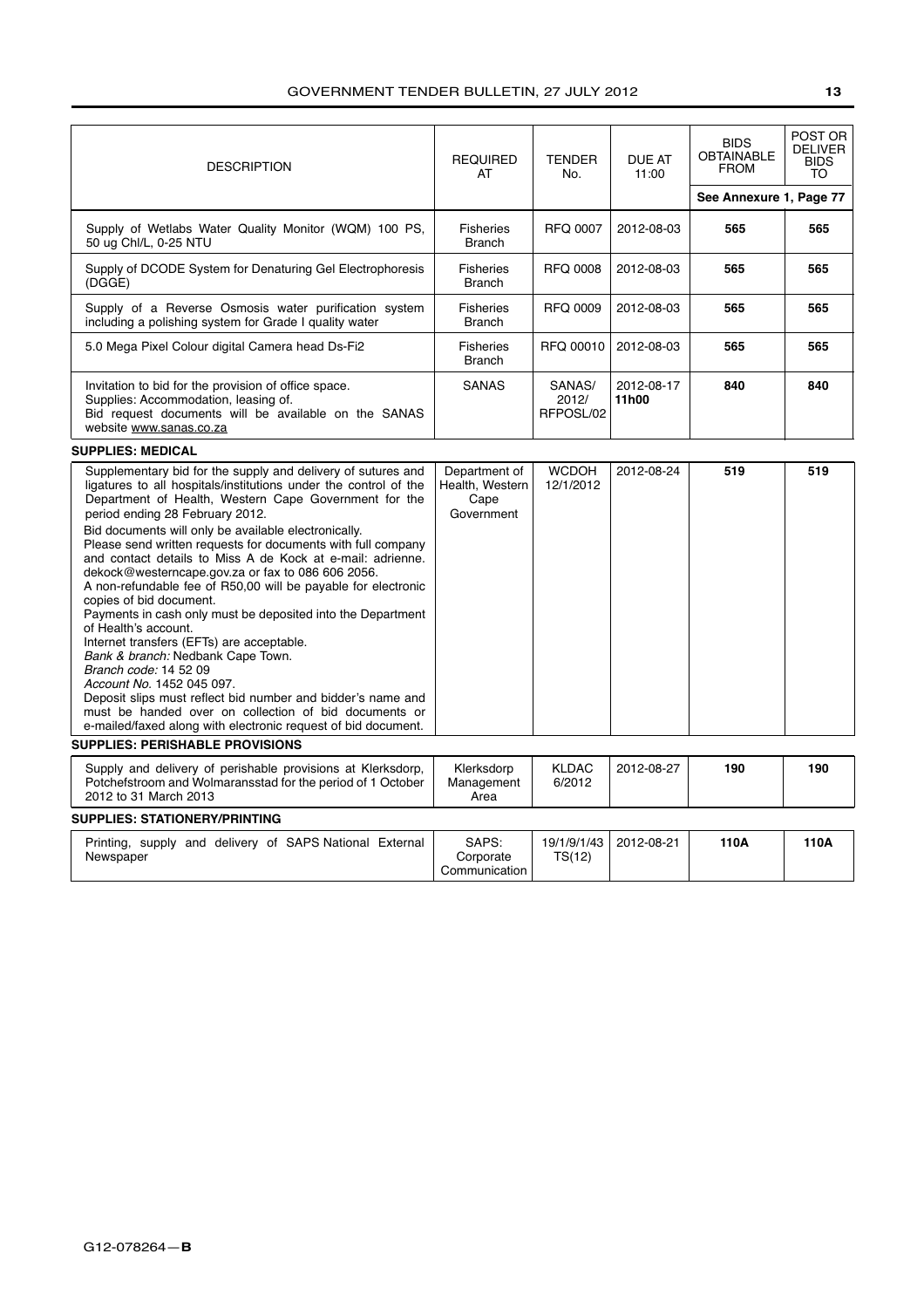| <b>DESCRIPTION</b>                                                                                                                                                                                                                                                                                                                                                                                                                                                                                                                                                                                                              |                             | <b>REQUIRED</b><br>AT                   | <b>TENDER</b><br>No.     | DUE AT<br>11:00 | <b>BIDS</b><br><b>OBTAINABLE</b><br><b>FROM</b> | POST OR<br><b>DELIVER</b><br><b>BIDS</b><br>TO |
|---------------------------------------------------------------------------------------------------------------------------------------------------------------------------------------------------------------------------------------------------------------------------------------------------------------------------------------------------------------------------------------------------------------------------------------------------------------------------------------------------------------------------------------------------------------------------------------------------------------------------------|-----------------------------|-----------------------------------------|--------------------------|-----------------|-------------------------------------------------|------------------------------------------------|
|                                                                                                                                                                                                                                                                                                                                                                                                                                                                                                                                                                                                                                 |                             |                                         |                          |                 | See Annexure 1, Page 77                         |                                                |
| Bid: BWCED 2046/12: Print, wrap and deliver 645 834<br>Learner Activity Booklets for Grades R-7 on HIV/AIDS and<br>Sexuality Life Skills Education Programme in English,<br>Afrikaans and Isixhosa to 571 selected schools in the Western<br>Cape Province as per distribution list.<br>This bid will be evaluated according to the 90/10 preference-<br>point system, in terms of the Preferential Procurement Policy<br>Framework Act: No. 5 of 2000:<br>Preference points will be awarded to bidders attaining their<br>B-BBEE status level of contributor in accordance with the<br>table below:                            |                             | Western Cape<br>Education<br>Department | <b>B/WCED</b><br>2046/12 | 2012-08-17      | 415                                             | 415                                            |
| B-BBEE status level of contributor<br>Number of points                                                                                                                                                                                                                                                                                                                                                                                                                                                                                                                                                                          |                             |                                         |                          |                 |                                                 |                                                |
| 10                                                                                                                                                                                                                                                                                                                                                                                                                                                                                                                                                                                                                              |                             |                                         |                          |                 |                                                 |                                                |
| 2<br>9<br>8<br>3                                                                                                                                                                                                                                                                                                                                                                                                                                                                                                                                                                                                                |                             |                                         |                          |                 |                                                 |                                                |
| 5<br>4                                                                                                                                                                                                                                                                                                                                                                                                                                                                                                                                                                                                                          |                             |                                         |                          |                 |                                                 |                                                |
| $\overline{4}$<br>5                                                                                                                                                                                                                                                                                                                                                                                                                                                                                                                                                                                                             |                             |                                         |                          |                 |                                                 |                                                |
| 3<br>6                                                                                                                                                                                                                                                                                                                                                                                                                                                                                                                                                                                                                          |                             |                                         |                          |                 |                                                 |                                                |
| $\mathbf{2}^{\prime}$<br>7<br>$\mathbf{1}$<br>8                                                                                                                                                                                                                                                                                                                                                                                                                                                                                                                                                                                 |                             |                                         |                          |                 |                                                 |                                                |
| $\mathbf 0$<br>Non-compliant contributor                                                                                                                                                                                                                                                                                                                                                                                                                                                                                                                                                                                        |                             |                                         |                          |                 |                                                 |                                                |
| 10 points<br>Total points:                                                                                                                                                                                                                                                                                                                                                                                                                                                                                                                                                                                                      |                             |                                         |                          |                 |                                                 |                                                |
| 90 points<br>Price:                                                                                                                                                                                                                                                                                                                                                                                                                                                                                                                                                                                                             |                             |                                         |                          |                 |                                                 |                                                |
| <b>NB:</b> A compulsory information session will be held on<br>10 August 2012 at 11h00 at the Grand Central Building, Lower<br>Plein Street, Cape Town, 2nd Floor, Conference Room 4.<br>Bid documents must be obtainable before the information<br>session and it will be available at WCED Head Office, Ground<br>Floor entrance, Grand Central Towers, Lower Parliament<br>Street, Cape Town                                                                                                                                                                                                                                 |                             |                                         |                          |                 |                                                 |                                                |
| <b>SERVICES: BUILDING</b>                                                                                                                                                                                                                                                                                                                                                                                                                                                                                                                                                                                                       |                             |                                         |                          |                 |                                                 |                                                |
| Port Elizabeth, Bethelsdorp Police Station: Complete upgrading<br>of police complex, including parking                                                                                                                                                                                                                                                                                                                                                                                                                                                                                                                          |                             | Port Elizabeth                          | PE14/2012                | 2012-08-28      | 9                                               | 9                                              |
| CIDB contractor grading designation required: It is estimated<br>that tenderers should have a CIDB contractors grading of<br>8 GB* or higher.                                                                                                                                                                                                                                                                                                                                                                                                                                                                                   |                             |                                         |                          |                 |                                                 |                                                |
| Preference points will be awarded to bidders attaining their<br>B-BBEE status level of contributor in accordance with the table<br>below:                                                                                                                                                                                                                                                                                                                                                                                                                                                                                       |                             |                                         |                          |                 |                                                 |                                                |
| B-BBEE EQUITY POINTS ALLOCATION TABLE: 90:10.                                                                                                                                                                                                                                                                                                                                                                                                                                                                                                                                                                                   |                             |                                         |                          |                 |                                                 |                                                |
| B-BBEE status level of contribution                                                                                                                                                                                                                                                                                                                                                                                                                                                                                                                                                                                             | Number of points            |                                         |                          |                 |                                                 |                                                |
| 1                                                                                                                                                                                                                                                                                                                                                                                                                                                                                                                                                                                                                               | 10                          |                                         |                          |                 |                                                 |                                                |
| $\overline{\mathbf{c}}$<br>3                                                                                                                                                                                                                                                                                                                                                                                                                                                                                                                                                                                                    | 9<br>8                      |                                         |                          |                 |                                                 |                                                |
| $\overline{4}$                                                                                                                                                                                                                                                                                                                                                                                                                                                                                                                                                                                                                  | 5                           |                                         |                          |                 |                                                 |                                                |
| 5<br>6                                                                                                                                                                                                                                                                                                                                                                                                                                                                                                                                                                                                                          | 4<br>3                      |                                         |                          |                 |                                                 |                                                |
| $\overline{7}$                                                                                                                                                                                                                                                                                                                                                                                                                                                                                                                                                                                                                  | $\mathbf{2}^{\prime}$       |                                         |                          |                 |                                                 |                                                |
| 8<br>Non-complaint contributor                                                                                                                                                                                                                                                                                                                                                                                                                                                                                                                                                                                                  | $\mathbf{1}$<br>$\mathbf 0$ |                                         |                          |                 |                                                 |                                                |
| Price:<br>Number of points:                                                                                                                                                                                                                                                                                                                                                                                                                                                                                                                                                                                                     | 90 Points<br>10 Points      |                                         |                          |                 |                                                 |                                                |
| A compulsory site meeting on 17 August 2012 at 10:00.<br>Prospective bidders/tenderers to meet at the main entrance<br>Bethelsdorp Police Station.<br><b>Please note:</b> Responsiveness and Bid Evaluation Criteria will<br>be strictly adhered to.<br><b>Note:</b> Documents will be sold at a non-refundable deposit of<br>R700,00 CASH/ postal orders per set payable at<br>cashiers from 08h00-12h45 and 13h30-15h30 on the<br>4th Floor, Eben Donges Building, Port Elizabeth, North<br>End, Hancock Street, to collect on the 2nd Floor, Room<br>296.<br>Contact for technical information: Mr P. Nel at (041) 408-2022/ |                             |                                         |                          |                 |                                                 |                                                |
| 082 706 2303.<br>Telegraph, telephone, telex, facsimile and late documents will<br>not be accepted. For tender enquiries contact: Mr P.N.<br>Blouw/Ms B. Roberts, Ms H. Fikeni at (041) 408-2076/<br>408-2035/408-2053                                                                                                                                                                                                                                                                                                                                                                                                          |                             |                                         |                          |                 |                                                 |                                                |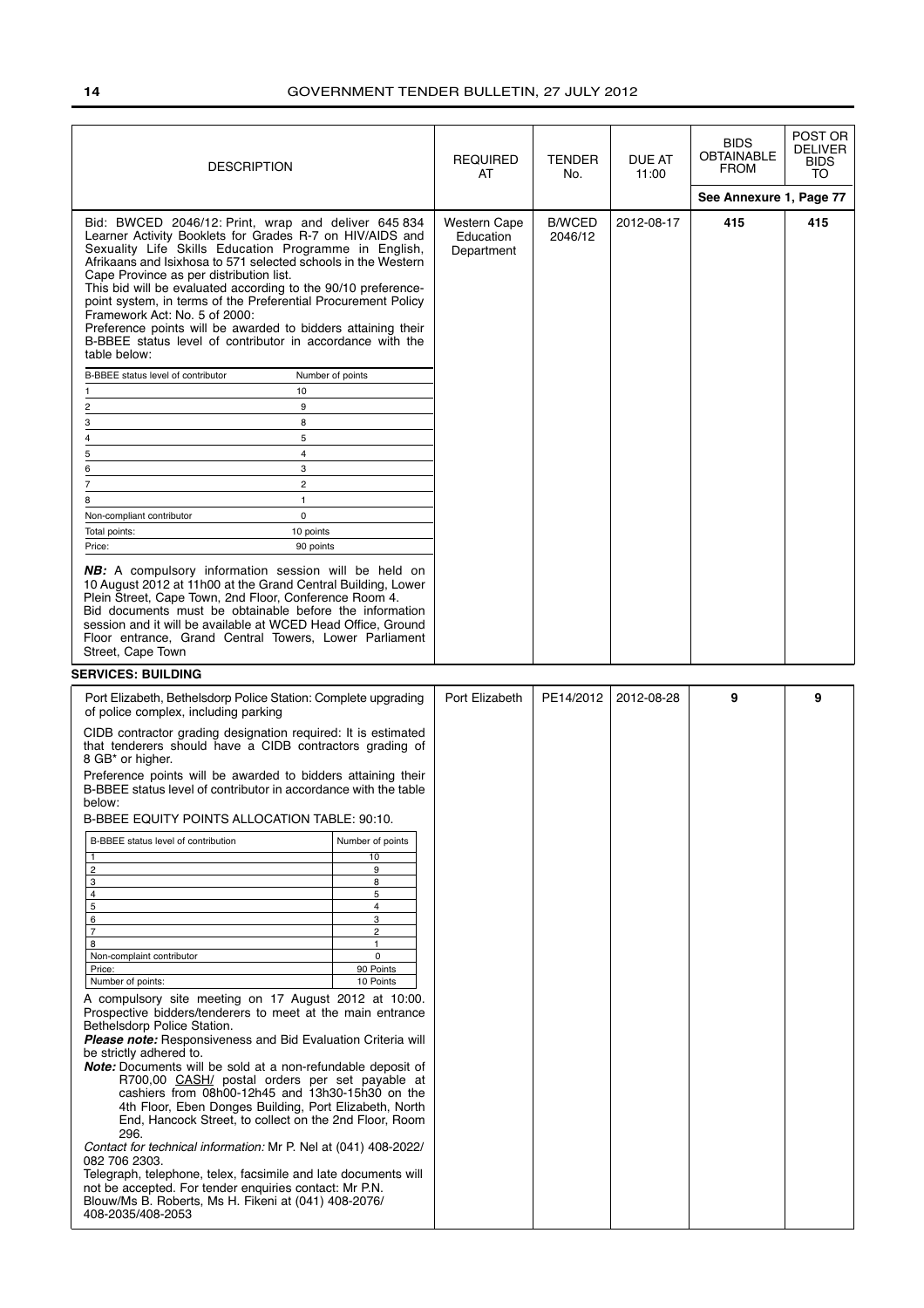| <b>DESCRIPTION</b>                                                                                                                                                                                                                                                                                                                                                                                                                                                                                                                                                                                                                                                                                                                                                                                                                                                                                                                                                                                                                                                                                                                                                    | <b>REQUIRED</b><br>AT                                              | <b>TENDER</b><br>No. | DUE AT<br>11:00 | <b>BIDS</b><br><b>OBTAINABLE</b><br><b>FROM</b> | POST OR<br><b>DELIVER</b><br><b>BIDS</b><br>TO |
|-----------------------------------------------------------------------------------------------------------------------------------------------------------------------------------------------------------------------------------------------------------------------------------------------------------------------------------------------------------------------------------------------------------------------------------------------------------------------------------------------------------------------------------------------------------------------------------------------------------------------------------------------------------------------------------------------------------------------------------------------------------------------------------------------------------------------------------------------------------------------------------------------------------------------------------------------------------------------------------------------------------------------------------------------------------------------------------------------------------------------------------------------------------------------|--------------------------------------------------------------------|----------------------|-----------------|-------------------------------------------------|------------------------------------------------|
|                                                                                                                                                                                                                                                                                                                                                                                                                                                                                                                                                                                                                                                                                                                                                                                                                                                                                                                                                                                                                                                                                                                                                                       |                                                                    |                      |                 | See Annexure 1, Page 77                         |                                                |
| Upgrade of finance accounting offices.<br>CIDB Contractor grading designation required:<br>It is estimated that tenderers should have a CIDB contractor<br>grading designation of 3 GB or 3 GB* or higher.<br>It is estimated that potentially emerging enterprises should<br>have a CIDB contractor grading designation of 3 GP PE or<br>3 GB PE* or higher.<br>Tender to be awarded to the highest scoring acceptable<br>tender. Points will be allocated for:<br>a. Price: According to formula in PPPFA: Regulations 2011-<br>Regulations 5 (1) or 6 (1), whichever will be applicable and<br>Regulation 10.<br>b. Preference: According to B-BBEE Status Level of<br>Contributor as stipulated in PPPFA: Regulation 2011-<br>Regulations 5 (2) or 6 (2), whichever will be applicable, and<br>Regulation 10.<br>A compulsory site inspection on the 16/08/2012 at 11h00.<br>Prospective tenderers to meet at Jan Kempdorp DOD Military<br>Base.<br><b>Note:</b> Documents will be sold at a non-refundable deposit of<br>R <sub>100</sub> CASH per set.<br>Contact for tender information: Ms G. Aysen, 053 838 5221.<br>General enquiries: Mr Cosa 053 838 5356 | Jan<br>Kempdorp,<br><b>SANDF: 93.</b><br>Ammo Depot                | KM04/12              | 2012-08-29      | 7                                               | 7                                              |
| Upgrade of House No. 7.<br>CIDB Contractor grading designation required:<br>It is estimated that tenderers should have a CIDB contractor<br>grading designation of 2 GB or 2 GB* or higher.<br>It is estimated that potentially emerging enterprises should have<br>a CIDB contractor grading designation of 2 GP PE or<br>2 GB PE* or higher.<br>Tender to be awarded to the highest scoring acceptable<br>tender. Points will be allocated for:<br>a. Price: According to formula in PPPFA: Regulations 2011-<br>Regulations 5 (1) or 6 (1), whichever will be applicable and<br>Regulation 10.<br>b. Preference: According to B-BBEE Status Level of<br>Contributor as stipulated in PPPFA: Regulation 2011-<br>Regulations 5 (2) or 6 (2), whichever will be applicable, and<br>Regulation 10.<br>A compulsory site inspection on the 15/08/2012 at 10h00.<br>Prospective tenderers to meet at Kimberley DOD Jack Hindon<br>House No. 7.<br><b>Note:</b> Documents will be sold at a non-refundable deposit of<br>R100 CASH per set.<br>Contact for tender information: Ms G. Aysen, 053 838 5221.<br>General enquiries: Mr Smith, 053 838 5203                   | Kimberley<br>DOD Jack<br>Hindon<br><b>Officers Mess</b><br>Complex | KM10/12              | 2012-08-29      | $\overline{7}$                                  | $\overline{7}$                                 |
| Repairs to roof.<br>CIDB Contractor grading designation required:<br>It is estimated that tenderers should have a CIDB contractor<br>grading designation of 2 GB or 2 GB* or higher.<br>It is estimated that potentially emerging enterprises should<br>have a CIDB contractor grading designation of 1 GB PE or<br>1 GB PE* or higher.<br>Tender to be awarded to the highest scoring acceptable<br>tender. Points will be allocated for:<br>a. Price: According to formula in PPPFA: Regulations 2011-<br>Regulations 5 (1) or 6 (1), whichever will be applicable and<br>Regulation 10.<br>b. Preference: According to B-BBEE Status Level of<br>Contributor as stipulated in PPPFA: Regulation 2011-<br>Regulations 5 (2) or 6 (2), whichever will be applicable, and<br>Regulation 10.<br>A compulsory site inspection on the 15/08/2012 at 10h00.<br>Prospective tenderers to meet at Postmasburg DOD.<br><b>Note:</b> Documents will be sold at a non-refundable deposit of<br>R100 CASH per set.<br>Contact for tender information: Ms G. Aysen, 053 838 5221.<br>General enquiries: Mr Toffaar, 053 838 5250                                                 | Postmasburg<br><b>DOD Houses</b>                                   | PM08/12              | 2012-08-29      | $\overline{7}$                                  | $\overline{7}$                                 |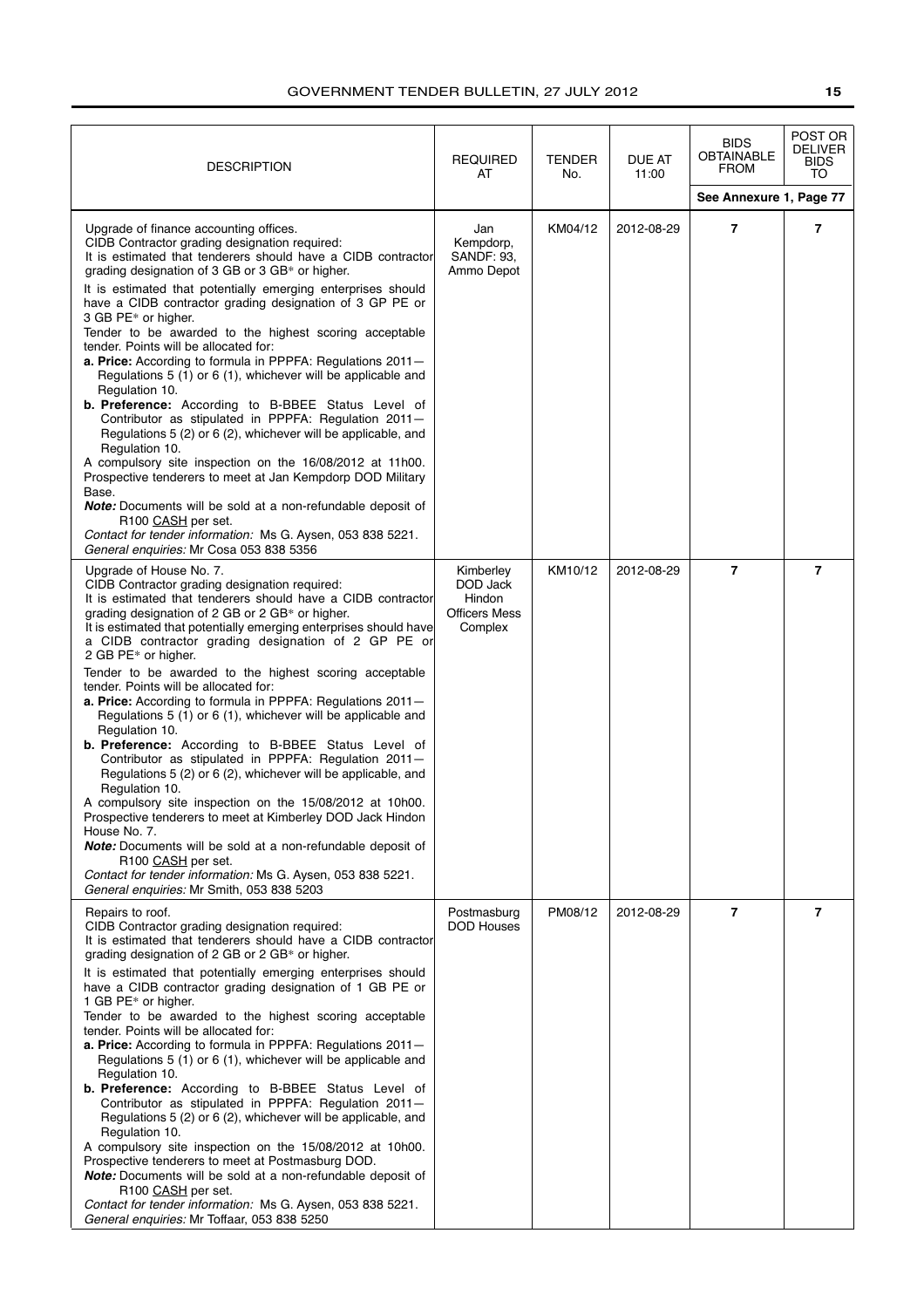| <b>DESCRIPTION</b>                                                                                                                                                                                                                                                                                                                                                                                                                                                                                                                                                                                                                                                                                                                                                                                                                                                                                                                                                                    | <b>REQUIRED</b><br>AT | <b>TENDER</b><br>No. | DUE AT<br>11:00 | <b>BIDS</b><br><b>OBTAINABLE</b><br><b>FROM</b> | POST OR<br><b>DELIVER</b><br><b>BIDS</b><br>TO |
|---------------------------------------------------------------------------------------------------------------------------------------------------------------------------------------------------------------------------------------------------------------------------------------------------------------------------------------------------------------------------------------------------------------------------------------------------------------------------------------------------------------------------------------------------------------------------------------------------------------------------------------------------------------------------------------------------------------------------------------------------------------------------------------------------------------------------------------------------------------------------------------------------------------------------------------------------------------------------------------|-----------------------|----------------------|-----------------|-------------------------------------------------|------------------------------------------------|
|                                                                                                                                                                                                                                                                                                                                                                                                                                                                                                                                                                                                                                                                                                                                                                                                                                                                                                                                                                                       |                       |                      |                 | See Annexure 1, Page 77                         |                                                |
| Internal repairs and renovations; Stikland Hospital: Bellville.<br>Designated grading: 4 GB or higher.<br>Compulsory clarification meeting will be held on Thursday,<br>16 August 2012 @ 11h30 at Stikland Hospital.<br>Technical information: Mr F. Wium (021) 483-5867.<br>A non-refundable deposit of R100,00 per set is payable                                                                                                                                                                                                                                                                                                                                                                                                                                                                                                                                                                                                                                                   | Cape Metropole        | S121/12              | 2012-08-30      | 300                                             | 352                                            |
| New bulk store and ambulance station; Robertson Hospital:<br>Robertson.<br>Designated grading: 7 GB or higher.<br>Compulsory clarification meeting will be held on Wednesday,<br>15 August 2012 @ 11h00, at the main parking area,<br>Robertson Hospital.<br>Technical information: Mr M. Schulenberg (021) 483-5819.<br>A non-refundable deposit of R100,00 per set is payable                                                                                                                                                                                                                                                                                                                                                                                                                                                                                                                                                                                                       | Cape<br>Winelands     | S122/12              | 2012-08-29      | 300                                             | 352                                            |
| Amendment:<br>Demolish building structures; Old Roads Nursery: Paarl.<br>Designated grading: 2 GB/2 SE or higher.<br>Compulsory clarification meeting will be held on Tuesday,<br>31 July 2012 @ 11h00 at the entrance to the Old Roads Camp<br>Nursery.<br>Technical information: Mr G. Moodaly (021) 483-3589.<br>A non-refundable deposit of R50,00 per set is payable.<br>Amendment: Please note the meeting has been<br>postponed till 31 July 2012.                                                                                                                                                                                                                                                                                                                                                                                                                                                                                                                             | Cape<br>Winelands     | S116/12              | 2012-08-15      | 300                                             | 352                                            |
| Construct wash bay and sluice; Porterville EMS: Porterville.<br>Designated grading: 2 GB or higher.<br>Compulsory clarification meeting will be held on Monday,<br>13 August 2012 @ 11h00 at EMS Building at the hospital<br>entrance.<br>Technical information: Mr A. Loxton (021) 483-5373.<br>A non-refundable deposit of R50,00 per set is payable                                                                                                                                                                                                                                                                                                                                                                                                                                                                                                                                                                                                                                | <b>West Coast</b>     | S124/12              | 2012-08-29      | 300                                             | 352                                            |
| External repairs and renovations; De Novo Treatment Centre:<br>Kraaifontein.<br>Designated grading: 2 GB or higher.<br>Technical information: Mr D. Johnson (021) 483-5869.<br>A non-refundable deposit of R50,00 per set is payable                                                                                                                                                                                                                                                                                                                                                                                                                                                                                                                                                                                                                                                                                                                                                  | Cape Metropole        | S125/12              | 2012-08-29      | 300                                             | 352                                            |
| Repairs and renovations; Plettenberg Bay and Rheenendal<br>Primary School: Knysna.<br>Designated grading: 3 GB or higher.<br>Technical information: Mr R. Cyster (044) 805-8700.<br>A non-refundable deposit of R100,00 per set is payable                                                                                                                                                                                                                                                                                                                                                                                                                                                                                                                                                                                                                                                                                                                                            | Eden                  | G11/12               | 2012-08-29      | 349                                             | 349                                            |
| Repair and repaint; Beaufort West Hospital, Nurses Home:<br>Beaufort West.<br>Designated grading: 2 GB or higher.<br>Technical information: Mr J. Ross (044) 805-8700.<br>A non-refundable deposit of R50,00 per set is payable                                                                                                                                                                                                                                                                                                                                                                                                                                                                                                                                                                                                                                                                                                                                                       | Central Karoo         | G12/12               | 2012-08-29      | 349                                             | 349                                            |
| Simonstown: Naval Dockyard 655: Pump Station: Replace-<br>ment of penstock doors.<br>CIDB contractor grading designation required: It is estimated<br>that tenderers should have a CIDB contractor grading<br>designation of 4 GB or select tender value range select class<br>of construction works* or higher.<br>It is estimated that potentially emerging enterprises should<br>have a CIDB contractor grading designation of 3 GB PE or<br>select tender value range select class of construction works<br>PE* or higher.<br>Tender to be awarded to the highest scoring acceptable<br>tender. Points will be allocated for:<br>a. Price: According to formula in PPPFA: Regulations 2011-<br>regulations 5 (1) or 6 (1), which ever will be applicable, and<br>regulation 10.<br>b. Preference: According to B-BBEE Status Level of<br>Contributor as stipulated in PPPFA: Regulation 2011-<br>regulations 5 (2) or 6 (2), which ever will be applicable, and<br>regulation 10. | Simonstown            | CPT<br>1010/12       | 2012-08-29      | 3                                               | 3                                              |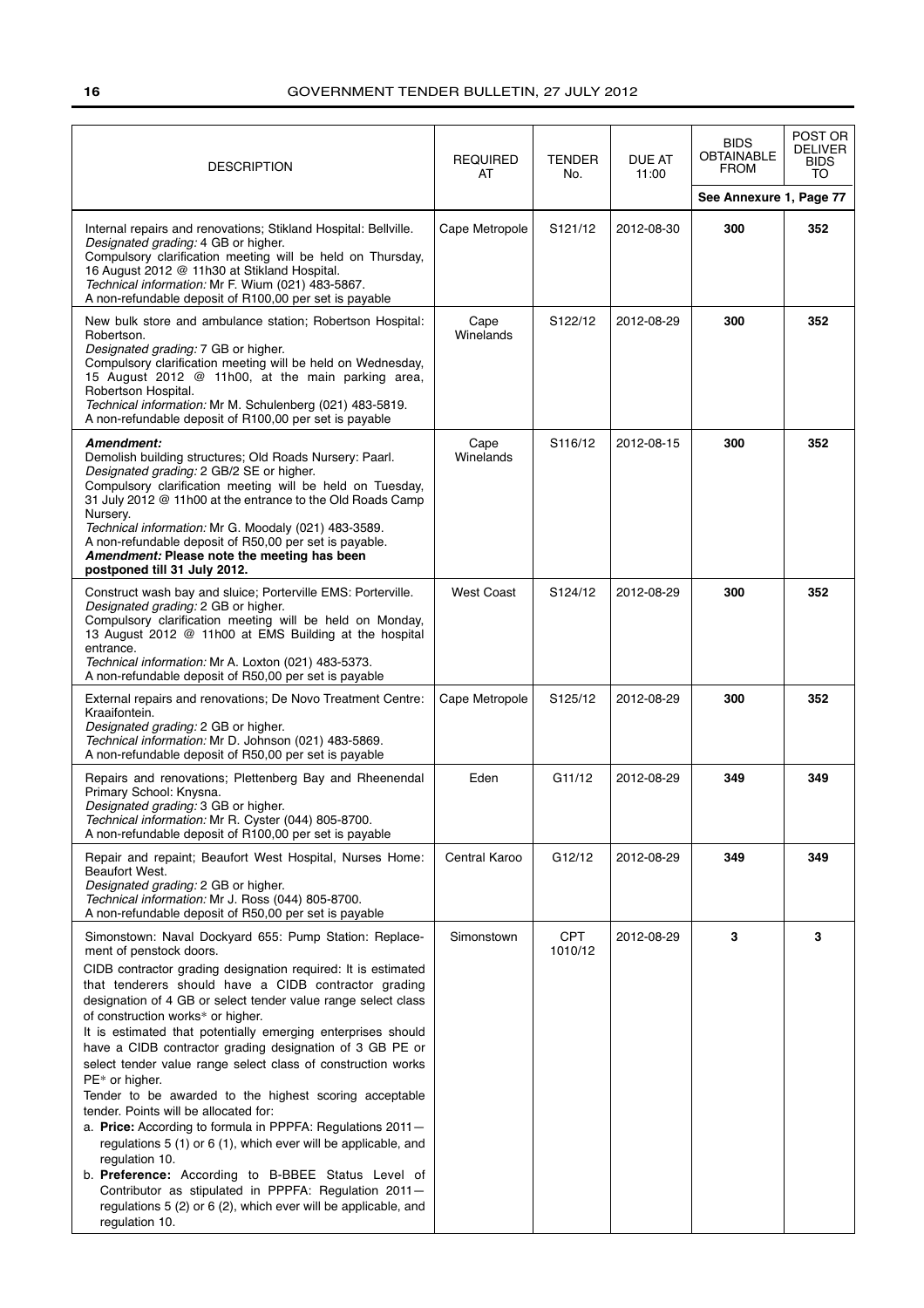| <b>DESCRIPTION</b>                                                                                                                                                                                                                                                                                                                                                                                                                                                                                                                                                                                                                                                                                                                                                                                                                                                                                                                                                                                                                                                                                                                                                                                                                                                                                                                                                                                                                         | REQUIRED<br>AT | <b>TENDER</b><br>No.  | DUE AT<br>11:00 | <b>BIDS</b><br><b>OBTAINABLE</b><br><b>FROM</b> | POST OR<br>DELIVER<br>BIDS<br>TO |
|--------------------------------------------------------------------------------------------------------------------------------------------------------------------------------------------------------------------------------------------------------------------------------------------------------------------------------------------------------------------------------------------------------------------------------------------------------------------------------------------------------------------------------------------------------------------------------------------------------------------------------------------------------------------------------------------------------------------------------------------------------------------------------------------------------------------------------------------------------------------------------------------------------------------------------------------------------------------------------------------------------------------------------------------------------------------------------------------------------------------------------------------------------------------------------------------------------------------------------------------------------------------------------------------------------------------------------------------------------------------------------------------------------------------------------------------|----------------|-----------------------|-----------------|-------------------------------------------------|----------------------------------|
|                                                                                                                                                                                                                                                                                                                                                                                                                                                                                                                                                                                                                                                                                                                                                                                                                                                                                                                                                                                                                                                                                                                                                                                                                                                                                                                                                                                                                                            |                |                       |                 | See Annexure 1, Page 77                         |                                  |
| No site inspection on the N/a at N/a. Prospective tenderers to<br>meet at N/a.<br><b>Note:</b> Documents will be sold at a non-refundable deposit of<br>R200,00 CASH per set.<br>Contact for tender information: Mr S. Hobongwana,<br>$(021)$ 402-2077.<br>General enquiries: Mr N.C. Springfield,<br>(021) 402-2287/082 815 6552                                                                                                                                                                                                                                                                                                                                                                                                                                                                                                                                                                                                                                                                                                                                                                                                                                                                                                                                                                                                                                                                                                          |                |                       |                 |                                                 |                                  |
| DOD & Military Veterans: Eerste River: 9 SAI Battalion Sick<br>Bay: Upgrade of Building 1,10,19,20,22,84: Desentralized<br>Programme.<br>CIDB contractor grading designation required: It is estimated<br>that tenderers should have a CIDB contractor grading<br>designation of 6 GB or select tender value range select class<br>of construction works* or higher.<br>It is estimated that potentially emerging enterprises should<br>have a CIDB contractor grading designation of 5 GB PE or<br>select tender value range select class of construction works<br>$PE*$ or higher.<br>Tender to be awarded to the highest scoring acceptable<br>tender. Points will be allocated for:<br>a. Price: According to formula in PPPFA: Regulations 2011-<br>regulations 5 (1) or 6 (1), which ever will be applicable, and<br>regulation 10.<br>b. Preference: According to B-BBEE Status Level of<br>Contributor as stipulated in PPPFA: Regulation 2011-<br>regulations 5 (2) or 6 (2), which ever will be applicable, and<br>regulation 10.<br>A site inspection on the 16/08/2012 at 11:30. Prospective ten-<br>derers to meet at Eerste River: 9 SAI Battalion (meet 11:00 at<br>Main Gate).<br>Note: Documents will be sold at a non-refundable deposit of<br>R300,00 CASH per set.<br>Contact for tender information: Mr S. Hobongwana,<br>$(021)$ 402-2077.<br>General enquiries: Mr N.C. Springfield,<br>(021) 402-2287/082 815 6552 | Cape Town      | <b>CPT</b><br>1011/12 | 2012-08-29      | 3                                               | 3                                |
| Cape Town: Parliamentary Precinct: 120 Plein Street: Ministry<br>of Public Enterprise (16th Floor) & Ministry of Police<br>(9th Floor). Refurbishment Work (in Foyers) & toilets on the<br>4th and 15th Floors (Re-invite).<br>CIDB contractor grading designation required: It is estimated<br>that tenderers should have a CIDB contractor grading<br>designation of 3 GB or select tender value range select class<br>of construction works* or higher.<br>Tender to be awarded to the highest scoring acceptable<br>tender. Points will be allocated for:<br>a. Price: According to formula in PPPFA: Regulations 2011-<br>regulations 5 (1) or 6 (1), which ever will be applicable, and<br>regulation 10.<br>b. Preference: According to B-BBEE Status Level of<br>Contributor as stipulated in PPPFA: Regulations 2011-<br>regulations 5 (2) or 6 (2), which ever will be applicable, and<br>regulation 10.<br>A compulsory site inspection on the 07/08/2012 at 10:30.<br>Prospective tenders to meet at 120 Plein Street, Cape Town-<br>Front entrance (ID to be produced for entry).<br><b>Note:</b> Documents will be sold at a non-refundable deposit of<br>R100,00 CASH per set.<br>Contact for tender information: Mr S. Hobongwana,<br>(021) 402-2077.<br>General enquiries: Mr E.F. Williams, (021) 402-2169                                                                                                               | Cape Town      | <b>CPT</b><br>1014/12 | 2012-08-29      | 3                                               | 3                                |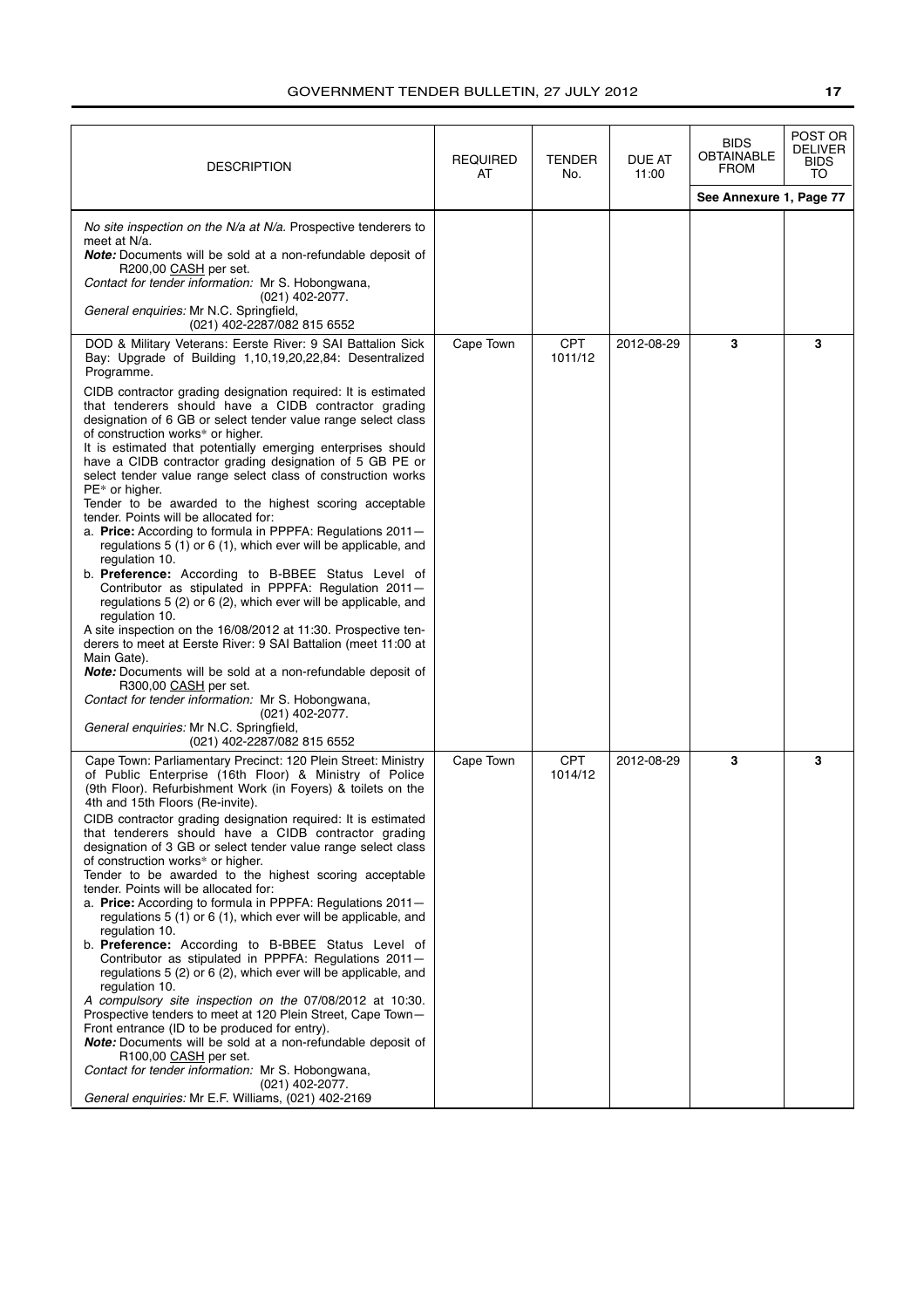| <b>DESCRIPTION</b>                                                                                                                                                                                                                                                                                                                                                                                                                                                                                                                                                                                                                                                                                                                                                                                                                                                                                                                                                                                                                                                                                                                                                                                                                                                                                                                                                                                                                                                        | <b>REQUIRED</b><br>AT                                                                                                                | <b>TENDER</b><br>No.            | <b>DUE AT</b><br>11:00 | <b>BIDS</b><br><b>OBTAINABLE</b><br><b>FROM</b> | POST OR<br><b>DELIVER</b><br><b>BIDS</b><br>TO |
|---------------------------------------------------------------------------------------------------------------------------------------------------------------------------------------------------------------------------------------------------------------------------------------------------------------------------------------------------------------------------------------------------------------------------------------------------------------------------------------------------------------------------------------------------------------------------------------------------------------------------------------------------------------------------------------------------------------------------------------------------------------------------------------------------------------------------------------------------------------------------------------------------------------------------------------------------------------------------------------------------------------------------------------------------------------------------------------------------------------------------------------------------------------------------------------------------------------------------------------------------------------------------------------------------------------------------------------------------------------------------------------------------------------------------------------------------------------------------|--------------------------------------------------------------------------------------------------------------------------------------|---------------------------------|------------------------|-------------------------------------------------|------------------------------------------------|
|                                                                                                                                                                                                                                                                                                                                                                                                                                                                                                                                                                                                                                                                                                                                                                                                                                                                                                                                                                                                                                                                                                                                                                                                                                                                                                                                                                                                                                                                           |                                                                                                                                      |                                 |                        | See Annexure 1, Page 77                         |                                                |
| <b>SERVICES: CIVIL</b>                                                                                                                                                                                                                                                                                                                                                                                                                                                                                                                                                                                                                                                                                                                                                                                                                                                                                                                                                                                                                                                                                                                                                                                                                                                                                                                                                                                                                                                    |                                                                                                                                      |                                 |                        |                                                 |                                                |
| Erratum to advertisement:<br>Please note that the Tender No. SENT/RDM/040/2012 as<br>advertised on the 6 July 2012 has been revised as follows:<br>Service description: Appointment of contractor(s) for Road<br>Maintenance Work in the Eastern Cape: CIDB GRADE 4CE or<br>higher.<br>The revised compulsory site meeting date and times are as<br>follows:<br>14 August 2012-Elands Heights, 11h00.<br>15 August 2012-Ugie, 11h00.<br>15 August 2012-Elliot, 13h00.<br>NOTE: Bid documents will be sold at a non-refundable fee of<br>R250 cash or Electronic Fund Transfer (EFT) per set. Banking<br>details for Electronic Fund Transfer (EFT). Proof of payment<br>must be e-mailed to tendera@sentech.co.za<br>ABSA BANK LIMITED<br>S.W.F.T. Code:<br>ABSA ZA JJ<br>Account Name:<br>Sentech Limited<br>Account Number:<br>011 945 804 83<br>Address:<br>Cresta Randburg<br>Reference No.<br>Tender document number<br>Beneficiary:<br>Sentech LTD<br>Bid documents are available as from Monday, 9th July 2012<br>from 08h30 to 15h30.<br><b>Enquiries:</b><br>Ms Azwi Mukhudwana (Tender Administrator)<br>tendera@sentech.co.za Tel: +27 11 471-4699.<br>Mr Daveson Matidza (Procurement),<br>matidzad@sentech.co.za Tel: +27 11 471-4522                                                                                                                                                                                                                        | <b>SENTECH</b>                                                                                                                       | SENT/RDM/<br>040/2012           | 2012-08-27<br>12h00    | 983                                             | 983                                            |
| Construction of Bulk Earthworks for the Youth Hub at Nkandla<br>Smart Growth Centre-Phase 1 under the Uthunguli District<br>Municipality: KwaZulu-Natal.<br>Compulsory clarification meeting: Date: 2 August 2012. Time:<br>11h00. Venue: Mamba One-stop Centre in Lindela (one hour<br>travel from Eshowe OR one hour travel from Kranskop.<br><b>NB:</b> PPPFA Principle Applicable: 80-20.<br>CIDB grading: 3 CE or higher.<br>Documents will be available for collection on 27 July 2012<br>from 09h00 at 270 Jabu Ndlovu (Loop Street, Pieter-<br>maritzburg, 3201.<br>For more information contact: Mr A. Dalais or Ms M. Reddy on<br>$(033)$ 264-9500.<br>For any technical enguiries contact: Mr R. Dawiee on (033)<br>355-4300.<br>Documents will only be handed out on receipt of a deposit slip.<br>Deposits must be made prior to 1 August 2012 before 12h00<br>as per the banking details below:<br>Name of account: Aurecon South Africa (Pty) Ltd.<br>Bank: Absa.<br>Account Number: 0690144611.<br>Branch: 335545 (Hatfield, Pretoria).<br>Bid documents will not be issued at the compulsory clarifica-<br>tion meeting, unless prior arrangements have been made.<br>Deposit slips to be faxed to (033) 3423 904 or (033) 3421 991<br>for the attention of Mr A. Dalais or Ms M. Reddy<br><b>NB:</b> The Department of Rural Development and Land Reform<br>reserves the right to cancel the contract, or not to make an<br>appointment of this project | Department of<br>Rural<br>Development<br>and Land<br>Reform: Rural<br>Infrastructure<br>Development<br>Directorate:<br>KwaZulu-Natal | SS-KZN<br>7/1/6/3<br>(361) 000R | 2012-08-10             | 805                                             | 805                                            |
| <b>SERVICES: ELECTRICAL</b>                                                                                                                                                                                                                                                                                                                                                                                                                                                                                                                                                                                                                                                                                                                                                                                                                                                                                                                                                                                                                                                                                                                                                                                                                                                                                                                                                                                                                                               |                                                                                                                                      |                                 |                        |                                                 |                                                |
| Rendering of electrical services to all Head Office Buildings for<br>a period of 12 months.<br><b>Notice to bidders</b>                                                                                                                                                                                                                                                                                                                                                                                                                                                                                                                                                                                                                                                                                                                                                                                                                                                                                                                                                                                                                                                                                                                                                                                                                                                                                                                                                   | <b>Head Office</b>                                                                                                                   | W 10746                         | 2012-08-23             | 95                                              | 95                                             |

Please note that all bidders are required to submit a **BEE** Certificate (original or certified copy) with their bid to comply with the Amended Preferential Procurement Regulation, 2011, which came into effect 7 December 2011. For technical information: Mr Hennie Roodman, Tel: (012) 336-7697. E-mail: RoodmanH@dwa.gov.za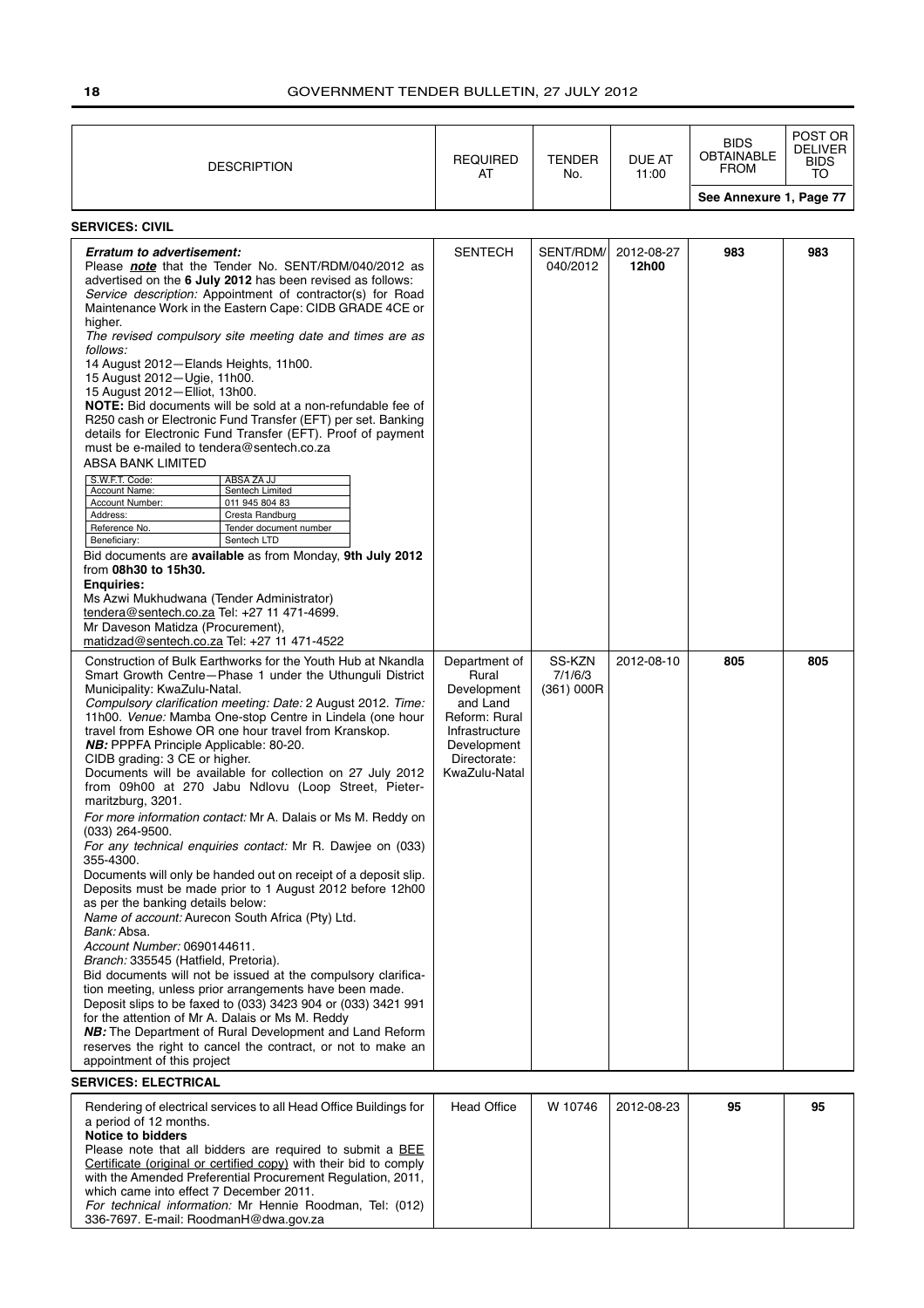| <b>DESCRIPTION</b>                                                                                                                                                                                                                                                                                               | <b>REQUIRED</b><br>AT               | <b>TENDER</b><br>No.                                  | DUE AT<br>11:00 | <b>BIDS</b><br>OBTAINABLE<br><b>FROM</b> | POST OR<br><b>DELIVER</b><br><b>BIDS</b><br>TO |
|------------------------------------------------------------------------------------------------------------------------------------------------------------------------------------------------------------------------------------------------------------------------------------------------------------------|-------------------------------------|-------------------------------------------------------|-----------------|------------------------------------------|------------------------------------------------|
|                                                                                                                                                                                                                                                                                                                  |                                     |                                                       |                 | See Annexure 1, Page 77                  |                                                |
| <b>SERVICES: FUNCTIONAL (INCLUDING CLEANING AND/OR SECURITY SERVICES)</b>                                                                                                                                                                                                                                        |                                     |                                                       |                 |                                          |                                                |
| Cleaning service for 24 months at Magistrate Offices.<br>This bid will be evaluated in terms of the 80/20 scoring<br>system.<br>This bid includes functionality which will be scored out of 100.<br>Bidders must obtain a minimum of $-$ to be considered for                                                    | Swartruggens<br>Magistrate          | MMB2011/<br>004 GS<br>INSP:<br>07/08/2012<br>at 11H00 | 2012-08-29      | 664                                      | 664                                            |
| further evaluation (price and preference).<br>Price<br>80<br>Number of points<br>20<br>Subject to sub-regulation (3) points must be awarded to a<br>tenderer for attaining the B-BBEE status level of contributor in                                                                                             | Ottosdal<br>Magistrate              | MMB2011/<br>006 GS<br>INSP:<br>13/08/2012<br>at 11H00 |                 |                                          |                                                |
| accordance with the table below:<br>B-BBEE status level of contributor<br>Number of points<br>20<br>2<br>18<br>3<br>16                                                                                                                                                                                           | Hartebees-<br>fontein<br>Magistrate | MMB2011/<br>007 GS<br>INSP:<br>15/08/2012<br>at 11H00 |                 |                                          |                                                |
| 12<br>4<br>5<br>8<br>6<br>6<br>$\overline{7}$<br>$\overline{\mathbf{4}}$<br>$\overline{c}$<br>8<br>$\mathbf 0$<br>Non-complaint contributor                                                                                                                                                                      | <b>Bloemhof</b><br>Magistrate       | MMB2011/<br>008 GS<br>INSP:<br>14/08/2012<br>at 11H00 |                 |                                          |                                                |
| The points scored by a tenderer in respect of the level of<br>BBBEE contribution contemplated in sub-regulation (2) will be<br>added to the points scored for price as calculated in<br>accordance with sub-regulation (1) of PPPFA regulations of<br>2011.                                                      | Scheizer-<br>Reneke<br>Magistrate   | MMB2011/<br>009 GS<br>INSP:<br>14/08/2012<br>at 14H00 |                 |                                          |                                                |
| A compulsory site inspection on the date and time on bid<br>number's column at prospective bidders/tenderers to meet at.<br><b>Note:</b> Documents will be sold at a non-refundable deposit of<br>R100,00 CASH per set.<br>Contact for bid information:                                                          | <b>State Attorney</b><br>Mafikeng   | MMB201/<br>010 GS<br>INSP:<br>06/08/2012<br>at 11H00  |                 |                                          |                                                |
| Name and surname: Badisa Motlhatlhedi, Tel: (018) 386-5308.<br>General enquiries: Project leader/Property Manager's name:<br>Mr Nyoni, Tel: (018) 386-5225 or 082 941 4982                                                                                                                                       | Master's Office                     | MMB201/<br>011 GS<br>INSP:<br>06/08/2012<br>at 11H00  |                 |                                          |                                                |
| Cleaning service for 24 months at Magistrate Offices.<br>This bid will be evaluated in terms of the 80/20 scoring<br>system.<br>This bid includes functionality which will be scored out of 100.<br>Bidders must obtain a minimum of $\equiv$ to be considered for<br>further evaluation (price and preference). | Rustenburg<br>Magistrate            | MMB2012/<br>003 GS<br>INSP:<br>07/08/2012<br>at 14H00 | 2012-08-29      | 664                                      | 664                                            |
| Price<br>90<br>Number of points<br>10<br>Subject to sub-regulation (3) of the PPPFA regulations of<br>2011, points will be awarded to a tenderer for attaining the<br>B-BBEE status level of contributor in accordance with the<br>table below:                                                                  | Lichtenburg<br>Magistrate           | MMB2011/<br>005 GS<br>INSP:<br>13/08/2012<br>at 14H00 |                 |                                          |                                                |
| B-BBEE status level of contributor<br>Number of points<br>10<br>9<br>2<br>8<br>3<br>5<br>4<br>$\overline{4}$<br>5<br>3<br>6<br>$\overline{2}$<br>7<br>8<br>$\mathbf{1}$<br>Non-complaint contributor<br>0                                                                                                        |                                     |                                                       |                 |                                          |                                                |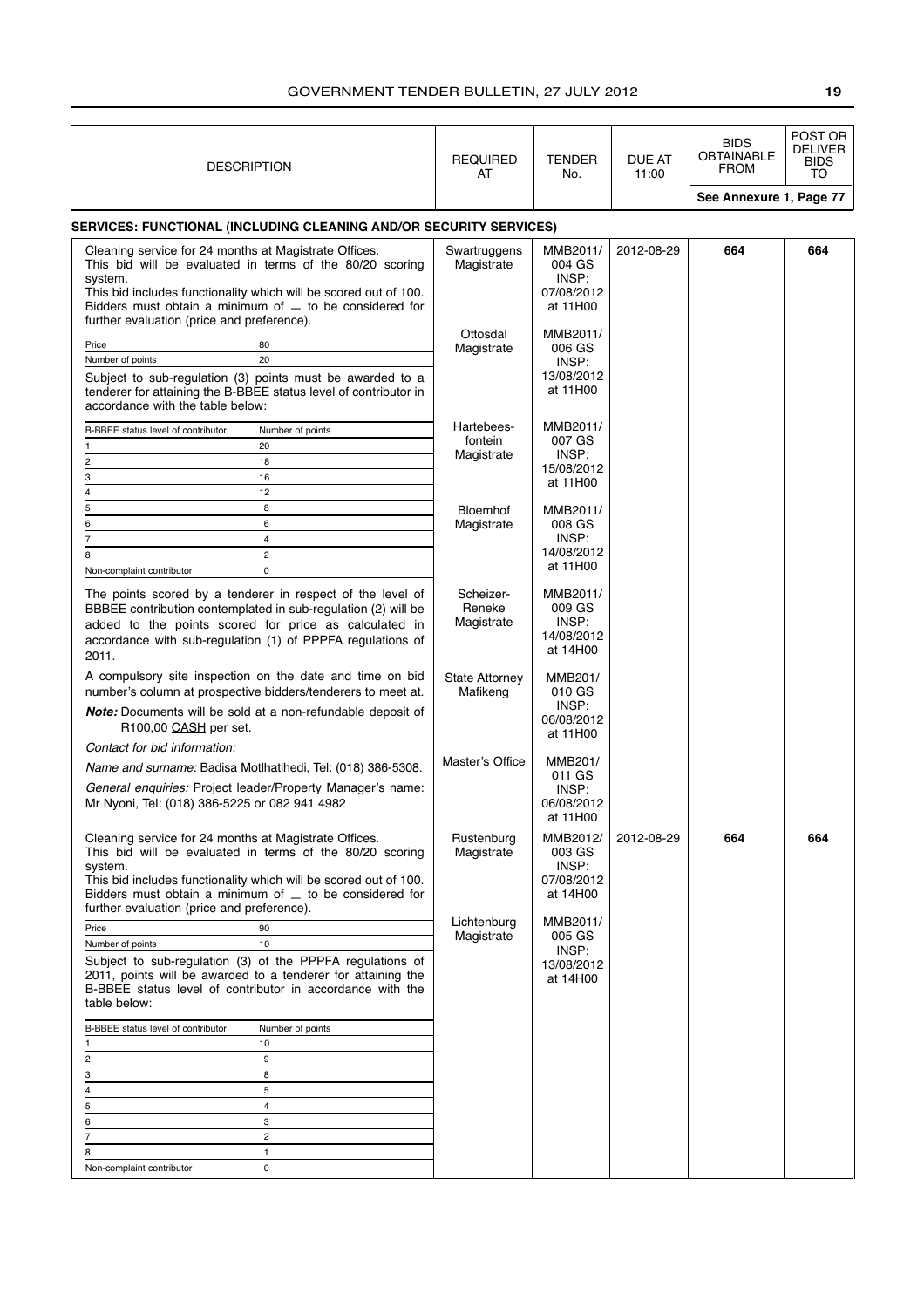| <b>DESCRIPTION</b>                                                                                                                                                                                                                                                                                                                                                                                                                                                                                                                                                                                                                                                                                                                                                                                                                                                                                                                                                                                                                                                                                                                                                                                                                                                                              |                                                                             | <b>REQUIRED</b><br>AT                    | <b>TENDER</b><br>No. | DUE AT<br>11:00         | <b>BIDS</b><br><b>OBTAINABLE</b><br><b>FROM</b> | POST OR<br>DELIVER<br><b>BIDS</b><br>TO |
|-------------------------------------------------------------------------------------------------------------------------------------------------------------------------------------------------------------------------------------------------------------------------------------------------------------------------------------------------------------------------------------------------------------------------------------------------------------------------------------------------------------------------------------------------------------------------------------------------------------------------------------------------------------------------------------------------------------------------------------------------------------------------------------------------------------------------------------------------------------------------------------------------------------------------------------------------------------------------------------------------------------------------------------------------------------------------------------------------------------------------------------------------------------------------------------------------------------------------------------------------------------------------------------------------|-----------------------------------------------------------------------------|------------------------------------------|----------------------|-------------------------|-------------------------------------------------|-----------------------------------------|
|                                                                                                                                                                                                                                                                                                                                                                                                                                                                                                                                                                                                                                                                                                                                                                                                                                                                                                                                                                                                                                                                                                                                                                                                                                                                                                 |                                                                             |                                          |                      |                         | See Annexure 1, Page 77                         |                                         |
| The points scored by a tenderer in respect of the level of<br>BBBEE contribution contemplated in sub-regulation (2) will be<br>added to the points scored for price as calculated in<br>accordance with sub-regulation (1) of PPPFA regulations of<br>2011.<br>Compulsory site briefing on the at prospective bidders/<br>tenderers to meet at date and time on bid no column.<br><b>Note:</b> Documents will be sold at a non-refundable deposit of<br>R100,00 CASH per set.<br>Contact for bid information: General enquiries: Project<br>leader/Property Manager's name: Mr Nyoni, Tel: (018)<br>386-5225 or 082 941 4982. Procurement/Tender: (018)<br>386-5308                                                                                                                                                                                                                                                                                                                                                                                                                                                                                                                                                                                                                             |                                                                             |                                          |                      |                         |                                                 |                                         |
| SACAA invites service providers to bid for the rendering of<br>cleaning service for its head offices building (IKhaya I & II)<br>based in Midrand, Johannesburg for a period of three (3)<br>years.<br>Compulsory briefing session will be held on Friday, 3 August<br>2012 at 10h00.<br>Tenders will be evaluated on Functionality, price and BBBEE in<br>line with SACAA's Supply Chain Management Policy.<br>Point system: In awarding the tender, the 90/10 preferential<br>point system shall be used.<br>Special requirement/instruction: Copies of tender documents<br>will be available at SACAA offices at a non-refundable amount<br>of $R200,00$ per copy.<br>All enquiries regarding the tenders can be addressed to:<br>Lungi Buthelezi via fax: (011) 545-1455 or<br>email: buthelezin@caa.co.za<br>All submissions must be in a sealed envelope clearly marked<br>with the tender number and description of tender and be<br>deposited in a tender box on or before closing date and time of<br>the tender.<br>Tenders should be addressed to The Chairperson, Bids<br>Committee, Ikhaya Lokundiza, Building 16, Truer Close,<br>Waterfall Park, Bekker Street, Midrand. No faxed, e-mailed or<br>late tenders will be accepted                                                  |                                                                             | <b>SACCA</b>                             | CLN/002/12           | 2012-08-22<br>Wednesday | 942                                             | 942                                     |
| Provisioning of cleaning services for 24 months (297.27 m <sup>2</sup> ).<br>This bid will be evaluated in terms of the 80/20 scoring system.<br>This bid includes functionality which will be scored out of 100.<br>Bidders must obtain a minimum of $\_\_$ to be considered for<br>further evaluation (price and preference).<br>Price<br>80<br>20<br>Number of points<br>Subject to sub-regulation (3) points must be awarded to a<br>tenderer for attaining the B-BBEE status level of contributor in<br>accordance with the table below.<br>B-BBEE status level of contributor<br>$\overline{2}$<br>3<br>$\overline{4}$<br>5<br>6<br>$\overline{7}$<br>8<br>Non-complaint contributor<br>The points scored by a tenderer in respect of the level of<br>B-BBEE contribution contemplated in sub-regulation (2) will be<br>added to the points scored for price as calculated in<br>accordance with sub-regulation (1) of PPPFA regulations of<br>2011.<br>A compulsory site inspection on the 15/08/2012 at 12h00.<br>Prospective bidders/tenderers to meet at Britstown, 22 Long<br>Street.<br>Note: Documents will be sold at a non-refundable deposit of<br>R50 CASH per set.<br>Contact for bid information: Ms G. Aysen, 053 838 5221.<br>General enquiries: Ms N. Dlela, 053 838 5275 | Number of points<br>20<br>18<br>16<br>12<br>8<br>6<br>4<br>2<br>$\mathbf 0$ | <b>Britstown</b><br>Magistrate<br>Office | PF26/12              | 2012-08-29              | 7                                               | $\overline{7}$                          |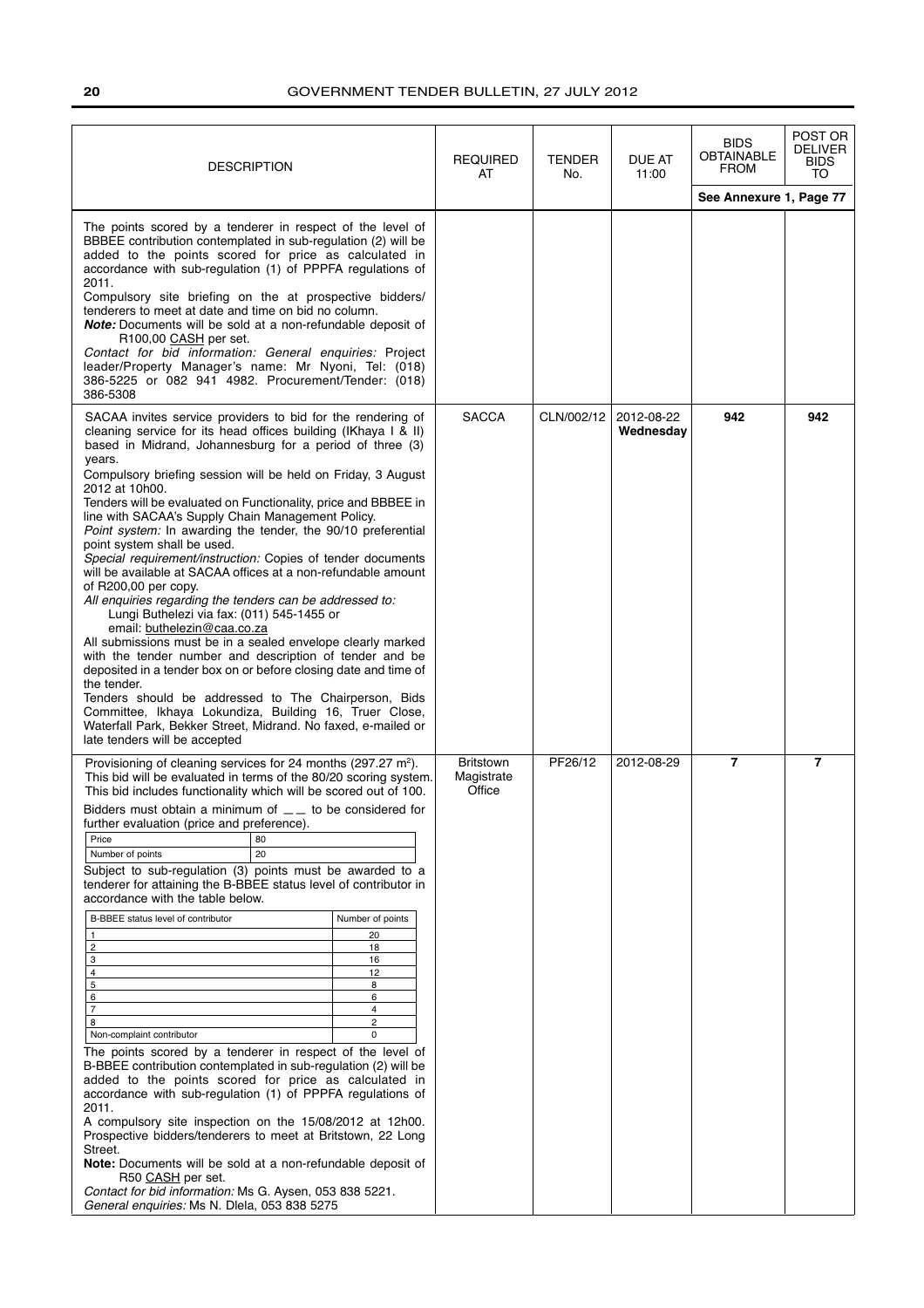| <b>DESCRIPTION</b>                                                                                                                                                                                                                                                                                                                                                                                                                                                                                                                                                                                                                 |                     | <b>REQUIRED</b><br>AT                     | TENDER<br>No. | DUE AT<br>11:00 | <b>BIDS</b><br><b>OBTAINABLE</b><br>FROM | POST OR<br>DELIVER<br>BIDS<br>TO |
|------------------------------------------------------------------------------------------------------------------------------------------------------------------------------------------------------------------------------------------------------------------------------------------------------------------------------------------------------------------------------------------------------------------------------------------------------------------------------------------------------------------------------------------------------------------------------------------------------------------------------------|---------------------|-------------------------------------------|---------------|-----------------|------------------------------------------|----------------------------------|
|                                                                                                                                                                                                                                                                                                                                                                                                                                                                                                                                                                                                                                    |                     |                                           |               |                 | See Annexure 1, Page 77                  |                                  |
| Provisioning of cleaning services for 24 months (752 m <sup>2</sup> ).<br>This bid will be evaluated in terms of the 80/20 scoring system.<br>This bid includes functionality which will be scored out of 100.<br>Bidders must obtain a minimum of $\_\_$ to be considered for<br>further evaluation (price and preference).<br>Price<br>80<br>Number of points<br>20<br>Subject to sub-regulation (3) points must be awarded to a<br>tenderer for attaining the B-BBEE status level of contributor in<br>accordance with the table below.                                                                                         |                     | Kimberley<br>Family<br>Advocate           | PF22/12       | 2012-08-29      | $\overline{7}$                           | $\overline{7}$                   |
| B-BBEE status level of contributor                                                                                                                                                                                                                                                                                                                                                                                                                                                                                                                                                                                                 | Number of points    |                                           |               |                 |                                          |                                  |
| $\mathbf{1}$                                                                                                                                                                                                                                                                                                                                                                                                                                                                                                                                                                                                                       | 20                  |                                           |               |                 |                                          |                                  |
| $\overline{\mathbf{c}}$<br>3                                                                                                                                                                                                                                                                                                                                                                                                                                                                                                                                                                                                       | 18<br>16            |                                           |               |                 |                                          |                                  |
| 4                                                                                                                                                                                                                                                                                                                                                                                                                                                                                                                                                                                                                                  | 12                  |                                           |               |                 |                                          |                                  |
| 5                                                                                                                                                                                                                                                                                                                                                                                                                                                                                                                                                                                                                                  | 8                   |                                           |               |                 |                                          |                                  |
| 6<br>$\overline{7}$                                                                                                                                                                                                                                                                                                                                                                                                                                                                                                                                                                                                                | 6<br>4              |                                           |               |                 |                                          |                                  |
| 8                                                                                                                                                                                                                                                                                                                                                                                                                                                                                                                                                                                                                                  | $\overline{2}$      |                                           |               |                 |                                          |                                  |
| Non-complaint contributor                                                                                                                                                                                                                                                                                                                                                                                                                                                                                                                                                                                                          | $\mathbf 0$         |                                           |               |                 |                                          |                                  |
| The points scored by a tenderer in respect of the level of<br>B-BBEE contribution contemplated in sub-regulation (2) will be<br>added to the points scored for price as calculated in<br>accordance with sub-regulation (1) of PPPFA regulations of<br>2011.<br>A compulsory site inspection on the 14/08/2012 at 11h00.<br>Prospective bidders/tenderers to meet at Kimberley<br>Umzimkhulu House, cnr Russels and Elliot Streets.<br>Note: Documents will be sold at a non-refundable deposit of<br>R50 CASH per set.<br>Contact for bid information: Ms G. Aysen, 053 838 5221.<br>General enquiries: Ms N. Dlela, 053 838 5275 |                     |                                           |               |                 |                                          |                                  |
| Provisioning of cleaning services for 24 months (50 $m2$ ) in<br>8 days in a month.<br>This bid will be evaluated in terms of the 80/20 scoring system.<br>This bid includes functionality which will be scored out of 100.<br>Bidders must obtain a minimum of $\_\_$ to be considered for<br>further evaluation (price and preference).<br>Price<br>80<br>20<br>Number of points                                                                                                                                                                                                                                                 |                     | Lime Acres<br><b>Periodical Court</b>     | PF23/12       | 2012-08-29      | $\overline{7}$                           | $\overline{7}$                   |
| Subject to sub-regulation (3) points must be awarded to a<br>tenderer for attaining the B-BBEE status level of contributor in<br>accordance with the table below.                                                                                                                                                                                                                                                                                                                                                                                                                                                                  |                     |                                           |               |                 |                                          |                                  |
| B-BBEE status level of contributor                                                                                                                                                                                                                                                                                                                                                                                                                                                                                                                                                                                                 | Number of points    |                                           |               |                 |                                          |                                  |
| 1<br>2                                                                                                                                                                                                                                                                                                                                                                                                                                                                                                                                                                                                                             | 20<br>18            |                                           |               |                 |                                          |                                  |
| 3                                                                                                                                                                                                                                                                                                                                                                                                                                                                                                                                                                                                                                  | 16                  |                                           |               |                 |                                          |                                  |
| 4                                                                                                                                                                                                                                                                                                                                                                                                                                                                                                                                                                                                                                  | 12                  |                                           |               |                 |                                          |                                  |
| 5<br>6                                                                                                                                                                                                                                                                                                                                                                                                                                                                                                                                                                                                                             | 8<br>6              |                                           |               |                 |                                          |                                  |
| $\overline{7}$                                                                                                                                                                                                                                                                                                                                                                                                                                                                                                                                                                                                                     | 4                   |                                           |               |                 |                                          |                                  |
| 8<br>Non-complaint contributor                                                                                                                                                                                                                                                                                                                                                                                                                                                                                                                                                                                                     | $\overline{c}$<br>0 |                                           |               |                 |                                          |                                  |
| The points scored by a tenderer in respect of the level of<br>B-BBEE contribution contemplated in sub-regulation (2) will be<br>added to the points scored for price as calculated in<br>accordance with sub-regulation (1) of PPPFA regulations of<br>2011.<br>A compulsory site inspection on the 13/08/2012 at 11h00.<br>Prospective bidders/tenderers to meet at Lime Acres Police<br>Station.<br>Note: Documents will be sold at a non-refundable deposit of<br>R50 CASH per set.<br>Contact for bid information: Ms G. Aysen, 053 838 5221.<br>General enquiries: Ms N. Dlela, 053 838 5275                                  |                     |                                           |               |                 |                                          |                                  |
| Provisioning of cleaning services for 24 months (40 m <sup>2</sup> ) 4 days<br>in a month.<br>This bid will be evaluated in terms of the 80/20 scoring system.<br>This bid includes functionality which will be scored out of 100.                                                                                                                                                                                                                                                                                                                                                                                                 |                     | Niewoudtsville<br><b>Periodical Court</b> | PF24/12       | 2012-08-29      | $\overline{7}$                           | 7                                |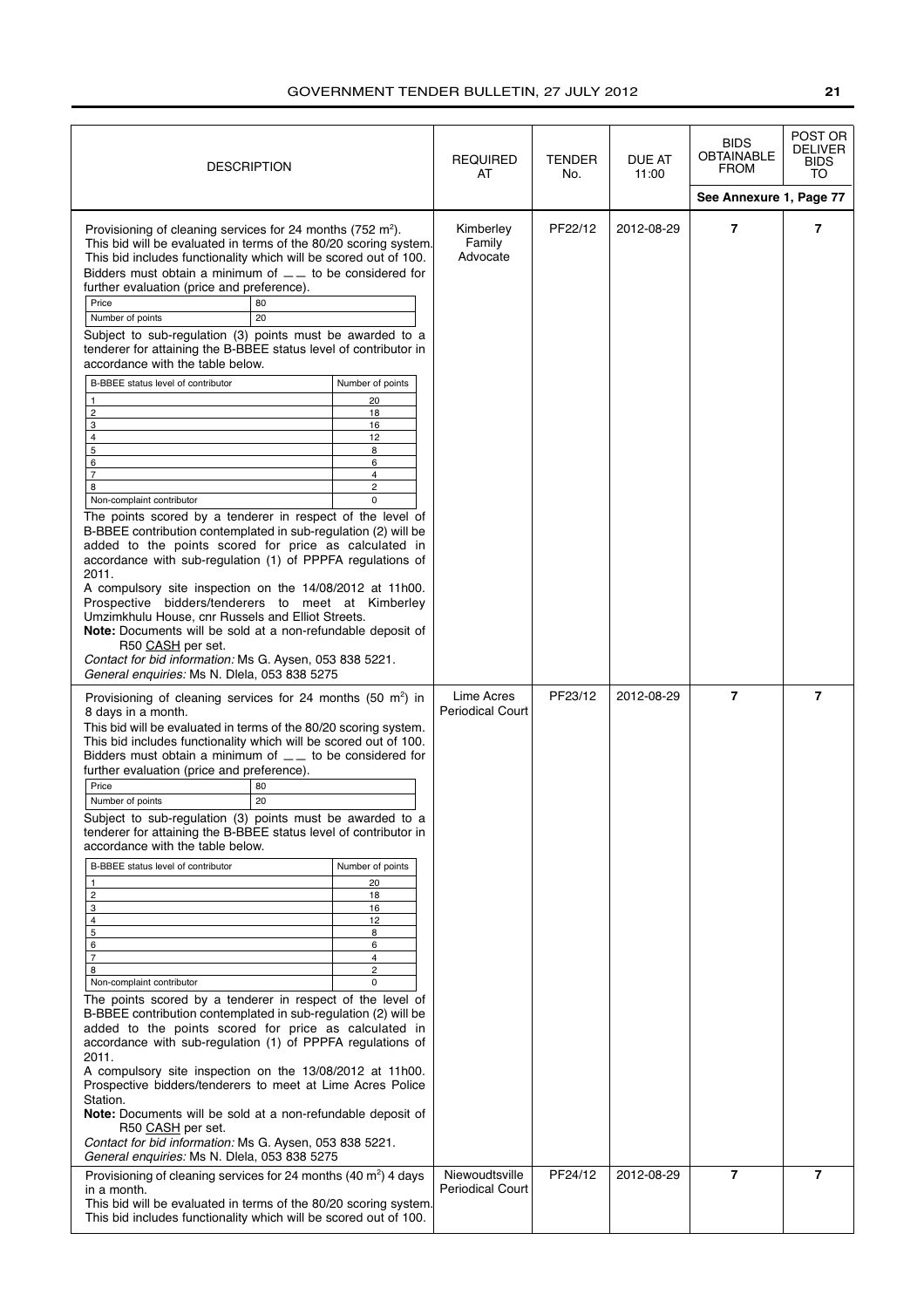| <b>DESCRIPTION</b>                                                                                                                                                                                                                                                                                                                                                                                                                                                                                                                                                                                                                                                                                                                                                                                                                                                                                                                                                                                                                                                                                                                                                                                                                                                                                                                                                                                                                                                                     | <b>REQUIRED</b><br>AT                    | TENDER<br>No. | <b>DUE AT</b><br>11:00 | <b>BIDS</b><br><b>OBTAINABLE</b><br><b>FROM</b> | POST OR<br><b>DELIVER</b><br><b>BIDS</b><br>TO |
|----------------------------------------------------------------------------------------------------------------------------------------------------------------------------------------------------------------------------------------------------------------------------------------------------------------------------------------------------------------------------------------------------------------------------------------------------------------------------------------------------------------------------------------------------------------------------------------------------------------------------------------------------------------------------------------------------------------------------------------------------------------------------------------------------------------------------------------------------------------------------------------------------------------------------------------------------------------------------------------------------------------------------------------------------------------------------------------------------------------------------------------------------------------------------------------------------------------------------------------------------------------------------------------------------------------------------------------------------------------------------------------------------------------------------------------------------------------------------------------|------------------------------------------|---------------|------------------------|-------------------------------------------------|------------------------------------------------|
|                                                                                                                                                                                                                                                                                                                                                                                                                                                                                                                                                                                                                                                                                                                                                                                                                                                                                                                                                                                                                                                                                                                                                                                                                                                                                                                                                                                                                                                                                        |                                          |               |                        | See Annexure 1, Page 77                         |                                                |
| Bidders must obtain a minimum of $\_\_$ to be considered for<br>further evaluation (price and preference).<br>Price<br>80<br>Number of points<br>20<br>Subject to sub-regulation (3) points must be awarded to a<br>tenderer for attaining the B-BBEE status level of contributor in<br>accordance with the table below.<br>B-BBEE status level of contributor<br>Number of points<br>1<br>20<br>$\overline{c}$<br>18<br>3<br>16<br>4<br>12<br>5<br>8<br>6<br>6<br>$\overline{7}$<br>$\overline{4}$<br>8<br>$\overline{c}$<br>Non-complaint contributor<br>$\Omega$<br>The points scored by a tenderer in respect of the level of<br>B-BBEE contribution contemplated in sub-regulation (2) will be<br>added to the points scored for price as calculated in<br>accordance with sub-regulation (1) of PPPFA regulations of<br>2011.<br>A compulsory site inspection on the 16/08/2012 at 13h00.<br>Prospective bidders/tenderers to meet at Nieuwoudtsville<br>Police Station.<br>Note: Documents will be sold at a non-refundable deposit of<br>R50 CASH per set.<br>Contact for bid information: Ms G. Aysen, 053 838 5221.<br>General enquiries: Ms N. Dlela, 053 838 5275<br>Provisioning of cleaning services for 24 months (40.51 m <sup>2</sup> ) 4<br>days in a month.<br>This bid will be evaluated in terms of the 80/20 scoring system.<br>This bid includes functionality which will be scored out of 100.<br>Bidders must obtain a minimum of $\_\_$ to be considered for | Loriesfontein<br><b>Periodical Court</b> | PF25/12       | 2012-08-29             | $\overline{7}$                                  | $\overline{7}$                                 |
| further evaluation (price and preference).                                                                                                                                                                                                                                                                                                                                                                                                                                                                                                                                                                                                                                                                                                                                                                                                                                                                                                                                                                                                                                                                                                                                                                                                                                                                                                                                                                                                                                             |                                          |               |                        |                                                 |                                                |
| Price<br>80<br>20                                                                                                                                                                                                                                                                                                                                                                                                                                                                                                                                                                                                                                                                                                                                                                                                                                                                                                                                                                                                                                                                                                                                                                                                                                                                                                                                                                                                                                                                      |                                          |               |                        |                                                 |                                                |
| Number of points<br>Subject to sub-regulation (3) points must be awarded to a<br>tenderer for attaining the B-BBEE status level of contributor in<br>accordance with the table below.                                                                                                                                                                                                                                                                                                                                                                                                                                                                                                                                                                                                                                                                                                                                                                                                                                                                                                                                                                                                                                                                                                                                                                                                                                                                                                  |                                          |               |                        |                                                 |                                                |
| B-BBEE status level of contributor<br>Number of points                                                                                                                                                                                                                                                                                                                                                                                                                                                                                                                                                                                                                                                                                                                                                                                                                                                                                                                                                                                                                                                                                                                                                                                                                                                                                                                                                                                                                                 |                                          |               |                        |                                                 |                                                |
| 1<br>20<br>$\overline{c}$<br>18                                                                                                                                                                                                                                                                                                                                                                                                                                                                                                                                                                                                                                                                                                                                                                                                                                                                                                                                                                                                                                                                                                                                                                                                                                                                                                                                                                                                                                                        |                                          |               |                        |                                                 |                                                |
| 3<br>16                                                                                                                                                                                                                                                                                                                                                                                                                                                                                                                                                                                                                                                                                                                                                                                                                                                                                                                                                                                                                                                                                                                                                                                                                                                                                                                                                                                                                                                                                |                                          |               |                        |                                                 |                                                |
| $\overline{4}$<br>12<br>5<br>8                                                                                                                                                                                                                                                                                                                                                                                                                                                                                                                                                                                                                                                                                                                                                                                                                                                                                                                                                                                                                                                                                                                                                                                                                                                                                                                                                                                                                                                         |                                          |               |                        |                                                 |                                                |
| 6<br>6                                                                                                                                                                                                                                                                                                                                                                                                                                                                                                                                                                                                                                                                                                                                                                                                                                                                                                                                                                                                                                                                                                                                                                                                                                                                                                                                                                                                                                                                                 |                                          |               |                        |                                                 |                                                |
| $\overline{7}$<br>$\overline{4}$<br>8<br>$\overline{2}$                                                                                                                                                                                                                                                                                                                                                                                                                                                                                                                                                                                                                                                                                                                                                                                                                                                                                                                                                                                                                                                                                                                                                                                                                                                                                                                                                                                                                                |                                          |               |                        |                                                 |                                                |
| Non-complaint contributor<br>0                                                                                                                                                                                                                                                                                                                                                                                                                                                                                                                                                                                                                                                                                                                                                                                                                                                                                                                                                                                                                                                                                                                                                                                                                                                                                                                                                                                                                                                         |                                          |               |                        |                                                 |                                                |
| The points scored by a tenderer in respect of the level of<br>B-BBEE contribution contemplated in sub-regulation (2) will be<br>added to the points scored for price as calculated in<br>accordance with sub-regulation (1) of PPPFA regulations of<br>2011.<br>A compulsory site inspection on the 16/08/2012 at 11h00.<br>Prospective bidders/tenderers to meet at Loriesfontein Police<br>Station.<br>Note: Documents will be sold at a non-refundable deposit of<br>R50 CASH per set.<br>Contact for bid information: Ms G. Aysen, 053 838 5221.                                                                                                                                                                                                                                                                                                                                                                                                                                                                                                                                                                                                                                                                                                                                                                                                                                                                                                                                   |                                          |               |                        |                                                 |                                                |
| General enquiries: Ms N. Dlela, 053 838 5275                                                                                                                                                                                                                                                                                                                                                                                                                                                                                                                                                                                                                                                                                                                                                                                                                                                                                                                                                                                                                                                                                                                                                                                                                                                                                                                                                                                                                                           |                                          |               |                        |                                                 |                                                |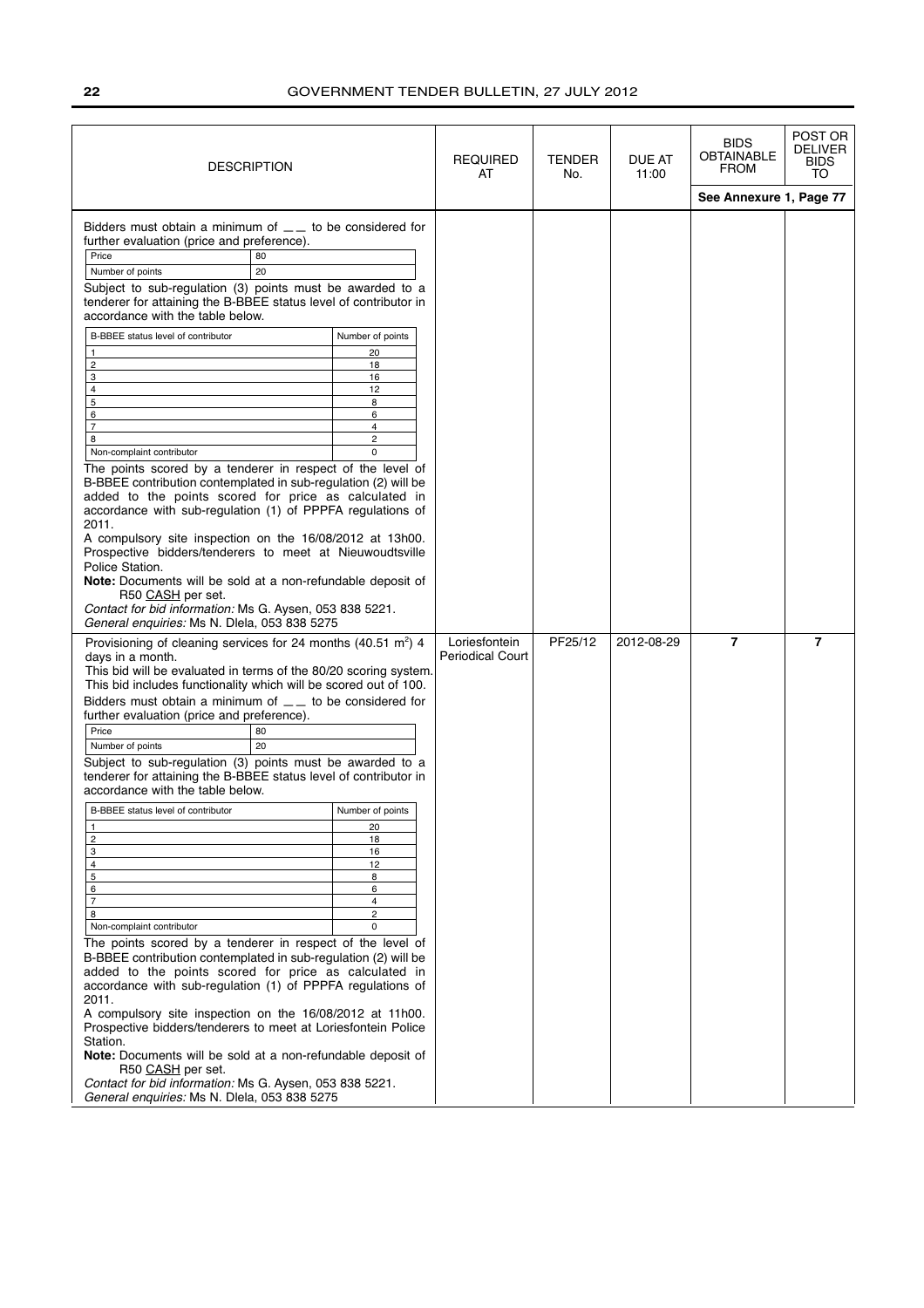| <b>DESCRIPTION</b>                                                                                                                                                                                                                                                                                                                                                                                                                                                                                                                                                                                                                                                                                                                  | <b>REQUIRED</b><br>AT                                                                  | <b>TENDER</b><br>No.         | DUE AT<br>11:00 | <b>BIDS</b><br><b>OBTAINABLE</b><br>FROM | POST OR<br><b>DELIVER</b><br><b>BIDS</b><br>TO |
|-------------------------------------------------------------------------------------------------------------------------------------------------------------------------------------------------------------------------------------------------------------------------------------------------------------------------------------------------------------------------------------------------------------------------------------------------------------------------------------------------------------------------------------------------------------------------------------------------------------------------------------------------------------------------------------------------------------------------------------|----------------------------------------------------------------------------------------|------------------------------|-----------------|------------------------------------------|------------------------------------------------|
|                                                                                                                                                                                                                                                                                                                                                                                                                                                                                                                                                                                                                                                                                                                                     |                                                                                        |                              |                 | See Annexure 1, Page 77                  |                                                |
| Rendering of security guards at access control points plus<br>patrolling of premises at Waterberg District Office for a period<br>of 24 months.<br>Submit original document plus 1 copy.<br>Compulsory briefing session: Date: 16 August 2012.<br>Venue: Department of Water Affairs, 42 Hooge Street,<br>Mokopane. Time: 12h00.<br><b>Notice to bidders</b><br>Please note that all bidders are required to submit a BEE<br>Certificate (original or certified copy) to comply with the<br>Amended Preferential Procurement Regulation, 2011, which<br>came into effect on 7 December 2011.<br>For technical information: Mr Maenetja J, Tel: (015) 290-1431,<br>Cell: 082 805 9298                                                | Waterberg<br><b>District Office</b><br>(42 Hooge<br>Street,<br>Mokopane)               | W 10711                      | 2012-08-23      | 95                                       | 95                                             |
| Rendering of security guards at access control points plus<br>patrolling of premises at Vhembe District Office for a period of<br>24 months.<br>Submit original document plus 1 copy.<br>Compulsory briefing session: Date: 17 August 2012.<br>Venue: Department of Water Affairs, Vhembe District Office,<br>Phalaphala FM Premises. Time: 12h30.<br><b>Notice to bidders</b><br>Please note that all bidders are required to submit a BEE<br>Certificate (original or certified copy) to comply with the<br>Amended Preferential Procurement Regulation, 2011, which<br>came into effect on 7 December 2011.<br>For technical information: Mr Maenetja J, Tel: (015) 290-1431,<br>Cell: 082 805 9298                              | <b>Vhembe District</b><br>Office<br>(Phalaphala<br>FM Premises)                        | W 10710                      | 2012-08-23      | 95                                       | 95                                             |
| Rendering of security guards at access control points plus<br>patrolling of premises at Vhembe District (Nandoni Water<br>Works/Nandoni Dam) for a period of 24 months.<br>Submit original document plus 1 copy.<br>Compulsory briefing session: Date: 17 August 2012.<br>Venue: Nandoni Water Works/Nandoni Dam. Time: 11h00.<br><b>Notice to bidders</b><br>Please note that all bidders are required to submit a BEE<br>Certificate (original or certified copy) with their bid to comply<br>with the Amended Preferential Procurement Regulation, 2011,<br>which came into effect on 7 December 2011.<br>For technical information: Mr Maenetja J, Tel: (015) 290-1431,<br>Cell: 082 805 9298                                   | <b>Vhembe District</b><br>(Nandoni Water<br>Works/Nandoni<br>Dam)                      | W 10712                      | 2012-08-23      | 95                                       | 95                                             |
| Rendering of security guards at access control points plus<br>patrolling of premises at Regional Office (Azmo Place<br>Building, Polokwane) for a period of 24 months.<br>Submit original document plus 1 copy.<br>Compulsory briefing session: Date: 15 August 2012.<br>Venue: Department of Water Affairs, Azmo Place Building,<br>49 Joubert Street, Polokwane. Time: 10h00.<br><b>Notice to bidders</b><br>Please note that all bidders are required to submit a BEE<br>Certificate (original or certified copy) to comply with the<br>Amended Preferential Procurement Regulation, 2011, which<br>came into effect on 7 December 2011.<br>For technical information: Mr Maenetia J, Tel: (015) 290-1431,<br>Cell: 082 805 9298 | <b>Regional Office</b><br>(Azmo Place<br>Building, 49<br>Joubert Street.<br>Polokwane) | W 10713                      | 2012-08-23      | 95                                       | 95                                             |
| Rendering of a comprehensive cleaning service at Eerste<br>River Hospital.<br><b>NB:</b> A compulsory site inspection will be held in the<br>Boardroom at Eerste River Hospital, Humboldt Road, Eerste<br>River, on Wednesday, 15 August 2012 @ 10:00. For enquiries<br>please contact Ms M de Klerk (021) 902-8011. Please note:<br>Bidders must obtain bid documents prior to meeting as no<br>documents will be handed out at the meeting.                                                                                                                                                                                                                                                                                       | Department of<br>Health, Western<br>Cape<br>Government                                 | <b>WC</b><br>DOH339/<br>2012 | 2012-08-24      | 519A                                     | 519A                                           |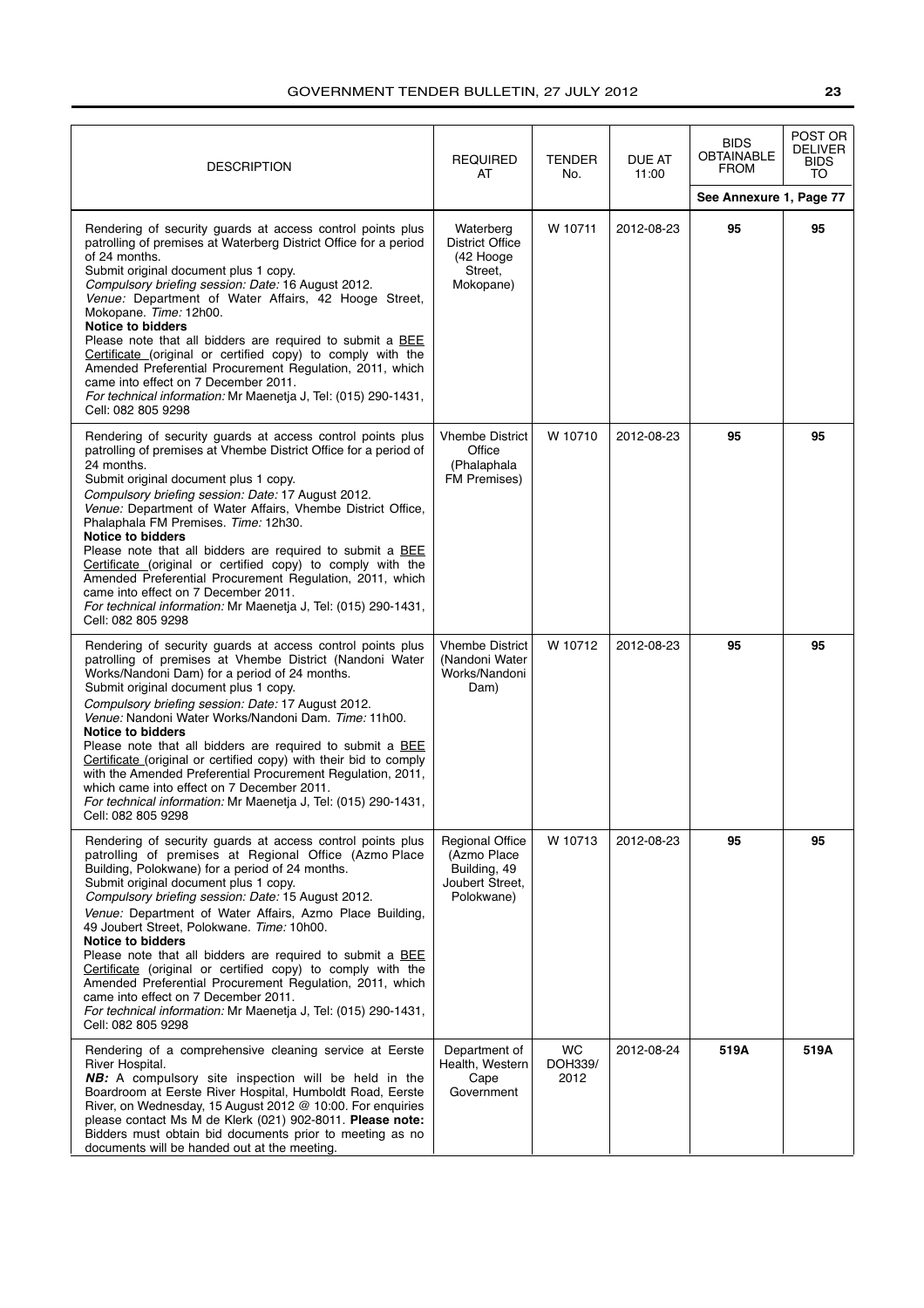| <b>DESCRIPTION</b>                                                                                                                                                                                                                                                                                                                                                                                                                                                                                                                                                                                                                                                                                                                                                                                                                                                                                                                                                                                                                                                                                                                                                                                                                                                                                                                                                                                                                                                                                                                                                                                                        | <b>REQUIRED</b><br>AT                                  | TENDER<br>No.                   | <b>DUE AT</b><br>11:00 | <b>BIDS</b><br><b>OBTAINABLE</b><br><b>FROM</b> | POST OR<br><b>DELIVER</b><br><b>BIDS</b><br>TO |
|---------------------------------------------------------------------------------------------------------------------------------------------------------------------------------------------------------------------------------------------------------------------------------------------------------------------------------------------------------------------------------------------------------------------------------------------------------------------------------------------------------------------------------------------------------------------------------------------------------------------------------------------------------------------------------------------------------------------------------------------------------------------------------------------------------------------------------------------------------------------------------------------------------------------------------------------------------------------------------------------------------------------------------------------------------------------------------------------------------------------------------------------------------------------------------------------------------------------------------------------------------------------------------------------------------------------------------------------------------------------------------------------------------------------------------------------------------------------------------------------------------------------------------------------------------------------------------------------------------------------------|--------------------------------------------------------|---------------------------------|------------------------|-------------------------------------------------|------------------------------------------------|
|                                                                                                                                                                                                                                                                                                                                                                                                                                                                                                                                                                                                                                                                                                                                                                                                                                                                                                                                                                                                                                                                                                                                                                                                                                                                                                                                                                                                                                                                                                                                                                                                                           |                                                        |                                 |                        | See Annexure 1, Page 77                         |                                                |
| <i>Please note:</i> A non-refundable fee of R50,00 is payable for<br>hard copies or electronic copies of the bid document.<br>Payments must be deposited into the Department of Health's<br>bank account as follows: Bank: Nedbank.<br>Account: 1452045097.<br>Branch: Cape Town.<br>Branch code: 145209.<br>Deposit slips must indicate the bidder's name and the bid<br>number (as reference) and it must be produced upon collection<br>of the bid documents.<br>Enquiries: Mr X Vabaza, Tel. (021) 483-8718<br><b>SERVICES: GENERAL</b>                                                                                                                                                                                                                                                                                                                                                                                                                                                                                                                                                                                                                                                                                                                                                                                                                                                                                                                                                                                                                                                                               |                                                        |                                 |                        |                                                 |                                                |
| Request for expression of interests to be included in the NDT                                                                                                                                                                                                                                                                                                                                                                                                                                                                                                                                                                                                                                                                                                                                                                                                                                                                                                                                                                                                                                                                                                                                                                                                                                                                                                                                                                                                                                                                                                                                                             | National                                               | NDT                             | 2012-08-16             | 988                                             | 988                                            |
| Social Responsibility Implementation Panel of accredited<br>training providers for a period of two years 2012/14-2015/16                                                                                                                                                                                                                                                                                                                                                                                                                                                                                                                                                                                                                                                                                                                                                                                                                                                                                                                                                                                                                                                                                                                                                                                                                                                                                                                                                                                                                                                                                                  | Department of<br>Tourism                               | 0006/12                         |                        |                                                 |                                                |
| Call for accreditation of service providers to form a panel for<br>the unplanned maintenance and repairs for the Department of<br>Rural Development and Land Reform (DRDLR) for a period of<br>24 months.<br>NB: There will be no briefing session for this bid.<br>Prospective bidders who wish to claim points should attach<br>their B-BBEE status level of contribution certificate(s) or<br>certified copies thereof in order to qualify for points claimed. In<br>the case of Bidders who qualifies as Exempted Micro<br>Enterprises, in terms of B-BBEE Act, must submit a certificate<br>issued by an Accounting Officer as contemplated in the Close<br>Corporation Act or Verification Agency accredited by SANAS<br>or Registered Auditor.<br>Kindly note that in bids where Consortia/Joint Ventures/<br>Sub-contractors are involved, each party must submit a<br>separate Valid Original Tax Clearance Certificate. Failure to<br>submit comply with this requirement will invalidate your offer.<br><b>Closing date:</b> 16 August 2012 @ 11h00.<br>Interested service providers can obtain a full bid document<br>with the evaluation criteria from:<br>Physical address: 184 Jeff Masemola Street, Pretoria or can<br>be downloaded from the department's website<br>www.ruraldevelopment.gov.za<br>Completed bid documents MUST be submitted to the<br>following:<br>Physical address: 184 Jeff Masemola Street, 0001.<br>Technical enguiries: Ms ME Mokae (012) 312-8172<br>E: MSMokae@ruraldevelopment.gov.za<br>Ms LN Ngobeni/Mr Abie Olyn (012) 312-9463/8776<br>LNNgobeniW@ruraldevelopment.gov.za | Department of<br>Rural<br>Development &<br>Land Reform | RDLR-0012<br>$(2012 -$<br>2013) | 2012-08-16             | 60                                              | 60                                             |
| The creation of an ad hoc contract of service providers for the<br>unplanned maintenance and repair services for plumbing<br>services for the Department of Rural Development and Land<br>Reform for a period of 24 months.<br>NB: Compulsory briefing session to be held as follows:<br>Date: 6 August 2012. Time: 10.00. Venue: National Office for<br>the DRDLR, 184 Jeff Masemola Street, Pretoria.<br>Prospective bidders who wish to claim points should attach<br>their B-BBEE status level of contribution certificate(s) or<br>certified copies thereof in order to qualify for points claimed. In<br>the case of Bidders who qualifies as Exempted Micro<br>Enterprises, in terms of B-BBEE Act, must submit a certificate<br>issued by an Accounting Officer as contemplated in the Close<br>Corporation Act or Verification Agency accredited by SANAS<br>or Registered Auditor.<br>Kindly note that in bids where Consortia/Joint Ventures/<br>Sub-contractors are involved, each party must submit a<br>separate Valid Original Tax Clearance Certificate. Failure to<br>submit comply with this requirement will invalidate your offer.<br>Closing date: 16 August 2012 @ 11h00.                                                                                                                                                                                                                                                                                                                                                                                                                           | Department of<br>Rural<br>Development &<br>Land Reform | RDLR-0011<br>$(2012 -$<br>2013) | 2012-08-16             | 60                                              | 60                                             |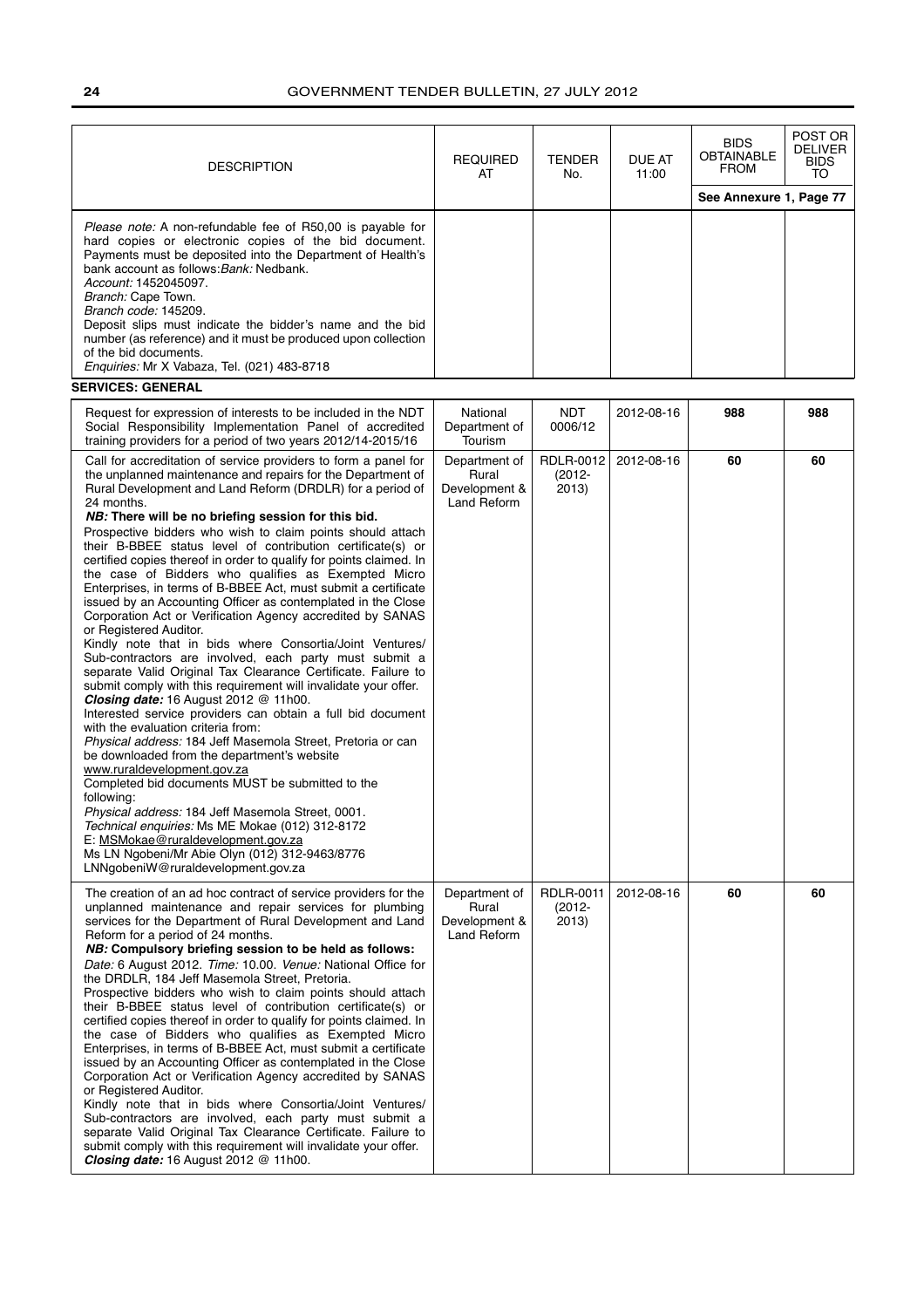| <b>DESCRIPTION</b>                                                                                                                                                                                                                                                                                                                                                                                                                                                                                                                                                                                                                                                                                                                                                                                                                                                                                                                                                                                                                                                                                                                                                                                                              | <b>REQUIRED</b><br>AT                                                      | TENDER<br>No.                  | DUE AT<br>11:00 | <b>BIDS</b><br><b>OBTAINABLE</b><br><b>FROM</b> | POST OR<br>DELIVER<br>BIDS<br>TO |
|---------------------------------------------------------------------------------------------------------------------------------------------------------------------------------------------------------------------------------------------------------------------------------------------------------------------------------------------------------------------------------------------------------------------------------------------------------------------------------------------------------------------------------------------------------------------------------------------------------------------------------------------------------------------------------------------------------------------------------------------------------------------------------------------------------------------------------------------------------------------------------------------------------------------------------------------------------------------------------------------------------------------------------------------------------------------------------------------------------------------------------------------------------------------------------------------------------------------------------|----------------------------------------------------------------------------|--------------------------------|-----------------|-------------------------------------------------|----------------------------------|
|                                                                                                                                                                                                                                                                                                                                                                                                                                                                                                                                                                                                                                                                                                                                                                                                                                                                                                                                                                                                                                                                                                                                                                                                                                 |                                                                            |                                |                 | See Annexure 1, Page 77                         |                                  |
| Interested service providers can obtain a full bid document<br>with the evaluation criteria from:<br>Physical address: 184 Jeff Masemola Street, Pretoria or can<br>be downloaded from the department's website<br>www.ruraldevelopment.gov.za<br>Completed bid documents MUST be submitted to the<br>following:<br>Physical address: 184 Jeff Masemola Street, 0001.<br>Technical enquiries: Ms ME Mokae (012) 312-8172<br>E: MSMokae@ruraldevelopment.gov.za<br>Ms Daisy Mongwai/Mr Abie Olyn (012) 312-8359/8776<br>MDMongwai@ruraldevelopment.gov.za                                                                                                                                                                                                                                                                                                                                                                                                                                                                                                                                                                                                                                                                        |                                                                            |                                |                 |                                                 |                                  |
| Repairs/painting etc. to prefabs.<br>Compulsory site meeting: 2012/08/07 at 11.00.<br>Enquiries: Mr K. Misrilal.<br>Enquiries regarding specifications: Mr Richard O'Brien/<br>Richard O'Khubeka at 036 342-7093/342-7082                                                                                                                                                                                                                                                                                                                                                                                                                                                                                                                                                                                                                                                                                                                                                                                                                                                                                                                                                                                                       | Department of<br>Health: KZN,<br>Estcourt<br>Hospital                      | Zng No.<br>600 of<br>2012/2013 | 2012-08-16      | 931                                             | 931                              |
| Amendment:<br>Request for proposal: For the provision of aircraft manage-<br>ment, maintenance as well as managing airborne and aerial<br>surveys for the Council for Geoscience.<br>Compulsory site visit: None.<br>Bid documents are obtainable upon payment of R200,00 in<br>cash at CGS Reception, 280 Pretoria Road, Pretoria,<br>Silverton, 0184.<br>Contact person: Ms Dakalo Ndou, Tel: (012) 841-1537.<br>Email: Dndou@geoscience.org.za                                                                                                                                                                                                                                                                                                                                                                                                                                                                                                                                                                                                                                                                                                                                                                               | Council for<br>Geoscience.<br>280 Pretoria<br>Road, Silverton,<br>Pretoria | CGS-2012-<br>016               | 2012-08-10      | 472                                             | 472                              |
| Servicing of fire fighting equipment for a twelve month period:<br>Various schools in the Overberg Region.<br>Designated grading: 2 SF or higher.<br>Technical information: Mr P. Barnes-083 641 5021.<br>A non-refundable deposit of R50,00 per set is payable                                                                                                                                                                                                                                                                                                                                                                                                                                                                                                                                                                                                                                                                                                                                                                                                                                                                                                                                                                 | Overberg                                                                   | S123/12                        | 2012-08-29      | 300                                             | 352                              |
| Amendment:<br>Bidders are hereby invited to submit proposals for:<br>Courier services.<br>RFP documents can be obtained on the following 3 methods<br>1. Website http://www.finance.gpg.gov.za Go to Economic<br>Opportunities and select Tenders-NO COST<br>2. E-mail: tender.admin@gauteng.gov.za-NO COST<br>3. Hard copy at a non-refundable cost of R100,00 can be<br>collected from Imbumba House, 75 Fox Street, Marshall-<br>town, Ground Floor, Tender Issue Desk. NO CASH. Card<br>facilities is available at the cashier or EFT payments must<br>be made in advance to FNB Bank, Name: Finance<br>Supplementary, Branch Code: 255005, Current Account<br>Number: 62305791073, Reference Number: Tender number<br>starting with GT/GDF/058/2012<br>4. Proof of payment handed in at the tender desk.<br>Highly recommended briefing session.<br>Date: 20/07/2012. Time: 11h15. Venue: 75 Fox Street,<br>Imbumba House, Ground Floor, Auditorium, Johannesburg.<br>Technical enquiries: Mr Vivian Pokpas, Tel: (011) 689-8317.<br>Administrative enguiries: George Mlungisi Seoka, at Tel: (011)<br>689-6215. e-mail George.seoka@gauteng.gov.za or Jacob<br>Smit at Tel: (011) 689-6058 or Tender.Admin@gauteng.gov.za | Gauteng<br>Department of<br>Finance                                        | GT/GDF/<br>058/2012            | 2012-08-03      | 323                                             | 323                              |
| DCS: Westville Prison (Medium B): Service, repair mainte-<br>nance of all fire equipment and replacements of all Defective<br>or missing of fire equipments when necessary during<br>24 months contract period.<br>CIDB contractor grading designation required: It is estimated<br>that tenderers should have a CIDB contractor grading<br>designation of 3 SF or 3 SF* or higher.<br>It is estimated that potentially emerging enterprises should<br>have a CIDB contractor grading designation of 2 SF PE or<br>2 SF PE* or higher.                                                                                                                                                                                                                                                                                                                                                                                                                                                                                                                                                                                                                                                                                          | Westville                                                                  | <b>DBN</b><br>12/07/01         | 2012-08-29      | 407                                             | 407                              |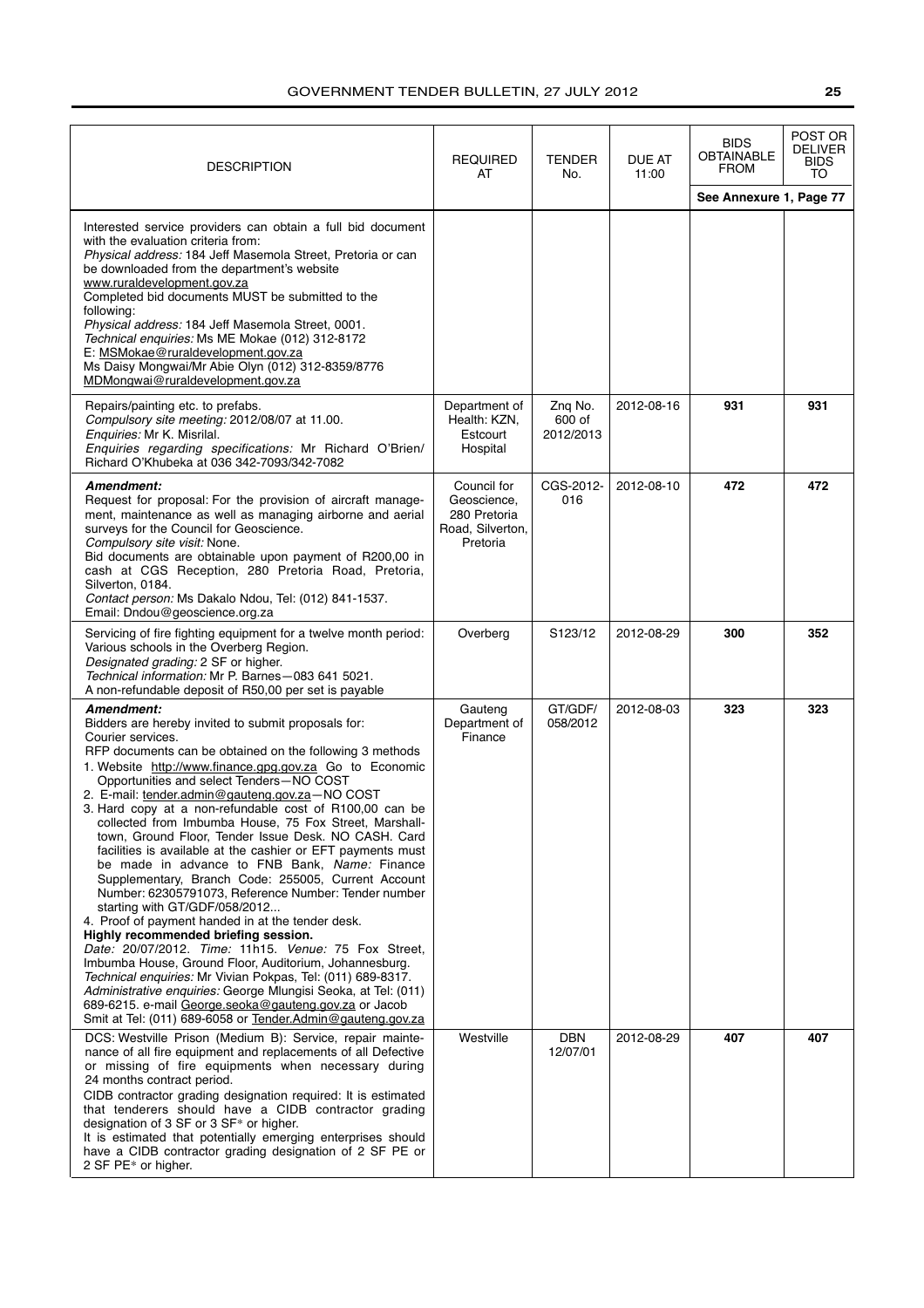| <b>DESCRIPTION</b>                                                                                                                                                                                                                                                                                                                                                                                                                                                                                                                                                                                                                                                                                                                                                                                                                                                                                                                                                                                                                                                                                                                                                                                                                                                                                                                                                                                                                                                                                                                                      | <b>REQUIRED</b><br>AT | <b>TENDER</b><br>No.   | DUE AT<br>11:00 | <b>BIDS</b><br><b>OBTAINABLE</b><br><b>FROM</b> | POST OR<br>DELIVER<br><b>BIDS</b><br>TO |
|---------------------------------------------------------------------------------------------------------------------------------------------------------------------------------------------------------------------------------------------------------------------------------------------------------------------------------------------------------------------------------------------------------------------------------------------------------------------------------------------------------------------------------------------------------------------------------------------------------------------------------------------------------------------------------------------------------------------------------------------------------------------------------------------------------------------------------------------------------------------------------------------------------------------------------------------------------------------------------------------------------------------------------------------------------------------------------------------------------------------------------------------------------------------------------------------------------------------------------------------------------------------------------------------------------------------------------------------------------------------------------------------------------------------------------------------------------------------------------------------------------------------------------------------------------|-----------------------|------------------------|-----------------|-------------------------------------------------|-----------------------------------------|
|                                                                                                                                                                                                                                                                                                                                                                                                                                                                                                                                                                                                                                                                                                                                                                                                                                                                                                                                                                                                                                                                                                                                                                                                                                                                                                                                                                                                                                                                                                                                                         |                       |                        |                 | See Annexure 1, Page 77                         |                                         |
| Tender to be awarded to the highest scoring acceptable<br>tender. Points will be allocated for:<br>a. Price: According to formula in PPPFA: Regulations 2011-<br>regulations 5 (1) or 6 (1), which ever will be applicable, and<br>regulation 10.<br>b. Preference: According to B-BBEE Status Level of<br>Contributor as stipulated in PPPFA: Regulation 2011-<br>regulations 5 (2) or 6 (2), which ever will be applicable, and<br>regulation 10.<br>A compulsory site inspection on the 14/08/2012 at 11h00 am.<br>Prospective tenderers to meet at National Department of<br>Public Works, Ground Floor (Boardroom).<br>Note: Documents will be sold at a non-refundable deposit of<br>R100,00 CASH per set.<br>Post or deliver tenders to: SCM Tender Hall, Tender box<br>labelled, Tender Number DBN12/07/01.<br>Contact for tender information: Sibongile Masuku, (031)<br>314-7213.<br>General enquiries: Phila Mafuleka, (031) 314-7321.<br>Business hours: 07:45 to 12h45<br>13h30 to 14h00                                                                                                                                                                                                                                                                                                                                                                                                                                                                                                                                                   |                       |                        |                 |                                                 |                                         |
| DCS: Westville Prison (Female and New Centre): Service,<br>repair maintenance of all fire equipment and replacements of<br>all defective or missing of fire equipments when necessary<br>during 24 months contract period.<br>CIDB contractor grading designation required: It is estimated<br>that tenderers should have a CIDB contractor grading<br>designation of 3 SF or 3 SF* or higher.<br>It is estimated that potentially emerging enterprises should<br>have a CIDB contractor grading designation of 2 SF PE or<br>2 SF PE* or higher.<br>Tender to be awarded to the highest scoring acceptable<br>tender. Points will be allocated for:<br>a. Price: According to formula in PPPFA: Regulations 2011-<br>regulations 5 (1) or 6 (1), which ever will be applicable, and<br>regulation 10.<br>b. Preference: According to B-BBEE Status Level of<br>Contributor as stipulated in PPPFA: Regulation 2011-<br>regulations 5 (2) or 6 (2), which ever will be applicable, and<br>regulation 10.<br>A compulsory site inspection on the 14/08/2012 a 11h00 am.<br>Prospective tenderers to meet at National Department of<br>Public Works-Boardroom (Groundfloor).<br>Note: Documents will be sold at a non-refundable deposit of<br>R100,00 CASH per set.<br>Post or deliver tenders to: SCM Tender Hall, Tender box<br>labelled, Tender Number DBN12/07/02.<br>Contact for tender information: Sibongile Masuku, (031)<br>314-7213.<br>General enquiries: Phila Mafuleka, (031) 314-7321.<br>Business hours: 07:45 to 12h45<br>13h30 to 14h00 | Westville             | <b>DBN</b><br>12/07/02 | 2012-08-29      | 407                                             | 407                                     |
| DCS: Westville Prison (Medium and Administrative Blocks:<br>Service, repair maintenance of all fire equipment and replace-<br>ments of all defective or missing of fire equipments when<br>necessary during 24 months contract period.<br>CIDB contractor grading designation required: It is estimated<br>that tenderers should have a CIDB contractor grading<br>designation of 3 SF or 3 SF* or higher.<br>It is estimated that potentially emerging enterprises should<br>have a CIDB contractor grading designation of 2 SF PE or<br>2 SF PE* or higher.<br>Tender to be awarded to the highest scoring acceptable<br>tender. Points will be allocated for:<br>a. Price: According to formula in PPPFA: Regulations 2011-<br>regulations $5(1)$ or $6(1)$ , which ever will be applicable, and<br>regulation 10.<br>b. Preference: According to B-BBEE Status Level of<br>Contributor as stipulated in PPPFA: Regulation 2011-<br>regulations 5 (2) or 6 (2), which ever will be applicable, and<br>regulation 10.                                                                                                                                                                                                                                                                                                                                                                                                                                                                                                                                 | Westville             | <b>DBN</b><br>12/07/03 | 2012-08-30      | 407                                             | 407                                     |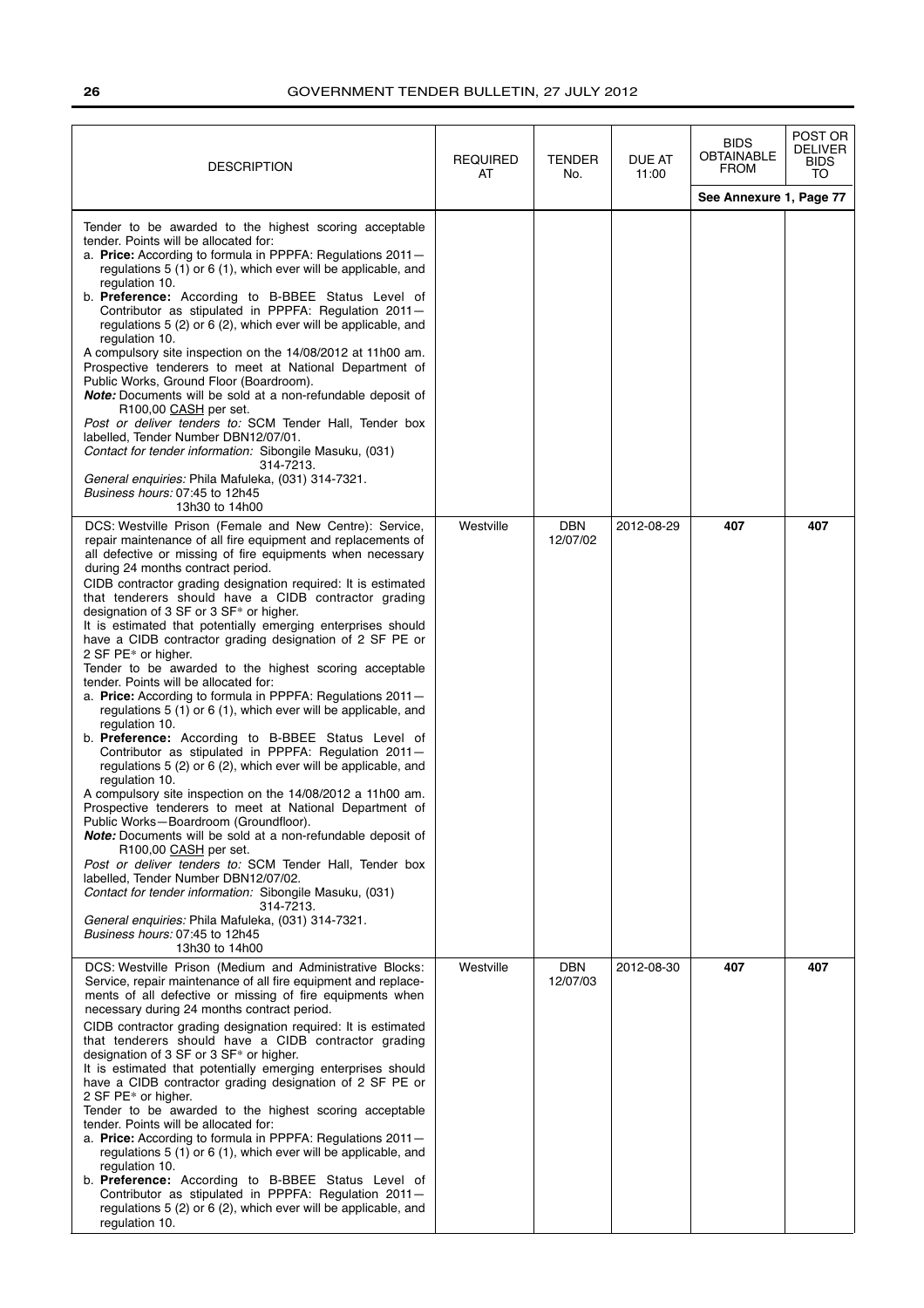| <b>DESCRIPTION</b>                                                                                                                                                                                                                                                                                                                                                                                                                                                                                                                                                                                                                                                                                                                                                                                                                                                                                                                                                                                                                                                                                                                                                                                                                                                                                                                                                                                                                                                                                                                           | REQUIRED<br>AT | TENDER<br>No.   | DUE AT<br>11:00 | <b>BIDS</b><br><b>OBTAINABLE</b><br>FROM | POST OR<br>DELIVER<br>BIDS<br>TO |
|----------------------------------------------------------------------------------------------------------------------------------------------------------------------------------------------------------------------------------------------------------------------------------------------------------------------------------------------------------------------------------------------------------------------------------------------------------------------------------------------------------------------------------------------------------------------------------------------------------------------------------------------------------------------------------------------------------------------------------------------------------------------------------------------------------------------------------------------------------------------------------------------------------------------------------------------------------------------------------------------------------------------------------------------------------------------------------------------------------------------------------------------------------------------------------------------------------------------------------------------------------------------------------------------------------------------------------------------------------------------------------------------------------------------------------------------------------------------------------------------------------------------------------------------|----------------|-----------------|-----------------|------------------------------------------|----------------------------------|
|                                                                                                                                                                                                                                                                                                                                                                                                                                                                                                                                                                                                                                                                                                                                                                                                                                                                                                                                                                                                                                                                                                                                                                                                                                                                                                                                                                                                                                                                                                                                              |                |                 |                 | See Annexure 1, Page 77                  |                                  |
| A compulsory site inspection on the 14/08/2012 a 11h00 am.<br>Prospective tenderers to meet at National Department of<br>Public Works-Boardroom (Groundfloor).<br><b>Note:</b> Documents will be sold at a non-refundable deposit of<br>R100,00 CASH per set.<br>Post or deliver tenders to: SCM Tender Hall, Tender box<br>labelled, Tender Number DBN12/07/03.<br>Contact for tender information: Sibongile Masuku,<br>$(031)$ 314-7213.<br>General enquiries: Phila Mafuleka, (031) 314-7321.<br>Business hours: 07:45 to 12h45<br>13h30 to 14h00                                                                                                                                                                                                                                                                                                                                                                                                                                                                                                                                                                                                                                                                                                                                                                                                                                                                                                                                                                                         |                |                 |                 |                                          |                                  |
| DCS: Westville Prison (Medium A): Service, repair mainte-<br>nance of all fire equipment and replacements of all defective<br>or missing of fire equipments when necessary during<br>24 months contract period.<br>CIDB contractor grading designation required: It is estimated<br>that tenderers should have a CIDB contractor grading<br>designation of 3 SF or 3 SF* or higher.<br>It is estimated that potentially emerging enterprises should<br>have a CIDB contractor grading designation of 2 SF PE or<br>2 SF PE* or higher.<br>Tender to be awarded to the highest scoring acceptable<br>tender. Points will be allocated for:<br>a. Price: According to formula in PPPFA: Regulations 2011-<br>regulations 5 (1) or 6 (1), which ever will be applicable, and<br>regulation 10.<br>b. Preference: According to B-BBEE Status Level of<br>Contributor as stipulated in PPPFA: Regulation 2011-<br>regulations 5 (2) or 6 (2), which ever will be applicable, and<br>regulation 10.<br>A compulsory site inspection on the 14/08/2012 a 11h00 am.<br>Prospective tenderers to meet at National Department of<br>Public Works-Groundfloor (Boardroom).<br>Note: Documents will be sold at a non-refundable deposit of<br>R100,00 CASH per set.<br>Post or deliver tenders to: SCM Tender Hall, Tender box<br>labelled, Tender Number DBN12/07/04.<br>Contact for tender information: Sibongile Masuku,<br>(031) 314-7213.<br>General enquiries: Phila Mafuleka, (031) 314-7321.<br>Business hours: 07:45 to 12h45<br>13h30 to 14h00 | Westville      | DBN<br>12/07/04 | 2012-08-30      | 407                                      | 407                              |
| DCS: Napierville Prison (Medium B): Service, repair mainte-<br>nance of all the equipments and replacements of all defective<br>or missing of fire equipments when necessary during<br>24 months contract period.<br>CIDB contractor grading designation required: It is estimated<br>that tenderers should have a CIDB contractor grading<br>designation of 3 SF or 3 SF* or higher.<br>It is estimated that potentially emerging enterprises should<br>have a CIDB contractor grading designation of 2 SF PE or<br>2 SF PE* or higher.<br>Tender to be awarded to the highest scoring acceptable<br>tender. Points will be allocated for:<br>a. Price: According to formula in PPPFA: Regulations 2011-<br>regulations 5 (1) or 6 (1), which ever will be applicable, and<br>regulation 10.<br>b. Preference: According to B-BBEE Status Level of<br>Contributor as stipulated in PPPFA: Regulation 2011-<br>regulations 5 (2) or 6 (2), which ever will be applicable, and<br>regulation 10.<br>A compulsory site inspection on the 15/08/2012 a 11h00 am.<br>Prospective tenderers to meet at National Department of<br>Public Works.                                                                                                                                                                                                                                                                                                                                                                                                    | Napierville    | DBN<br>12/07/12 | 2012-08-28      | 407                                      | 407                              |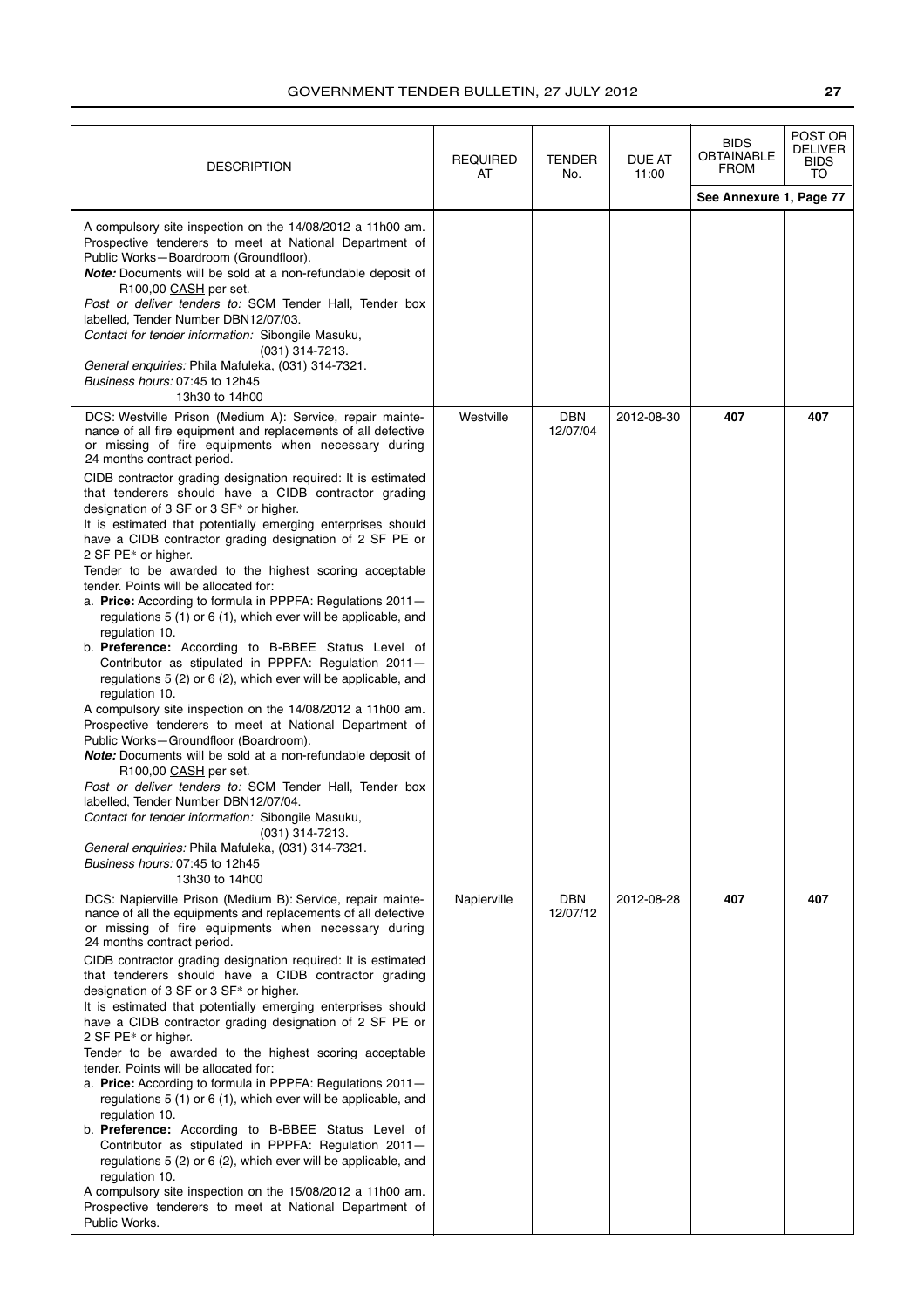| <b>DESCRIPTION</b>                                                                                                                                                                                                                                                                                                                                                                                                                                                                                                                                                                                                                                                                                                                                                                                                                                                                                                                                                                                                                                                                                                                                                                                                                                                                                                                                                                                                                                                                                                                                                                    | <b>REQUIRED</b><br>AT | <b>TENDER</b><br>No. | DUE AT<br>11:00 | <b>BIDS</b><br><b>OBTAINABLE</b><br><b>FROM</b> | POST OR<br><b>DELIVER</b><br><b>BIDS</b><br>TO |
|---------------------------------------------------------------------------------------------------------------------------------------------------------------------------------------------------------------------------------------------------------------------------------------------------------------------------------------------------------------------------------------------------------------------------------------------------------------------------------------------------------------------------------------------------------------------------------------------------------------------------------------------------------------------------------------------------------------------------------------------------------------------------------------------------------------------------------------------------------------------------------------------------------------------------------------------------------------------------------------------------------------------------------------------------------------------------------------------------------------------------------------------------------------------------------------------------------------------------------------------------------------------------------------------------------------------------------------------------------------------------------------------------------------------------------------------------------------------------------------------------------------------------------------------------------------------------------------|-----------------------|----------------------|-----------------|-------------------------------------------------|------------------------------------------------|
|                                                                                                                                                                                                                                                                                                                                                                                                                                                                                                                                                                                                                                                                                                                                                                                                                                                                                                                                                                                                                                                                                                                                                                                                                                                                                                                                                                                                                                                                                                                                                                                       |                       |                      |                 | See Annexure 1, Page 77                         |                                                |
| <b>Note:</b> Documents will be sold at a non-refundable deposit of<br>R100,00 CASH per set.<br>Post or deliver tenders to: SCM Tender Hall, Tender box<br>labelled, Tender Number DBN12/07/12.<br>Contact for tender information: Sibongile Masuku,<br>$(031)$ 314-7213.<br>General enquiries: Phila Mafuleka, (031) 314-7321.<br>Business hours: 07:45 to 12h45<br>13h30 to 14h00<br>DCS: Napierville Prison Medium A: Service, repair mainte-                                                                                                                                                                                                                                                                                                                                                                                                                                                                                                                                                                                                                                                                                                                                                                                                                                                                                                                                                                                                                                                                                                                                       | Napierville           | DBN                  | 2012-08-28      | 407                                             | 407                                            |
| nance of all fire equipment and replacement of all defective or<br>missing of fire equipments when necessary during<br>24 months contract period.<br>CIDB contractor grading designation required: It is estimated<br>that tenderers should have a CIDB contractor grading<br>designation of 3 SF or 3 SF* or higher.<br>It is estimated that potentially emerging enterprises should<br>have a CIDB contractor grading designation of 2 SF PE or<br>2 SF PE* or higher.<br>Tender to be awarded to the highest scoring acceptable<br>tender. Points will be allocated for:<br>a. Price: According to formula in PPPFA: Regulations 2011-<br>regulations 5 (1) or 6 (1), which ever will be applicable, and<br>regulation 10.<br>b. Preference: According to B-BBEE Status Level of<br>Contributor as stipulated in PPPFA: Regulation 2011-<br>regulations 5 (2) or 6 (2), which ever will be applicable, and<br>regulation 10.<br>A compulsory site inspection on the 15/08/2012 a 11h00 am.<br>Prospective tenderers to meet at National Department of<br>Public Works-Ground Floor (Boardroom).<br>Note: Documents will be sold at a non-refundable deposit of<br>R100,00 CASH per set.<br>Post or deliver tenders to: SCM Tender Hall, Tender box<br>labelled, Tender Number DBN12/07/13.<br>Contact for tender information: Sibongile Masuku,<br>$(031)$ 314-7213.<br>General enquiries: Phila Mafuleka, (031) 314-7321.<br>Business hours: 07:45 to 12h45<br>13h30 to 14h00                                                                                                     |                       | 12/07/13             |                 |                                                 |                                                |
| DCS: Napierville Prison: Building and around premises):<br>Service, repair maintenance of all fire equipments and<br>replacements of all defective or missing of fire equipments<br>when necessary during 24 months contract period.<br>CIDB contractor grading designation required: It is estimated<br>that tenderers should have a CIDB contractor grading<br>designation of 3 SF or 3 SF* or higher.<br>It is estimated that potentially emerging enterprises should<br>have a CIDB contractor grading designation of 2 SF PE or<br>2 SF PE* or higher.<br>Tender to be awarded to the highest scoring acceptable<br>tender. Points will be allocated for:<br>a. Price: According to formula in PPPFA: Regulations 2011-<br>regulations 5 (1) or 6 (1), which ever will be applicable, and<br>regulation 10.<br>b. Preference: According to B-BBEE Status Level of<br>Contributor as stipulated in PPPFA: Regulation 2011-<br>regulations 5 (2) or 6 (2), which ever will be applicable, and<br>regulation 10.<br>A compulsory site inspection on the 15/08/2012 a 11h00 am.<br>Prospective tenderers to meet at National Department of<br>Public Works-Groundfloor (Boardroom).<br><b>Note:</b> Documents will be sold at a non-refundable deposit of<br>R <sub>100</sub> ,00 CASH per set.<br>Post or deliver tenders to: SCM Tender Hall, Tender box<br>labelled, Tender Number DBN12/07/14.<br>Contact for tender information: Sibongile Masuku,<br>(031) 314-7213.<br>General enquiries: Phila Mafuleka, (031) 314-7321.<br>Business hours: 07:45 to 12h45<br>13h30 to 14h00 | Napierville           | DBN<br>12/07/14      | 2012-08-28      | 407                                             | 407                                            |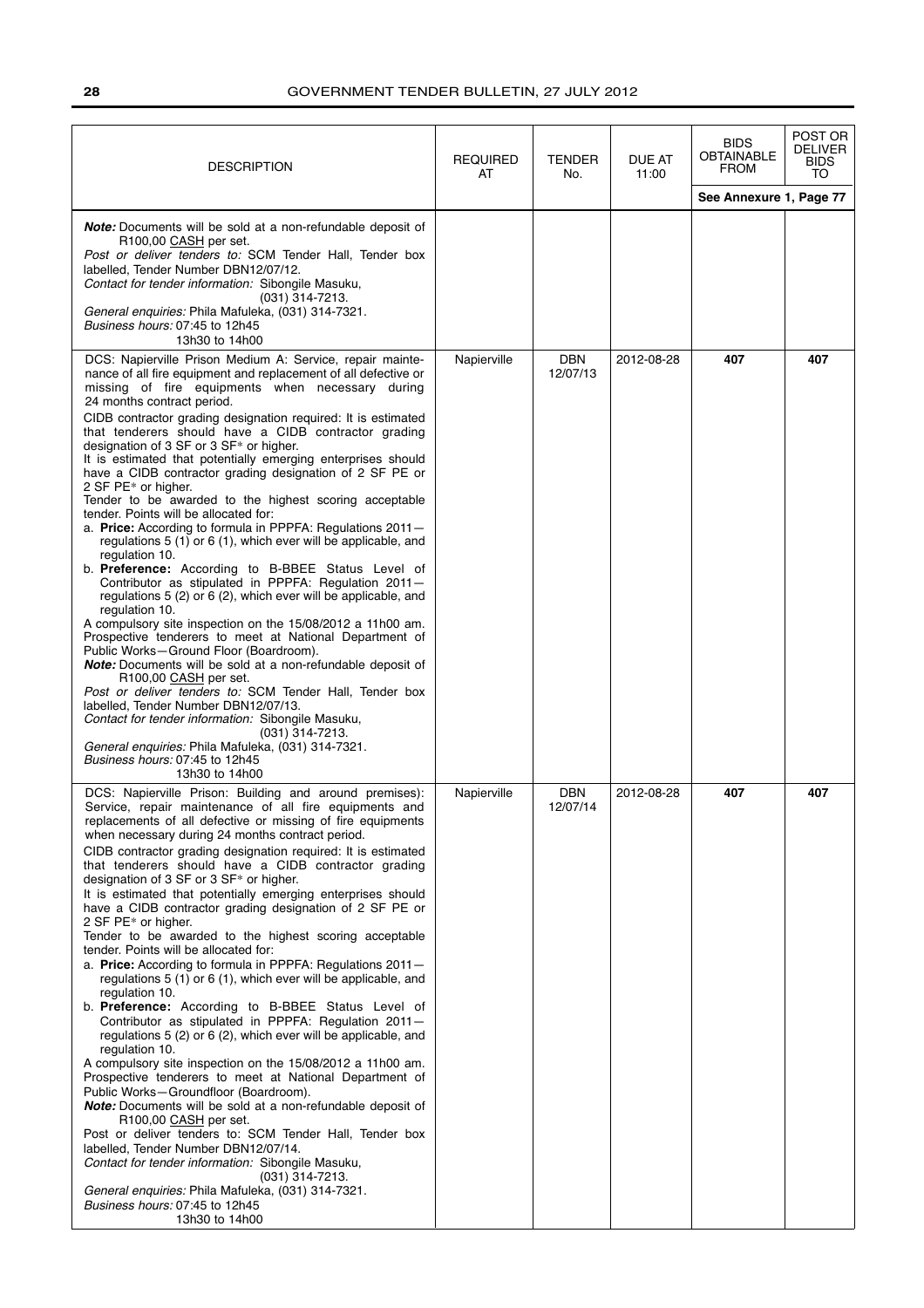| <b>DESCRIPTION</b>                                                                                                                                                                                                                                                                                                                                                                                                                                                                                                                                                                                                                                                                                                                                    | <b>REQUIRED</b><br>AT                              | <b>TENDER</b><br>No.           | DUE AT<br>11:00 | <b>BIDS</b><br><b>OBTAINABLE</b><br><b>FROM</b> | POST OR<br><b>DELIVER</b><br><b>BIDS</b><br>TO |
|-------------------------------------------------------------------------------------------------------------------------------------------------------------------------------------------------------------------------------------------------------------------------------------------------------------------------------------------------------------------------------------------------------------------------------------------------------------------------------------------------------------------------------------------------------------------------------------------------------------------------------------------------------------------------------------------------------------------------------------------------------|----------------------------------------------------|--------------------------------|-----------------|-------------------------------------------------|------------------------------------------------|
|                                                                                                                                                                                                                                                                                                                                                                                                                                                                                                                                                                                                                                                                                                                                                       |                                                    |                                |                 | See Annexure 1, Page 77                         |                                                |
| <b>SERVICES: PROFESSIONAL</b><br>Supply, delivery, installation, testing, demonstration (including<br>specified training) and commissioning in good working order<br>of one (1) video conferencing solution for Groote Schuur<br>Hospital.<br>A compulsory site meeting/inspection will be held on 8 August<br>2012 at 14h00, Old Main Building, Management Suite, G45<br>Boardroom, Groote Schuur Hospital Complex.<br>Please note: A non-refundable fee of R50,00 will be charged<br>for all bid documents issued to prospective bidders for all<br>formal bids invited by this department.<br>Please deposit non-refundable fee of R50,00 into the following<br>either at Groote Schuur Hospital cashiers office, E-Floor, Old<br>Main Building or | Groote Schuur<br>Hospital<br>(Management<br>Suite) | GSH<br>16/2012                 | 2012-08-17      | 307                                             | 307                                            |
| Name of bank:<br>Nedbank.<br>Name of account:<br>Provincial Government of the Western<br>Cape: Groote Schuur Hospital.<br>Account type:<br>Current account.<br>Account No.<br>1452 046 972.<br>Branch name:<br>Nedbank Corporate.<br>1452 09.<br>Branch code:<br>A copy of the deposit slip/receipt must be provided before any<br>bid document is supplied to bidders.<br>The deposit slip/receipt must indicate the bidder's name and<br>the bid number. Copy to be of good quality.<br>NB: If payment made by eft (electronic fund transfer) a copy<br>needs to be faxed to (021) 404-2317 before collection of bid<br>document. Copy to be of good quality.<br>Enquiries: Ettiene Roman, Tel: (021) 404-2345. E-mail:<br>eroman@pgwc.gov.za       |                                                    |                                |                 |                                                 |                                                |
| Request to assist the FSB in implementing a workflow solution<br>for supply chain functions to be integrated with an invoice<br>register on ACCPAC Software.<br>Notice: Compulsory briefing session: FSB Offices.<br>Date: 7 August 2012. Time: 14h00.                                                                                                                                                                                                                                                                                                                                                                                                                                                                                                | Financial<br>Services Board<br>(FSB)               | <b>FSB</b><br>2012/019         | 2012-08-20      | 747                                             | 747                                            |
| Appointment of a service provider to conduct a study that will<br>look at different and or alternative forms of Regulating Public<br>Transport in South Africa.<br>Compulsory briefing session will be held as follows:<br>Date: 3 August 2012. Time: 10h00. Venue: Fish Eagle<br>Boardroom, corner Bosman & Struben Streets, 159 Forum<br>Building, Department of Transport, Pretoria, 0001.<br>Contact person: Mr Lucky Mashile/Mr John Mashinini/<br>Ms Sindile Motaung, Tel No. (012) 309-3429/3045/3923,<br>Fax No. (012) 309-3429.<br>Technical enquiries: Mr Takalani Nndanduleni,<br>Tel. (012) 309-3235. E-mail: NndanduT@dot.gov.za                                                                                                         | Pretoria                                           | DOT/<br>19/2012/PT             | 2012-08-17      | 108                                             | 108                                            |
| Appointment of a service provider to render project support<br>and secretariat services to the National household travel<br>survey.<br>Contact person: Mr Lucky Mashile/Mr John Mashinini/<br>Ms Sindile Motaung, Tel No. (012) 309-3429/3045/3923,<br>Fax No. (012) 309-3429.<br>Technical enquiries: Mr Henry Mlotsa, Tel. (012) 309-3533.<br>E-mail: mlotsah@dot.gov.za                                                                                                                                                                                                                                                                                                                                                                            | Pretoria                                           | DOT/<br>20/2012/<br><b>ITP</b> | 2012-08-17      | 108                                             | 108                                            |
| NDOH 11/2012-2013: Appointment of a service provider/<br>agency to manage and sustain the red ribbon resource centre<br>operations for a period of one year.<br>Important notice: Compulsory briefing session:<br>Date: 13 August 2012. Time: 09:00 till 10:00. Venue: Dept. of<br>National Health, c/o Struben and Thabo Sehume Streets,<br>Civitas Building, Impilo Boardroom, Pretoria.<br>Technical enquiries: Ms M. Phokojoe, Tel: (012) 395-9216                                                                                                                                                                                                                                                                                                | National<br>Department of<br>Health                | NDOH 11/<br>2012-2013          | 2012-08-27      | 13                                              | 13                                             |
| Request for proposal: Bidders are hereby invited to submit<br>proposals for: Appointment of service provider for the<br>Development and Implementation of the Industrial Waste<br>Exchange (IWEX) Pilot Enterprise Development Program in<br>the Sedibeng District Municipality.                                                                                                                                                                                                                                                                                                                                                                                                                                                                      | Department of<br>Economic<br>Development           | GT/GDED/<br>71/2012            | 2012-08-17      | 323                                             | 323                                            |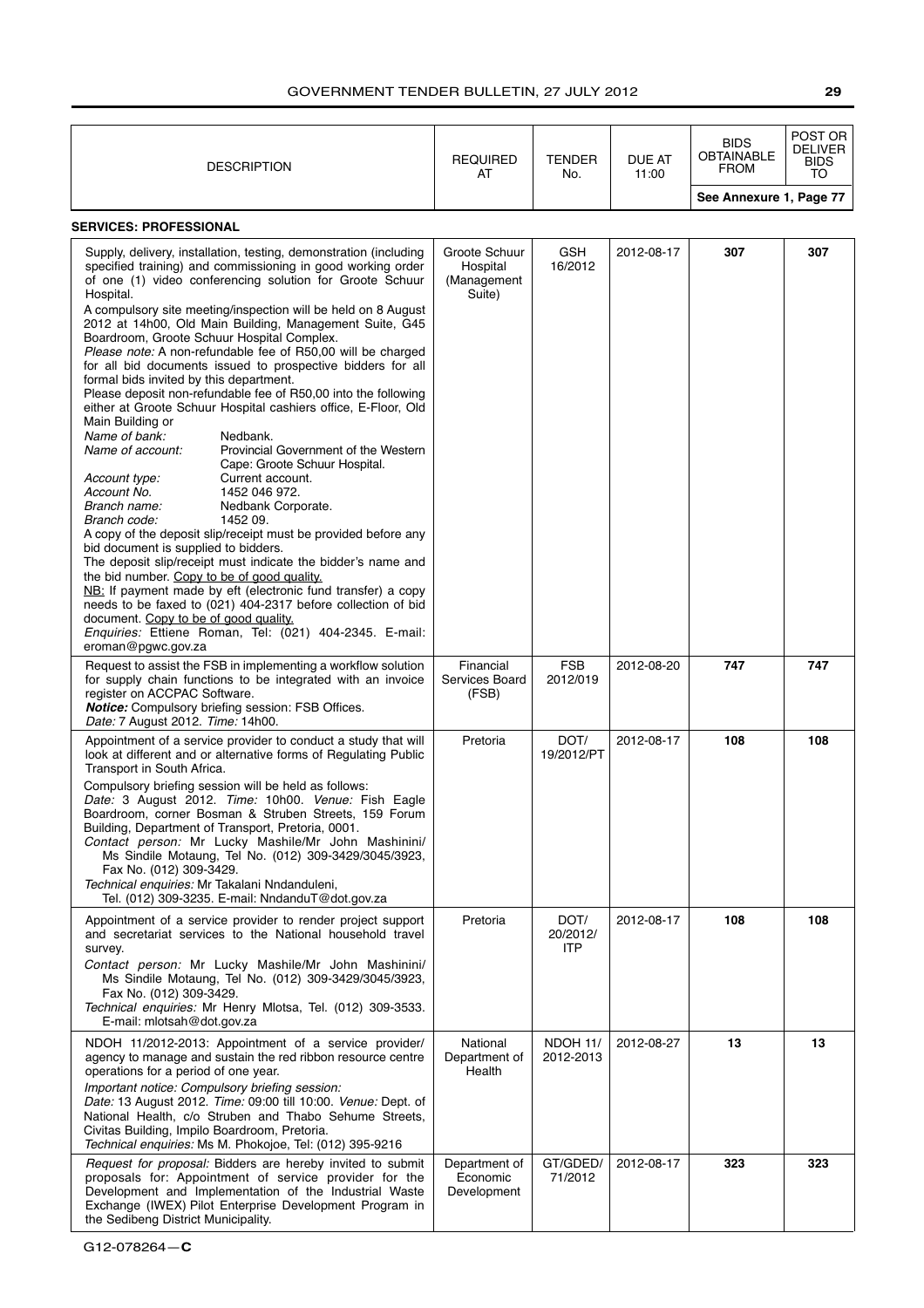| <b>DESCRIPTION</b>                                                                                                                                                                                                                                                                                                                                                                                                                                                                                                                                                                                                                                                                                                                                                                                                                                                                                                                                                                                                                                                                                                                                                                                                                                                                 | <b>REQUIRED</b><br>AT                                     | <b>TENDER</b><br>No.  | DUE AT<br>11:00 | <b>BIDS</b><br><b>OBTAINABLE</b><br><b>FROM</b> | POST OR<br><b>DELIVER</b><br><b>BIDS</b><br>TO |
|------------------------------------------------------------------------------------------------------------------------------------------------------------------------------------------------------------------------------------------------------------------------------------------------------------------------------------------------------------------------------------------------------------------------------------------------------------------------------------------------------------------------------------------------------------------------------------------------------------------------------------------------------------------------------------------------------------------------------------------------------------------------------------------------------------------------------------------------------------------------------------------------------------------------------------------------------------------------------------------------------------------------------------------------------------------------------------------------------------------------------------------------------------------------------------------------------------------------------------------------------------------------------------|-----------------------------------------------------------|-----------------------|-----------------|-------------------------------------------------|------------------------------------------------|
|                                                                                                                                                                                                                                                                                                                                                                                                                                                                                                                                                                                                                                                                                                                                                                                                                                                                                                                                                                                                                                                                                                                                                                                                                                                                                    |                                                           |                       |                 | See Annexure 1, Page 77                         |                                                |
| RFP documents can be obtained on the following 3 methods.<br>1. Website http://www.finance.gpg.gov.za Go to Economic<br>Opportunities and select Tenders-NO COST<br>2. E-mail: tender.admin@gauteng.gov.za-NO COST<br>3. Hard copy at a non-refundable cost of R100,00 can be<br>collected from Imbumba House, 75 Fox Street, Marshall-<br>town, Ground Floor, Tender Issue Desk. NO CASH. Card<br>facilities is available at the cashier or EFT payments must<br>be made in advance to FNB Bank, Name: Finance<br>Supplementary, Branch Code: 255005, Current Account<br>Number: 62305791073, Reference Number: Tender number<br>starting with GT/GDED/071/2012<br>4. Proof of payment handed in at the tender desk.<br>Compulsory briefing session: 3 August 2012 at Imbumba<br>House, 75 Fox Street, Marshalltown, Ground Floor,<br>Auditorium at 09h00.<br>Technical enquiries: Noxolo Mthembu or Lebohang<br>Raliapeng, Tel: (011) 085-2211.<br>Noxolo.mtembu@gauteng.gov.za;<br>lebohang.raliapeng@gauteng.gov.za<br>Administrative enquiries: Nodumo Buso at Tel: (011)<br>689-8095 OR nodumo.buso@gauteng.gov.za<br>Jaco Smit at Tel. (011) 689-6058, or<br>Jacob.smit@gauteng.gov.za                                                                                      |                                                           |                       |                 |                                                 |                                                |
| Request for proposal: Bidders are hereby invited to submit<br>proposals for: Coordination of Department Branding.<br>RFP documents can be obtained on the following 3 methods.<br>1. Website http://www.finance.gpg.gov.za Go to Economic<br>Opportunities and select Tenders-NO COST.<br>2. E-mail: tender.admin@gauteng.gov.za-NO COST<br>3. Hard copy at a non-refundable cost of R100,00 can be<br>collected from Imbumba House, 75 Fox Street, Marshall-<br>town, Ground Floor, Tender Issue Desk. NO CASH. Card<br>facilities is available at the cashier or EFT payments must<br>be made in advance to FNB Bank, Name: Finance<br>Supplementary, Branch Code: 255005, Current Account<br>Number: 62305791073, Reference Number: Tender number<br>starting with<br>Proof of payment handed in at the Tender Desk.<br>GT/GSACR/69/2012.<br>Highly recommended briefing session: Date: 03/08/2012.<br>Time: 10h00. Venue: Department of Finance, 75 Fox and<br>Sauer Street, Imbumba House Auditorium, Johannesburg.<br>Technical enquiries: Jolene Pinto, (011) 355-2703.<br>Jolene.Pinto@gauteng.gov.za<br>Administrative enquiries: Mable Moche @ (011) 355-2763,<br>mable.moche@gauteng.gov.za OR Jaco Smit at Tel. (011)<br>689-6058, e-mail: Tender.admin@gauteng.gov.za | Department of<br>Sports, Arts,<br>Culture &<br>Recreation | GT/GSACR/<br>69/2012  | 2012-08-17      | 323                                             | 323                                            |
| Data Base and Formulation Management and Distribution of<br><b>SAPS External Newspaper</b>                                                                                                                                                                                                                                                                                                                                                                                                                                                                                                                                                                                                                                                                                                                                                                                                                                                                                                                                                                                                                                                                                                                                                                                         | SAPS:<br>Corporate<br>Communication                       | 19/1/9/1/44<br>TS(12) | 2012-08-21      | 110A                                            | 110A                                           |
| Appointment of a ships agent to SA Naval Vessels on<br>International Deployment for a period of three (3) years                                                                                                                                                                                                                                                                                                                                                                                                                                                                                                                                                                                                                                                                                                                                                                                                                                                                                                                                                                                                                                                                                                                                                                    | C Navy                                                    | SPSC-BC-<br>002-2012  | 2012-08-20      | 360                                             | 360                                            |
| Execute the refit of three SA Naval off shore patrol vessels:<br>SAS Isaac Dhyoba, SAS Makhanda and SAS Galeshewe.<br>A compulsory site meeting will be held on 6 August 2012,<br>11h00 at the SPSC Conference Room, where the bid<br>documents will be issued. No late comers will be accommo-<br>dated and shall be disqualified                                                                                                                                                                                                                                                                                                                                                                                                                                                                                                                                                                                                                                                                                                                                                                                                                                                                                                                                                 | Simon's Town                                              | SPSC-BC-<br>003-2012  | 2012-08-13      | 360                                             | 360                                            |
| Repair and calibration of Wetlands Wayer Quality Monitor<br>(S?N WQM 160)                                                                                                                                                                                                                                                                                                                                                                                                                                                                                                                                                                                                                                                                                                                                                                                                                                                                                                                                                                                                                                                                                                                                                                                                          | <b>Fisheries</b><br><b>Branch</b>                         | <b>RFQ 0006</b>       | 2012-08-03      | 565                                             | 565                                            |
| Appointment of a service provider to simulate the Impact of<br>various fisheries management options for the South African<br>Boat-based line fishery                                                                                                                                                                                                                                                                                                                                                                                                                                                                                                                                                                                                                                                                                                                                                                                                                                                                                                                                                                                                                                                                                                                               | <b>Fisheries</b><br>Branch                                | <b>RFQ 0005</b>       | 2012-08-10      | 565                                             | 565                                            |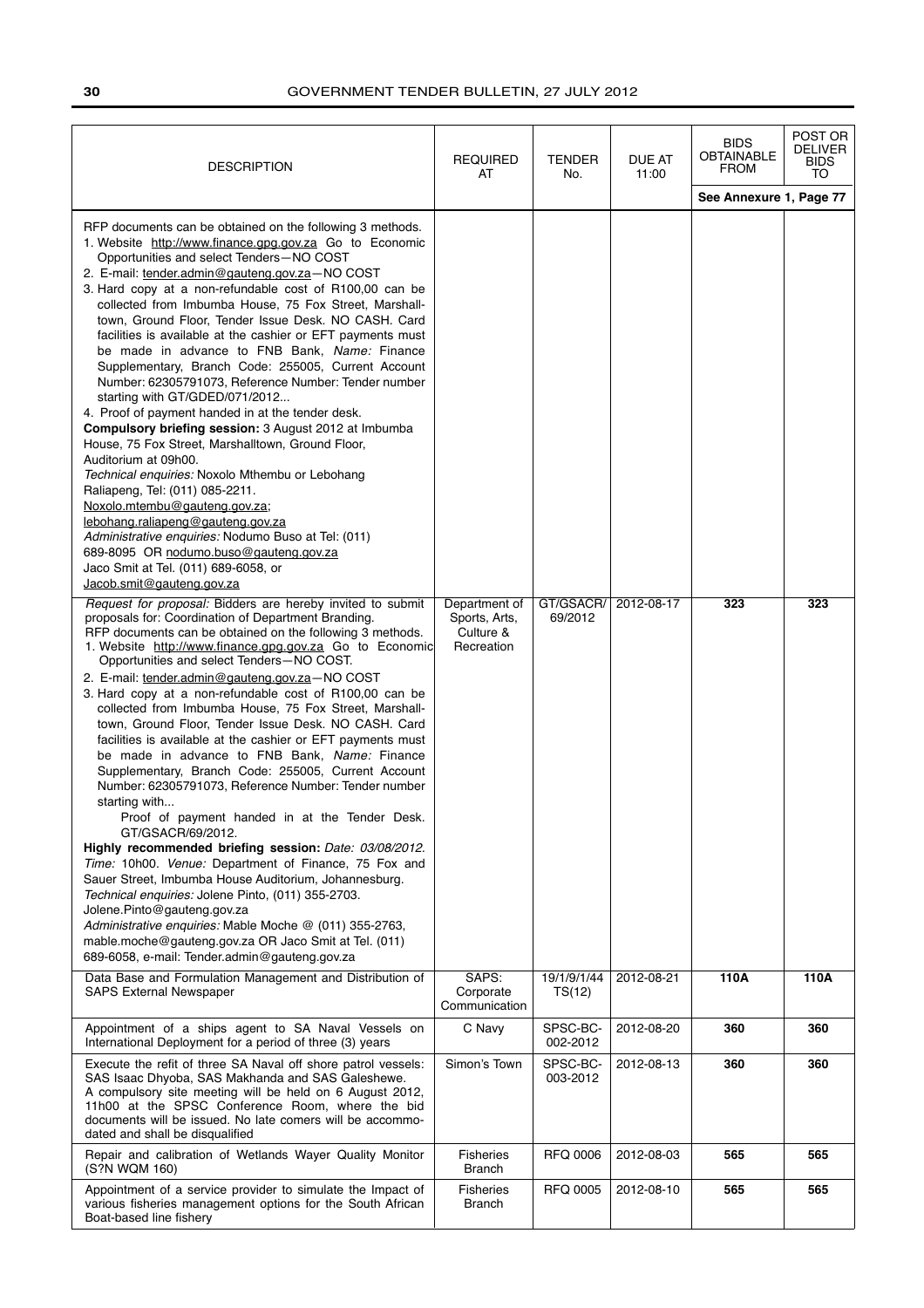| <b>DESCRIPTION</b>                                                                                                                                                                                                                                                                                                                                                                                                                                                                                                                                                                                                                                                                                                                                                                                                                                                                                                                                                                                                                                    | <b>REQUIRED</b><br>AT                                                                                                                                        | TENDER<br>No.                  | DUE AT<br>11:00        | <b>BIDS</b><br><b>OBTAINABLE</b><br><b>FROM</b> | POST OR<br>DELIVER<br>BIDS<br>TO |
|-------------------------------------------------------------------------------------------------------------------------------------------------------------------------------------------------------------------------------------------------------------------------------------------------------------------------------------------------------------------------------------------------------------------------------------------------------------------------------------------------------------------------------------------------------------------------------------------------------------------------------------------------------------------------------------------------------------------------------------------------------------------------------------------------------------------------------------------------------------------------------------------------------------------------------------------------------------------------------------------------------------------------------------------------------|--------------------------------------------------------------------------------------------------------------------------------------------------------------|--------------------------------|------------------------|-------------------------------------------------|----------------------------------|
| Appointment of a service provider for the development of the<br>curriculum to investigate corrupt activities and related<br>offences.<br>Bid enquiries contact: Lorraine/Fikile,<br>Tel: (012) 336-1126/1216.<br>Technical enquiries contact: Elphus Ndou,<br>Tel: (012) 336-1317. E-mail: elphusn@dpsa.gov.za                                                                                                                                                                                                                                                                                                                                                                                                                                                                                                                                                                                                                                                                                                                                        | Department of<br><b>Public Service</b><br>and<br>Administration<br>(Republic of<br>South Africa)                                                             | <b>SCM008/</b><br>2012         | 2012-08-10<br>13h00    | See Annexure 1, Page 77<br>829                  | 829                              |
| Appointment of service provider to render Technical Support<br>services for the Presidential Frontline Service Delivery<br>Monitoring (FSDM) Programme.<br>Tender documents available free of charge from:<br>www.thepresidency-dpme.go.vza or Union Buildings, East<br>Wing, from 08h00-16h30 weekdays. Tender number must be<br>indicated on envelopes in which offer is placed. Late tenders<br>will not be accepted.<br>Compulsory briefing session: 1 August 2012 at 11h00 am.<br>Venue Board Room 282, East Wing, Government Avenue,<br>Union Buildings, Arcadia, 0001.<br>Enquiries: Bid documentation Mr Cedric Appolis, Tel: (012)<br>308-1786. E-mail: cedric@po.gov.za<br>Ms Immaculate Molwantha, Tel: (012) 308-1872.<br>E-mail: immaculate@po.gov.za<br>Technical enquiries: Ms Bernadette Leon, Tel: (012) 308-1788.<br>E-mail: bernadette@po.gov.za                                                                                                                                                                                   | Gauteng<br>Pretoria                                                                                                                                          | DPME-<br>T4/2012               | 2012-08-17<br>11h00 am | 989                                             | 989                              |
| Request for proposal (RFP) from service providers in respect<br>of Digital Set-Top Box (STB) Production for Local<br>Manufacturing Companies for Government Subsidised TV<br>Owning Households.<br>Briefing session: None                                                                                                                                                                                                                                                                                                                                                                                                                                                                                                                                                                                                                                                                                                                                                                                                                             | Department of<br>Communi-<br>cations.<br>Pretoria, 116<br>Park Street,<br>Block F, 2nd<br>Floor                                                              | DOC/08/20<br>12/13/P           | 2012-08-21             | 797                                             | 797                              |
| Appointment of a service provider to cost the National<br>Heritage Resources Act.<br>Technical enquiries: Mr I Langeveld, Tel: (012) 441-3018.<br>Fax (012) 441-3440.<br>Bid-related enquiries: Ms Nomvuyo Jawe, Tel. (012)<br>441-3502. Fax (012) 441-3721                                                                                                                                                                                                                                                                                                                                                                                                                                                                                                                                                                                                                                                                                                                                                                                           | Department of<br>Arts and<br>Culture,<br>Kingsley<br>Centre,<br>8th Floor,<br>cnr Steve Biko<br>(Beatrix) and<br>Stanza Bopape<br>(Church Street,<br>Arcadia | DAC 03/<br>$12 - 13$           | 2012-08-20             | 354                                             | 354                              |
| Town Planning: Detailed Spatial Planning PDA Application<br>services, Land Surveying and related studies for the emerging<br>town known as the Nkandla Smart Growth Centre straddling<br>the boundary of the Nkandla and the Umlalazi Local<br>Municipalities: KwaZulu-Natal<br>Compulsory clarification meeting: Date: Friday, 3 August<br>2012. Time: 10h00. Venue: Department of Rural Development<br>and Land Reform, Main Board, 188 Hoosen Haffejee Street,<br>Pietermaritzburg.<br>NB: PPPFA Principle Applicable: 80-20.<br>For more information contact: Ms P. Muller or Mr T. Jali on<br>(033) 264-9500.<br>For any/Project related enquiries, contact: Mr R. Hoole on<br>$(033)$ 264-1400.<br>(Documents will also be available at the compulsory clarifica-<br>tion meeting).<br>Documents may be collected during working hours from 14:00<br>on Friday, 27 July 2012.<br><b>NB:</b> The Department of Rural Development and Land Reform<br>reserves the right to cancel the contract, or not to make an<br>appointment on this project. | Department of<br>Rurual<br>Development<br>and Land<br>Reform: Spatial<br>Information<br>Services:<br>KwaZulu-Natal                                           | SS-KZN<br>7/1/6/3<br>(360) 3SP | 2012-08-17             | 805A                                            | 805A                             |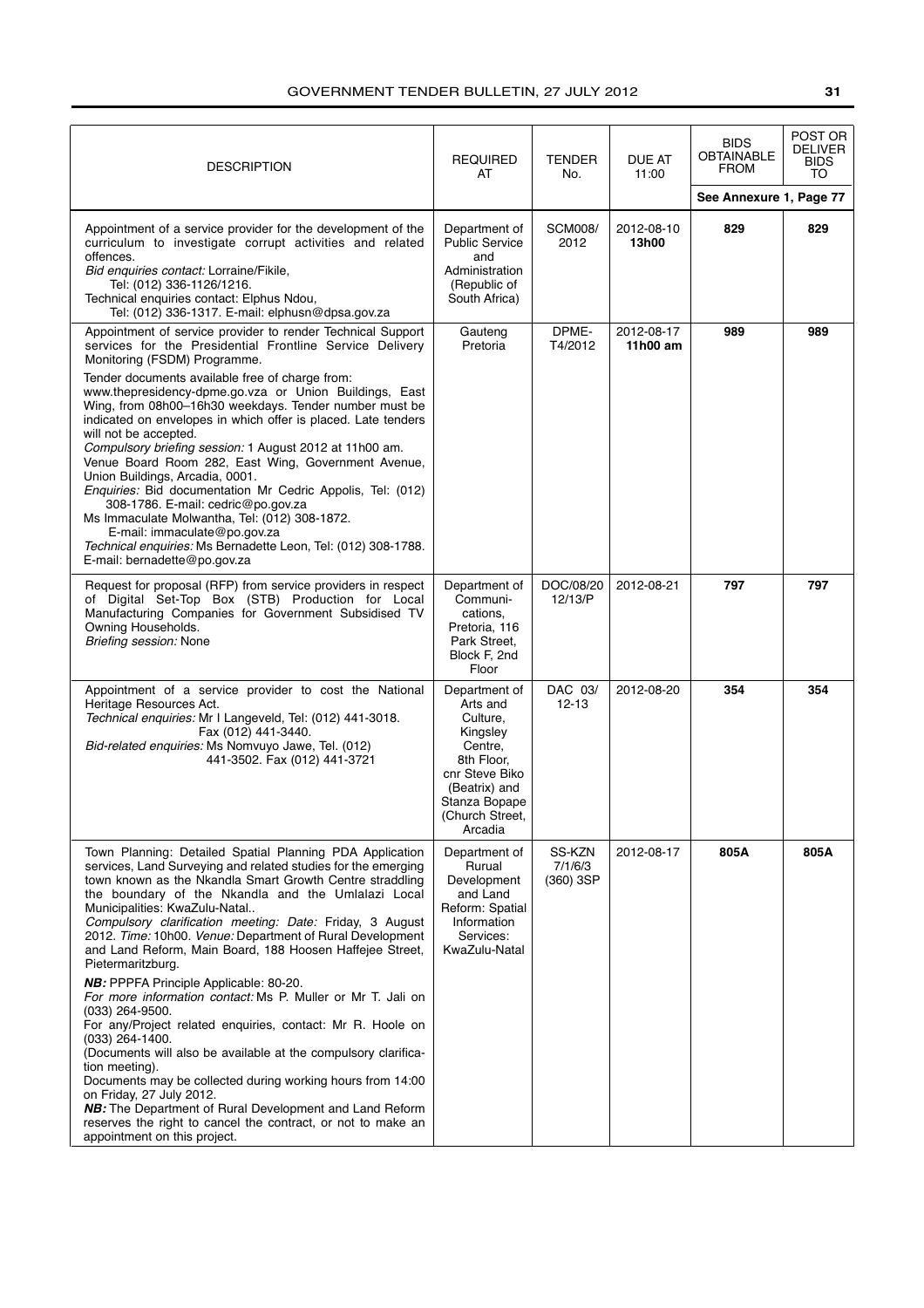| <b>DESCRIPTION</b>                                                                                                                                                                                                                                                                                                                                                                                                                                                                                                                                                                                                                                                                                                                                                                                                                                                            | <b>REQUIRED</b><br>AT                                                                                           | <b>TENDER</b><br>No. | <b>DUE AT</b><br>11:00 | <b>BIDS</b><br><b>OBTAINABLE</b><br><b>FROM</b> | POST OR<br><b>DELIVER</b><br><b>BIDS</b><br>TO |
|-------------------------------------------------------------------------------------------------------------------------------------------------------------------------------------------------------------------------------------------------------------------------------------------------------------------------------------------------------------------------------------------------------------------------------------------------------------------------------------------------------------------------------------------------------------------------------------------------------------------------------------------------------------------------------------------------------------------------------------------------------------------------------------------------------------------------------------------------------------------------------|-----------------------------------------------------------------------------------------------------------------|----------------------|------------------------|-------------------------------------------------|------------------------------------------------|
|                                                                                                                                                                                                                                                                                                                                                                                                                                                                                                                                                                                                                                                                                                                                                                                                                                                                               |                                                                                                                 |                      |                        | See Annexure 1, Page 77                         |                                                |
| Rendering of Flight Information Manual Amendment Services<br>required by the Department of Defence (South African Air<br>Force) for a period of two years.<br>A compulsory site meeting will be held on the 8th of August<br>2012 at 11h00. The venue will be at Central Procurement<br>Service Centre Conference Room, in Thabatswane, c/o Van<br>Riebeeck, and Stephanus Schoeman Road.<br>No latecomers will be accommodated and failure to attend the<br>meeting will invalidate your bid. For technical information<br>please contact Lieutenant Colonel S.J. Nel, or Captain G. N.<br>Mansami during office hours at (012) 312-2869/2304. For<br>completion of bid documents please contact Sergeant<br>M. Khumalo during office hours at (012) 684-2450.<br>Bid documents can be collected at the Central Procurement<br>Services Centre.<br><b>DISPOSALS: GENERAL</b> | Department of<br>Defence, South<br>African Air<br>Force Air<br>Command<br>Directorate<br><b>Aviation Safety</b> | CPSC/B/<br>AF/032/12 | 2012-08-29             | 371                                             | 371                                            |
|                                                                                                                                                                                                                                                                                                                                                                                                                                                                                                                                                                                                                                                                                                                                                                                                                                                                               |                                                                                                                 |                      | 2012-07-31             |                                                 |                                                |
| Removal of waste food (pigswill) and paying the Hospital<br>thereof. The succesful tenderer will be expected to remove<br>waste food (pigswill) from Dr GM Hospital, three times a week.<br>The tender application forms are obtainable at Dr GM Hospital<br>@ Supply Chain Management (Procurement).<br>Enquiries: IT Diadla Tel (012) 529-3242                                                                                                                                                                                                                                                                                                                                                                                                                                                                                                                              | Dr George<br>Mukhari<br>Hospital                                                                                | DGMH001/<br>2012     |                        | 795                                             | 795                                            |

Enquiries: J.T. Dladla, Tel. (012) 529-3242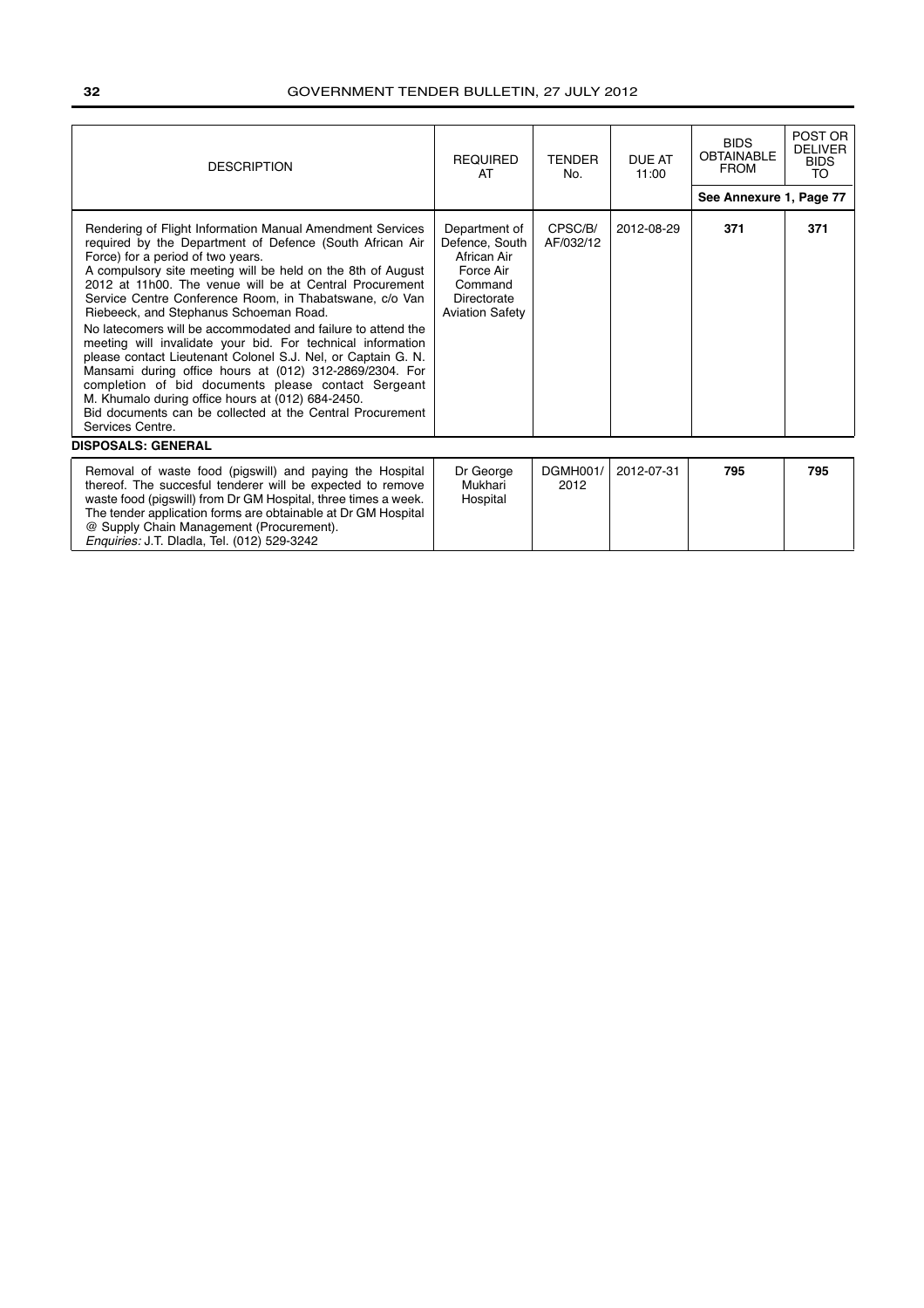### **SPECIAL ADVERTISEMENTS**

### **TRANSPORT EDUCATION TRAINING AUTHORITY (TETA)**

### **INVITATION TO TENDER**

**TETA (TRANSPORT EDUCATION AND TRAINING AUTHORITY) INVITES ALL SUITABLY QUALIFIED AND COMPETENT PROVIDERS TO SUBMIT PROPOSALS/BIDS FOR THE FOLLOWING SERVICES:**

- 1. Service: Cleaning and gardening services. Bid No. TETA12/SC/0001. Closing date: 10 August 2012.
- 2. Service: Security and surveillance monitoring services. Bid No. TETA12/SC/0002. Closing date: 10 August 2012. **Compulsory site inspection:** Date: Time: 10:00-11:00. Venue: 344 Pretoria Avenue, Sonsono Building, Ground Floor, Randburg. Contact person: Mr Elias Maluleke/Virginia Hlatshwayo by e-mail: EliasM@teta.org.za or virginia@teta.org.za
- 1. Tenders must be on official bid form, which shall be completed in all aspects, and all information must be supplied as stipulated in the tender document.
- 2. Hard copies of the document will be available from **27 July 2012** at **R100,00** and are obtainable at TETA, 344 Pretoria Avenue, Randburg, from Ms Virginia Hlatshwayo.
- 3. Tender must be deposited in TETA's bid box on or before **10 August 2012** not later than **11:00 am** (South African time). The bid box is situated at 344 Pretoria Avenue, Randburg.
- 4. Envelopes must be addressed to TETA: Procurement Officer, with the bid number: TETA12/SC/0001 and TETA12/SC/0002 respectively and closing date.
- 5. The name and address of the tendering contractor must be endorsed on the back of the envelope.
- 6. All TETA contracts awarded are subject to appeals being timeously lodged (if any) and letters of acceptance being issued.

**NB:**

- It is the prospective bidders' responsibility to obtain documents in time so as to ensure responses reach TETA timeously.
- TETA cannot be held responsible for delays in postal service.
- TETA reserves the right to cancel or withdraw any item published on this date.

### **SERVICES SETA**

### **INVITATION TO BID**

The Services Sector for Education and Training Authority (Services SETA) is a statutory body established through the Skills Development Act of 1998 to enable its stakeholders to advance skills levels in the sector in accordance to government's growth initiatives.

All SETAs were recently reviewed and Services SETA has been re-licensed to execute its mandate for the next five years (to March 2016). The Services SETA is striving to build a system where skills production and development respond to the socio-economic needs of our country and its labour market. Such high-quality skills will in turn enhance investment and improve service delivery; read more on www.serviceseta.org.za

SSETA is in need of a new unified server system with storage. SSETA is therefore inviting bids for the supply of a new server system, as well as the installation of the system and training for the SSETA IT-staff.

### **A compulsory briefing session to prospective bidders will be held on 25 July 2012 at the Blue Boardroom, 20 Eton Road, Parktown at 14h00.**

### **Special Notes:**

- 1. Bid documentation will only be made available to attendees at the compulsory briefing session (only one copy per organisation represented).
- 2. Once the presentation has started, the doors will be closed and no-one will be allowed to enter the venue.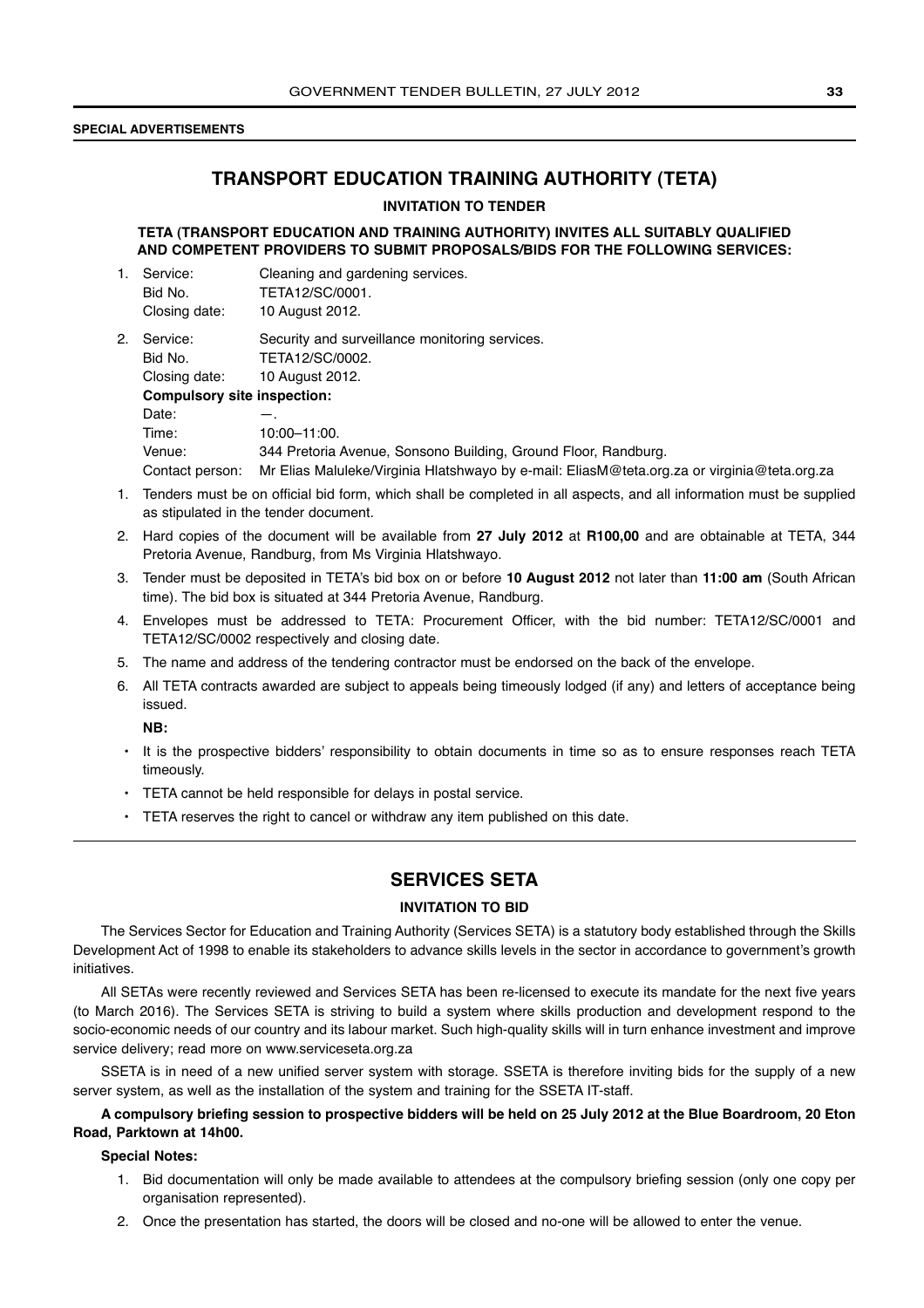- 3. Any organisation wishing to bid must send a representative. For bids from a consortium or joint venture, a representative of at least one of the organisations must attend the briefing session. Bids from organisations or consortia of organisations that have not met the attendance requirements will not be considered.
- 4. Bidders are strongly recommended to nominate appropriate company executives to attend the compulsory briefing session.
- 5. Queries with regard to the compulsory briefing session or the venue may be directed to Nonhlanhla Nkadimeng at connyz@serviceseta.org.za or (011) 276-9621 up to 10h00 on 23 July 2012.
- 6. Please quota Reference No. PROC-T187 in all correspondence. Correspondence without a reference number will not be attended to.

Prospective bidders **MUST** indicate their intent to attend the compulsory briefing session to **Nonhlanhla Nkadimeng at** connyz@serviceseta.org.za **or (011) 276-9621 by 16h00 on 23 July 2012.**

The closing date and time for submissions is 14 August 2012 at 10h00. Submissions should be delivered into the tender box at Ristone Office Park, 15 Sherborne Road, Parktown, Johannesburg.

**No late submissions will be considered under any circumstances.**

### **DEPARTMENT OF HEALTH**

### **UGU HEALTH DISTRICT OFFICE**

### **QUOTATIONS ARE INVITED FOR THE UNDERMENTIONED REQUIREMENTS OF THE PROVINCIAL ADMINISTRATION OF KWAZULU-NATAL**

- (i) Quotations must be on the official quotation form, which shall be completed in all respects, and all information must be supplied as stipulated in the quotation document.
- (ii) Quotations must be submitted in sealed envelopes. Faxed quotes will not be accepted.
- (iii) Valid tax clearance certificate, BBEEE certificate, quotation and declaration form must be submitted.
- (iv) The envelope must be addressed to: The Quotation Evaluation Committee, Ugu District Health Office, Private Bag X735, Port Shepstone, 4240.
- (v) The name and address of the quoting contractor must be endorsed on the back of the envelope.
- (vi) All Department of Health contracts awarded are subject to appeals being timeously lodged (if any) and letters of acceptance being issued.
- (vii) Quotation documents are available from: Ugu District Health Office, 41 Bissett Street, Port Shepstone, Main Entrance Nelson Mandela Drive.

| SUPPLY:         | 400 x home based care kits.                       |
|-----------------|---------------------------------------------------|
| Quotation No.   | ZNQ 117/2012/13                                   |
| Closing date:   | 07-08-2012.                                       |
| Closing time:   | 11:00.                                            |
| Contact person: | Samile Madlala, Tel: (039) 688-3000 Ext. 3053.    |
| Contact person: | Mrs Zandile Shazi, Tel: (039) 688-3000 Ext. 3054. |
|                 |                                                   |

### **KWAZULU-NATAL DEPARTMENT OF HEALTH**

### **UMGUNGUNDLOVU DISTRICT OFFICE—BRASFORT HOUSE**

### **QUOTATIONS ARE INVITED FOR THE UNDERMENTIONED REQUIREMENTS OF THE PROVINCIAL ADMINISTRATION OF KWAZULU-NATAL**

- (i) Quotations must be on the official form, which shall be completed in all respect and all information must be supplied as stipulated in the quotation document.
- (ii) Each quotation must be submitted in sealed envelope.
- (iii) The envelope must be addressed to District 22 Health Office, together with the quotation number and closing date.
- (iv) The name and number of the quoting contractor must be endorsed on the back of the envelope.
- (v) All Department of Health contractors awarded are subject to appeals being timeously lodged if any and letters of acceptance being issued.
- (vi) Bidders must submit tax clearance certificates and B-BBEE or EME certificate issued by a verification agency accredited by SANAS or a registered auditor.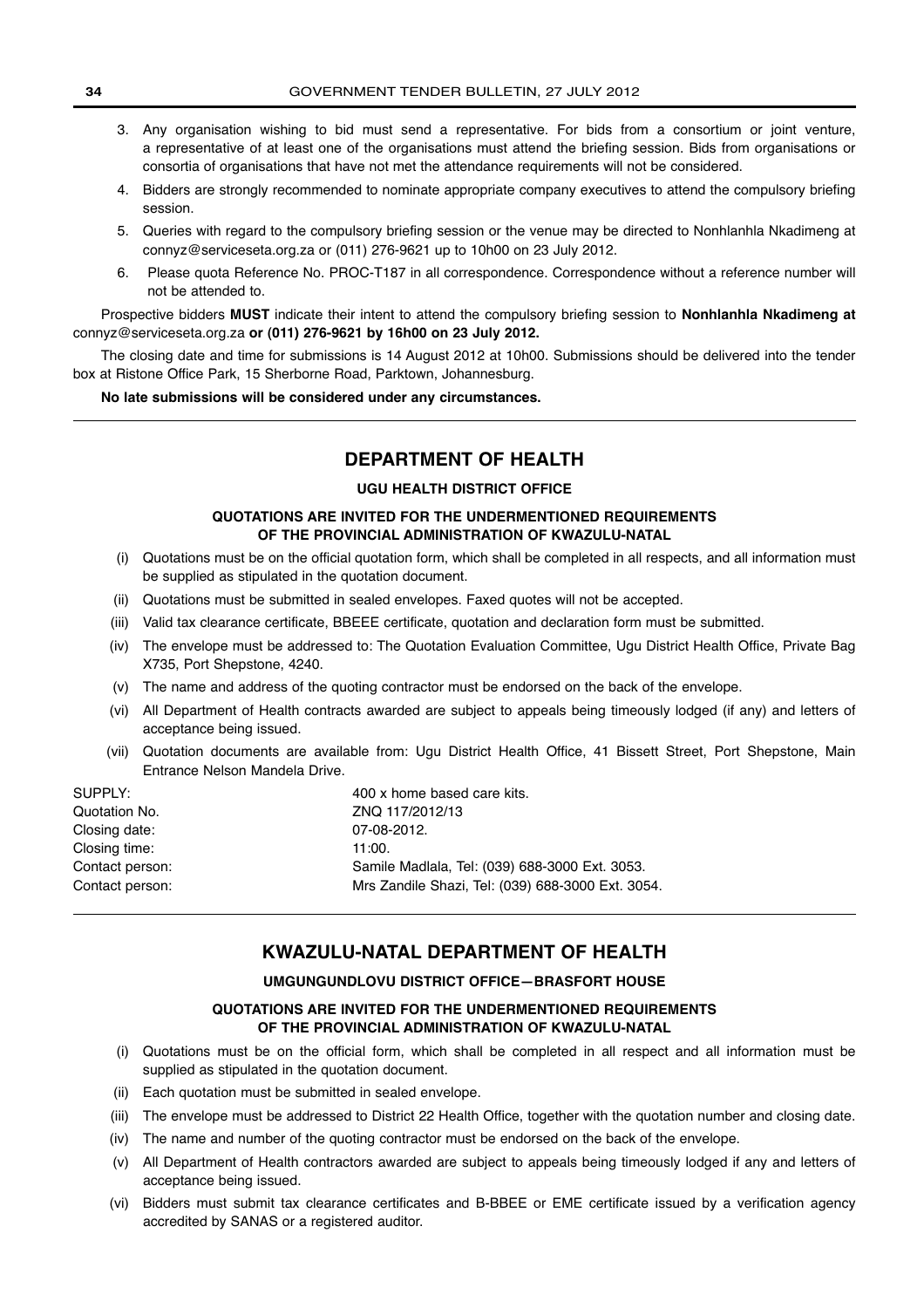- (vii) Standard Bid Document (SBD1); Preferential Point Claim Form; Official Price Page (ZNQ) and declaration of interest forms must be duly completed and signed.
- (viii) Quotation documents are available from the Department of Health, Brasfort House, 1st Floor, 262 Langalibalele Street, Pietermaritzburg, 3200, available from 10:00 am to 12:00 pm and 15:00 pm to 14:00 pm.
- (ix) Telegraphic, telephonic, telex, facsimile and late bids will not be accepted.
- (x) Separate envelope must be used for each quotation.

1. SUPPLY: New paving of the entrance of Embo Clinic. Quotation number: ZNQ 184/12/13 Umgun-H-181. Closing date: 10 August 2012. Closing time: 11h00. Contact person: S.B. Mngadi/N Kweza. Contact No. (033) 897-1097/897-1096. Contact person regarding specification: Mr W. Mjwra, (033) 897-1000. Required: CIDB Civil or Building. 2. SUPPLY: Installation of Elbow Action Taps at Embo Clinic. Quotation number: <br>
ZNQ 115/12/13. Closing date: 10 August 2012. Closing time: 11h00. Contact person: S.B. Mngadi/N Kweza. Contact No. (033) 897-1097/897-1096. Contact person regarding specification: Mr W. Mjwra, (033) 897-1000. Required: CIDB Civil or Building.

### **NATIONAL CREDIT REGULATOR (NCR)**

### **ERRATUM FOR THE APPOINTMENT OF A SERVICE PROVIDER TO SUPPLY AND DELIVER LAPTOPS AND DESKTOPS**

### **BID No. NCR 116/07/12**

The National Credit Regulator (NCR) advertised the above contract on the Tender Bulletin on the 13-07-12.

Please note that inside the tender document for this contract the evaluation criteria was set out as a 90/10. Please see below the correct evaluation criteria below:

**• The 80/20 B-BBEE codes system as per the Preferential Procurement Policy Framework Act (PPPFA) and Regulations shall apply;**

### **Also note that the specification on Annexure A has been amended but the other information still remains te same.**

The amended tender documents must be downloaded from the NCR's website www.ncr.org.za under Tender—Bid No. NCR116/07/12.

For further enquiries contact: Procurement Department on procurement@ncr.org.za or (011) 554-2646/2713.

### **SERVICES SETA**

### **INVITATION TO BID**

The Services Sector for Education and Training Authority (SSETA) is a statutory body established through the Skills Development Act of 1998 to enable its stakeholders to advance skills levels in the sector in accordance to government's growth initiatives.

All SETAs were recently reviewed and SSETA has been re-licensed to execute its mandate for the next five years (to March 2016). The SSETA is striving to build a system where skills production and development respond to the socioeconomic needs of our country and its labour market. Such high-quality skills will in turn enhance investment and improve service delivery; read more on www.serviceseta.org.za

The SSETA Real Estate and Related Services Chamber, in partnership with the University of Cape Town Graduate School of Business I (UCTGSB) is presenting two sector specific programmes to deal with the shortage of high level professional qualifications within the Real Estate Sector.

The SSETA is calling all Real Estate Companies to apply for bursary allocations for:

—The Associate in Management (AIM) in Management Practice Certificate programme on NQF at 120 credits: **Full National Qualification; SAQA ID 15179.**

—The Postgraduate Diploma in Management Practice Diploma programme on NQF 8 at 120 credits: **Full National Qualifi cation; SAQA ID 84826 customised for Real Estate Sector.**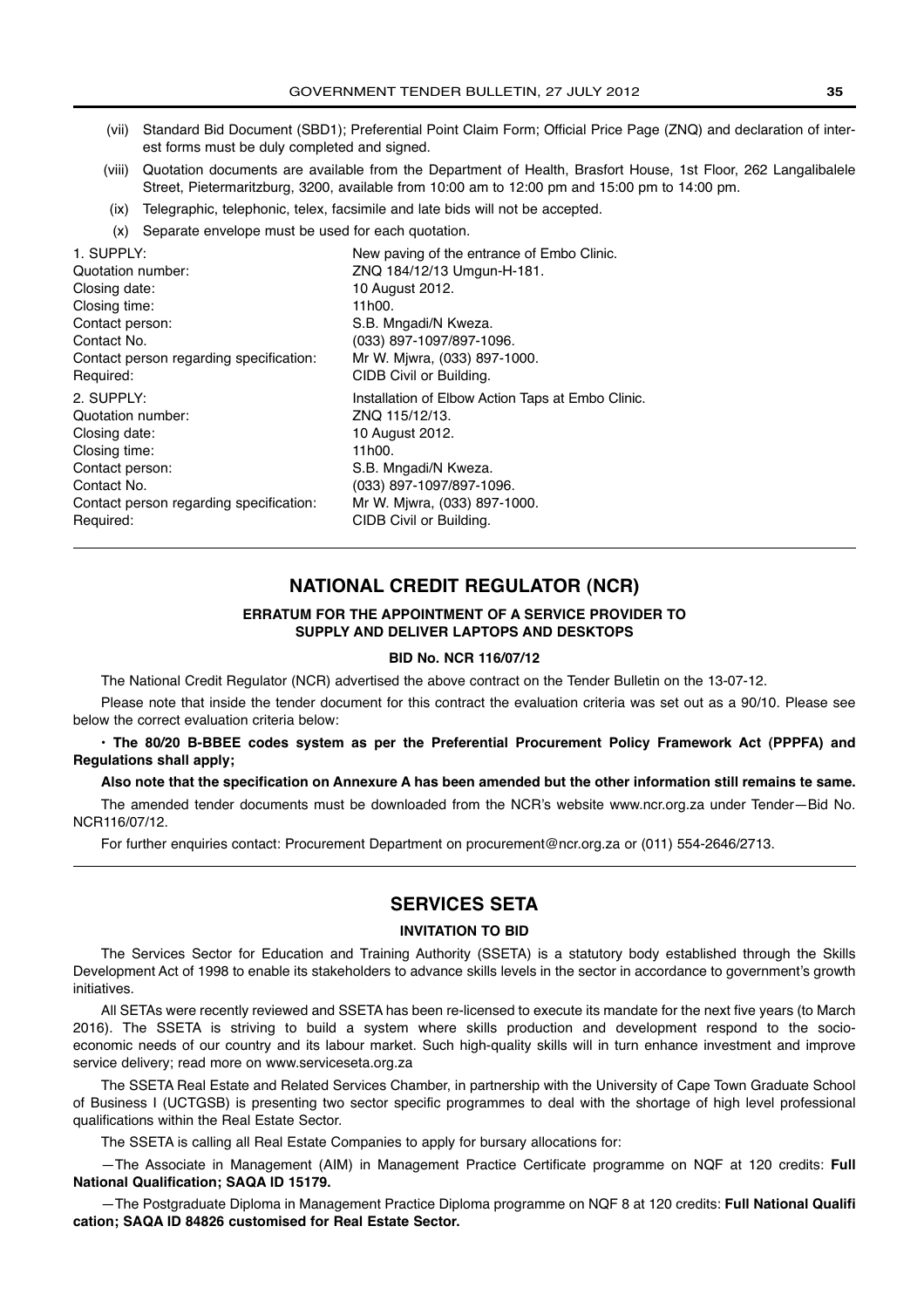The SSETA is making 80 bursary allocations *all companies who are classified on the Sector Industry Classification (SIC) Code list below.*

The invite is open to all real estate member companies in the following SIC Codes:

84000—Real Estate Activities.

84100—Real Estate Activities with own or leased property.

84200—Real Estate Activities on a fee or contract basis.

84201—Real Estate Valuation Service.

84202—Property Management Service.

84203—Estate Agencies.

99053—Valuers—(including auctioneers).

Please quote the following reference numbers:

**1. For Associate in Management (AIM) in Management Practice Certificate programme SAQA ID 15179, Quote Ref No. PROC-T183.**

### **2. For the postgraduate diploma in Management Practice Diploma SAQA ID 84826, Quote Ref No. PROC-T184. NOTE: No briefing session will be held.**

Bid documentation is available for downloading from the SSETA website (www.serviceseta.org.za) or electronically, **on request by e-mail,** from Nonhlanhla Nkadimeng at connyz@serviceseta.org.za

The closing date for submissions is:

**PROC-T183: 17 August 2012 at 11h00.**

### **PROC-T184: 28 August 2012 at 11h00.**

No late submissions will be considered. Submissions should be delivered into the tender box of courier to: **The Procurement Manager, Ristone Office Park, 15 Sherborne Road, Parktown, Johannesburg.**

### **THE MARKET THEATRE**

THE MARKET THEATRE FOUNDATION IS AN INTERNATIONALLY RENOWNED PERFORMING AND VISUAL ARTS INSTITUTION SITUATED IN NEWTOWN, JOHANNESBURG

SUITABLY QUALIFIED CONSTRUCTION PROJECT MANAGERS ARE HEREBY INVITED TO BID TO SERVE AS PROJECT MANAGERS FOR THE RENOVATIONS AND CONSTRUCTION PROGRAMME FOR THE MARKET THEATRE FOUNDATION

### *Bid No.:* **MTF 10/07/2012**

Description: Provision of construction project management services for the Market Theatre Foundation.

Closing date: 10 August 2012.

Closing time: 12:00 when bids will be opened in public.

Bid documents must be deposited in the tender box situated at: The Market Theatre Foundation, Administration Offices, No. 1 President Street, Newtown, Johannesburg, 2001.

Bidders should ensure that documents are delivered timeously to the correct address. Bid documents that are faxed, emailed or delivered late will not be accepted for consideration. The successful bidder will be required to fill in and sign a written Contract Form (SBD 7).

Bid documents are available from The Market Theatre Foundation, Administration Offices, from 8:00 to 16:00, Monday to Friday from 23 July 2012 at a cost of R200,00 per copy.

For more information contact: Ms Lungi Moloi, Tel: (011) 832-1642. E-mail: lungim@markettheatre.co.za

This bid will be evaluated in terms of Preferential Policy Framework Act (PPPFA) and bid submission will be evaluated according to the sum of the Award of Points in respect of the bid value and the status of the enterprise.

Target goals are as follows: Points for functionality and price 90, BEE 10, total points 100.

The Market Theatre Foundation does not bind itself to accept the lowest or any other bid in whole or in part.

### **AIR TRAFFIC AND NAVIGATION SERVICES COMPANY LIMITED (ATNS)**

### **INVITATION TO TENDER**

**The Air Traffic & Navigation Services Company Limited of South Africa (ATNS)** provides air traffic services throughout the country and is responsible for the provision of the system infrastructure necessary to ensure a safe and effective service.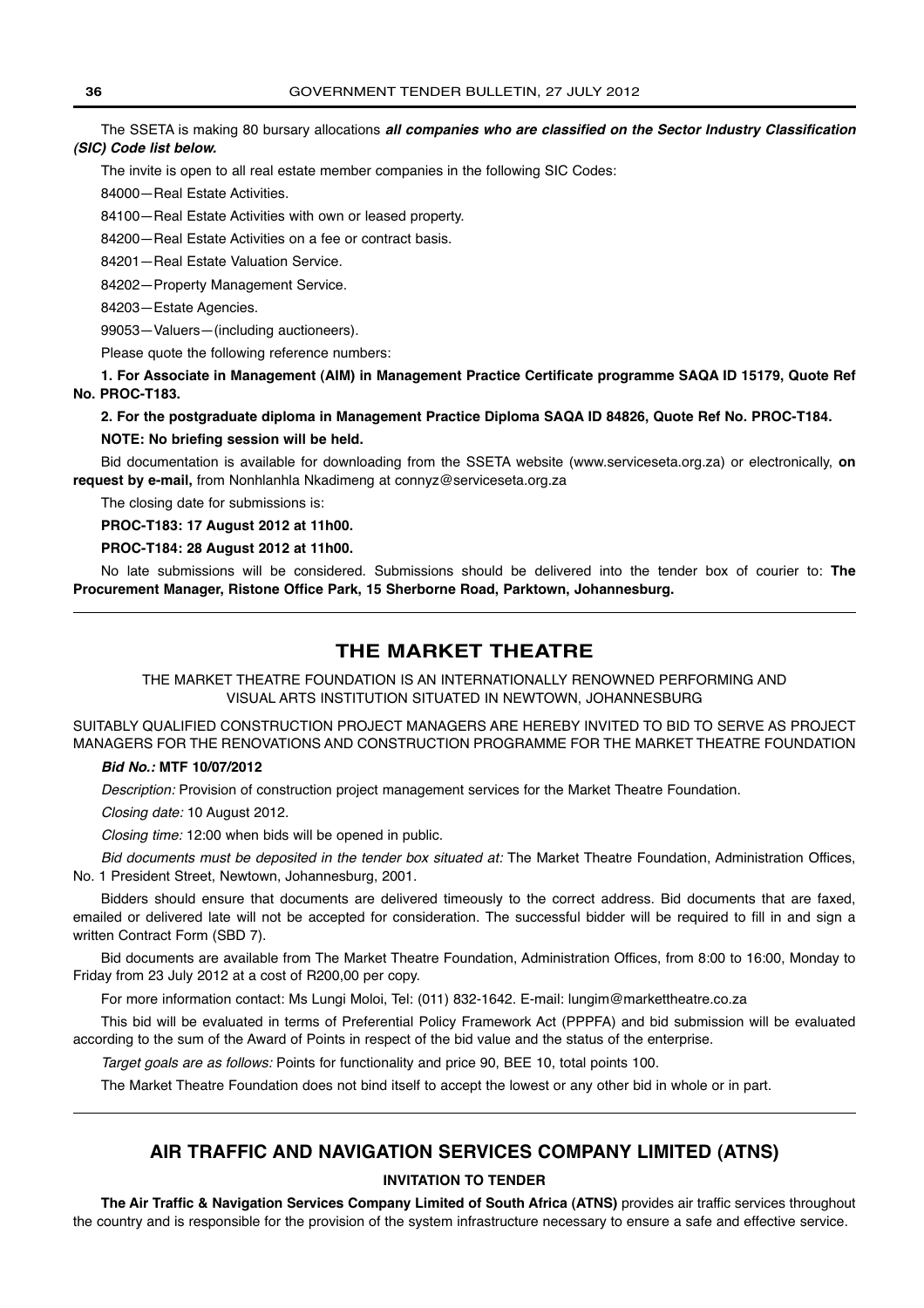### REQUEST FOR TENDER

#### (Reference No. ATM 31/10/2012)

#### **Replacement of Air Traffic Management Systems for South African Air Traffic Controllers as well as System Support Suites and associated training simulator.**

The Air Traffic & Navigation Services Company Ltd (Reg. No. 1993/004150/06) invites tenders from suitable and experienced bidders to supply, install commission and set to work the Air Traffic Management System within South Africa with the associated license to extend the system throughout Africa and selected international markets.

Organisations interested in submitting their proposals may obtain electronic copies of the RFT documents on request, in Adobe Reader and/or Word format/s, between **09:00 and 16:00 (CAT)** daily from **30 July 2012 to 10 August 2012** from ATNS Head Office, Eastgate Office Park, Block C, South Boulevard Road, Bruma, South Africa.

A site meeting for all interested bidders will be held at ATNS' Aviation Training Academy starting at **10:00 (CAT)** on **21 August 2012.** The closing date for the registration of interest to tender is **16:00 (CAT)** on **24 August 2012** and regrettably no tenders will be accepted without the registration of interest.

The closing date for the submissions of proposals is **12:00 (CAT) on 31 October 2012.**

**Tenders are to be submitted at the tender box, Reception, Ground Floor, ATNS, Eastgate Office Park, Block C, South Boulevard Road, Bruma, South Africa.**

Printed and bound documents for the tenders, as well as electronic copies are required (delivered to the reception). No tenders forwarded by telegram, telex, facsimile, e-mail, CD, DVD, disk or similar medium will be considered. Late tenders will regrettably, not be accepted.

To request tender documents and additional information please contact: Molatela Moloto, Tel: (011) 607-1187 or via e-mail: Molatelam@atns.co.za

ATNS reserves the right not to award any tender.

### **Closing date: 31 October 2012.**

| ATNS/HO/S43/40/07/01:SM<br>RSA ATM system replacement | July 2012 |
|-------------------------------------------------------|-----------|
|-------------------------------------------------------|-----------|

# **WESTERN CAPE GOVERNMENT: EDUCATION**

# **LEARNER TRANSPORT SCHEMES**

Bid documents in respect of the following learner transport route, to conclude 5 year and term contracts as from the 4th school quarter 2012, are available for collection at the following district office of the WCED.

Cape Winelands Education District, Durban Street Worcester, Mr A Veldsman/Mr Magdi Kafaar, Tel: (023) 348-4600, Routes: T109; T618.

West Coast Education District, 6 Hospital Street, Paarl. Mrs M.E. Adonis/Mr P. van Aardt, Tel: (021) 860-1200. Route: T084; **to conclude a contract as from the 1st school quarter 2013.**

Eden/Central Karoo Education District, Rensburg Court, 42 Courtney Street, George. Mr B. Buys/P. Volkwyn, Tel: (044) 803-8300. Rout T407.

The details of these transport routes can be perused at the afore-mentioned offices. The closing date for the submission of bids is **Friday, 17 August 2012 at 11h00.**

# **KWAZULU-NATAL DEPARTMENT OF TRANSPORT**

Tenders are invited from emerging contractors, for the construction of Luhane River Causeway in the Bulwer/Hlanganani RRTF Area. Tenderers shall be registered in CIDB contractor grading designation 3 CE. Tenderers must also be registered with the Department of Transport as Emerging Contractors within the Vukuzakhe Emerging Contractor Development Programme (as per the database of the Department of Transport).

- (i) Please note that tender requests can be made via facsimile viz. (033) 355-8091 for all documents.
- (ii) Tenders must be on the official tender/quotation form which shall be completed in all respect and all information must be supplied as stipulated in the tender document.
- (iii) Tenders must be submitted in separate sealed envelopes.
- (iv) Separate envelopes must be used for each tender invitation.
- (v) The address, tender number and closing date must be endorsed on the back of the envelope.
- (vi) The name and address of the tenderer must be endorsed on the back of the envelope.
- (vii) All tender contract awards are subject to appeals being timeously lodged (if any) and letters of acceptance being issued.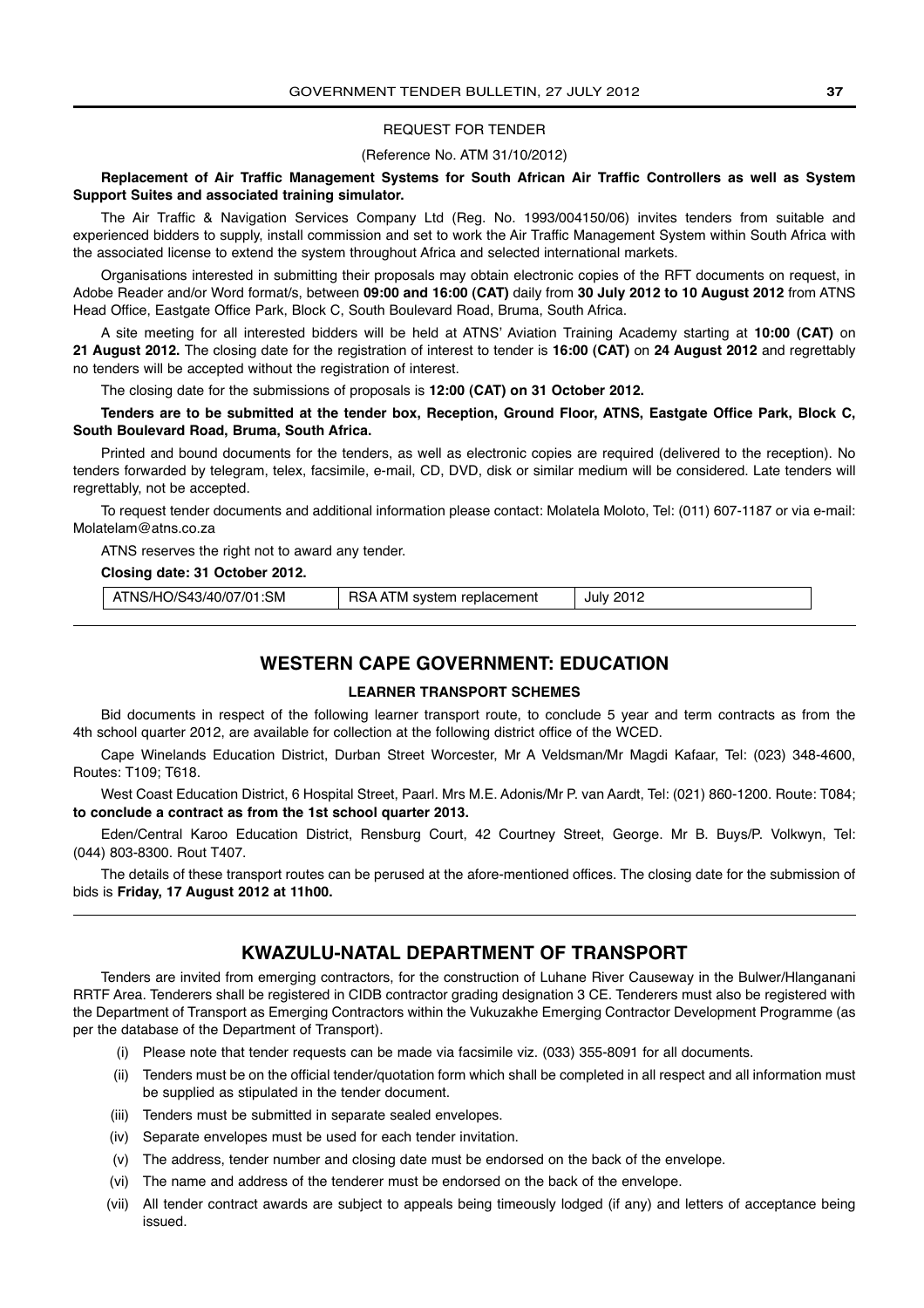- **(viii) To obtain the following tender document, contact the telephone and facsimile numbers stipulated.**
- **(ix) Contractors will be required to produce a copy of a valid tax clearance certificate and proof of the required CIDB contractor grading designation before being issued with tender documents. PLEASE NOTE: THE TENDER BOX IS SITUATED IN THE RECEPTION AREA, DEPARTMENT OF TRANSPORT, COST CENTRE MANAGER'S OFFICE, WOODLANDS ROAD, MOUNTAIN RISE, PIETERMARITZBURG**

| Supply:                           | The construction of Luhane River Causeway in the Bulwer/Hlanganani RRTF Area.                                                                                                                                                                           |  |
|-----------------------------------|---------------------------------------------------------------------------------------------------------------------------------------------------------------------------------------------------------------------------------------------------------|--|
| Tender No.                        | ZNT 373T/3/431/0072/2012.                                                                                                                                                                                                                               |  |
| Time:                             | 11h00.                                                                                                                                                                                                                                                  |  |
| <b>Closing date:</b>              | Thursday, 23 August 2012.                                                                                                                                                                                                                               |  |
| Tender document available from:   | Tender documents will be available from 11h00 on <b>Thursday, 26 July 2012</b><br>during working hours (i.e. 08h00 to 15h00, Monday to Friday) until 15h00 on the<br>day prior to the clarification meeting. The physical address for the collection of |  |
|                                   | tender documents is the Department of Transport, Cost Centre Manager's Office,<br>Woodlands Road, Mountain Rise, Pietermaritzburg.                                                                                                                      |  |
| Tender box situated in the fover: | Department of Transport, Cost Centre Manager's Office, Woodlands Road,<br>Mountain Rise, Pietermaritzburg.                                                                                                                                              |  |
| Compulsory site inspection:       | Yes.                                                                                                                                                                                                                                                    |  |
| Time:                             | 10h00.                                                                                                                                                                                                                                                  |  |
| Date:                             | Monday, 6 August 2012.                                                                                                                                                                                                                                  |  |
| Venue:                            | Department of Transport, Cost Centre Manager's Office, Woodlands Road,<br>Mountain Rise, Pietermaritzburg.                                                                                                                                              |  |
| Contract period:                  | 3 months.                                                                                                                                                                                                                                               |  |
| Cost of documents:                | R <sub>100,00</sub> .                                                                                                                                                                                                                                   |  |
| Enquiries:                        | Mr A. Lazarova [Tel: (033) 845-5870], [Fax: (033) 845-5896].<br>Mr J. Padayachee [Tel: (031) 265-6007], [Fax: (031) 265-6011].                                                                                                                          |  |

# **KWAZULU-NATAL DEPARTMENT OF TRANSPORT**

Tenders are invited from emerging contractors, for the widening of Lovu River Bridge No. ZB4086 in the Mpumalanga RRTF Area. Tenderers shall be registered in CIDB contractor grading designation 3 CE. Tenderers must also be registered with the Department of Transport as emerging contractors within the Vukuzakhe Emerging Contractor Development Programme (as per the database of the Department of Transport).

- (i) Please note that tender requests can be made via facsimile viz. (033) 355-8091 for all documents.
- (ii) Tenders must be on the official tender/quotation form which shall be completed in all respect and all information must be supplied as stipulated in the tender document.
- (iii) Tenders must be submitted in separate sealed envelopes.
- (iv) Separate envelopes must be used for each tender invitation.
- (v) The address, tender number and closing date must be endorsed on the back of the envelope.
- (vi) The name and address of the tenderer must be endorsed on the back of the envelope.
- (vii) All tender contract awards are subject to appeals being timeously lodged (if any) and letters of acceptance being issued.
- **(viii) To obtain the following tender document, contact the telephone and facsimile numbers stipulated.**
- **(ix) Contractors will be required to produce a copy of a valid tax clearance certificate and proof of the required CIDB contractor grading designation before being issued with tender documents. PLEASE NOTE: THE TENDER BOX IS SITUATED IN THE RECEPTION AREA, DEPARTMENT OF TRANSPORT, COST CENTRE MANAGER'S OFFICE, WOODLANDS ROAD, MOUNTAIN RISE, PIETERMARITZBURG.**

| Supply:                           | The widening of Lovu River Bridge No. ZB4086 in the Mpumalanga RRTF Area.                                                                                                                                                                                                                                                                                                              |
|-----------------------------------|----------------------------------------------------------------------------------------------------------------------------------------------------------------------------------------------------------------------------------------------------------------------------------------------------------------------------------------------------------------------------------------|
| Tender No.                        | ZNT 373T/3/DC22/0059/2012.                                                                                                                                                                                                                                                                                                                                                             |
| Time:                             | 11h00.                                                                                                                                                                                                                                                                                                                                                                                 |
| Closing date:                     | Thursday, 23 August 2012.                                                                                                                                                                                                                                                                                                                                                              |
| Tender document available from:   | Tender documents will be available from 11h00 on Thursday, 26 July 2012<br>during working hours (i.e. 08h00 to 15h00, Monday to Friday) until 15h00 on the<br>day prior to the clarification meeting. The physical address for the collection of<br>tender documents is the Department of Transport, Cost Centre Manager's Office,<br>Woodlands Road, Mountain Rise, Pietermaritzburg. |
| Tender box situated in the fover: | Department of Transport, Cost Centre Manager's Office, Woodlands Road,<br>Mountain Rise, Pietermaritzburg.                                                                                                                                                                                                                                                                             |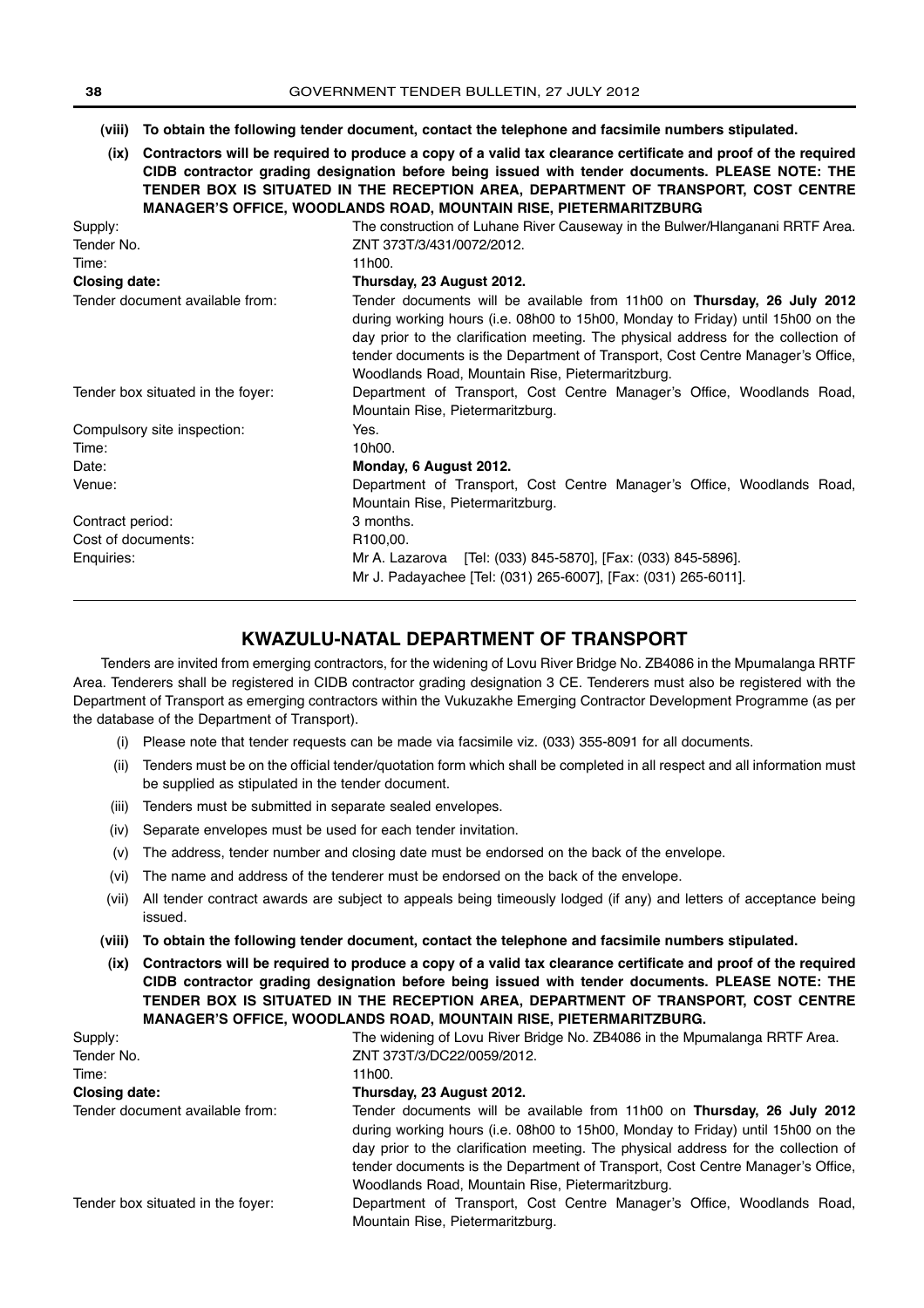| Compulsory site inspection: | Yes.                                                                   |
|-----------------------------|------------------------------------------------------------------------|
| Time:                       | 10h00.                                                                 |
| Date:                       | Tuesday, 7 August 2012.                                                |
| Venue:                      | Department of Transport, Cost Centre Manager's Office, Woodlands Road, |
|                             | Mountain Rise, Pietermaritzburg.                                       |
| Contract period:            | 4 months.                                                              |
| Cost of documents:          | R <sub>100.00</sub> .                                                  |
| Enquiries:                  | Mr A. Lazarova [Tel: (033) 845-5870], [Fax: (033) 845-5896].           |
|                             | Mr J. Padayachee [Tel: (031) 265-6007], [Fax: (031) 265-6011].         |

# **KWAZULU-NATAL DEPARTMENT OF TRANSPORT**

Tenders are invited from emerging contractors, for the construction of a 3 cell x 3m x 3m box culvert and the realignment of P422 in the Bulwer/Hlanganani RRTF Area. Tenderers shall be registered in CIDB contractor grading designation 3 CE. Tenderers must also be registered with the Department of Transport as emerging contractors within the Vukuzakhe Emerging Contractor Development Programme (as per the database of the Department of Transport).

- (i) Please note that tender requests can be made via facsimile viz. (033) 355-8091 for all documents.
- (ii) Tenders must be on the official tender/quotation form which shall be completed in all respect and all information must be supplied as stipulated in the tender document.
- (iii) Tenders must be submitted in separate sealed envelopes.
- (iv) Separate envelopes must be used for each tender invitation.
- (v) The address, tender number and closing date must be endorsed on the back of the envelope.
- (vi) The name and address of the tenderer must be endorsed on the back of the envelope.
- (vii) All tender contract awards are subject to appeals being timeously lodged (if any) and letters of acceptance being issued.
- **(viii) To obtain the following tender document, contact the telephone and facsimile numbers stipulated.**
- **(ix) Contractors will be required to produce a copy of a valid tax clearance certificate and proof of the required CIDB contractor grading designation before being issued with tender documents. PLEASE NOTE: THE TENDER BOX IS SITUATED IN THE RECEPTION AREA, DEPARTMENT OF TRANSPORT, COST CENTRE MANAGER'S OFFICE, WOODLANDS ROAD, MOUNTAIN RISE, PIETERMARITZBURG.**

Supply: Supply: The construction of a 3 cell x 3m x 3m box culvert and the realignment of P422 in the Bulwer/Hlanganani RRTF Area. Tender No. 2NT 373T/3/431/0070/2012. Time: 11h00. **Closing date: Thursday, 23 August 2012.** Tender document available from: Tender documents will be available from 11h00 on **Thursday, 26 July 2012**  during working hours (i.e. 08h00 to 15h00, Monday to Friday) until 15h00 on the day prior to the clarification meeting. The physical address for the collection of tender documents is the Department of Transport, Cost Centre Manager's Office, Woodlands Road, Mountain Rise, Pietermaritzburg. Tender box situated in the foyer: Department of Transport, Cost Centre Manager's Office, Woodlands Road, Mountain Rise, Pietermaritzburg. Compulsory site inspection: The Mes. Time: 10h00. Date: **Wednesday, 8 August 2012.** Venue: District Superintendant, 3 Village End Avenue, Underberg, KwaZulu-Natal. Contract period: 4 months. Cost of documents: R100,00. Enquiries: Mr A. Lazarova [Tel: (033) 845-5870], [Fax: (033) 845-5896]. Mr J. Padayachee [Tel: (031) 265-6007], [Fax: (031) 265-6011].

# **KWAZULU-NATAL DEPARTMENT OF TRANSPORT**

Tenders are invited from emerging contractors, for the construction of a 2 x 1.2m dia. Pipe culvert and the realignment of P422 in the Bulwer/Hlanganani RRTF Area. Tenderers shall be registered in CIDB contractor grading designation 3 CE. Tenderers must also be registered with the Department of Transport as emerging contractors within the Vukuzakhe Emerging Contractor Development Programme (as per the database of the Department of Transport).

(i) Please note that tender requests can be made via facsimile viz. (033) 355-8091 for all documents.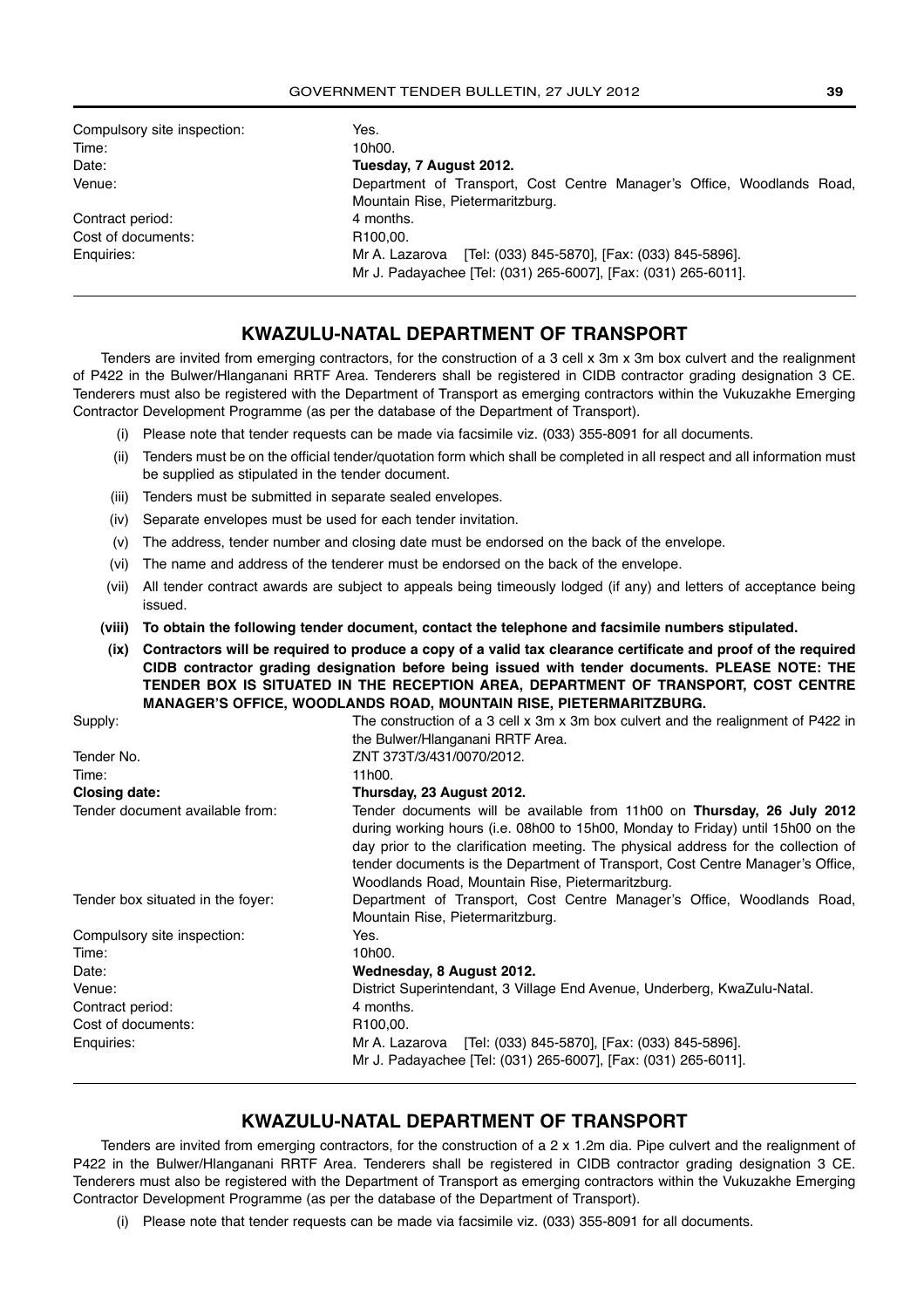- (ii) Tenders must be on the official tender/quotation form which shall be completed in all respect and all information must be supplied as stipulated in the tender document.
- (iii) Tenders must be submitted in separate sealed envelopes.
- (iv) Separate envelopes must be used for each tender invitation.
- (v) The address, tender number and closing date must be endorsed on the back of the envelope.
- (vi) The name and address of the tenderer must be endorsed on the back of the envelope.
- (vii) All tender contract awards are subject to appeals being timeously lodged (if any) and letters of acceptance being issued.
- **(viii) To obtain the following tender document, contact the telephone and facsimile numbers stipulated.**
- **(ix) Contractors will be required to produce a copy of a valid tax clearance certificate and proof of the required CIDB contractor grading designation before being issued with tender documents. PLEASE NOTE: THE TENDER BOX IS SITUATED IN THE RECEPTION AREA, DEPARTMENT OF TRANSPORT, COST CENTRE MANAGER'S OFFICE, WOODLANDS ROAD, MOUNTAIN RISE, PIETERMARITZBURG.**

| Supply:                           | The construction of a $2 \times 1.2$ m dia. Pipe culvert and the realignment of P422 in the                                                                                                                                                                                                                                                                                            |  |
|-----------------------------------|----------------------------------------------------------------------------------------------------------------------------------------------------------------------------------------------------------------------------------------------------------------------------------------------------------------------------------------------------------------------------------------|--|
|                                   | Bulwer/Hlanganani RRTF Area.                                                                                                                                                                                                                                                                                                                                                           |  |
| Tender No.                        | ZNT 373T/3/431/0071/2012.                                                                                                                                                                                                                                                                                                                                                              |  |
| Time:                             | 11h00.                                                                                                                                                                                                                                                                                                                                                                                 |  |
| <b>Closing date:</b>              | Thursday, 23 August 2012.                                                                                                                                                                                                                                                                                                                                                              |  |
| Tender document available from:   | Tender documents will be available from 11h00 on Thursday, 26 July 2012<br>during working hours (i.e. 08h00 to 15h00, Monday to Friday) until 15h00 on the<br>day prior to the clarification meeting. The physical address for the collection of<br>tender documents is the Department of Transport, Cost Centre Manager's Office,<br>Woodlands Road, Mountain Rise, Pietermaritzburg. |  |
| Tender box situated in the foyer: | Department of Transport, Cost Centre Manager's Office, Woodlands Road,<br>Mountain Rise, Pietermaritzburg.                                                                                                                                                                                                                                                                             |  |
| Compulsory site inspection:       | Yes.                                                                                                                                                                                                                                                                                                                                                                                   |  |
| Time:                             | 13h30.                                                                                                                                                                                                                                                                                                                                                                                 |  |
| Date:                             | Wednesday, 8 August 2012.                                                                                                                                                                                                                                                                                                                                                              |  |
| Venue:                            | District Superintendant, 3 Village End Avenue, Underberg, KwaZulu-Natal.                                                                                                                                                                                                                                                                                                               |  |
| Contract period:                  | 3 months.                                                                                                                                                                                                                                                                                                                                                                              |  |
| Cost of documents:                | R100,00.                                                                                                                                                                                                                                                                                                                                                                               |  |
| Enquiries:                        | Mr A. Lazarova [Tel: (033) 845-5870], [Fax: (033) 845-5896].<br>Mr J. Padayachee [Tel: (031) 265-6007], [Fax: (031) 265-6011].                                                                                                                                                                                                                                                         |  |
|                                   |                                                                                                                                                                                                                                                                                                                                                                                        |  |

# **AGRICULTURAL RESEARCH COUNCIL (ARC)**

RE-ADVERTISEMENT TO TENDER FOR:

### **PROVISION OF SECURITY SERVICES AT BURGERSHALL RESEARCH FARM**

#### **TENDER No. ARC/120/11/11**

Tenders are hereby invited from suitably qualified and experienced service providers to tender for provision of security services at Burgershall Research Farm near Hazyview, for Agricultural Research Council's Institute for Tropical and Subtropical Crops (ARC-ITSC), situated in Nelspruit, Mpumalanga.

Tender documents will be available from ARC-ITSC from 20 July 2012 from Reception, 3 River Street, Nelspruit, Mpumalanga Province. All tender documents must be submitted in a sealed envelope and deposited into the tender box at the ARC-ITSC Reception, 3 River Street, Nelspruit, 1200, Mpumalanga Province.

A compulsory site inspection will be held as follows: **Date: 3 August 2012. Time: 10:00. Venue: Burgershall Research Farm. Closing date: 27 August 2012. Closing time: 11:00 am.**

**All technical enquiries can be directed to Calvin Khoza on (013) 737-8778 and all administrative enquiries can be directed to Bheki Khoza at (013) 753-7157.**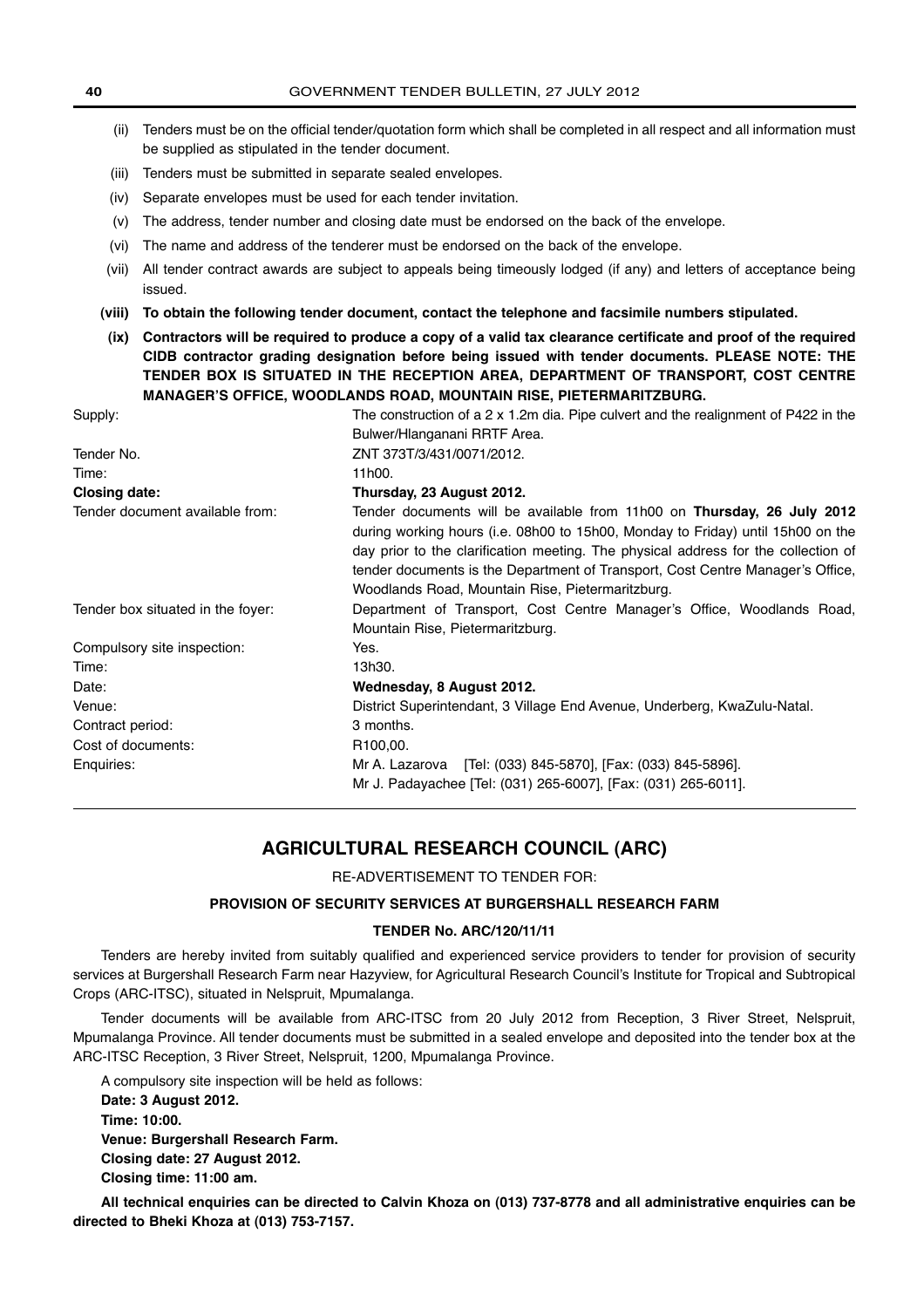# **KWAZULU-NATAL DEPARTMENT OF TRANSPORT**

# **CORRECTION NOTICE OF CLOSING DATE**

#### **CONTRACT No. ZNT 2536/12T**

**for** 

### **SLURRY SEALING ON ROADS**

The Province of KwaZulu-Natal, Department of Transport, invites tenders from experienced contractors to slurry seal on an as "as and when required" basis on various roads within the province. The duration of the contract will be 24 months.

The contractor shall be registered in CIDB contractor grading designation 3 CE or higher.

Tender documents will be available as from 10h00 on 20 July 2012 during working hours (i.e. 08h00 to 15h00, Monday to Friday). The physical address for collection of tender documents is: Department of Transport, Acquisition Section, "B" Block, 172 Burger Street, Pietermaritzburg.

A non-refundable tender deposit of R200 payable in cash on collection of the tender document.

Technical queries may be addressed to K Ducasse, Tel: (033) 355-0601.

The closing time for receipt of tenders is 11h00 **on 22 August 2012.** Telegraphic, telephonic, telex, facsimile, electronic, e-mailed and late tenders will not be accepted.

Requirements for sealing, addressing, delivery, opening and assessment of tenders are stated in the Tender Data. Account No. CI-190079.

Order No. B-0745330.

# **KWAZULU-NATAL DEPARTMENT OF TRANSPORT**

BIDS ARE INVITED FOR THE UNDERMENTIONED REQUIREMENTS OF THE PROVINCIAL ADMINISTRATION OF KWAZULU-NATAL

- (i) Bids must be on the official bid/quotation form which shall be completed in all respect and all information must be supplied as stipulated in the bid documents.
- (ii) Bids must be submitted in separate sealed envelopes.
- (iii) Separate envelopes must be used for each bid invitation.
- (v) The address, bid number and closing date must be endorsed on the back of the envelope.
- (vi) The name and address of the bidders must be endorsed on the back of the envelope.
- (vii) All bid contract awards are subject to appeals being timeously lodged (if any) and letters of acceptance being issued.
- (viii) To obtain the following bid documents, contact the telephone and facsimile numbers stipulated.
- (ix) **Please note:** The bid box is situated in the foyer of the Department of Transport Head Office at 172 Burger Street, Pietermaritzburg.
- (x) Documents available from Department of Transport Head Office, Bid Closing Section, B Block, 172 Burger Street, Pietermaritzburg.

| Service:                           | Purchase of bicycles and accessories to Department of Transport. |
|------------------------------------|------------------------------------------------------------------|
| Bid No.                            | ZNB 1338/12 T.                                                   |
| Contract period:                   | Once-off purchase.                                               |
| <b>Closing date:</b>               | <b>22 August 2012.</b>                                           |
| Closing time:                      | 11h00.                                                           |
| Contact person for documents:      | Mr Sandile Nkala, Tel: (033) 355-8975.                           |
| Enquiries regarding specification: | Mr Malusi Mnomiya, Tel: (033) 355-8871.                          |
|                                    |                                                                  |

# **TOURISM KWAZULU-NATAL (TKZN)**

# **FEASIBILITY STUDY AND BUSINESS PLAN FOR THE THOKAZI LODGE DEVELOPMENT PROJECT**

TENDER No. TKZN 43/2012

Tourism KwaZulu-Natal (TKZN) seeks proposals from interested service providers to undertake a pre-feasibility study and business plan for the Thokazi Lodge development project.

#### **EVALUATION CRITERIA**

Proposals received will be evaluated by the panel on the basis of functionality 100%.

A bidder that scores less than 70% percent in respect of functionality will be regarded as a non-responsive bid and will be disqualified. All qualifying proposals will thereafter be evaluated on the 80/20 preference point system. Thereafter 20% will be awarded for the B-BBEE Status Level of contribution.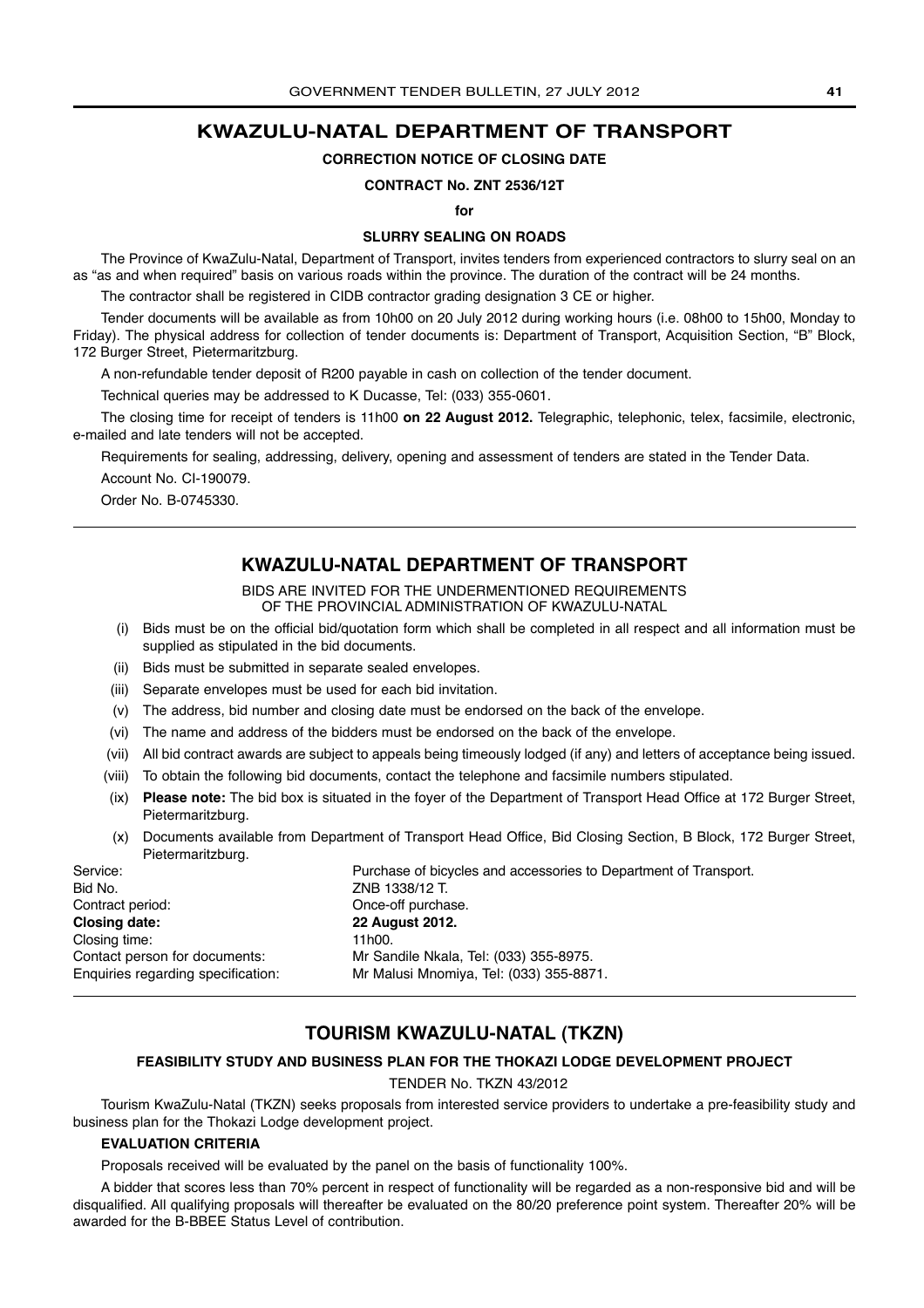A compulsory briefing session will be held on the 6th of August 2012 at 10h00 am, at the Tourism KwaZulu-Natal Offices, Suite 303, Tourist Junction, 160 Monty Naicker (Pine) Road, Durban, 4001. Bid documents will be available immediately after the briefing session on payment of a non-refundable tender document fee of R50 in cash.

Applications must be submitted in a sealed envelope on which, the tender number must be clearly marked. The application must be placed in the tender box situated on the Ground Floor at the Tourist Junction Building, for attention, Procurement Officer, Tourism KwaZulu-Natal, Tourist Junction Building, 3rd Floor, 160 Monty Naicker Road, Durban, 4001, by the 24th of August 2012, before 12h00.

Should you require additional information, please contact Ms Thembekile Mdlophane at (031) 366-7536, or send an email to: thembekile@zulu.org.za

For technical information, please contact Mr Abie Wentzel at (031) 366-7530 or send an email to: abie@zulu.org.za

TKZN reserves the right to accept or reject any bid in response to the advertisement and to withdraw its decision to seek provision of these services at any time. KwaZulu-Natal Tourism Authority reserves the right to seek further information from the applicants, as considered necessary.

# **DUBE TRADEPORT**

#### REQUEST FOR PROPOSALS

### **DUBE TRADEPORT CORPORATION: PROVISION FOR PROPOSALS FROM EXTERNAL LABORATORY SERVICE PROVIDERS FOR AGRIZONE WATER ANALYSIS**

# **INVITATION FOR PROPOSALS FROM EXTERNAL LABORATORY SERVICE PROVIDERS FOR AGRIZONE WATER ANALYSIS FOR A PERIOD OF TWO YEARS**

#### **REF: DTP/RFP/21/AGZ/6/2012**

### **BACKGROUND:**

The Dube TradePort Corporation (DTPC) has successfully developed an agricultural facility (called the DTP AgriZone) in which many different types of crops are harvested and supporting facilities have been constructed. Water supply to the 16 ha of glass greenhouses is one of the most critical services to the tenants of the AgriZone for hydroponic production. AgriZone is situated 3 km from King Shaka International Airport.

# **DTPC HEREBY INVITES PROPOSALS FROM EXTERNAL LABORATORY SERVICE PROVIDERS FOR AGRIZONE WATER ANALYSIS**

Dube TradePort Corporation requires a SANAS accredited service provider to provide DTPC with external laboratory services for AgriZone Water Analysis for a period of two years.

The successful bidder will be required to provide service for DTPC to:

• Conduct water analysis weekly, bi-weekly, monthly and quarterly on samples provided by DTPC. Service Provider will pick up samples from the DTP AgriZone. This is to ensure that reliable water quality results are always available so that a decision can be made on whether water flowing out of supply ponds can proceed to the greenhouses or to the last loop of ponds. The number of samples will range from 416 to 600 during the period of two years.

#### **EVALUATION METHOD:**

Proposals will be evaluated in various stages—compliance and functionality will be assessed and thereafter all responsive proposals will be evaluated in accordance with the PPPFA regulations, 2011 using a 90/10 preference points system.

#### **REQUESTS FOR DOCUMENTS AND ENQUIRIES:**

Request for proposals and specification documents will be available from Wednesday, 1 August 2012 until Wednesday, 8 August 2012 during the weekdays (Mon–Fri) between 08h30 and 16h00, at the Dube TradePort Corporation offices at 7 Umsinsi Junction, 4th Floor 29° South, La Mercy, KwaZulu-Natal. A non-refundable document fee of R1 000,00 (one thousand rands) must be paid prior to collection of the bid documents. No cash will be accepted and proof of payment must be produced on collection of the bid documents. Please allow 2 days for funds to reflect in the account. The DTPC will only release documents once the payment has been cleared in its bank account. Payments must contain the reference "RFP/21/AGZ/6" and must clearly identify the Bidder, e.g. "ABC Consortium". Electronic versions of these documents will only be available on proof of payment.

**Dube TradePort Corporation banking details:** Bank: ABSA A/C No. 405 687 3817 Branch Code: 632 005 A/C Name: Dube TradePort Corporation Account type: Current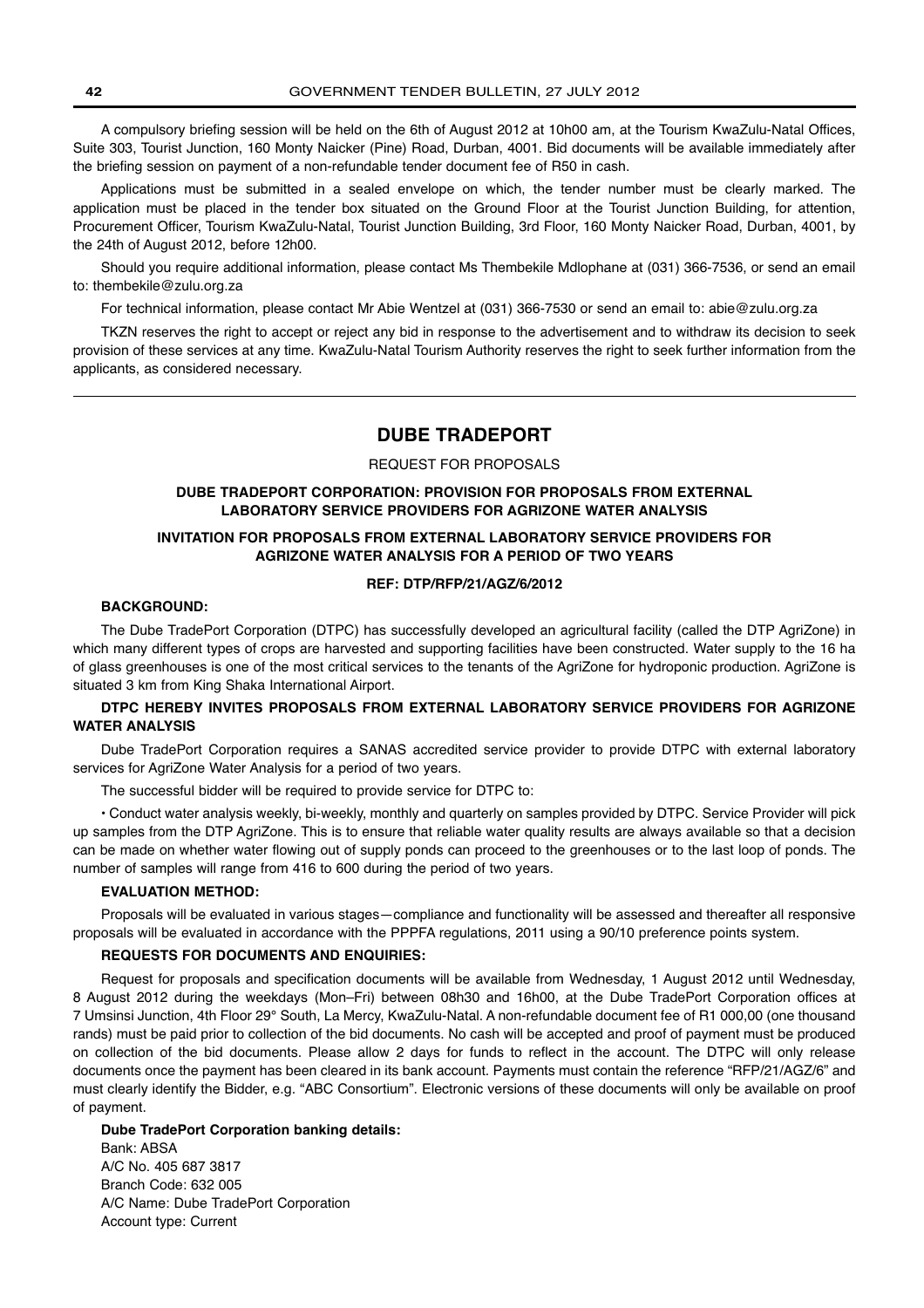A compulsory briefing session for service providers, who have collected the bid documents, will be held at DTPC AgriZone Offices on Friday, 10 August 2012 at 11h00.

Enquiries should be directed to Sibusiso Mkhize via email sibusiso.mkhize@dubetradeport.co.za

### **CLOSING DATE AND TIME FOR SUBMITTING RESPONSES**

Proposals must be submitted at the DTPC offices on or before 11h00, South African time on Thursday, 23 August 2012. Documents should be clearly marked **"PROPOSALS FROM EXTERNAL LABORATORY SERVICE PROVIDERS FOR AGRIZONE WATER ANALYSIS".**

# **DEPARTMENT OF HEALTH**

#### **UMGENI HOSPITAL**

### **QUOTATIONS ARE INVITED FOR THE UNDERMENTIONED REQUIREMENTS OF THE PROVINCIAL ADMINISTRATION OF KWAZULU-NATAL**

- (i) Quotations must be on the official quotation form, which shall be completed in all respects, and all information must be supplied as stipulated in the quotation document.
- (ii) Quotations must be submitted in sealed envelopes/faxed.
- (iii) Separate envelopes must be used for each quotation.
- (iv) The envelope must be addressed to Stores Department for attention Mrs P. Zulu reflecting the quotation number.
- (v) The name and address of the quoting company must be endorsed on the back of the envelope. All Department of Health contracts awarded are subject to appeals being timeously lodged (if any) and letters of acceptance being issued.
- (vi) Please complete original ZNT 30 documents when submitting quotations above R30 000 (thirty thousand rand) together with an original Tax Clearance Certificate.
- (vii) Quotation documents are available from: Stores Department, Umgeni Care & Rehab Centre, Old Main Road, Howick. Tel. (033) 330-6146. Fax. (033) 330-8637/4270.

| SUPPLY:                                                              | Pest control programme as per attached schedule.  |
|----------------------------------------------------------------------|---------------------------------------------------|
| Please collect document together with schedule from Umgeni Hospital. |                                                   |
| Quotation number:                                                    | ZNO 220/12.                                       |
| Closing date:                                                        | 17-08-2012.                                       |
| Closing time:                                                        | 11:00 $am.$                                       |
| Contact person:                                                      | Mrs P. Zulu/Mrs V. Grantham, Tel: (033) 330-6146. |

# **DEPARTMENT OF HEALTH**

### **UMGENI HOSPITAL**

## **QUOTATIONS ARE INVITED FOR THE UNDERMENTIONED REQUIREMENTS OF THE PROVINCIAL ADMINISTRATION OF KWAZULU-NATAL**

- (i) Quotations must be on the official quotation form, which shall be completed in all respects, and all information must be supplied as stipulated in the quotation document.
- (ii) Quotations must be submitted in sealed envelopes/faxed.
- (iii) Separate envelopes must be used for each quotation.
- (iv) The envelope must be addressed to Stores Department for attention Mrs P. Zulu reflecting the quotation number.
- (v) The name and address of the quoting company must be endorsed on the back of the envelope. All Department of Health contracts awarded are subject to appeals being timeously lodged (if any) and letters of acceptance being issued.
- (vi) Please complete original ZNT 30 documents when submitting quotations above R30 000 (thirty thousand rand) together with an original Tax Clearance Certificate.
- (vii) Quotation documents are available from: Stores Department, Umgeni Care & Rehab Centre, Old Main Road, Howick. Tel. (033) 330-6146. Fax. (033) 330-8637/4270.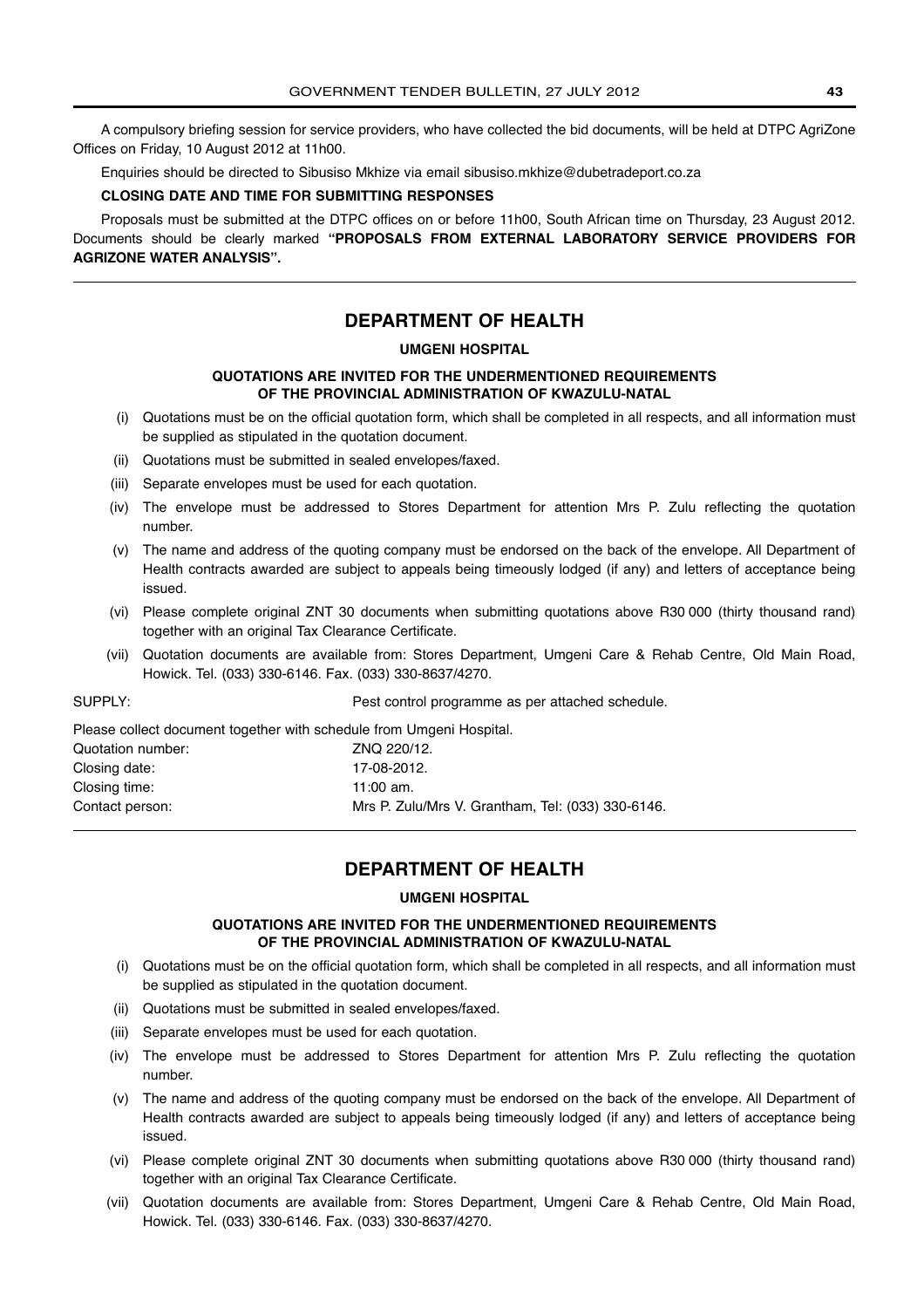| 44                | GOVERNMENT TENDER BULLETIN, 27 JULY 2012                                                   |
|-------------------|--------------------------------------------------------------------------------------------|
| SUPPLY:           | Chairs heavy duty plastic with armrest and back rest $-1$ seater, 2 seaters,<br>5 seaters. |
|                   | Please collect document together with schedule from Umgeni Hospital.                       |
| Quotation number: | ZNO 221/12.                                                                                |
| Closing date:     | 17-08-2012.                                                                                |
| Closing time:     | $11:00$ am.                                                                                |
| Contact person:   | Mrs P. Zulu/Mrs V. Grantham, Tel: (033) 330-6146.                                          |

# **KWAZULU-NATAL DEPARTMENT OF HEALTH**

# **ITSHELEJUBA HOSPITAL**

# **QUOTATIONS ARE INVITED FOR THE UNDERMENTIONED REQUIREMENTS OF ITSHELEJUBA HOSPITAL OF KWAZULU-NATAL**

- (i) Quotations must be on the official quotation form, which shall be completed in all respects, and all information must be supplied as stipulated in the quotation document.
- (ii) Quotations to be submitted in sealed envelopes.
- (iii) The envelope must be addressed to Itshelejuba Hospital, Bid Evaluation Committee together with the quotation number and the closing date.
- (iv) The name and address of the quoting contractor must be endorsed on the back of the envelope.
- (v) All Department of Health contracts awarded are subject to appeals being timeously lodged (if any) and letters of acceptances being issued.
- (vi) Documents are available from Itshelejuba Hospital Stores Department, Alongside N2 Road between Piet Retief and Pongola Towns, Tel: (034) 413-2542/3/4, Fax: (034) 413-2545, Fax: (034) 413-2519.
- **(vii) Tenderers are requested to submit their Quotations with ZNT 30 forms and Tax clearance certificates.**
- **(viii) NO FAXED DOCUMENTS WILL BE ALLOWED.**

#### **Advertisement of quotations:**

| Tender:                                                  | Pauper burial service for 12 months contract.                            |
|----------------------------------------------------------|--------------------------------------------------------------------------|
| Contract period:                                         | 12 months.                                                               |
| <b>Quotation Number:</b>                                 | ZNQ 125/12/13.                                                           |
| Closing date:                                            | 20-08-2012 at 11h00.                                                     |
| Contact person:                                          | Mandla Extension 1058.                                                   |
| Tender:                                                  | Transportation of corpse from referral hospital to Itshelejuba Hospital. |
| Contract period:                                         | 12 months.                                                               |
| <b>Quotation Number:</b>                                 | ZNQ 126/12/1.                                                            |
| Closing date:                                            | 20-08-2012 at 11h00.                                                     |
| Contact person:                                          | Mandla Extension 1058.                                                   |
| Documents will be available at SCM (Acquisition Office). |                                                                          |
| Tender:                                                  | Supply and install CCTV camera.                                          |
| .                                                        | $\sqrt{2}$                                                               |

| Tender:                     | Supply and install CCTV camera. |
|-----------------------------|---------------------------------|
| Contract period:            | 3 years (36 months).            |
| Quotation Number:           | ZNQ 127/12/13.                  |
| Closing date:               | 20-08-2012 at 11h00.            |
| Compulsory site inspection: | 10-08-2012 at 09h00.            |
| Contact person:             | Mandla Extension 1058.          |
|                             |                                 |

**N.B: Companies must confirm their attendance to the site meeting (Contact Mandla or Ntokozo).**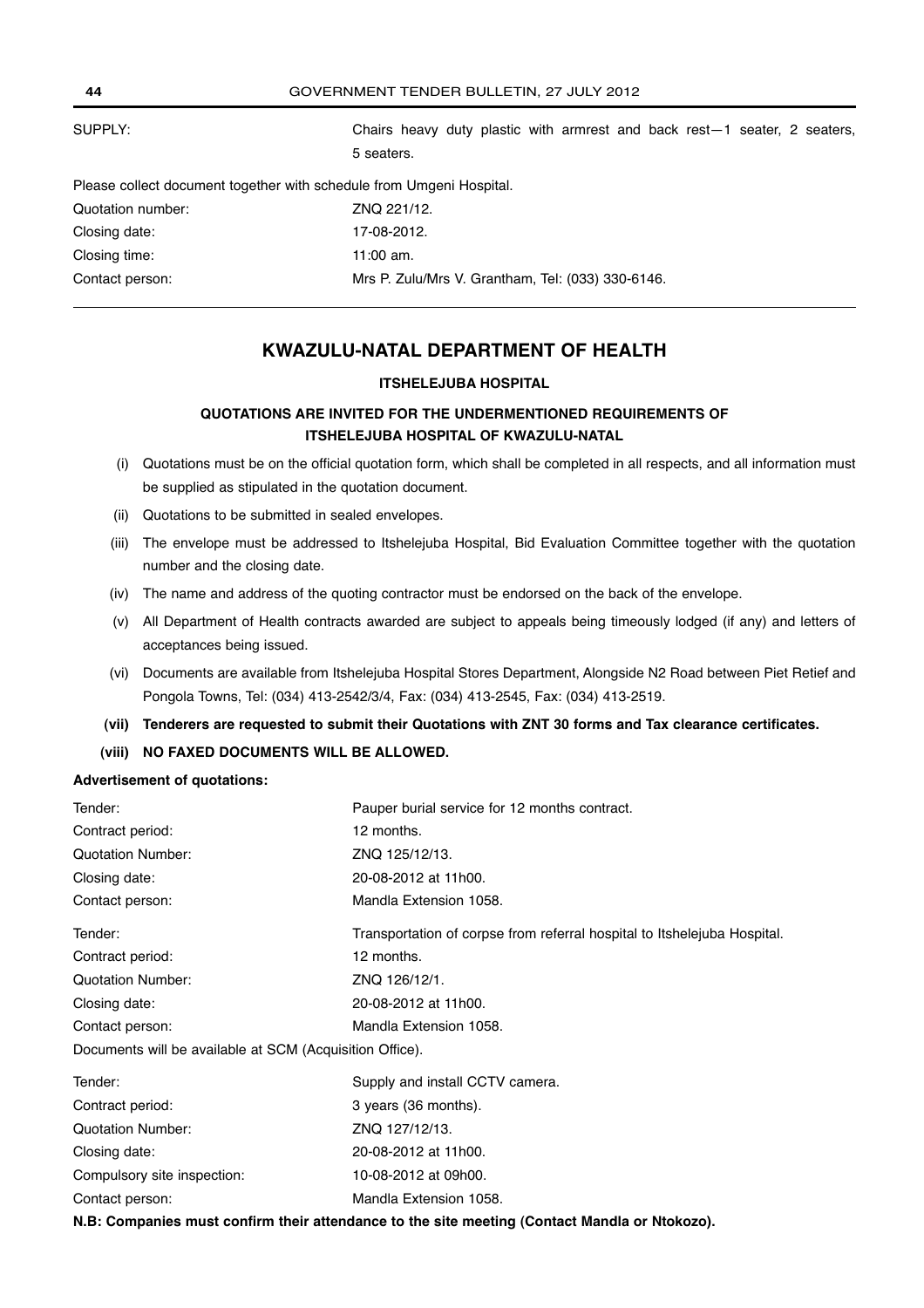# **NSFAS (National Student Financial Aid Scheme)**

**THE NATIONAL STUDENT FINANCIAL AID SCHEME (NSFAS) IS A PUBLIC ENTITY ACCOUNTABLE TO THE DEPARTMENT OF HIGHER EDUCATION AND TRAINING. IT PROVIDES FINANCIAL ASSISTANCE TO ELIGIBLE STUDENTS AT PUBLIC UNIVERSITIES AND AT FURTHER EDUCATION AND TRAINING (FET) COLLEGES THROUGHOUT SOUTH AFRICA**

### **CORRECTION NOTICE OF THE DESCRIPTION OF SERVICES OF TENDER No. SCMN 15/2012 AS ADVERTISED ON 2012-07-20 IN THE TENDER BULLETIN**

Tenders are hereby invited from suitable and experienced service providers to provide the following services:

| TENDER No.   | <b>DESCRIPTION OF SERVICES</b>                                                                    | <b>FEE</b>       |
|--------------|---------------------------------------------------------------------------------------------------|------------------|
| SCMN 15/2012 | Appointment of a panel of recruitment agencies or labour brokers for a<br>period of two (2) years | R <sub>100</sub> |
| SCMN 16/2012 | Provision of backup device, management software and technical<br>support services                 | R <sub>100</sub> |

Tender documents will be available as from the 23 July 2012 from the Supply Chain Management Unit, 1st Floor, House Vincent, Ebenezer Road, Wynberg, Cape Town. Tender documents are to be ordered in advance from Ms Adams at (021) 763-3200 or SuzanneA@nsfas.org.za

Tenders in sealed envelopes and endorsed **"Tender No and Description"** must be delivered at the main reception area of the NSFAS Building, 18-20 Court Road, Wynberg, by no later than 11:00 on **10 August 2012,** whereafter the tenders will be opened in public in the NSFAS Main Boardroom at 11:15.

# **Further note the following:**

• NSFAS will apply its Procurement Management Policy and where the policy is silent, will apply National Treasury Regulations.

- Interested parties should register on the NSFAS Supplier Database prior to **10 August 2012.**
- Application forms to register on the database are obtainable from the NSFAS website at www.nsfas.org.za
- NSFAS does not bind itself to accept the lowest tender.
- Late tenders, as well as faxed, e-mailed or tenders submitted via telegram will not be accepted.

# **DEPARTMENT OF HEALTH**

# **PRINCE MSHIYENI MEMORIAL HOSPITAL**

### **QUOTATIONS ARE INVITED FOR THE UNDERMENTIONED REQUIREMENTS OF THE PROVINCIAL ADMINISTRATION OF KWAZULU-NATAL**

- (i) Quotations must be on the official quotation form, which shall be completed in all respects, and all information must be supplied as stipulated in the quotation document.
- (ii) Quotations must be submitted in sealed envelopes.
- (iii) Separate envelopes must be used for each quotation.
- (iv) The envelope must be addressed to the Department of Health: Prince Mshiyeni Memorial Hospital with the quotation number and closing date.
- (v) The name and address of the quoting contractor must be endorsed on the back of the envelope.
- (vi) All Department of Health contracts awarded are subject to appeals being timorously lodged (if any) and letters of acceptance being issued.
- (vii) Quotation documents are available from the Department of Health: Prince Mshiyeni Memorial Hospital, Buying Section, Mangosuthu Highway, and Unit "V", Umlazi, Tel: (031) 907-8214, Fax: (031) 906-1391.

| SUPPLY:                                 | Removal of damaged wall, vinyl sheeting, scheme and paint walls at Wards B1 to B6. |
|-----------------------------------------|------------------------------------------------------------------------------------|
| Quotation No:                           | ZNQ 838/12/13.                                                                     |
| Compulsory site meeting:                |                                                                                    |
| Date:                                   | 2012-08-01.                                                                        |
| Time:                                   | $09:00$ am.                                                                        |
| Place:                                  | Building Workshop (Prince Mshiyeni M. Hospital)                                    |
| Closing date:                           | 2012-08-06.                                                                        |
| Closing time:                           | 11:00.                                                                             |
| Contact person:                         | Mr M.A. Mngadi, Tel: (031) 907-8214.                                               |
| Contact person regarding specification: | Mr M. Nondaba, Tel: (031) 907-8266.                                                |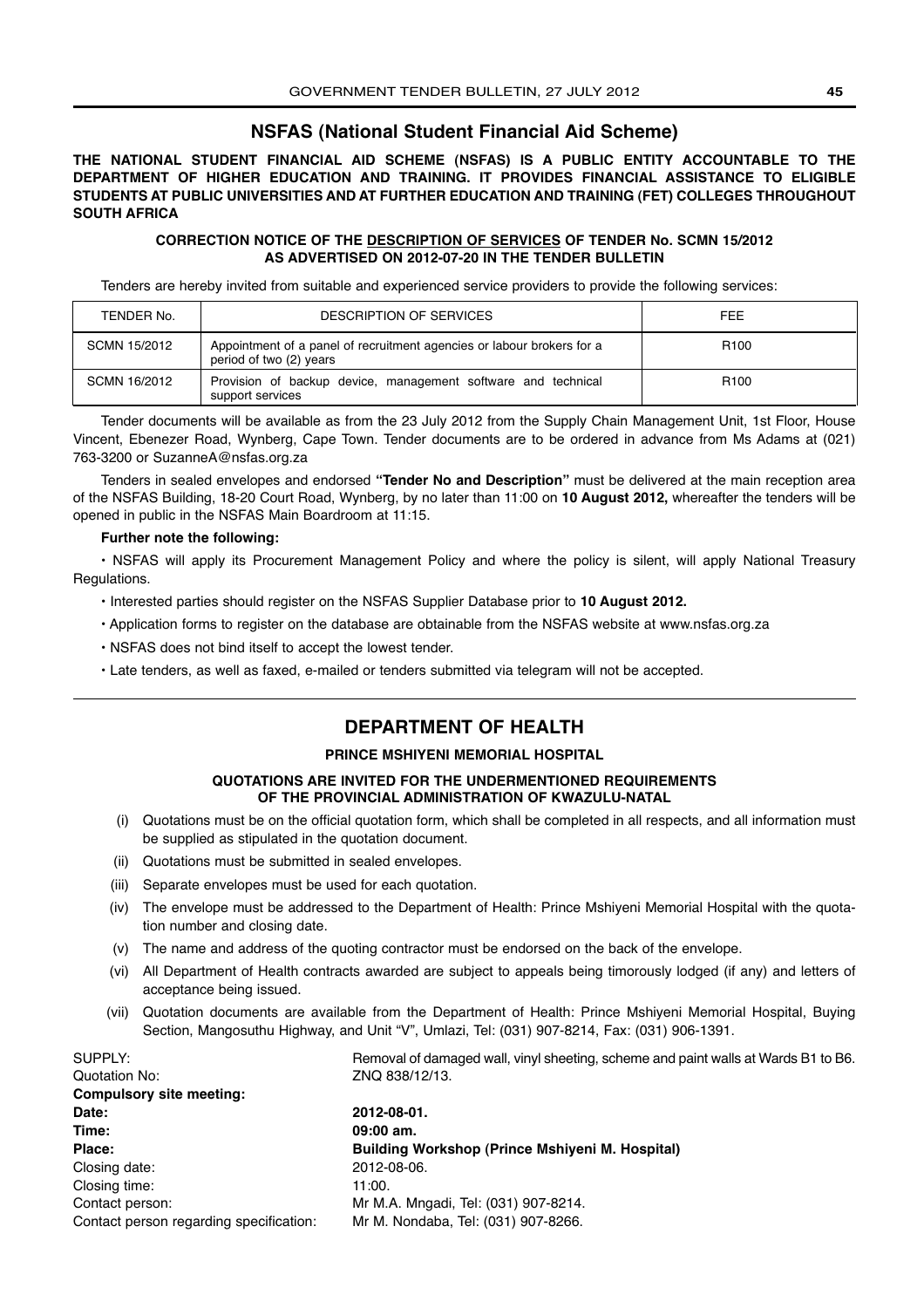Quotation No: ZNQ 839/12/13. **Compulsory site meeting: Date: 2012-08-01. Time: 09:00 am.** Closing date: 2012-08-06. Closing time: 11:00. Contact person regarding specification: Mr M. Nondaba, Tel: (031) 907-8266. Quotation No: ZNQ 840/12/13. **Compulsory site meeting: Date: 2012-08-06.**

**Time: 09:00 am.** Closing date: 2012-08-06. Closing time: 11:00. Contact person: Mr M.A. Mngadi, Tel: (031) 907-8214. Contact person regarding specification: Mr M. Nondaba, Tel: (031) 907-8266.

**Compulsory site meeting: Date: 2012-08-01. Time: 09:00. Place: Building Workshop (Prince Mshiyeni M. Hospital)** Closing date: 2011-08-06. Closing time: 11:00. Contact person: Mr M.A. Mngadi, Tel: (031) 907-8214. Contact person regarding specification: Mr M. Nondaba, Tel: (031) 907-8266.

Quotation No: ZNQ 843/12/13. Closing date: 2012-08-06. Closing time: 11:00. Contact person: Mr M.A. Mngadi, Tel: (031) 907-8214. Contact person regarding specification: Mr S. Mgobhozi, Tel: (031) 907-8101. Quotation No: ZNQ 589/12/13. Closing date: 2012-08-06. Closing time: 11:00. Contact person: Mr M.A. Majiya, Tel: (031) 907-8365. Contact person regarding specification: Ms A. Dlungele, Tel: (031) 907-8030. Quotation No: ZNQ 718/12/13. Closing date: 2012-08-06. Closing time: 11:00. Contact person regarding specification: Mrs B.A. Mfayela, Tel: (031) 907-8279.

Quotation No: <br>Closing date: 2012-08-06 Closing date: Closing time: 11:00. Contact person: Mr N.D. Makhathini, Tel: (031) 907-8151. Contact person regarding specification: Mrs B.A. Mfayela, Tel: (031) 907-8279.

SUPPLY: SUPPLY: Removal of dirty wall, vinyl sheeting, scheme and paint walls at Wards A1 to A6.

**Place: Building Workshop (Prince Mshiyeni M. Hospital)** Contact person: Mr M.A. Mngadi, Tel: (031) 907-8214.

SUPPLY: **Painting of ablution and replacement of shower doors and frames at nurses' home.** 

**Place: Building Workshop (Prince Mshiyeni M. Hospital)**

SUPPLY: Painting at maternity theatre. Quotation No: ZNQ 841/12/13.

SUPPLY: SUPPLY: Sterilization wrap polypropylene (spunguard wrap). 40 boxes, 600 x 600 mm, regular (box/240) 40 boxes, 900 x 900 mm, regular (box/144) 45 boxes, 1 200 x 1 200 mm, regular (box/120) 20 boxes, 1 370 x 1 370 mm, heavy duty (box/48) SUPPLY: 24 sets, pastoe chairs, 5 joined together (x24). SUPPLY: 60 boxes, emulsion adaptic wound layer, 125 x 225 cm (box/12). Contact person: Mr N.D. Makhathini, Tel: (031) 907-8151. SUPPLY: 60 boxes, emulsion adaptic wound layer, 75 x 400 cm (box/36).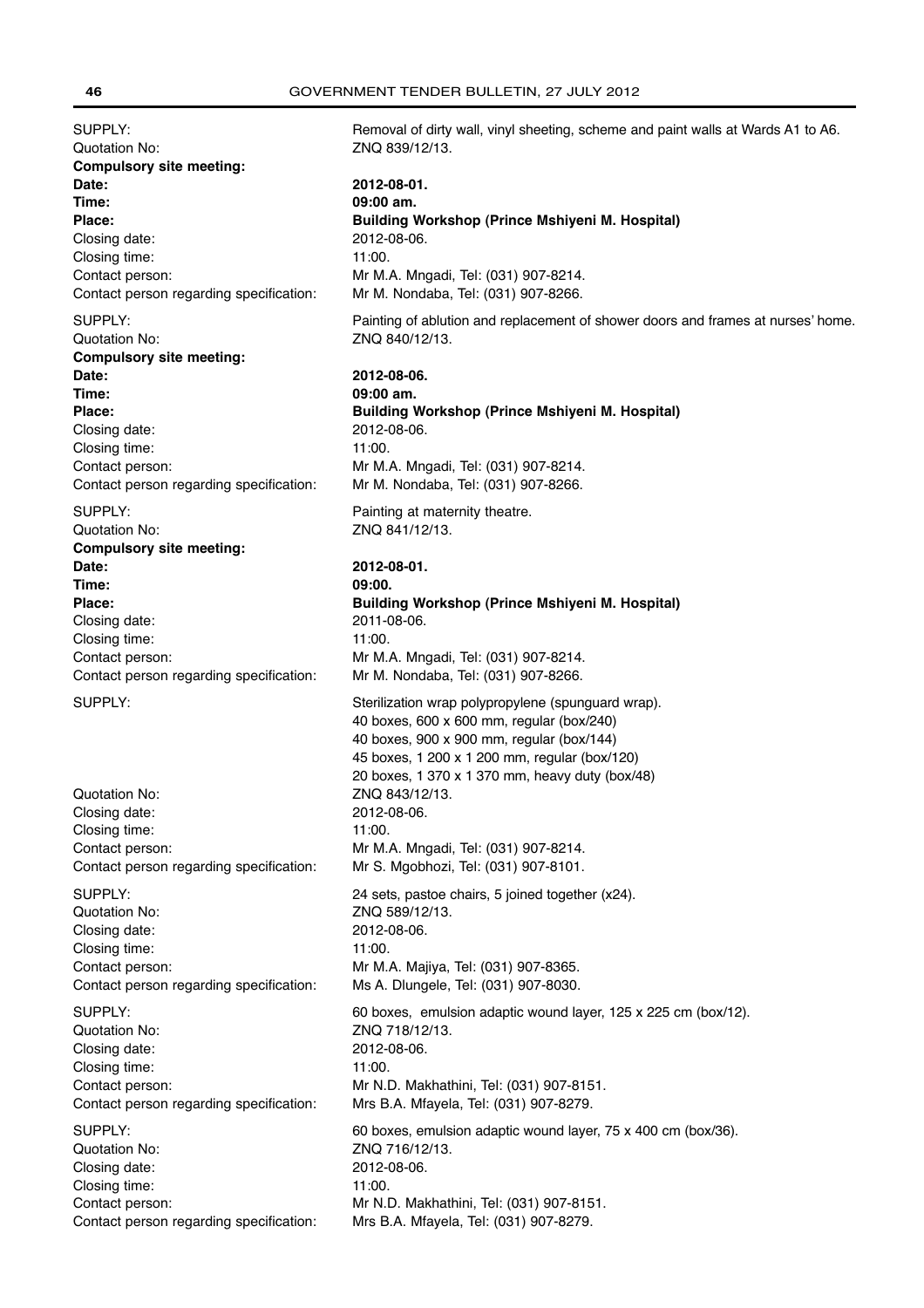| SUPPLY:                                 | 1 000 units, needle spinal pencil point portex, brown, 26g x 90 cm. |
|-----------------------------------------|---------------------------------------------------------------------|
| Quotation No:                           | ZNQ 847/12/13.                                                      |
| Closing date:                           | 2012-08-06.                                                         |
| Closing time:                           | 11:00.                                                              |
| Contact person:                         | Mr N.D. Makhathini, Tel: (031) 907-8151.                            |
| Contact person regarding specification: | Mrs B.A. Mfayela, Tel: (031) 907-8279.                              |
| SUPPLY:                                 | 2 300 pkt, swabs gauze unsterile, 100 mm x 100 mm x 8 ply.          |
|                                         |                                                                     |
| Quotation No:                           | ZNQ 853/12/13.                                                      |
| Closing date:                           | 2012-08-06.                                                         |
| Closing time:                           | 11:00.                                                              |
| Contact person:                         | Mr N.D. Makhathini, Tel: (031) 907-8151.                            |
| Contact person regarding specification: | Mrs B.A. Mfayela, Tel: (031) 907-8279.                              |

# **DITSONG**

# **MUSEUMS OF SOUTH AFRICA**

**BID No. DMSA 2012/4**

DEVELOPMENT OF FILM PRODUCTIONS FOR THE "FOOTPRINTS OF THE PAST" EXHIBITION AT DITSONG: NATIONAL MUSEUM OF CULTURAL HISTORY

# **CORRECTION NOTICE OF CLOSING DATE AS ADVERTISED ON 2012-07-20**

| Compulsory site meeting:           | 1 August 2012, 10h00, at Ditsong: National Museum of Cultural History,          |  |
|------------------------------------|---------------------------------------------------------------------------------|--|
|                                    | 149 Visagie Street, Pretoria, 0002.                                             |  |
| Contact details:                   | Kobus Basson, (012) 000 0010.                                                   |  |
| Bid documents:                     | Werner van der Merwe, Tel: (012) 000-0010, e-mail: werner@ditsong.org.za        |  |
| <b>Closing date:</b>               | 24 August 2011, 11h00.                                                          |  |
| Validity:                          | 90 days from closing date.                                                      |  |
| Cost of bid document:              | R50,00 (non refundable).                                                        |  |
|                                    | Please note that bid documents will only be sold at the Ditsong Head Office and |  |
|                                    | not at the briefing session.                                                    |  |
| Please take note of the following: | Bids will be evaluated according to the 90/10 prefential points system.         |  |

# **WESTERN CAPE GOVERNMENT: EDUCATION**

**NOTICE: EXTENSION OF THE CLOSING DATE FOR BID—B/WCED 2032 AS ADVERTISED ON 6 JULY 2012 TENDER BULLETIN**

Please note that this bid will now close on 3 August 2012 at 11h00. The revised specification document (WCBD 3.4) will be supplied to only the bidders that attended the information session on 19 July 2012.

(Account No. CH060011).

# **KWAZULU-NATAL HEALTH: TOWNHILL HOSPITAL**

# **QUOTATIONS ARE INVITED FOR THE UNDERMENTIONED REQUIREMENTS OF THE PROVINCIAL ADMINISTRATION OF KWAZULU-NATAL**

(i) Quotations must be on an official quotation form, which shall be completed in all respects and all information must be supplied as stipulated in the quotation document.

- (ii) Quotations must be submitted in sealed envelopes. Faxed quotes will not be accepted.
- (iii) Valid Tax Clearance Certificate, BBEEE Certificate, quotation and declaration form must be submitted.
- (iv) The envelope must be addressed to: 30 Off Hyslop Road, Pietermaritzburg. Tel: (033) 341-5656. Fax: (033) 342-2775.
- (v) The name and address of the quoting contractor must be endorsed on the back of the envelope.
- (vi) All Department of Health contracts awarded are subject to appeals being timeously lodged (if any) and letters of acceptance being issued.

(vii) Quotation documents are available from: Townhill Hospital, Workshop Department, 30 Off Hyslop Road, Pietermaritzburg.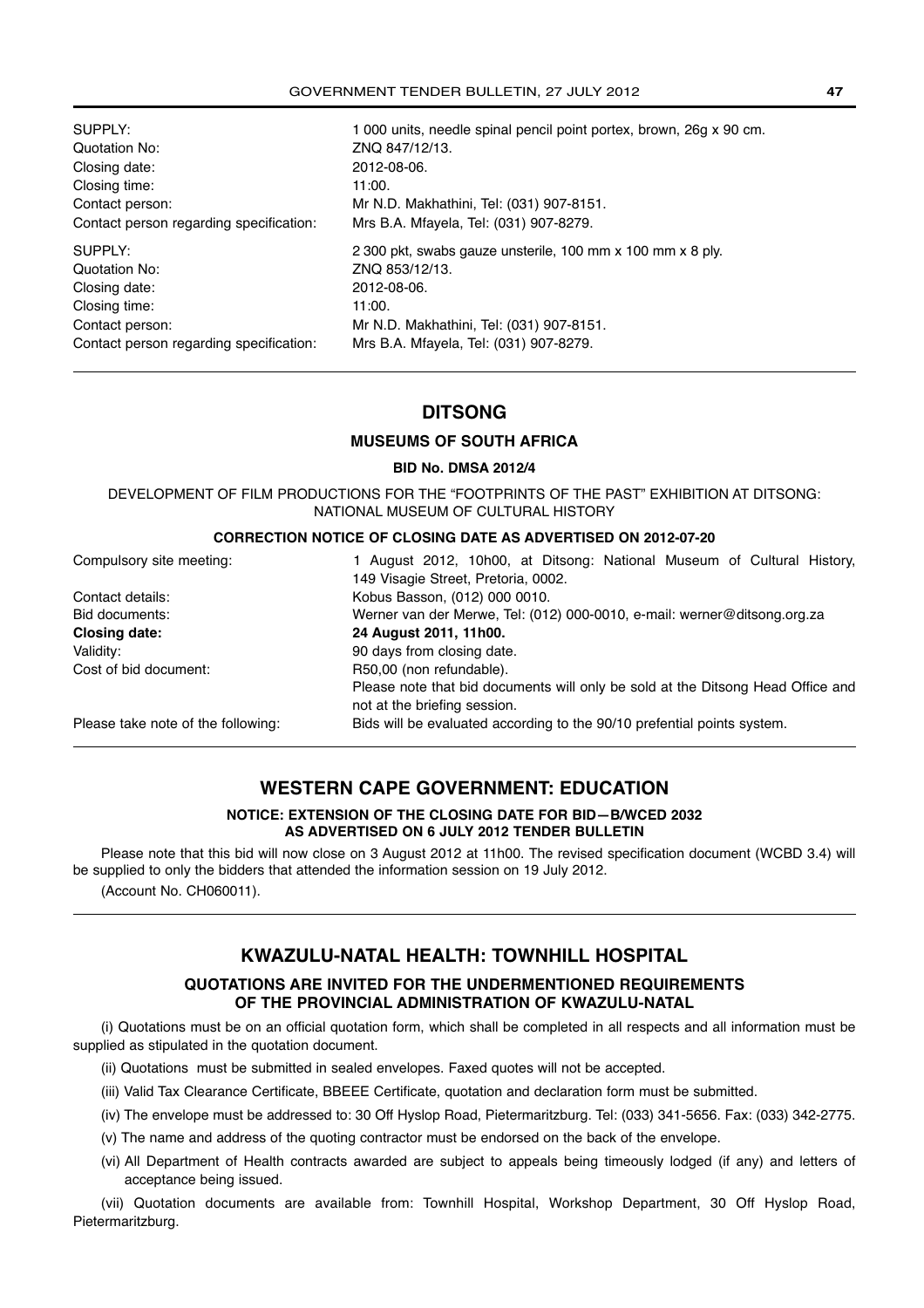**NEW ADVERT OF TENDERS**

| Service:<br>ZNQ No.:<br>Site meeting:<br>Time:<br><b>Closing date:</b><br>Closing time: | Replace Peacehaven roof sheeting, fascia boards, gutters and pirlins at Townhill<br>Hospital.<br>475/12.<br>$01-08-12.$<br>10:00 am.<br>8 August 2012.<br>$11:00$ am.  |
|-----------------------------------------------------------------------------------------|------------------------------------------------------------------------------------------------------------------------------------------------------------------------|
| Service:<br>ZNQ No.:<br>Site meeting:<br>Time:<br><b>Closing date:</b>                  | Replace Peacehaven roof sheeting, fascia boards, gutters and pirlins at Townhill<br>Hospital.<br>474/12.<br>$01-07-12.$<br>10:00 am.<br>8 August 2012.                 |
| Closing time:                                                                           | $11:00$ am.                                                                                                                                                            |
| Service:<br>ZNQ No.:<br>Site meeting:<br>Time:<br><b>Closing date:</b><br>Closing time: | Replace House No. 5, roof sheeting, fascia boards, gutters and pirlins at Townhill<br>Hospital.<br>476/12.<br>08-08-12.<br>10:00 am.<br>15 August 2012.<br>$11:00$ am. |
| Service:<br>ZNQ No.:<br>Site meeting:<br>Time:<br><b>Closing date:</b><br>Closing time: | Replace House No. 6, roof sheeting, fascia boards, gutters and pirlins at Townhill<br>Hospital.<br>472/12.<br>08-08-12.<br>10:00 am.<br>15 August 2012.<br>$11:00$ am. |
| Service:<br>ZNQ No.:<br>Site meeting:<br>Time:<br><b>Closing date:</b><br>Closing time: | Replace side entrance wooden doors with aluminium doors at Uitsig G, H, D and C.<br>473/12.<br>15-08-12.<br>10:00 am.<br>22 August 2012.<br>11:00 am.                  |

# **DEPARTMENT OF HEALTH**

# **ESHOWE DISTRICT HOSPITAL**

# **QUOTATIONS ARE INVITED FOR THE UNDERMENTIONED REQUIREMENTS OF THE PROVINCIAL ADMINISTRATION OF KWAZULU-NATAL**

- (i) Quotations must be on the official quotation form, which shall be completed in all respects, and all information must be supplied as stipulated in the quotation document.
- (ii) Quotations must be submitted in sealed envelopes.
- (iii) Separate envelope must be used for each quotation.
- (iv) The envelope must be addressed to the Department of Health: Eshowe District Hospital, together with the quotation number and closing date.
- (v) The name and address of the quoting contractor must be endorsed on the back of the envelope.
- (vi) All Departments of Health contracts awarded are subject to appeals being timeously lodged (if any) and letters of acceptance being issued.
- (vii) Quotation documents are available from the Department of Health: Eshowe District Hospital, 40 Kangella Street, Eshowe, 3815. Tel: (035) 473-4500 Ext. 4592, Fax: (035) 474-1197.

| 2160 units x fitted bedsheets according to specs. |
|---------------------------------------------------|
| ZNQ 03/12.                                        |
| 29-08-2012.                                       |
| 11:00 am.                                         |
| 6th August 2012.                                  |
| Mrs V. Ajencu/Mrs AS Horsley.                     |
|                                                   |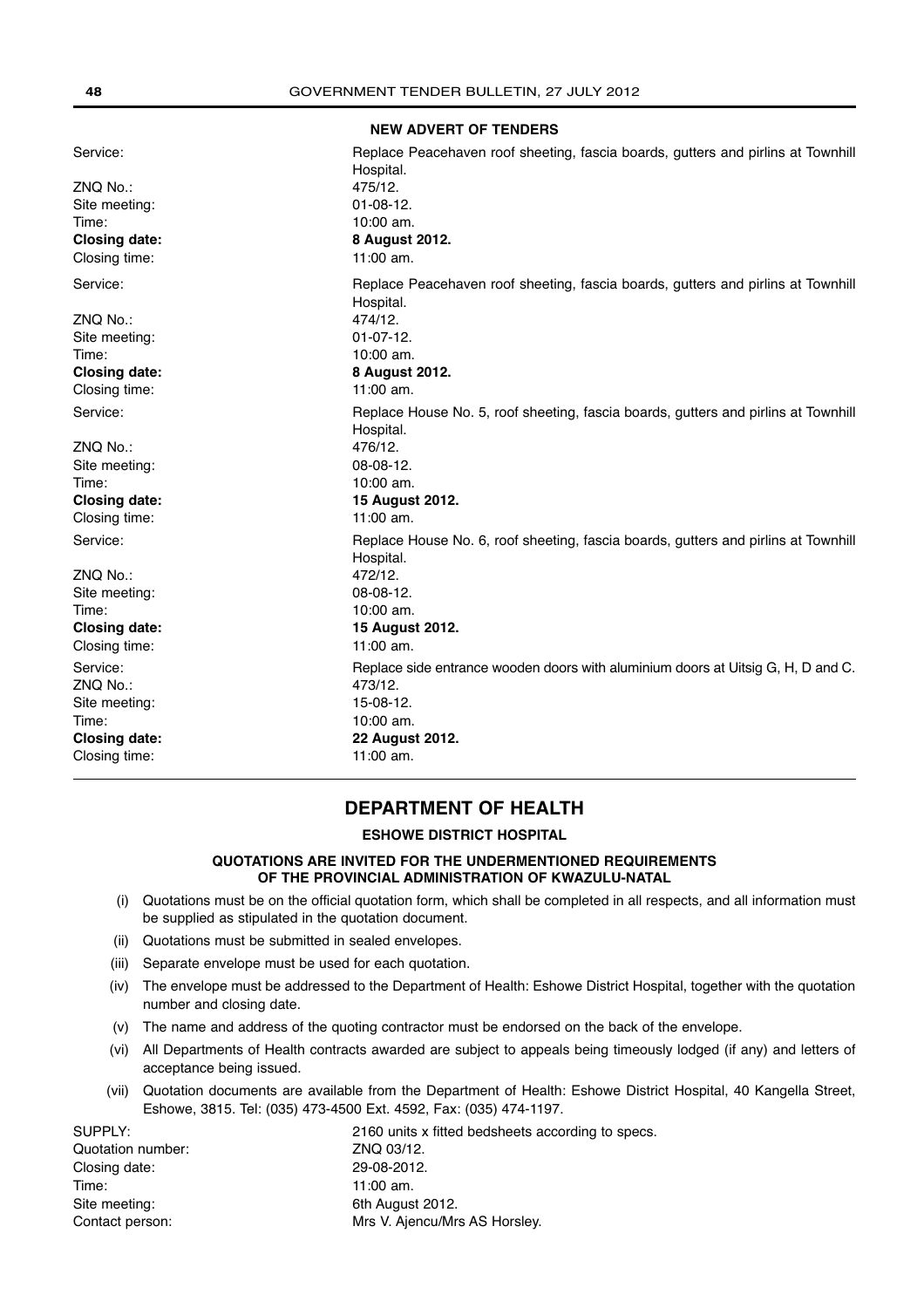| SUPPLY:           | 1380 units x bedspread 180 x 230 cm according to specs, 228 units x bedspread |
|-------------------|-------------------------------------------------------------------------------|
|                   | COT 140 x 185 cm according to specs.                                          |
| Quotation number: | ZNQ 04/12.                                                                    |
| Closing date:     | 29-08-2012.                                                                   |
| Time:             | 11:00 am.                                                                     |
| Site meeting:     | 6th August 2012.                                                              |
| Contact person:   | Mrs V. Ajencu/Mrs AS Horsley.                                                 |
| SUPPLY:           | 1200 units x blankets woolen navy blue 150 x 200 cm according to specs.       |
| Quotation number: | ZNQ 05/12.                                                                    |
| Closing date:     | 29-08-2012.                                                                   |
| Time:             | 11:00 am.                                                                     |
| Site meeting:     | 6th August 2012.                                                              |
| Contact person:   | Mrs V. Ajencu/Mrs AS Horsley.                                                 |
| SUPPLY:           | 1380 units x standard pillow slips poly cottons blue—according to specs.      |
| Quotation number: | ZNQ 06/12.                                                                    |
| Closing date:     | 29-08-2012.                                                                   |
| Time:             | 11:00 am.                                                                     |
| Site meeting:     | 6th August 2012.                                                              |
| Contact person:   | Mrs V. Ajencu/Mrs AS Horsley.                                                 |
|                   |                                                                               |

# **DEPARTMENT OF HEALTH: MSELENI HOSPITAL**

# **QUOTATIONS ARE INVITED FOR THE UNDERMENTIONED REQUIREMENTS OF THE PROVINCIAL ADMINISTRATION OF KWAZULU-NATAL**

- 1. Quotations must be on the official quotation form, which shall be completed in all respects, and all information must be supplied as stipulated in the quotation document.
- 2. Bids must be submitted in separate sealed envelope.
- 3. Separate envelopes must be used for each bid invitation.
- 4. The address, bid number and closing date must be endorsed on back of the envelope.
- 5. The name and address of the bidders must be endorsed on the back of the envelope.
- 6. All Department of Health contract awards are subject to appeals being timeously lodged (if any) and letters of acceptance being issued.
- 7. Quotation documents will be available on the compulsory site meeting.
- 8. In order to facilitate sufficient documents being made available, suppliers could communicate with Mr NV Msane telephonically (Stores Section) (035) 574-1004 Ext 201.
- 9. Bidders are required to submit original Tax clearance certificate and valid B-BBEE status level certificate or certified copies thereof to substantiate their B-BBEE rating.
- 10. Mandatory requirements for tenders, company registration with the relevant CIDB grading.

### **RE-ADVERTISEMENT**

| SUPPLY:                            | Fencing of airstrip.                   |
|------------------------------------|----------------------------------------|
| Quotation No.                      | ZNQ 163/12/13.                         |
| Site meeting:                      | 3 August 2012.                         |
| Time:                              | $10:00$ am.                            |
| Closing time:                      | 11:00.                                 |
| Venue (Mseleni Hospital)           | Recreation Hall.                       |
| Closing date:                      | 23 August 2012.                        |
| Enquiries regarding specification: | Mr NT Mahlobo, (035) 574-1004 Ext 214. |
| Enquiries regarding document:      | Mr NV Msane, (035) 574-1004 Ext 201.   |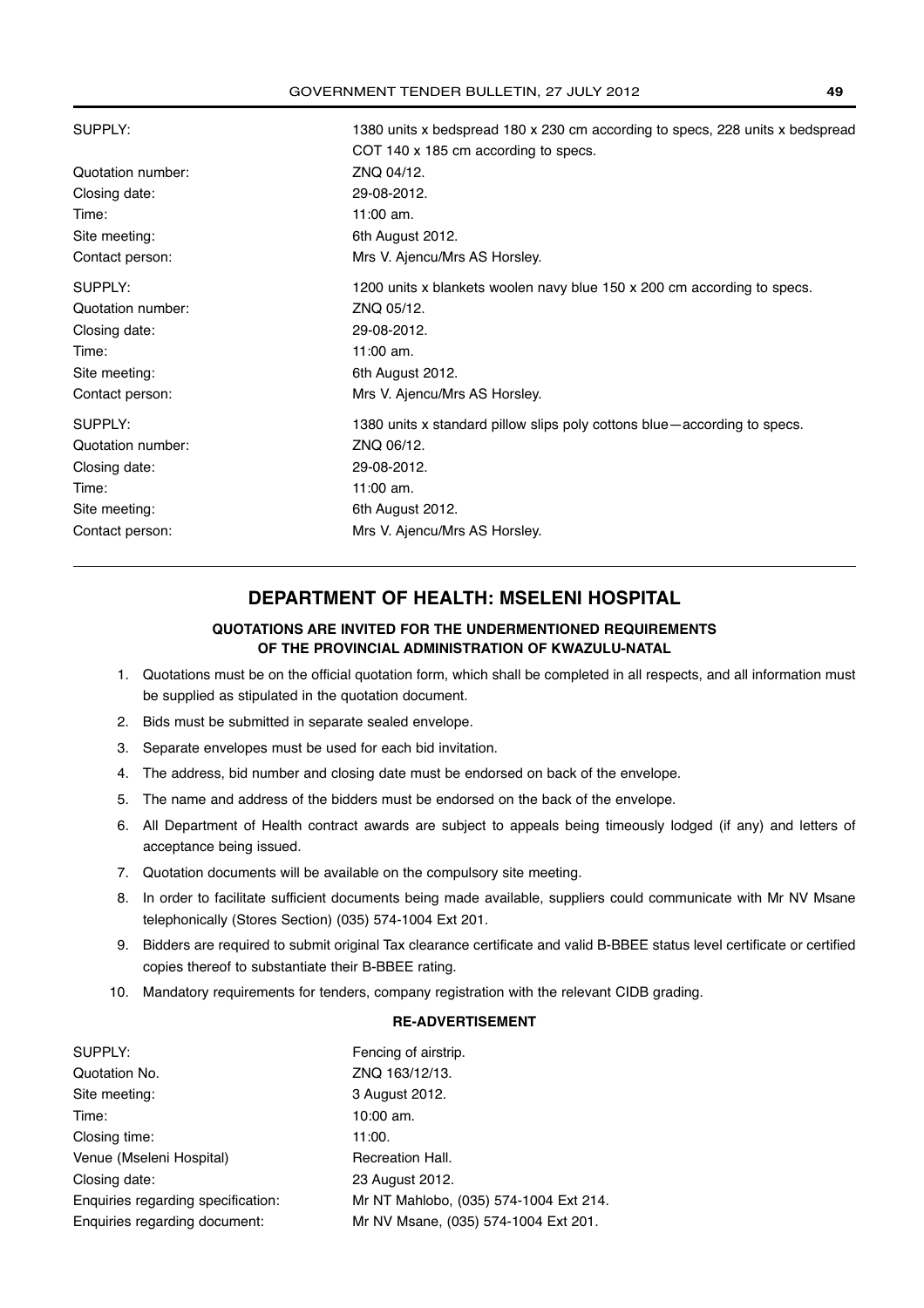# **CapeNature**

#### **REQUEST FOR PROPOSAL**

### **BID WCNCB 02/07/2012: VIRTUAL PRIVATE NETWORK AND HOSTED DOMAIN/ FILE CLOUD SERVER FOR CAPENATURE AS PER SPECIFICATION**

# **Compulsory briefing session:**

Date: 8 August 2011. Time: 11h00. Venue: CapeNature Head Office, 3rd Floor, Board Room, PGWC Shared Services Centre, corner of Bosduif and Volstruis Streets, Bridgetown.

**Obtaining of tender documents:** Tender documents are obtained from Mr E. Thomas or the reception at 3rd Floor of CapeNature Head Office, PGWC Shared Services Centre, corner of Bosduif and Volstruis Streets, Bridgetown.

**Depsiting of tender documents:** Sealed bid documents, enclosed with the corresponding bid number and description must be placed in the tender box not later than 11h00 on 24 August 2012 on the 3rd Floor of CapeNature Head Office, PGWC Shared Services Centre, corner of Bosduif and Volstruis Streets, Bridgetown.

**Contact person for Specifications:** Arno Scheepers at (021) 483-0095 or arno@capenature.co.za

**Enquiries regarding bidding process:** Eldréa Thomas at (021) 483-0030 or ethomas@capenature.co.za

**Closing date and time:** 24 August 2012 at 11h00.

# **EASTERN CAPE RURAL DEVELOPMENT AGENCY (ECRDA)**

### **NCRCP3262**

#### **CONTRACT No. 001-2012/13: SUPPLY AND DELIVERY OF AGRICULTURAL INPUTS AND MECHANISATION SERVICES FOR ECRDA**

The Eastern Cape Rural Finance Corporation, t/a Eastern Cape Rural Development Agency is a Provincial Public 3C entity which is a result of the merger of ECRFC, t/a Uvimba Finance and Asgisa-EC. The mandate of the Agency is to promote, support and facilitate rural development in the province.

The Agency hereby invites experienced and suitably qualified service providers to submit proposal for the supply and delivery of the following inputs:

- Yellow and white grain maize seed cultivars.
- Fertiliser products.
- Mechanisation operations.

The physical address for collection of bid documents is: ECRDA Offices, No. 7 Sissons Street, ECDC House, Fort Gale, Mthatha.

Bid documents will be available during working hours from 27 July 2012 at ECRDA Office, No. 7 Sissons Street, ECDC House, Fort Gale, Mthatha. A direct deposit of **R200** into Uvimba Finance, Standard Bank Account No. 280973373, King William's Town is required per set of documents. **Proof of payment must be provided before collection of documents.**

**A compulsory tender briefing for mechanisation operations will be held on Wednesday, 1 August 2012 between 11h00 and 12h00 at the ECRDA Boardroom at No. 7 Sissons Street, ECDC House, Fort Gale, Mthatha.**

The completed bid document and any supporting documentation shall be placed in a sealed envelope clearly marked **"CONTRACT No. 001-2012/13 SUPPLY AND DELIVERY OF AGRICULTURAL INPUTS AND MECHANISATION SERVICES** FOR THE ECRDA", and deposited in the tender box at: ECRDA Offices, No. 7 Sissons Street, ECDC House, Fort Gale, Mthatha, at 11h00 on the 27 August 2012 where Bids will be opened in public.

#### **(Disclaimer: ECRDA reserves the right not to appoint).**

Bidders must take particular note of the following:

- Targeted procurement using the 90:10 points' policy will apply where 90 points will be allocated on price and 10 to BBBEE status level of contribution.
- All prices shall be quoted in South African currency inclusive of VAT.
- All prospective bidders must be registered with ECRDA as a supplier. If not registered download our supplier forms from our website at www.ecrfc.co.za and submit it with your tender document.
- Bidders are required to be registered for VAT and must submit an original SARS Tax Clearance Certificate.
- Bidders must submit a copy of CK1 document and CK2/CIPRO certificate.
- Bidders must submit accredited BBBEE Certificate.
- Bidders must submit certified ID copies of shareholders.
- Failure to supply all supplementary information may result in the bid being deemed incomplete and may not be considered for award.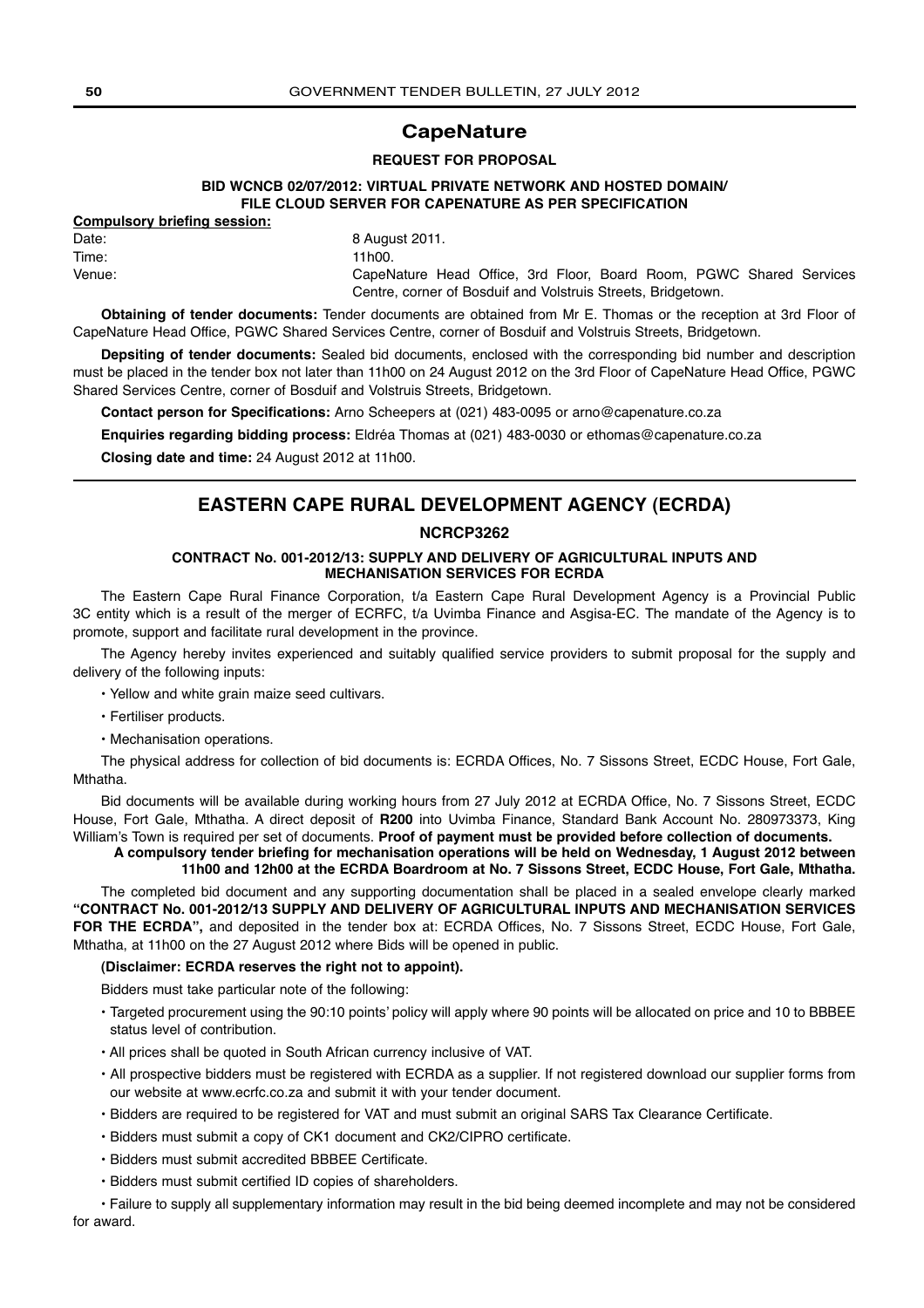Quality will be evaluated based on the following:

| <b>CRITERIA</b>                                                                                                  | <b>POINTS</b> |
|------------------------------------------------------------------------------------------------------------------|---------------|
| Demonstrated experience in the delivery of inputs with specific focus on both large and<br>small public entities | 20            |
| Stock availability of required inputs                                                                            | 20            |
| Technical training support and advice                                                                            | 10            |
| Delivery lead times                                                                                              | 10            |
| <b>TOTAL</b>                                                                                                     | 60            |

In order to be considered bidders have to score 40 points and above. Qualifying bids will be evaluated using the 90/10 point system where 90 points will be allocated on price and 10 points to BBBEE status level of contribution.

| <b>CRITERIA</b>                               | <b>POINTS</b> |
|-----------------------------------------------|---------------|
| Demonstrated experience in land preparation   | 20            |
| Capacity (number of machinery and implements) | 30            |
| TOTAL                                         | 50            |

**In order to be considered bidders have to score 35 points and above. Qualifying bids will be evaluated using the 90/10 point system where 90 points will be allocated on price and 10 points to BBBEE status level of contribution.**

All bids shall hold good for 90 days after bid closing date. The lowest or any bid will not necessarily be accepted.

**The closing time for receipt of bids is 11h00 on 27 August 2012 at ECRDA offices, No. 7 Sissons Street, ECDC House, Fort Gale Mthatha where Bids will be opened in public.**

Telephonic, telegraphic, telex, facsimile and late bids will not be accepted.

Enquiries should be directed to:

Miss T. Matshikwe—(043) 605-1218 (Administrative).

Mr L Qongqo—(043) 735-1673 (Technical).

# **PARLIAMENT OF THE REPUBLIC OF SOUTH AFRICA**

#### **INVITATION TO REGISTER ON PARLIAMENT'S SUPPLIER DATABASE**

Parliament of the Republic of South Africa is inviting prospective suppliers to be registered on its Supplier Database. This will ensure that suitably qualified suppliers are registered and give all prospective suppliers equal opportunities in providing goods and services to Parliament.

Only suppliers that are registered on Parliament Supplier Database will be given preference to give quotations.

It is envisaged that the supplier database will contribute to efficient administration and compliance with the Financial Management of Parliament Act, 2009 (Act No. 10 of 2009).

Failure to comply with any of the conditions as set out in the forms will invalidate the registration of the prospective supplier on the database. It is the responsibility of the registered suppliers to notify Parliament if there are any changes to the information submitted.

The supplier database will be reviewed on an annual basis and supplier performance will be taken into account when deciding which suppliers to retain on the database.

The supplier accreditation form is available on the Parliament website at www.parliament.gov.za or may be collected at Parliament of the RSA, Office No. 014, 5th Floor, 90 Plein Street, Cape Town.

The closing date for submissions is the 31 August 2012.

For further enquiries the supplier database specialist (Mr Israel Nhlapo) can be contacted at (021) 403-8139, or through email at inhlapo@parliament.go.za

# **KWAZULU-NATAL DEPARTMENT OF HEALTH**

### **ADDINGTON HOSPITAL**

ITEM/SERVICE DESCRIPTION Mobile X-Ray unit. Tender number: ZNQ 355/12/13. Quantity: 1 unit. Closing date: 10-08-2012. Contact person: Mr S. Ramesur, (031) 327-2141. Enquiries regarding specification: Mrs BV Mfeka, (031) 327-2522.

Tender number: ZNQ 687/2012/13.

ITEM DESCRIPTION Dressing transparent film frame style-sterile (10), size: 10 x 12 cm. Quantity: (box of 10's) (100 bundles/16) 1600 boxes.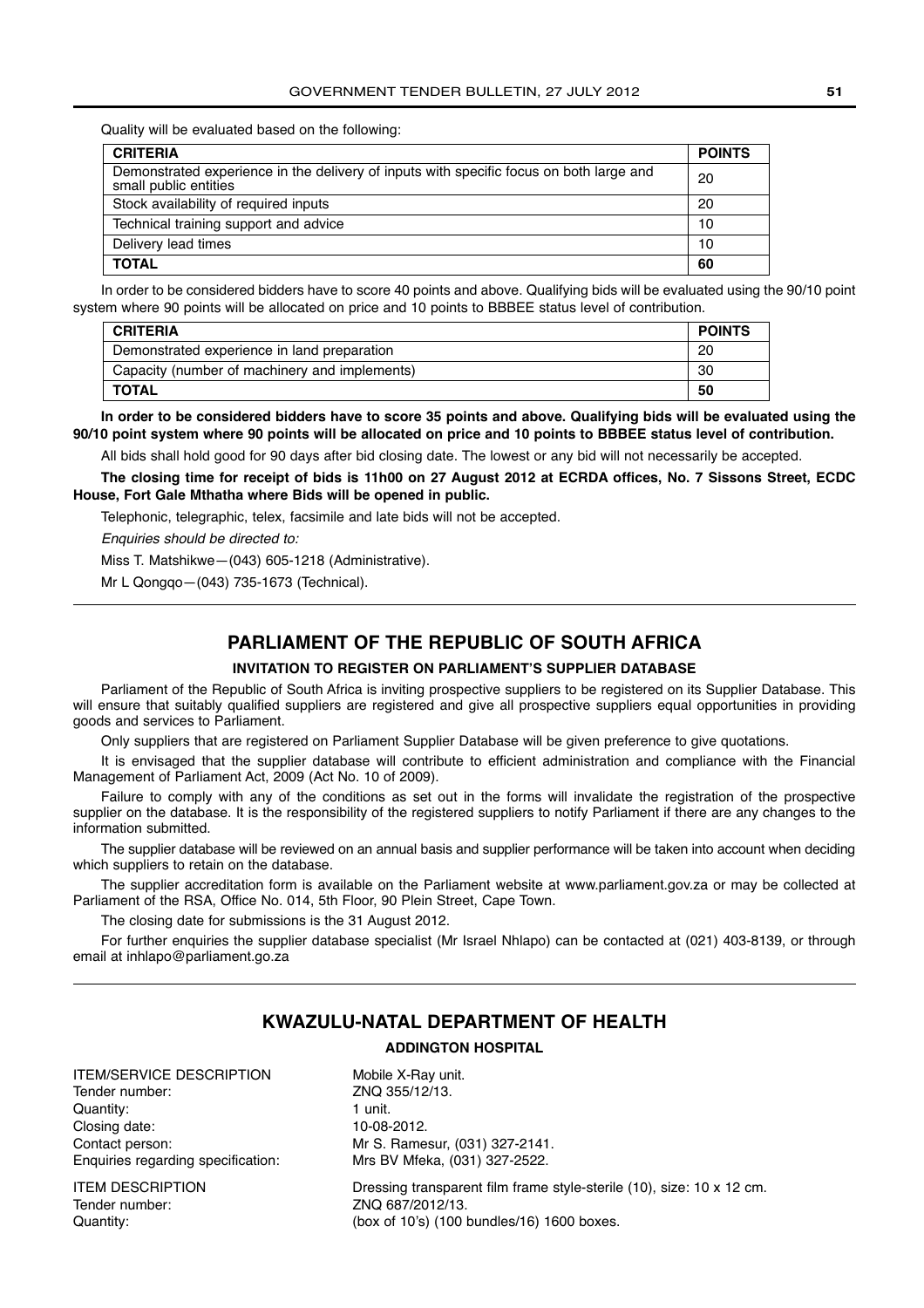| Closing time:                   | 11 am.                                                              |
|---------------------------------|---------------------------------------------------------------------|
| Closing date:                   | 10-08-2012.                                                         |
| Contact person:                 | Mr W. Vinden, (031) 327-2132.                                       |
| <b>ITEM/SERVICE DESCRIPTION</b> | Dressing transparent adhessive film sterile (10), size: 15 x 28 cm. |
| Tender No.:                     | ZNQ 688/2012/13.                                                    |
| Quantity:                       | (box of 10's) 300 boxes.                                            |
| Closing time:                   | 11:00 am.                                                           |
| Closing date:                   | 10-11-2011.                                                         |
| Contact person:                 | Mr W. Vinden, (031) 327-2132.                                       |
| <b>ITEM/SERVICE DESCRIPTION</b> | Tape ambilical cotton 3 mm x 22.9 m reel.                           |
| Tender number:                  | ZNQ 689/2012/13.                                                    |
| Quantity:                       | 200 boxes.                                                          |
| Closing time:                   | 11:00 am.                                                           |
| Closing date:                   | 10-08-2012.                                                         |
| Contact person:                 | W. Vinden, (031) 327-2132.                                          |
| <b>ITEM/SERVICE DESCRIPTION</b> | Disposable sterile caesarian section drapes.                        |
| Tender No.                      | ZNQ 082/2012/13.                                                    |
| Quantity:                       | Box of (10's) x 30 boxes.                                           |
| Closing time:                   | 11h00 am.                                                           |
| Closing date:                   | 10-08-2012.                                                         |
| Contact person:                 | Mr W. Vinden, (031) 327-2132.                                       |
| <b>ITEM/SERVICE DESCRIPTION</b> | Service maintenance of switch gears.                                |
| Tender No.:                     | ZNQ 727/2012/13.                                                    |
| Quantity:                       | Job 1.                                                              |
| Closing time:                   | 11:00.                                                              |
| Closing date:                   | 10-08-2012.                                                         |
| Contact person:                 | W. Vinden, (031) 327-2132.                                          |
| Site meeting date:              | 08-08-2012, time: 11 am.                                            |
| <b>ITEM/DESCRIPTION</b>         | New partitioning and cupboard at Kusasa Clinic.                     |
| Tender No.:                     | ZNQ 307/2012/13.                                                    |
| Quantity:                       | Job 1.                                                              |
| Closing date:                   | 10-08-2012.                                                         |
| Contact person:                 | Mr W. Vinden, (031) 327-2132.                                       |
| Site meeting date:              | 08-08-2012, time: 11 am.                                            |

# **KWAZULU-NATAL DEPARTMENT OF HEALTH**

# **HLENGISIZWE COMMUNITY HEALTH CENTRE**

# **ADMINISTRATION OF KWAZULU-NATAL BIDS ARE INVITED FOR THE UNDERMENTIONED REQUIREMENT FOR THE PROVINCE**

- 1. Bids must be on the official quotation, which shall be complete in all respects, and all information must be supplied as stipulated on the quotation document.
- 2. Each price quotation must be submitted in a sealed envelope.
- 3. The name and address of the bidder must be endorsed on the back of the envelope. These envelopes must be placed in tender box at the main entrance.
- 4. All Department of Health contracts awarded are subject to appeals being lodged timeously (if any) and a letter of acceptance being issued.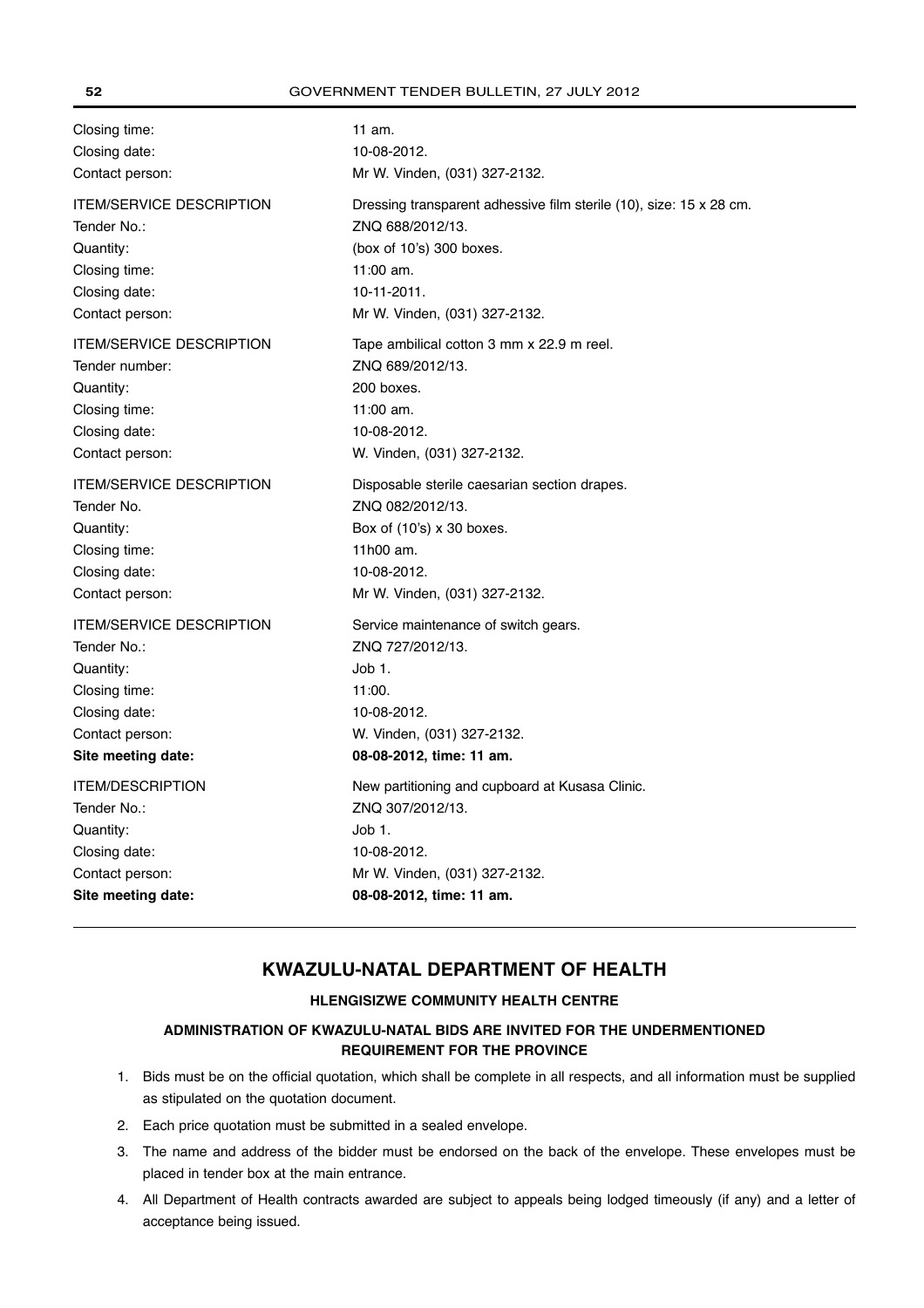5. B-BBEE point will be allocation as follows:

| <b>B-BBEE Status level of contributor</b> | Number of points (80/20 system) |
|-------------------------------------------|---------------------------------|
|                                           | 20                              |
| 2                                         | 18                              |
| 3                                         | 16                              |
|                                           | 12                              |
| 5                                         | 8                               |
| 6                                         | հ                               |
|                                           |                                 |
| 8                                         | 2                               |
| Non-complaint contributor                 |                                 |

<sup>6.</sup> Bid documents faxed will not be accepted, bids that being posted is done at own risk. Hlengisizwe CHC will not be held liable for any delayed posted documents.

7. No bid document will be accepted after closing time stipulated on the quotation form.

| 1. Supply:      | Stat-site test cards/strips for 6 months.                           |
|-----------------|---------------------------------------------------------------------|
| ZNQ No.:        | 144/12/13.                                                          |
| Closing date:   | 7 August 2012.                                                      |
| Time:           | 11h00.                                                              |
| Quantity:       | 30 boxes per month.                                                 |
| Contac persons: | Razack/Niabulo.                                                     |
| 2. Supply:      | Softcare hand soap 800 g sachets for 6 months (6 x 800 g per case). |
| ZNQ No.:        | 145/12/13.                                                          |
| Closing date:   | 7 August 2012.                                                      |
| Time:           | 11h00.                                                              |
| Quantity:       | 50 boxes per month.                                                 |
| Contac persons: | Razack/Niabulo.                                                     |

# **DEPARTMENT OF PUBLIC WORKS—ETHEKWINI REGION**

**NOTICE AND INVITATION TO BID**

| SERVICE:                    | Durban, Carrington Heights Junior School: General repairs and renovations.   |
|-----------------------------|------------------------------------------------------------------------------|
| Bid No:                     | ZNTD 01351 W.                                                                |
| CIDB Grading:               | 4 GB or 3 GB x 3 or higher.                                                  |
| Construction period:        | Eight (08) calendar months.                                                  |
| <b>Compulsory briefing:</b> | 15 August 2012 at 10:00 on site.                                             |
| Tender validity period:     | 60 days.                                                                     |
| <b>Closing date:</b>        | 28 August 2012.                                                              |
| Technical enquiries:        | Mr M. Mahlaba, Tel: (031) 203-2102, Cell: 083 381 5806, Fax: (031) 261-6066. |
| SERVICE:                    | Umlazi, Embonini Junior Primary School: General repairs and renovations.     |
| Bid No:                     | ZNTD 01395 W.                                                                |
| CIDB Grading:               | 4 GB or 3 GB x 3 or higher.                                                  |
| Construction period:        | Eight (08) calendar months.                                                  |
| <b>Compulsory briefing:</b> | 16 August 2012 at 10:00 on site.                                             |
| Tender validity period:     | 60 days.                                                                     |
| <b>Closing date:</b>        | 28 August 2012.                                                              |
| Technical enquiries:        | Mr M. Mahlaba, Tel: (031) 203-2102, Cell: 083 381 5806, Fax: (031) 261-6066. |
| SERVICE:                    | Inchanga, Mdepha High School: Upgrades and additions.                        |
| Bid No:                     | ZNTD 01427 W.                                                                |
| CIDB Grading:               | 5 GB or 4 GB $\times$ 2 or 4 GB $+$ 3 GB $\times$ 2 or higher.               |
| Construction period:        | Nine (09) calendar months.                                                   |
| <b>Compulsory briefing:</b> | 14 August 2012 at 12:00 on site.                                             |
| Tender validity period:     | 60 days.                                                                     |
| <b>Closing date:</b>        | 29 August 2012.                                                              |
| Technical enguiries:        | Mr S. Mkosana. Tel: (031) 203-2105. Cell: 082 824 5533. Fax: (031) 261-6066. |

Documents will be issued at **R200,00.** The bid document amount is not refundable and must be paid cash to the Departmental cashier before collecting the document.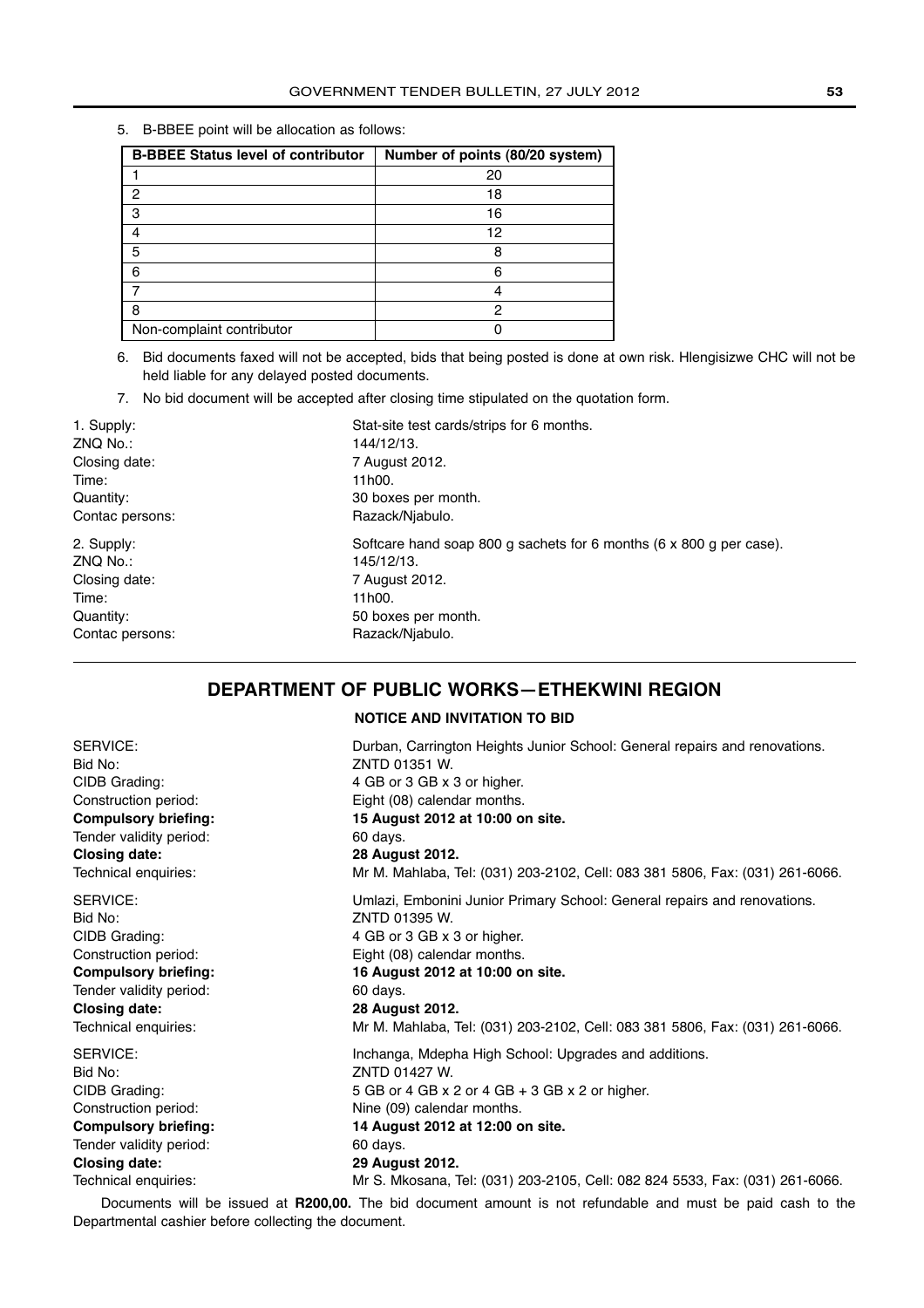| SERVICE:                    | Cato Ridge, St Julius Secondary School: Add 3 multi-purpose classrooms,       |  |
|-----------------------------|-------------------------------------------------------------------------------|--|
|                             | 1 computer room and media centre.                                             |  |
| Bid No:                     | ZNTD 01432 W.                                                                 |  |
| CIDB Grading:               | 6 GB or 5 GB $\times$ 2 or 5 GB $+$ 4 GB $\times$ 2 or higher.                |  |
| Construction period:        | Nine (09) calendar months.                                                    |  |
| <b>Compulsory briefing:</b> | 14 August 2012 at 10:00 on site.                                              |  |
| Tender validity period:     | 60 days.                                                                      |  |
| <b>Closing date:</b>        | <b>29 August 2012.</b>                                                        |  |
| Technical enquiries:        | Mr S. Mkosana, Tel: (031) 203-2105, Cell: 082 824 5533, Fax: (031) 261-6066.  |  |
| SERVICE:                    | Reservoir Hills, Hillview Primary School: Repairs and renovations to existing |  |
|                             | building including external works.                                            |  |
|                             |                                                                               |  |
| Bid No:                     | ZNTD 02260 W.                                                                 |  |
| CIDB Grading:               | 6 GB or 5 GB $\times$ 2 or 5 GB $+$ 4 GB $\times$ 2 or higher.                |  |
| Construction period:        | Twelve (12) calendar months.                                                  |  |
| <b>Compulsory briefing:</b> | 15 August 2012 at 10:00 on site.                                              |  |
| Tender validity period:     | 60 days.                                                                      |  |
| Closing date:               | 29 August 2012.                                                               |  |

Documents will be issued at **R300,00.** The bid document amount is not refundable and must be paid cash to the Departmental cashier before collecting the document.

Bidders must submit B-BBEE or EME certificate issued by a verification agency accredited by SANAS or a registered auditor. B-BBEE points will be allocated as follows:

| <b>B-BBEE Status level of contributor</b> | Number of points (90/10 system) |
|-------------------------------------------|---------------------------------|
|                                           |                                 |
| 2                                         |                                 |
| з                                         |                                 |
|                                           | 5                               |
| 5                                         |                                 |
| 6                                         | З                               |
|                                           | ⌒                               |
| 8                                         |                                 |
| Non-compliant contributor                 |                                 |

**Note:** Only bidders who are registered on the provincial suppliers database are eligible to submit bids.

(i) Telegraphic, telephonic, telex, facsimile and late bids will not be accepted.

(ii) Bids may only be submitted on the tender documentation that are issued.

(iii) Requirements for sealing, addressing, delivery, opening and assessment of bids are stated in the tender data.

*Payment details are as follows:* • KwaZulu-Natal Provincial Department of Public Works, eThekwini Region, Mayville, Ground Floor, Finance Section.

### **Note: Bidders are required to produce a proof of payment (receipt) when collecting bid documents.**

*Bid enquiries:* Mr G.L. Ngcobo, Tel: (031) 203-2155.

*Documents available from:* Department of Public Works, 455 Jan Smuts Highway, Mayville.

# **DEPARTMENT OF HUMAN SETTLEMENTS**

# **DELFT SYMPHONY PRECINCT HOUSING PROJECT**

# **INVITATION TO BID: DELFT SYMPHONY PRECINCT 3 AND 5 HOUSING PROJECT**

### **TENDER No. HS 10/2012/2013, HS 11/2012/2013, HS 12/2012/2013**

The Department of Human Settlements invites 3 separate tenders for the construction of housing units at Delft Precincts 3A, 3B and 5.

The contracts comprise the development and construction of the following:

### **Precinct 5 (HS 10/2012/2013)**

• 890 Breaking New Ground (BNG) residential units comprising 146 single storey units (40 m<sup>2</sup>) and 744 double storey units  $(42 \text{ m}^2)$  incorporating non-standardised construction.

 $\cdot$  40 FLISP single storey residential units (min 40 m<sup>2</sup>) incorporating non-standardised construction.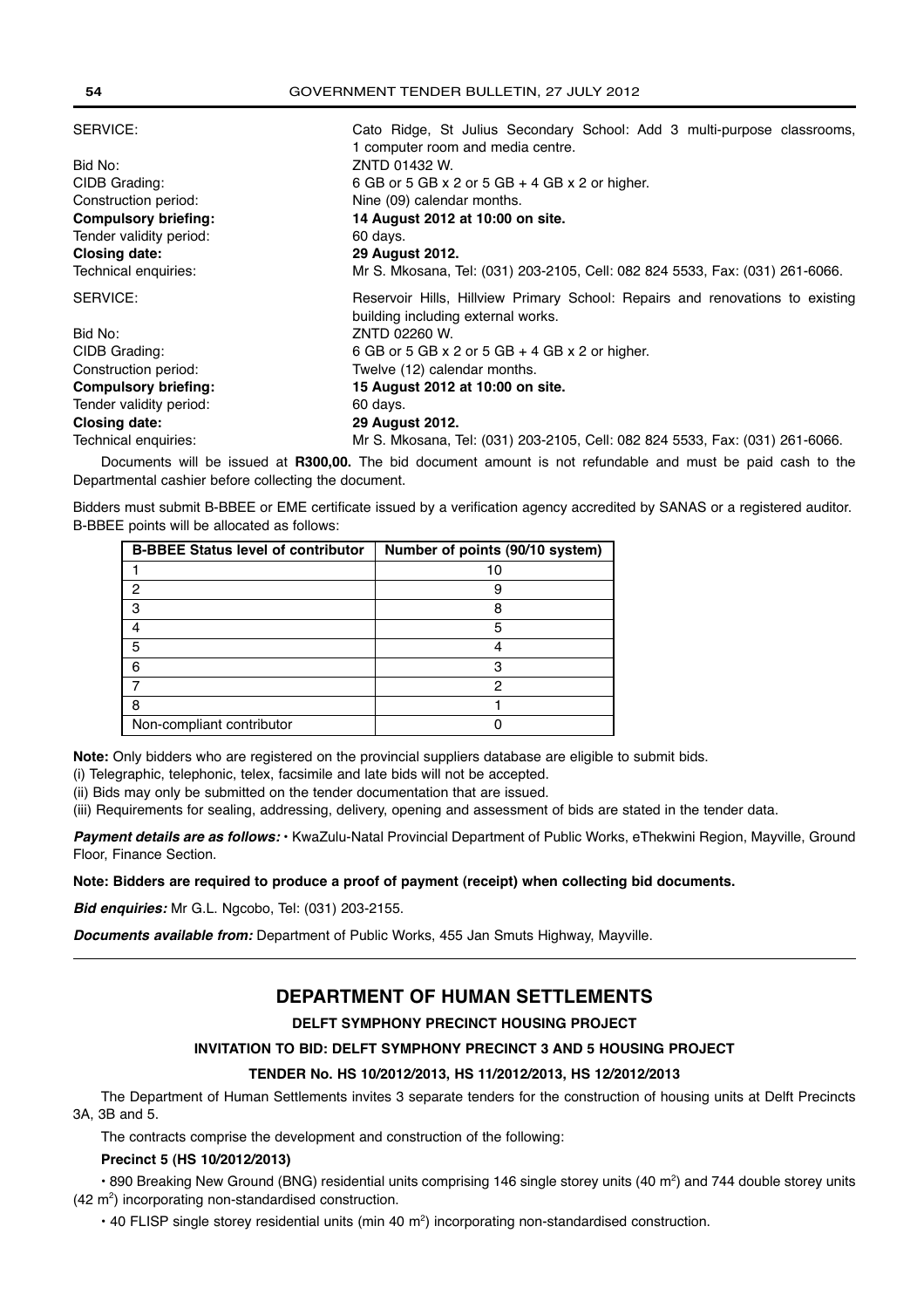#### **Precinct 3A (HS 11/2012/2013)**

 $\cdot$  620 Breaking New Ground (BNG) residential units comprising 24 single storey units (40 m<sup>2</sup>) and 596 double storey units  $(42 \text{ m}^2)$  incorporating non-standardised construction.

#### **Precinct 3B (HS 12/2012/2013)**

 $\cdot$  587 Breaking New Ground (BNG) residential units comprising 28 single storey units (40 m<sup>2</sup>) and 559 double storey units  $(42 \text{ m}^2)$  incorporating non-standardised construction.

Augmentation of services for the above housing units.

The housing units will be for approved beneficiaries in accordance with the National Housing Subsidy.

The project will be funded by the Department of Human Settlements Provincial Housing Subsidy Scheme.

Non standardised construction refers to any form of home construction which utilises sub-structure, super-structure, roof assembly and/or building systems which are not fully covered by existing SANS 10400 building standards and specifications or codes of practice and/or which are not described or referred to in the deemed-to-satisfy rules of the National Building Regulations.

Only accredited (Agrément/NHBRC rational design approved) systems with valid certificates and registered contractors will qualify.

Tenderers and/or their sub-contractor, whoever is implementing the Top Structure Works are required to be NHBRC registered **(registered by tender closing date and certificate submitted with tender).**

Tenderers must be registered and verified on the Western Cape Supplier Database. Tenderers who are not registered and verified on the Western Cape Supplier Database are not precluded from submitting tenders and quotations, but must be registered and verified before the closing date of the tender. Contracts will not be concluded with bidders who are not registered and verified on the Western Cape Supplier Database.

Preferences are offered to tenderers for Broad Based Black Economic Empowerment (B-BBEE) in terms of the Preferential Procurement Regulations 2011.

The physical address for collection of tender documents is: **The PGWC: Department of Human Settlements, 6th Floor, 27 Wale Street, Cape Town.**

Documents may be collected during working hours between 08:00–12:30 and 13:00–15:30 from Ms N. Stemela, Tel: (021) 483-4390 and Ms C. Geduld, Tel: (021) 483-3493, 6th Floor, Department of Human Settlements, 27 Wale Street, Cape Town, 8001, from **27 July 2012.**

A non-refundable document fee of R250,00 is payable to the Provincial Department of Human Settlements, at the casher's office situated on the Ground Floor, 27 Wale Street, Cape Town, prior to the collection of the tender documents.

Queries relating to technical information may be addressed to: Mr C. Flanagan at Tel: (043) 721-1321, e-mail: c.flanagan@lukhozi.co.za

A **compulsory** site clarification meeting with representatives of the Employer will take place on the corner of Silversands Road and Symphony Way, Delft: 33°57'55" S 18°37'32" E at **11h00 on 13 August 2012.**

The tenderer for each contract, their building subcontractor, whomever is implementing the top structure works, is required to be registered with the CIDB with a minimum 8 GB or 7 GB PE grading. The electrical sub-contractor or whomever is implementing the electrical works is required to be registered with the CIDB with a minimum **7 EP** grading. **(registered by tender closing date and certificate submitted with the tender).**

The closing time and date for receipt of tenders is **11h00 on 31 August 2012.** The physical address for the closing of tenders is the **Ground Floor of PGWC: Department of Human Settlements, 27 Wale Street, Cape Town.**

Telegraphic, telephonic, telex, facsimile, e-mail and late tenders will not be accepted.

Tenders may only be submitted on the tender documentation that has been issued.

Requirements for sealing, addressing, delivery, opening and assessment of tenders are stated in the tender data.

# **DEPARTMENT OF HEALTH**

#### **NGWELEZANA HOSPITAL**

### **QUOTATIONS ARE INVITED FOR THE UNDERMENTIONED REQUIREMENTS OF THE PROVINCIAL ADMINISTRATION OF KWAZULU-NATAL**

- (i) Quotations must be on the official quotation form, which shall be completed in all respects, and all information must be supplied as stipulated in the quotation document.
- (ii) Quotations must be submitted in sealed envelopes/faxed.
- (iii) Separate envelopes must be used for each quotation.
- (iv) The envelope must be addressed to Ngwelezana Hospital for attention Mrs Bongisiwe Malinga/Mrs Nonhlanhla Nzimande reflecting the quotation number.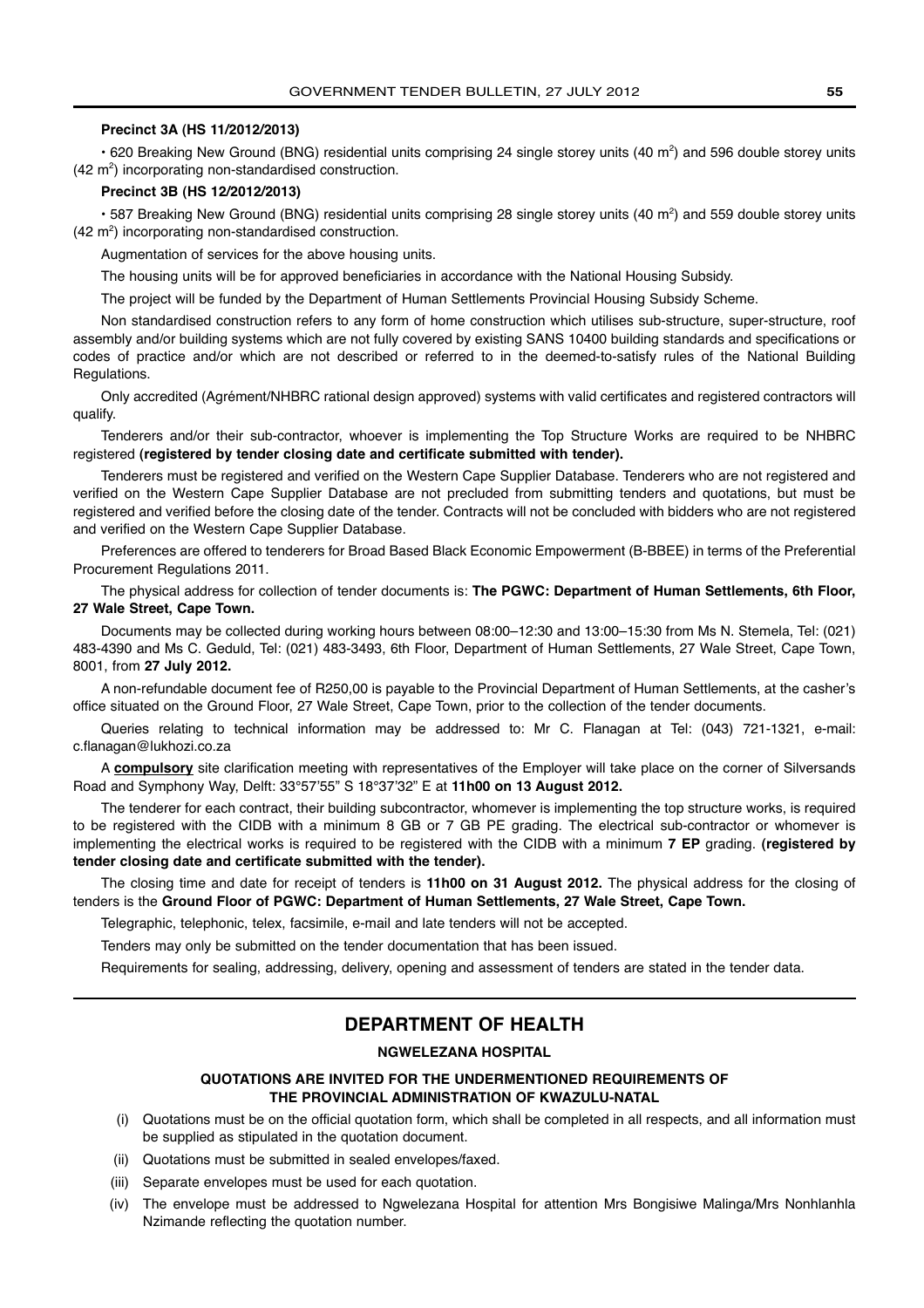- (v) The name and address of the quoting company must be endorsed on the back of the envelope. All Department of Health contracts awarded are subject to appeals being timeously lodged (if any) and letters of acceptance being issued.
- (vi) Please submit an original or certified copy of B-BBEE certificate together with an original tax clearance certificate.
- (vii) Quotation documents are available from Ngwelezana Hospital, Thanduyise Road, Private Bag X20021, Empangeni, 3880. Tel: (031) 901-7228. Fax (035) 794-1905.

# (viii) **B-BBEE POINTS WILL BE ALLOCATED AS FOLLOWS:**

| <b>B-BBEE Status Level of Contributor</b> | Number of Points (80/20 system) |
|-------------------------------------------|---------------------------------|
|                                           | 20                              |
| 2                                         | 18                              |
|                                           | 16                              |
|                                           | 12                              |
| 5                                         | 8                               |
| 6                                         | 6                               |
|                                           |                                 |
|                                           | 2                               |
| Non-compliant contributor                 |                                 |

| SUPPLY:           | 1 x Defibrillator.                                                                    |
|-------------------|---------------------------------------------------------------------------------------|
| Quotation number: | ZNB 22/12/13.                                                                         |
| Closing date:     | 17 August 2012.                                                                       |
| Time:             | 11:00.                                                                                |
| Contact persons:  | Mrs Bongisiwe Malinga/Nonhlanhla Nzimande, Tel: (035) 901-7228.                       |
| SUPPLY:           | Cleaning of soiled linen (12 months contract).                                        |
| Quotation number: | ZNB 23/12/13.                                                                         |
| Closing date:     | 17 August 2012.                                                                       |
| Time:             | 11:00.                                                                                |
| Contact persons:  | Mrs Bongisiwe Malinga/Nonhlanhla Nzimande, Tel: (035) 901-7228.                       |
| SUPPLY:           | 06 x digital adult scale.                                                             |
| Quotation number: | ZNB 24/12/13.                                                                         |
| Closing date:     | 17 August 2012.                                                                       |
| Time:             | 11:00.                                                                                |
| Contact persons:  | Mrs Bongisiwe Malinga/Nonhlanhla Nzimande, Tel: (035) 901-7228.                       |
| SUPPLY:           | Acticoat nanocrystalline silver all sizes (as per specification) (6 months contract). |
| Quotation number: | ZNB 25/12/13.                                                                         |
| Closing date:     | 17 August 2012.                                                                       |
| Time:             | 11:00.                                                                                |
| Contact persons:  | Mrs Bongisiwe Malinga/Nonhlanhla Nzimande, Tel: (035) 901-7228.                       |

# **DEPARTMENT OF HEALTH KZN**

### **LADYSMITH PROVINCIAL HOSPITAL**

### **ADMINISTRATION OF KWAZULU BIDS ARE INVITED FOR THE UNDERMENTIONED REQUIREMENTS FOR THE PROVINCIAL NATAL**

- i. Bids must be on the official quotation form, which shall be completed in all respects, and all information must be supplied as stipulated on the quotation document.
- ii. Each price quotation must be submitted in a sealed envelope.
- iii. The envelope/s must be addressed to Ladysmith Provincial Hospital, Bid Evaluation Committee, with the quotation number and the closing date written on the outside.
- iv. The name and address of the bidder must be endorsed on the back of the envelope. These envelopes must be placed in the tender box at the main entrance.
- v. All Department of Health contracts awarded are subject to appeals being lodged timeously (if any) and a letter of acceptance being issued.
- vi. Bid documents to be collected from: Ladysmith Provincial Hospital, 36 Malcolm Road, Ladysmith, KZN. Tel. (036) 637-2111 Ext 295/297. Fax. (036) 631-2136/637-6457.
- vii. Bidders must submit B-BBEE or EME certificate issued by a verification Agency accredited by SANAS or a registered Auditor together with an original Tax Clearance Certificate must be submitted, regardless of the price, to Ladysmith Provincial Hospital.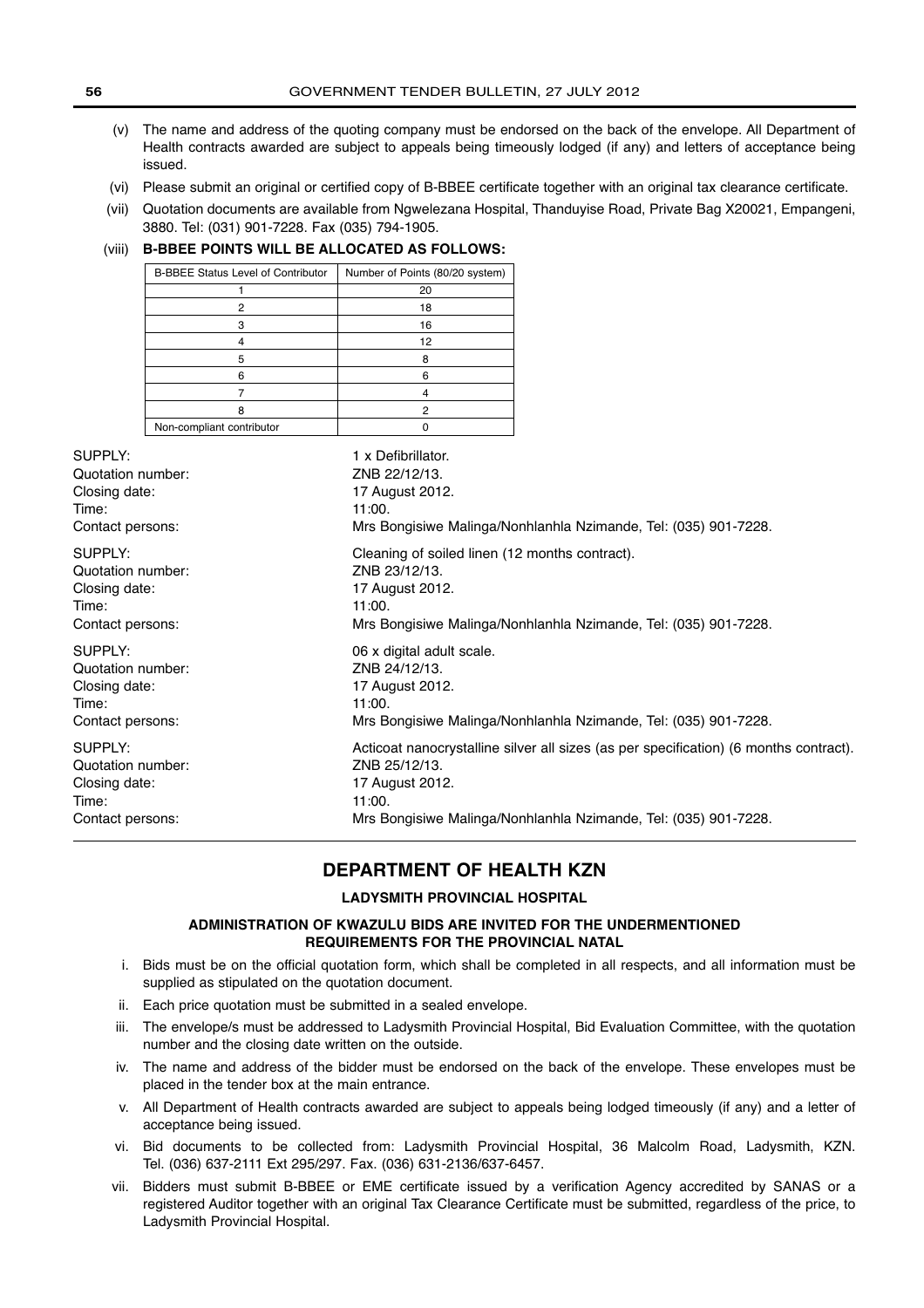## viii. **B-BBEE POINTS WILL BE ALLOCATION AS FOLLOWS:**

| <b>B-BBEE Status Level of Contributor</b> | Number of Points (80/20 system) |
|-------------------------------------------|---------------------------------|
|                                           | 20                              |
| 2                                         | 18                              |
| з                                         | 16                              |
|                                           | 12                              |
| 5                                         | 8                               |
| 6                                         | 6                               |
|                                           |                                 |
| 8                                         | 2                               |
| Non-compliant Contributor                 |                                 |

(ix) Bid documents faxed will not be accepted.

- (x) Bid documents that is being posted is done at own risk. Ladysmith Provincial Hospital will not be held liable for any documentation that is being delayed by postal services.
- (xi) No bid documents will be accepted after the closing time stipulated on the quotation form.

| SUPPLY:                 |  |
|-------------------------|--|
| Bid number:             |  |
| Closing date:           |  |
| Closing time:           |  |
| <b>Admin Enquiries:</b> |  |
| Technical enquiries:    |  |

Bleepers (Pager). ZNB 21/12/13. Closing date: 21-08-2012.  $11h00$  am. Mr M.J. Khumalo. Mr S.C. Zwane.

# **DEPARTMENT OF PUBLIC WORKS NORTH COAST REGIONAL OFFICE**

#### **INVITES BIDS TO UNDERTAKE**

SERVICE: Completion Contract: Construct six (6) new classrooms at Nomatiyela Primary School, Nongoma. Bid number: ZNTU 01029 W. Closing date: 24/08/2012. Time: 11:00. Technical enquiries: Mr Frans, Tel: (035) 870-3611. CIDB Contractor Grading/Designation: 3 GB or higher. Compulsory site inspection (Yes): 31/07/2012 Time: 11:00. Venue: On site.

### **Times for collection of bid documents: 07:30 to 12:30 and 13:00 to 16:00.**

Tender documents will be available at a non refundable fee of R100,00 (cash only) payable at Finance Section and Close at KZN Department of Public Works, North Coast Region, Legislative Assembly Administrative Building (1st Foor), Zone 1, Prince Mangosuthu Street, Ulundi, 3838.

Administrative enquiries: Mr M.S. Mchunu/Miss S.S. Mbatha, Tel: (035) 874-3374/(035) 874-3353.

Points awarded for B-BBEE Status level of Contribution. In terms of Regulation 5 (2) and 6 (2) of the Preferential Procurement Regulations, Preference points must be awarded to a bidder for attaining the B-BBEE status Level of contribution in accordance with the table below.

| <b>B-BBEE Status Level of Contributor</b> | Number of Points |
|-------------------------------------------|------------------|
|                                           | 10               |
| 2                                         | 9                |
|                                           | 8                |
|                                           | 5                |
| 5                                         |                  |
| ี                                         |                  |
|                                           | 2                |
| я                                         |                  |
| Non-compliant Contributor                 |                  |

Bidders who qualify as EME in terms of the B-BBEE Act must submit a Certification issued by an Accounting Officer as contemplated in the CCA or a Verification Agency accredited by SANAS or a Registered Auditor. Registered Auditors do not need to meet the prerequisite for IRBA's approval for the purpose of conducting verification and issuing EME's with B-BBEE Status Level Certificates.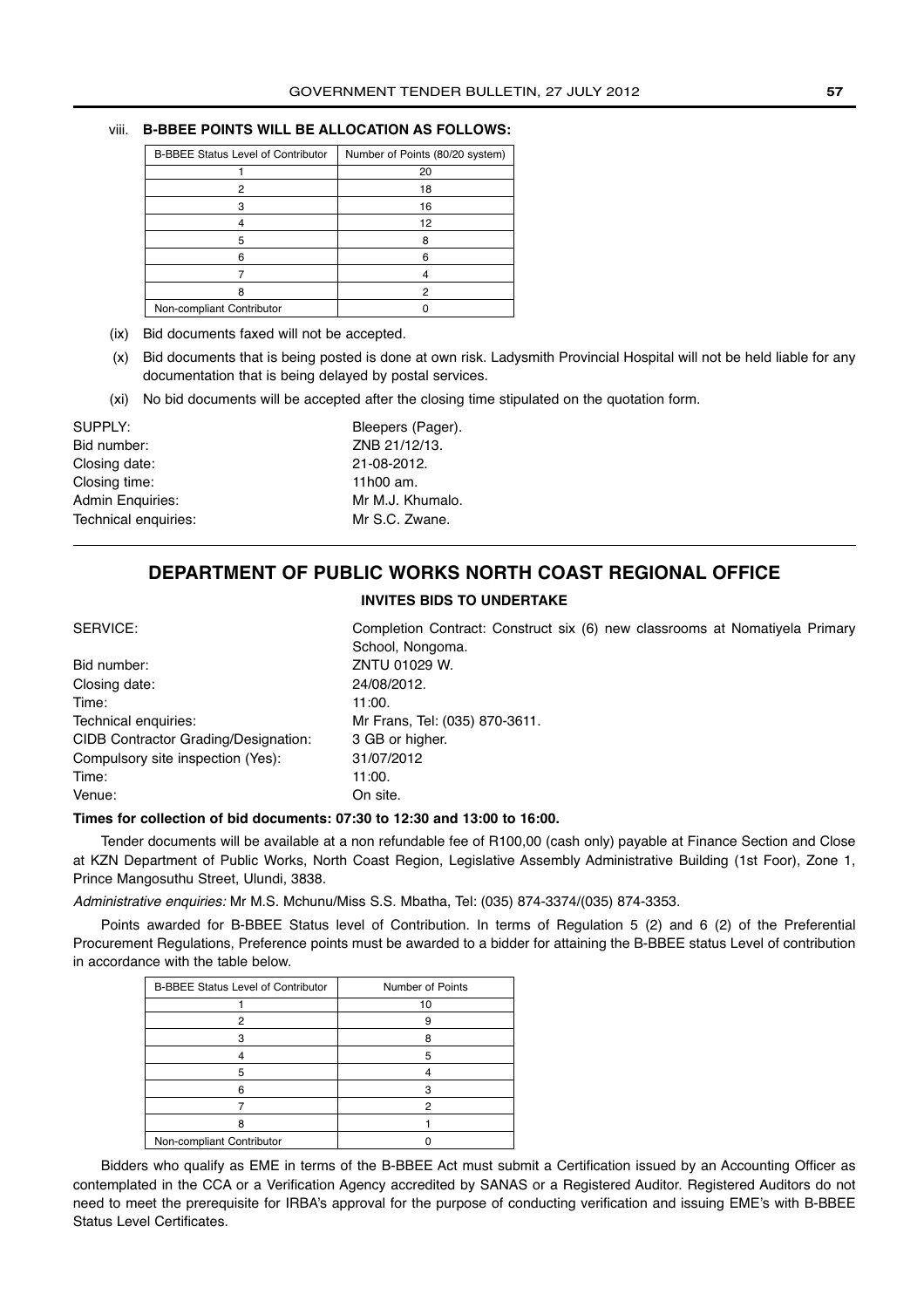Bidders other than EME's must submit their original and valid B-BBEE status level Verification certificate or a certified copy thereof, substantiating their B-BBEE Rating issued by a Registered Auditor approval by IRBA or a Verification Agency accredited by SANAS.

Tender documents will be strictly issued to bidders who provide proof of payment and that they attend a Compulsory Site Inspection Meeting and the date for the collection of tender documents will be communicated by the Department of Public Works Representative/Consultant at the Site Meeting.

Telegraphic, faxed, and late Bids will not be accepted. Bid documents may only be submitted on the Bid Documentation that is issued Joint Venture/s are encouraged to bid as per CIDB Joint Venture calculator Building Communities through Construction/Sithukisa Imiphakathi Ngokwakha.

# **DEPARTMENT OF HEALTH**

### **EDENDALE HOSPITAL**

# **BIDS ARE INVITED FOR THE UNDERMENTIONED REQUIREMENTS OF THE PROVINCIAL ADMINISTRATION OF KWAZULU-NATAL**

- (i) Bids must be on the official bid form, which shall be completed in all respects.
- (ii) Bids must be submitted in sealed envelopes.
- (iii) Separate envelopes must be used for each bid.
- (iv) No faxed bids will be accepted as confidentiality of price is not guaranteed.
- (v) The envelope must be addressed to the Department of Health, Edendale Hospital together with the bid number and closing date.
- (vi) The name and address of the quoting contractor must be endorsed on the back of the envelope.
- (vii) Contracts shall only be awarded to suppliers registered on the Provincial Suppliers Database.
- (viii) Bid documents must be deposited in the Bid Box situated at the back of the Security Office (Main Gate).
- (ix) Bid documents will be available from Edendale Hospital, Private Bag X509, Plessislaer, 3216, Tel. (033) 395-4256, Stores Department, Receipts and Despatch Section, Room No. 10, between hours 08:00 and 15:00.
- (x) An original ZNT 30 form must be completed and submitted together with an original, valid Tax Clearance Certificate.
- (xi) All Departments of Health contracts awarded are subjected to appeals being timeously lodged (if any) and letters of acceptance being issued.

#### **ADVERT**

| ZNB Number:              | ZNB 238/07/12.                                 |
|--------------------------|------------------------------------------------|
| Description:             | Lowering of counters x 15 units.               |
| Compulsory site meeting: | 14-08-2012 @ 11h00.                            |
| Closing date:            | 05-09-2012.                                    |
| Technical enquiries:     | Mr B. Naidoo, Tel: (033) 395-4264.             |
| ZNB Number:              | ZNB 239/07/12.                                 |
| Description:             | Supply and fit Bird Repellent system x 1 unit. |
| Compulsory site meeting: | 15-08-2012 @ 11h00.                            |
| Closing date:            | 05-09-2012.                                    |
| Technical enquiries:     | Mr B. Naidoo, Tel: (033) 395-4264.             |
| ZNB Number:              | ZNB 240/07/12.                                 |
| Description:             | Erect Ramp to Khanyisa Clinic.                 |
| Compulsory site meeting: | 14-08-2012 @ 12h00.                            |
| Closing date:            | 05-09-2012.                                    |
| Technical enquiries:     | Mr B. Naidoo, Tel: (033) 395-4264.             |
| ZNB Number:              | ZNB 241/07/12.                                 |
| Description:             | Erect Ramp to Imbali Wards.                    |
| Compulsory site meeting: | 14-08-2012 @ 12h00.                            |
| Closing date:            | 05-09-2012.                                    |
| Technical enquiries:     | Mr B. Naidoo, Tel: (033) 395-4264.             |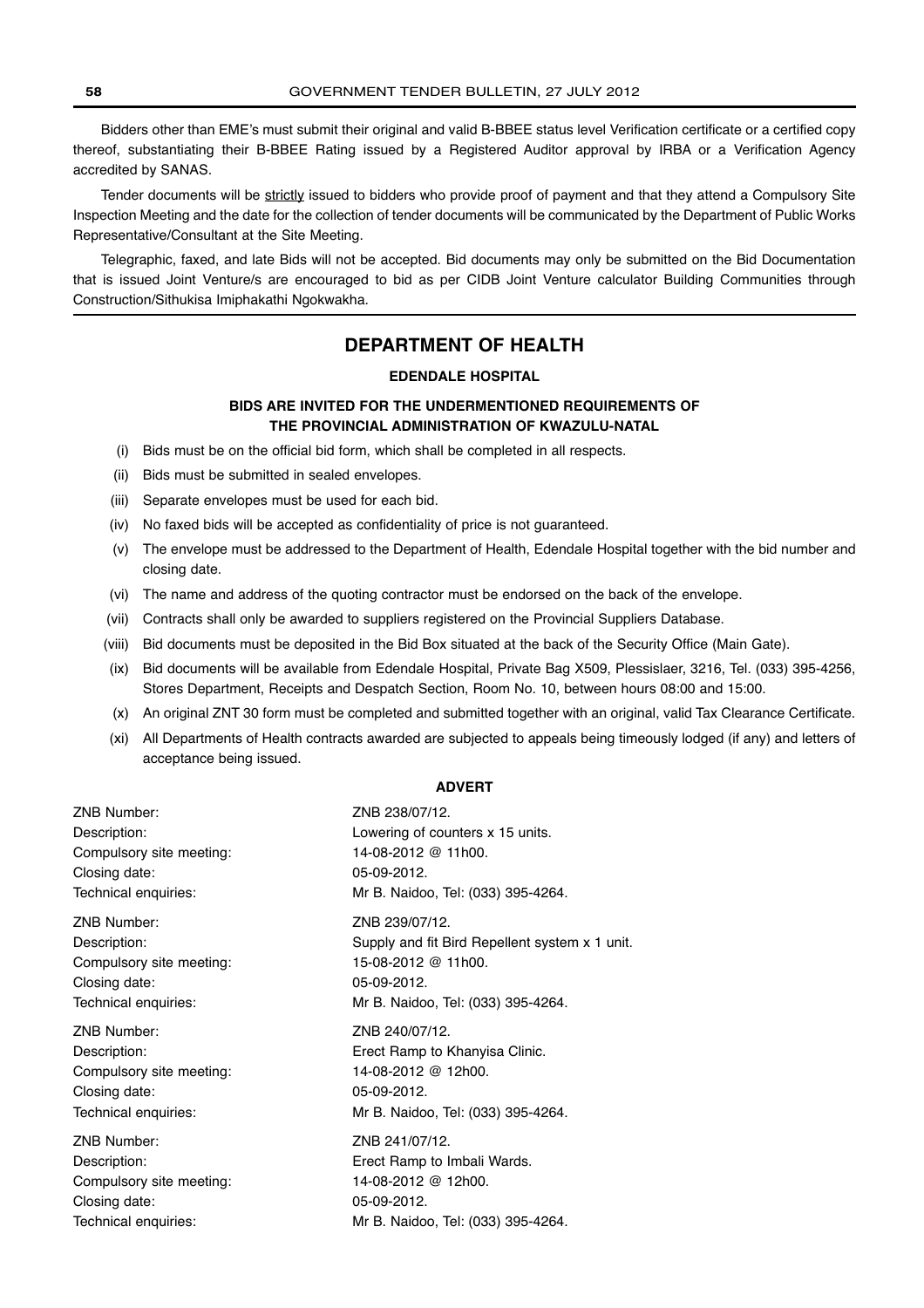# **DEPARTMENT OF HEALTH**

### **ST ANDREWS HOSPITAL**

#### **QUOTATIONS ARE INVITED FOR THE UNDERMENTIONED REQUIREMENTS OF THE PROVINCIAL ADMINISTRATION OF KWAZULU-NATAL**

- (i) Quotation must be on the official form, which shall be completed in all respects, and all information must be supplied as stipulated in the quotation document.
- (ii) Each quotation must be submitted in separate sealed envelopes. The envelope must be addressed to St Andrews Hospital, Quotation Evaluation Committee, Private Bag X1010, Harding, 4680, or deposited in the Tender Box in St Andrews at the Bottom Security Gates Hospital reflecting the quotation number and closing date.
- (iii) The name and address of the quoting contractor must be endorsed on the back of the envelope.
- (iv) All Department of Health contracts awarded are subject to appeals being timeously lodged (if any) and letters of acceptance being issued.
- (v) Quotation documents are available at St. Andrews Hospital Stores Department, 14 Moodie Street, Harding, 4680, Tel: (039) 433-1955 Ext. 262 or 215, Fax: (039) 433-2051.
- (vi) Bidders will be required to complete a new preferential procurement form in all respect according to PPPFA and Preferential Procurement Regulation 2011 (application for preference points) and a valid original tax clearance certificate must be submitted with the quotation.
- (vii) Faxed or emailed copies will not be considered.

#### **Advertisement**

| SUPPLY:                                 | Frozen fish.                                |
|-----------------------------------------|---------------------------------------------|
| Quotation number:                       | ZNQ: 416/12/13.                             |
| Closing date:                           | 10/08/2012.                                 |
| Closing time:                           | 11h00.                                      |
| Contact person regarding specification: | Mr B. Shinga/Mrs Jantijes.                  |
| SUPPLY:                                 | Administration set IV 20 drops.             |
| Quotation number:                       | ZNO: 417/12/13.                             |
| Closing date:                           | 10/08/2012.                                 |
| Closing time:                           | 11h00.                                      |
| Contact person regarding specification: | Mr B. Shinga/Mrs Jantijes.                  |
| SUPPLY:                                 | Swabs Gauze X-Ray Detect.                   |
| Quotation number:                       | ZNQ: 419/12/13.                             |
| Closing date:                           | 10/08/2012.                                 |
| Closing time:                           | 11h00.                                      |
| Contact person regarding specification: | Mr B. Shinga/Mrs Jantijes.                  |
| SUPPLY:                                 | Swabs taped X-ray Detect 370 x 450 (4 ply). |
| Quotation number:                       | ZNO: 420/12/13.                             |
| Closing date:                           | 10/08/2012.                                 |
| Closing time:                           | 11h00.                                      |
| Contact person regarding specification: | Mr B. Shinga/Mrs Jantijes.                  |

# **DEPARTMENT OF HEALTH**

#### **KING EDWARD VIII REGIONAL HOSPITAL**

### **QUOTATIONS ARE INVITED FOR THE UNDERMENTIONED REQUIREMENTS OF THE PROVINCIAL ADMINISTRATION OF KWAZULU-NATAL**

- Quotations must be on the official quotation form, which shall be completed in all respects, and all information must be stipulated in the quotation document.
- Quotations must be submitted in sealed envelopes.
- Separate envelopes must be used for each quotation.
- The envelope must be addressed to the Department of Health: King Edward VIII Hospital, together with the quotation number and closing date.
- The name and address of the tenderer must be endorsed on the back of the envelope.
- All Department of Health contracts awarded are subject to appeals being lodged (if any) and letters of acceptance being issued.
- The tender box is situated at the main entrance (Sydney Road).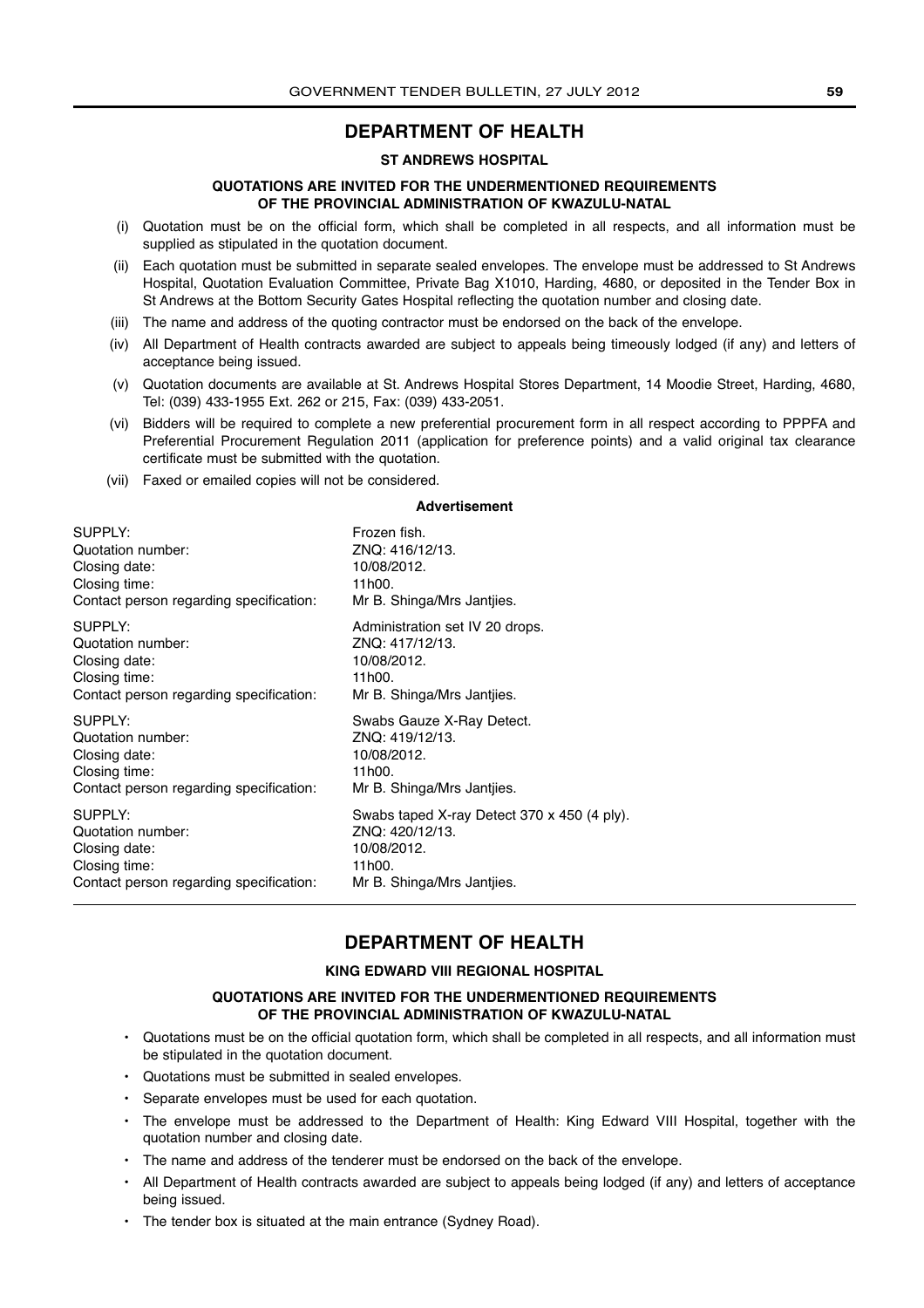• Quotation documents are available from the Department of Health: King Edward VIII Hospital, Stores Department, Tel: (031) 360-3869 & Fax: (031) 205-3629.

### **INVITATION OF QUOTATIONS**

| SUPPLY:         | 1 m $\ell$ pipette tips (measure specimen accurately). |
|-----------------|--------------------------------------------------------|
| Quantity:       | 3 000 units.                                           |
| Quotation:      | ZNQLS 652/12 GAZ.                                      |
| Closing date:   | 13/08/2012.                                            |
| Time:           | 11h00.                                                 |
| Contact person: | Louise Steyn.                                          |
| SUPPLY:         | 5 ml plain tubes with flat caps, count blood spec.     |
| Quantity:       | 3 000 units.                                           |
| Quotation:      | ZNQLS 651/12 GAZ.                                      |
| Closing date:   | 13/08/2012.                                            |
| Time:           | 11h00.                                                 |
| Contact person: | Louise Steyn.                                          |
| SUPPLY:         | Breast Biopsy Guide Wire.                              |
| Quantity:       | 50 units.                                              |
| Quotation:      | ZNQLS 647/12 GAZ.                                      |
| Closing date:   | 13/08/2012.                                            |
| Time:           | 11h00.                                                 |
| Contact person: | Colin Govender.                                        |
| SUPPLY:         | K Shield SPC4213 or equivalent.                        |
| Quantity:       | 300 units.                                             |
| Quotation:      | ZNQLS 648/12 GAZ.                                      |
| Closing date:   | 13/08/2012.                                            |
| Time:           | 11h00.                                                 |
| Contact person: | Louise Steyn.                                          |
| SUPPLY:         | Leakage tester for fibre optic scope.                  |
| Quantity:       | 1 unit.                                                |
| Quotation:      | ZNQLS 650/12 GAZ.                                      |
| Closing date:   | 13/08/2012.                                            |
| Time:           | 11h00.                                                 |
| Contact person: | Louise Steyn.                                          |
| SUPPLY:         | Miniature Light Source C1112242 MaJ 524.               |
| Quantity:       | 1 unit.                                                |
| Quotation:      | ZNQLS 649/12 GAZ.                                      |
| Closing date:   | 13/08/2012.                                            |
| Time:           | 11h00.                                                 |
| Contact person: | Louise Steyn.                                          |
| SUPPLY:         | Foam Soap Code 6341010 Kim/Clark or EQUIV.             |
| Quantity:       | 1 750 units.                                           |
| Quotation:      | CG 374/12 GAZ                                          |
| Closing date:   | 13/08/2012.                                            |
| Time:           | 11h00.                                                 |
| Contact person: | Colin Govender.                                        |
| SUPPLY:         | Paper towel hand 1 ply white 205 mm x 150 mt.          |
| Quotation:      | CG 373/12 GAZ.                                         |
| Closing date:   | 13/08/2012.                                            |
| Time:           | 11h00.                                                 |
| Contact person: | Colin Govender.                                        |

# **DEPARTMENT OF HEALTH**

### **UMZINYATHI DISTRICT OFFICE**

## **QUOTATIONS ARE INVITED FOR THE UNDERMENTIONED REQUIREMENTS OF THE PROVINCIAL ADMINISTRATION OF KWAZULU-NATAL**

- i. Quotations must be on the official quotation form, which shall be completed in all respects, and all information must be supplied as stipulated in the quotation document.
- ii. Quotations must be submitted in sealed envelopes.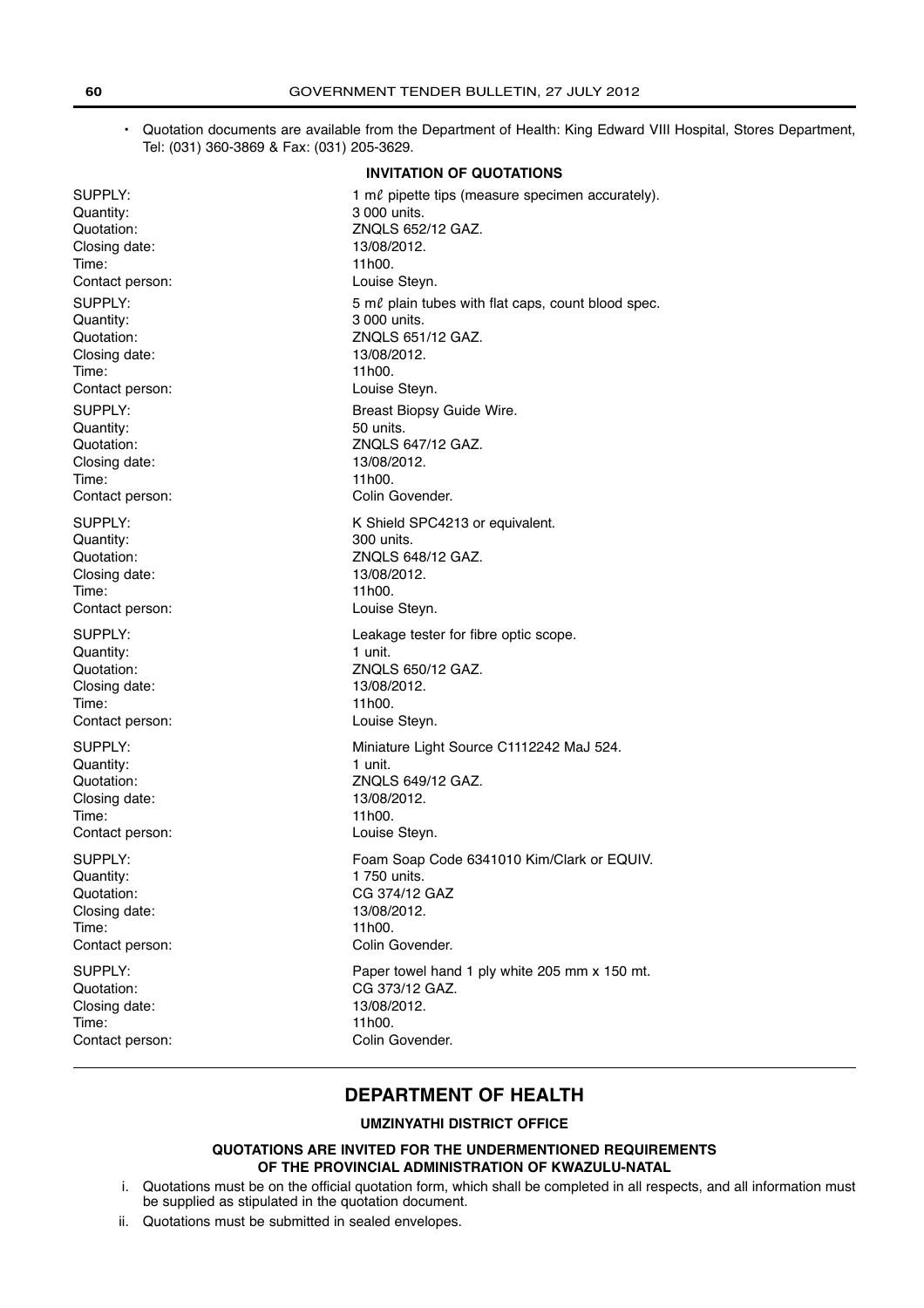- iii. All quotations must be deposited in the tender box situated in Umzinyathi District Office, 34 Wilson Street, Dundee, 3000.
- iv. The envelopes must be addressed to Umzinyathi District Office, Bid Evaluation Committee together with the quotation number and closing date.
- v. The name and address of the quoting contractor must be endorsed on the back of the envelope.
- vi. All Departments of Health contracts awarded are subject to appeals being timeously lodged (if any) and letters of acceptance being issued.
- vii. Quotations documents are available from Umzinyathi District Office—Supply Chain Management Section, 34 Wilson Street, Dundee, 3000.
- viii. An original tax clareance certificate must be submitted.
- ix. No faxed copies quotations will be accepted.

| 1. SUPPLY:       | Painting of all building-Exterior (Ehlanzeni clinic).    |
|------------------|----------------------------------------------------------|
| Bid number:      | ZNQ 78MNT/2012/13.                                       |
| Site meeting:    | Ehlanzeni clinic (Quotations will be available on site). |
| Time/date:       | 08/08/2012 @ 11h00 (Compulsory).                         |
| Closing date:    | 28/08/2012.                                              |
| Closing time:    | 11h00.                                                   |
| Enquiries:       | Mr S.E. Mbatha.                                          |
| Contact details: | (034) 299-9163.                                          |
| 2. SUPPLY:       | Major Maintenance and Repairs (Ngubevu Clinic).          |
| Bid number:      | ZNO 81MNT/2012/13.                                       |
| Site meeting:    | Ngubevu Clinic (Quotations will be available on site).   |
| Time/date:       | 07/08/2012 @ 11:00 (Compulsory).                         |
| Closing date:    | 28/08/2012.                                              |
| Closing time:    | 11h00.                                                   |
| Enquiries:       | Mr S.E. Mbatha.                                          |
| Contact details: | (034) 299-9163.                                          |
| 3. SUPPLY:       | Computer consumables 06 months contract.                 |
| Bid number:      | ZNQ 49/2012/13.                                          |
| Closing date:    | 28/08/2012.                                              |
| Closing time:    | 11h00.                                                   |
| Enquiries:       | Mr S.E. Mbatha.                                          |
| Contact details: | (034) 299-9163.                                          |

# **B-BBEE POINTS WILL BE ALLOCATED AS FOLLOWS:**

| <b>B-BBEE Status Level of Contributor</b> | Number of Points (80/20 system) |
|-------------------------------------------|---------------------------------|
|                                           | 20                              |
| 2                                         | 18                              |
|                                           | 16                              |
|                                           | 12                              |
| 5                                         | 8                               |
| ี                                         | ค                               |
|                                           |                                 |
|                                           | 2                               |
| Non-compliant                             |                                 |

**NB:** Bidders must submit B-BBEE or EME certificate issued by a verification Agency accredited by SANAS or a Registered Auditor.

# **STATE INFORMATION TECHNOLOGY AGENCY (PTY) LTD (SITA)**

### **SITA HEREBY INVITES BIDDERS FOR THE FOLLOWING BID(S):**

Printed copies of the bid documents are available from the Tender Office at SITA Head Office. A soft copy is also available on www.sita.co.za

Office hours: 08:00–16:00 (Monday to Friday).

Contact number: (012) 482-2668 or (012) 482-2543.

E-mail: tenders@sita.co.za

Bids must be deposited in SITA's bid box not later than the closing time indicated on each bid.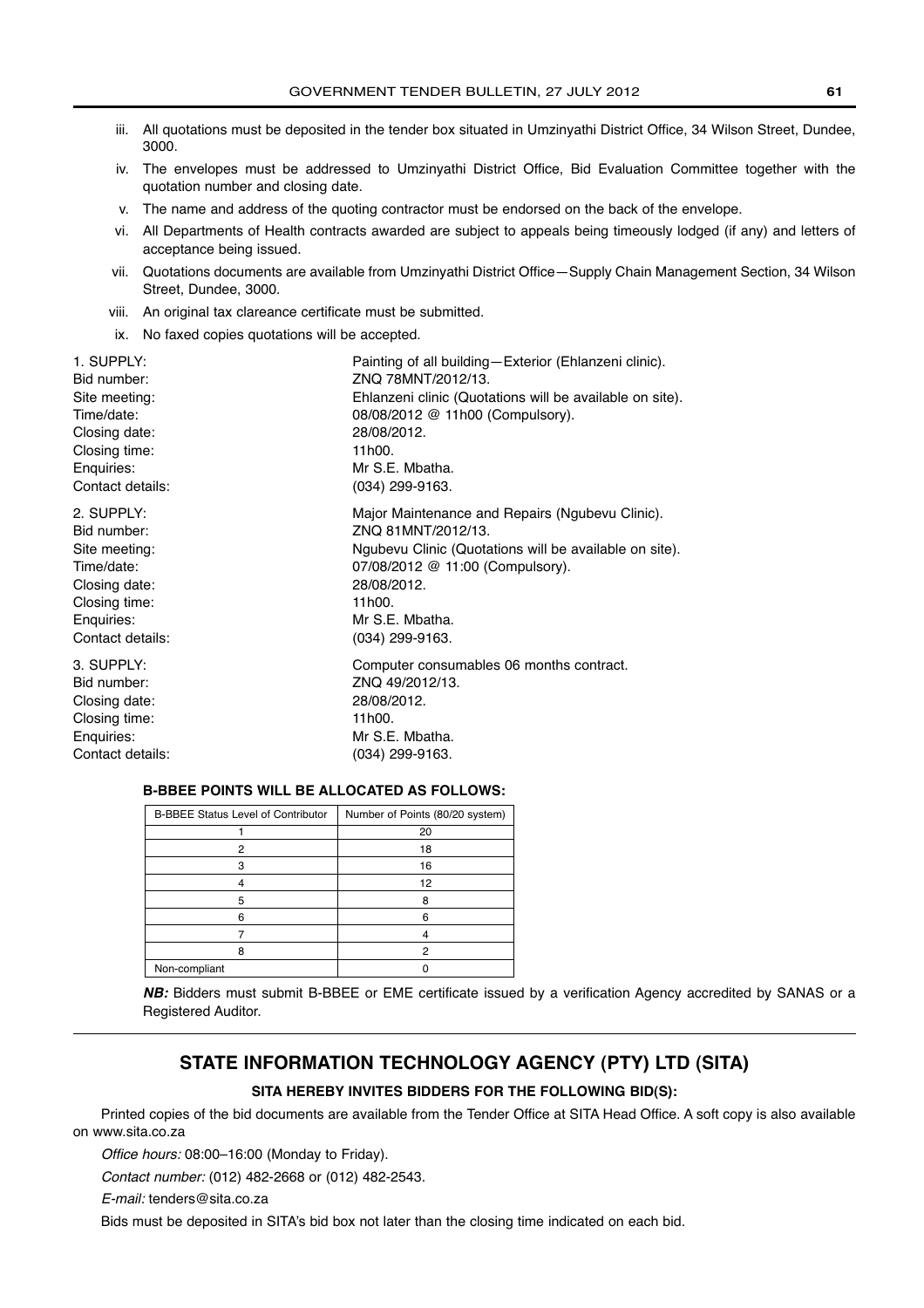It is the prospective bidders' responsibility to obtain documents in time so as to ensure that responses reach SITA (Pty) Ltd, timeously. SITA (Pty) Ltd, cannot be held responsible for delays in the postal service. SITA (Pty) Ltd reserves the right to cancel or withdraw any bid published.

#### *A. Bids are invited for the following requirements for SITA:*

| <b>RFB Number</b> | Descriptions                                                                                                                                                                                                                                                      | Closing date and time                 |
|-------------------|-------------------------------------------------------------------------------------------------------------------------------------------------------------------------------------------------------------------------------------------------------------------|---------------------------------------|
| RFB 980/2012      | Hardware and software procurement of the E-Cadastre project for<br>the Department of Rural Development & Land Reform.<br>A non-cumpulsory briefing session will be held on Friday,<br>10th August 2012 at Apollo Auditorium, SITA Erasmuskloof at<br>10 $h$ 00 am | Friday, 31 August 2012<br>at 11:00 am |

# **DEPARTMENT OF HEALTH**

#### **RICHMOND HOSPITAL/SCM SECTION**

#### **QUOTATIONS ARE INVITED FOR THE FOLLOWING**

- 1. Quotations must be on the official quotation form, which must be completed in all respects, all information must be supplied as stipulated in the quotation document.
- 2. Quotations must be submitted in a sealed envelope with the company details as well as the quotation number written on it.
- 3. Original valid Tax clearance certificate to be submitted with quotation.
- 4. BBBEE certificate to be submitted with quotation.
- 5. Separate envelopes must be used for each quotation and put in the Tender Box at the Security Office at Richmond Hospital.
- 6. Please collect quotation documents at Richmond Hospital, Durban Road, Richmond.

| SUPPLY:                | Screens for offices.              |
|------------------------|-----------------------------------|
| Quantity:              | 33.                               |
| Quotation no.          | Zng193/2012/13.                   |
| Closing date and time: | 17/08/2012 at 11h00.              |
| Contact person:        | Miss N Makhathini, (033) 212-2170 |

# **DEPARTMENT OF HEALTH**

# **GREYTOWN HOSPITAL**

# **QUOTATIONS ARE INVITED FOR THE UNDERMENTIONED REQUIREMENTS OF THE PROVINCIAL ADMINISTRATION OF KWAZULU-NATAL**

- (i) Quotations must be on the official quotation form, which shall be completed in all respects, and all information must be supplied as stipulated in the quotation document.
- (ii) Quotations together with duly completed documents must be submitted in sealed envelopes/faxed.
- (iii) Separate envelopes must be used for each quotation.
- (iv) The envelope must be addressed to the Department of Health, Greytown Hospital, Private Bag X5562, Greytown, 3250, together with the quotation number and closing date.
- (v) The name and address of quoting company must be endorsed on the back of the envelope.
- (vi) All Department of Health contracts awarded are subject to appeals being timeously lodged (if any) and letters of acceptance being issued.
- (vii) Preferential Procurement Policy Framework Act (PPPFA) principles shall apply, whereby submissions will be evaluated according to the provisioins of that Act and the Public Finance Management Act (PFMA).
- (viii) Companies are urged to submit BBBEE Certificate to apply for preferential points; the 80/20 point system will apply.
- (ix) Respondents must include a valid & original Tax Clearance Certificate in their submission in order to be considered. Failure to provide mandatory information required in this bid quotation shall be considered non-responsive and will result in the submission being deemed null and void.
- (viii) Quotation documents will be available at the SCM Office, Greytown Hospital.

| SUPPLY:           | Water Caraffes Polycarbonate with lids 1 litre. |
|-------------------|-------------------------------------------------|
| Quotation number: | ZNQ: 01/07/12.                                  |
| Closing date:     | 14 August 2012.                                 |
| Time:             | 11:00 am                                        |
| Contact person:   | Mr M. Sikhakhane, (033) 413-9431.               |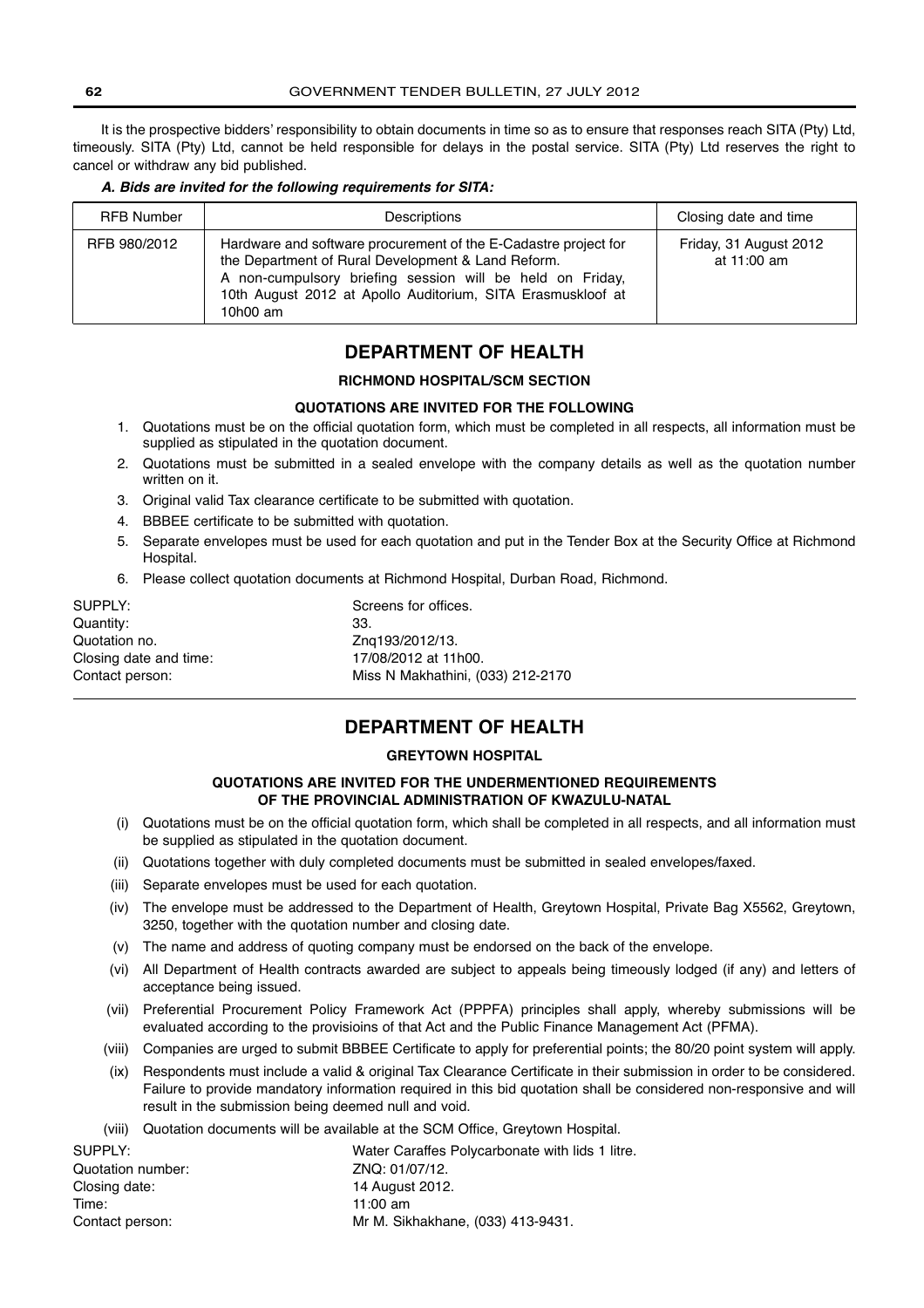# **DEPARTMENT OF HEALTH**

### **UTHUKELA DISTRICT HEALTH OFFICE**

### **QUOTATIONS ARE INVITED FOR THE UNDERMENTIONED REQUIREMENTS OF THE PROVINCIAL ADMINISTRATION OF KWAZULU-NATAL**

- (i) Quotations must be on the official quotation form, which shall be completed in all respects, and all information must be supplied as stipulated in the quotation document.
- (ii) Quotations must be submitted in sealed envelopes.
- (iii) Separate envelopes must be used for each quotation.
- (iv) No faxed bids will be accepted as confidentiality of price is not guaranteed.
- (v) The envelopes must be addressed to the Department of Health: Uthukela District Health Office, Private Bag 9958, Ladysmith, 3370 (physical address: 62 Lyell Street, Ladysmith), together with the quotation number and closing date.
- (vii) The name and address of the quoting supplier/contracter must be endorsed on the back of the envelope.
- (viii) Registration on the Provincial Suppliers Database and a valid B-BBEE status level verification Certificate must be submitted.
- (ix) An original tax clearance certificate must also be submitted regardless of the price.
- (x) Quotation documents that are being posted are done at own risk. Uthukela District Health Office will not be liable for any documentation that is being delayed by postal services.

SUPPLY: **Example 20 SUPPLY:** Painting and repairs to maternity building at Ekuvukeni Clinic. Quotation number: <br>
ZNQ M07/12-13. Compulsory site meeting: 24 August 2012 from 10:00 until 10:30 only. Closing date: 7 September 2012. Closing time: 11:00. Contact person: Mr R. Lalbeharie (036) 631-2202. **NB:** Quotation doicuments will be handed out at the compulsory site meeting.

# **KWAZULU-NATAL: DEPARTMENT OF PUBLIC WORKS**

### **SOUTHERN REGIONAL OFFICE**

#### **INVITATION TO BIDS**

- (i) Bids may only be submitted on the official tender form, which shall be completed in all respects and all information must be supplied as stipulated in the bid documents.
- (ii) Requirements for sealing, addressing, delivery, opening and assessment of tenders are stated in the tender data.
- (iii) Telephonic, facsimile and late tenders will not be accepted.
- (iv) Only Tenderers that are registered on the Provincial Suppliers Database and registered on PSIRA according to the Private Security Regulations Act Number 56 of 2001 Chapter 3 No. 20 (2) are eligible to submit quotations.
- (v) B-BBEE Points will be allocated as follows for 80/20;  $80 =$  Price;  $20 =$  B-BBEE; Level 1= 20; 2=18; 3=16; 4 = 12;  $5 = 8$ ;  $6 = 6$ ;  $7 = 4$ ;  $8 = 2$ ; Non-compliant contributor = 0.
- (vi) A non-refundable fee will be charged for Tender documents issued by the Department.

| SERVICE:                            | Pietermaritzburg: Department of Pulbic Works: Provision of security at the Southern |  |
|-------------------------------------|-------------------------------------------------------------------------------------|--|
|                                     | Regional Office and the Umgungundlovu District Office.                              |  |
| Bid number:                         | ZNT 2361 W.                                                                         |  |
| Cost of document:                   | R <sub>100,00</sub> .                                                               |  |
| Closing date:                       | 2012-08-24.                                                                         |  |
| Closing time:                       | 11:00.                                                                              |  |
| Compulsory site inspection meeting: |                                                                                     |  |
| Date:                               | 2012-08-17.                                                                         |  |
| Time:                               | 10:00 to 10:45.                                                                     |  |
| Venue:                              | The boardroom (Park Home) at the Main gate of Department of Public Works,           |  |
|                                     | Southern Regional Office, 10 Prince Alfred Street Extension, Pietermaritzburg.      |  |
| Technical queries:                  | Mr D. Lawson, Telephone (033) 897-1308.                                             |  |
| Documents available from:           | Department of Public Works, Southern Regional Office, 10 Prince Alfred Street,      |  |
|                                     | Extension, Pietermaritzburg.                                                        |  |
| Contact person:                     | Ms G. Ncanana, Telephone (033) 897-1434.                                            |  |
|                                     |                                                                                     |  |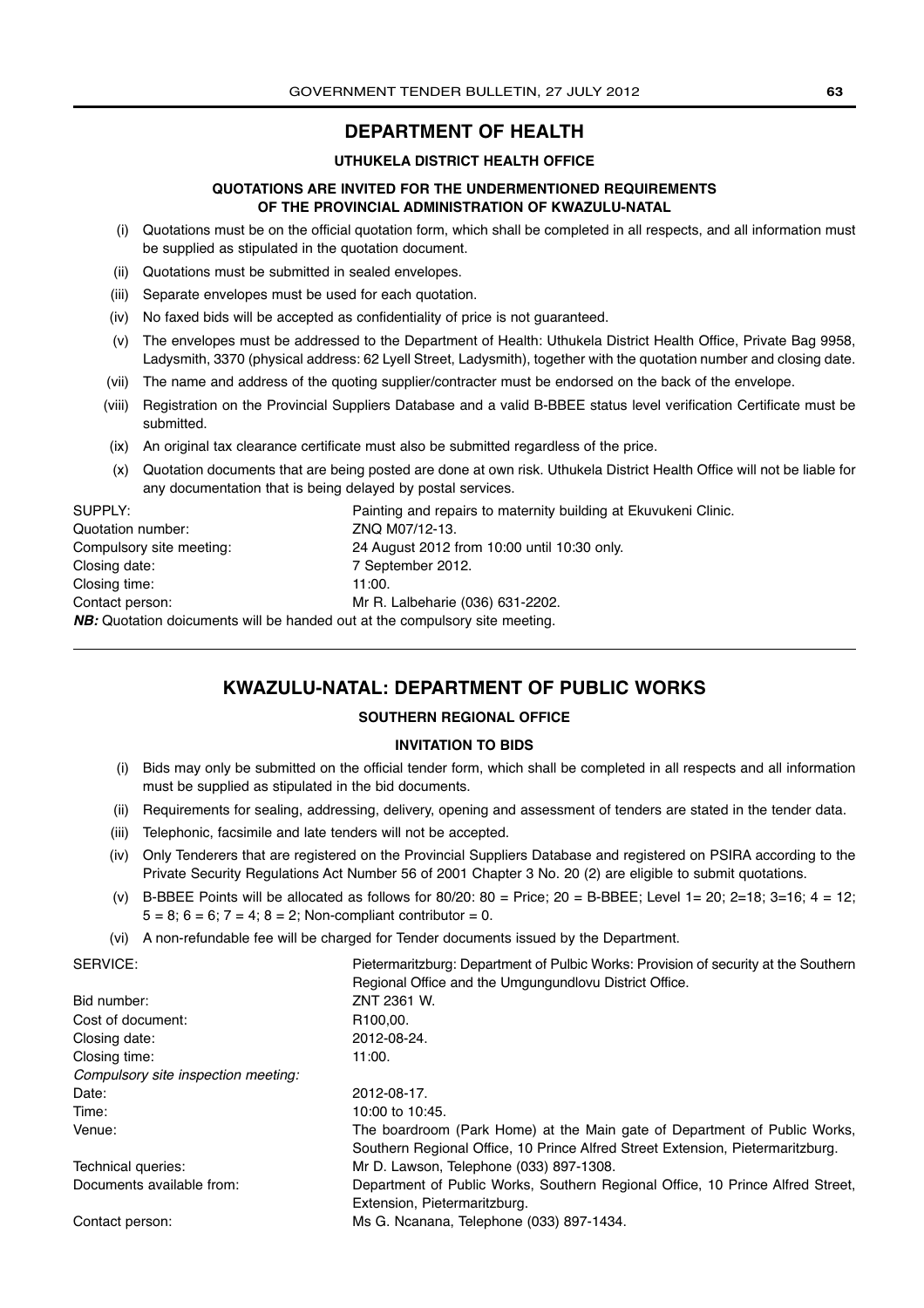# **DEPARTMENT OF HEALTH**

#### **EKUHLENGENI PSYCHIATRIC HOSPITAL**

### **BIDS ARE INVITED FOR THE UNDERMENTIONED REQUIREMENTS OF THE PROVINCIAL ADMINISTRATION OF KWAZULU-NATAL**

- (i) Bids must be on the official bid form, which shall be completed in all respects, and all information must be supplied as stipulated in the bid document.
- (ii) Bids must be submitted in sealed envelope.
- (iii) Separate envelopes must be used for each bid. Failure to do so will render the bid invalid.
- (iv) The envelope must be addressed to the Department of Health, Ekuhlengeni Psychiatric Hospital, P.O. Box 3, Umbongintwini, 4126, together with the bid number and closing date.
- (v) The name and address of the quoting contractor must be endorsed on the back of the envelope.
- (vi) All Department of Health Contracts awarded, are subject to appeals being timeously lodged (if any) and letters of acceptance being issued.
- (vii The Department is not obliged to accept the lowest bid.
- (viii) Bid documents to be collected, no faxing or emailing, from the Department of Health, Ekuhlengeni Psychiatric Hospital, off Old Main Road, Umbongintwini, 4126. Tel: (031) 905-7529.

SUPPLY: **Insulated Beverage servers 38lt and 9 lt.** Bid number: ZNQ 16/2012. Closing date: 2012/08/24. Closing time: 11:00. Contact person: V. Marais, Tel: (031) 905-7528. Enquiries: V. Marais, Tel: (031) 905-7528. SUPPLY: Cot beds adult as per spec. Bid number: ZNQ 329/2012. Closing date: 2012/08/24. Closing time: 11:00. Contact person: V. Marais, Tel: (031) 905-7578. Enquiries: V. Marais, Tel: (031) 905-7578. SUPPLY: SUPPLY: Bid number:  $ZNQ$  330/2011. Closing date: 2012/08/24. Closing time: 11:00. Contact person: V. Marais, Tel: (031) 905-7578. Enquiries: V. Marais, Tel: (031) 905-7578. SUPPLY: Pink Fleece Tracksuite: Top with no zip-open neck, pants—elastic waist. Bid number: ZNQ 287/2011. Closing date: 2012/08/24. Closing time: 11:00. Contact person: V. Marais, Tel: (031) 905-7578. Enquiries: V. Marais, Tel: (031) 905-7578.

# **DEPARTMENT OF HEALTH**

#### **BRUNTVILLE CHC**

### **QUOTATIONS ARE INVITED FOR THE UNDERMENTIONED REQUIREMENTS OF THE PROVINCIAL ADMINISTRATION OF KWAZULU-NATAL**

- i. Quotation must be on the official quotation form, which shall be completed in all respects, and information must be supplied as stipulated in the quotation document.
- ii. Quotation must be submitted in sealed envelopes, separated envelopes must be used for quotation.
- iii. The envelope must be addressed to the Department of Health: Bruntville CHC, Private Bag X514, Old Main Road, Mooi River, 3300, together with the quotation number and closing date.
- iv. The name and address of the bidder must be endorsed on the back of the envelope.
- v. All Department of Health contractors awarded are subject to appeals being timeously lodged (if any) and letters of acceptance being issued.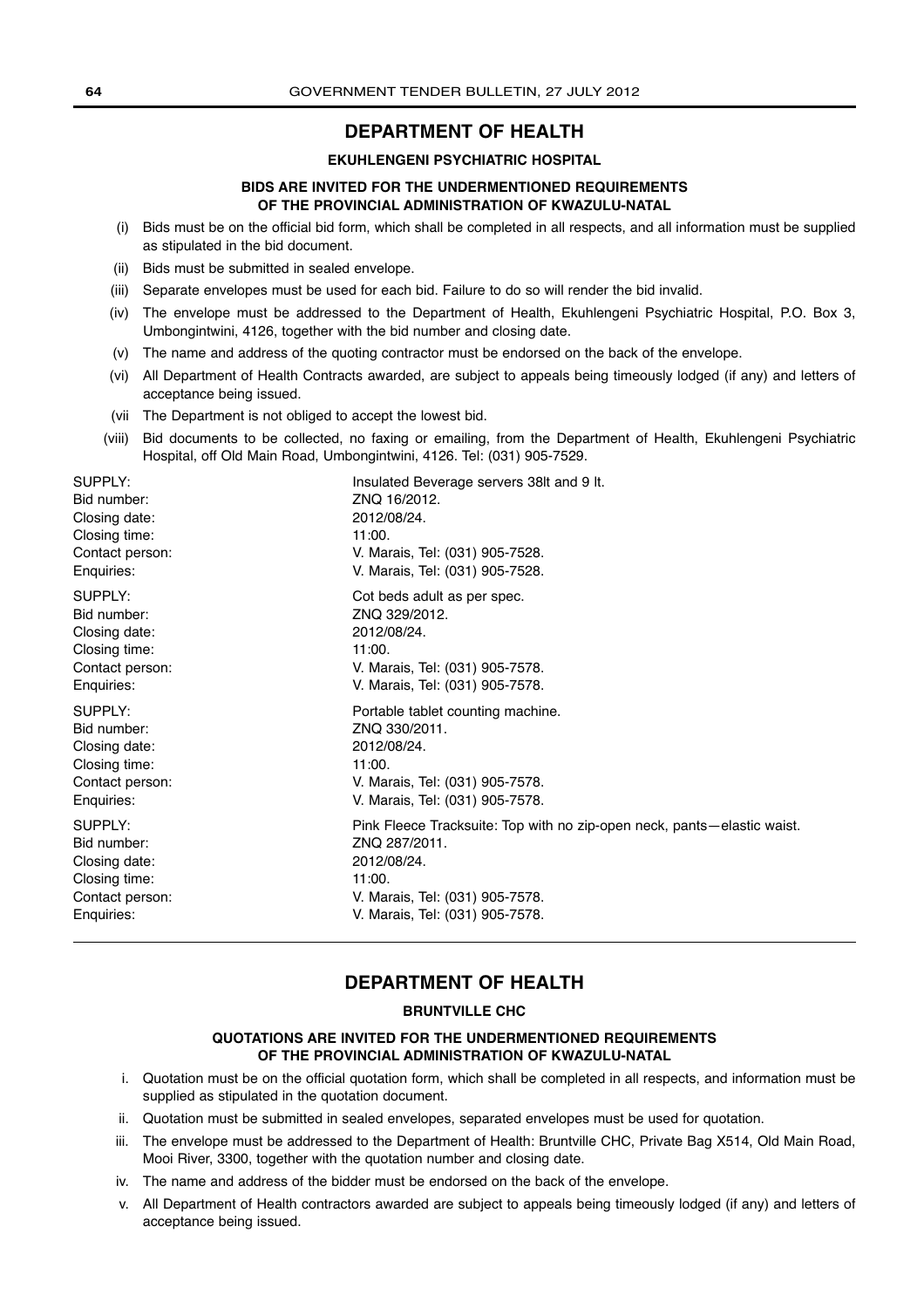- vi. This quotation will be evaluated based on the 80/20 points system, specification, correctness of information supporting documents, past contract performance (if applicasble) and ability of company to render the service. An original Tax Clearance Certification must be submitted regardless of price.
- vii. Quotation document are available from Department of Health: Bruntville CHC, Old Main Road, Mooi River, 3300, Supply Chain Department, Mrs N.T. Xaba & Mr S. Jili, Tel: (033) 263-1545 on the day of the site inspection.
- viii. Late tenders will not be accepted. NB: No faxed quotation will be accepted.
- ix. Tender Box is available at Department of Health: Bruntville CHC next the security house at the main gate. Department of Health: Bruntville CHC is not obliged to award the lowest quotation.

#### **B-BBEE POINTS WILL BE ALLOCATED AS FOLLOWS:**

| <b>B-BBEE Status Level of Contributor</b> | Number of Points<br>(80/20 system company to ring their level) |
|-------------------------------------------|----------------------------------------------------------------|
|                                           | 20                                                             |
| 0                                         | 18                                                             |
|                                           | 16                                                             |
|                                           | 12                                                             |
|                                           | 8                                                              |
|                                           |                                                                |
|                                           |                                                                |
|                                           | 2                                                              |
| Non-compliant Contributor                 |                                                                |

*NB:* Bidders must submit B-BBEE or EME certificate issued by a verification Agency or Registered Auditor accredited by SANAS

| SERVICE/SUPPLY:  | Supply and install steel shelves, build-in cupboard and sink at Bruntville CHC as |
|------------------|-----------------------------------------------------------------------------------|
|                  | per specification                                                                 |
| Bid number:      | ZNQ 13/07/2012/2013.                                                              |
| Site inspection: | 13/08/2012 at 11h00 (Bruntville CHC).                                             |
| Closing date:    | 27/08/2012 at 11h00.                                                              |
| Contact person:  | Mr TR Mchunu (033) 2631/545/082 662 2919.                                         |
|                  |                                                                                   |

# **PROVINCE OF KWAZULU-NATAL: DEPARTMENT OF TRANSPORT**

# **T1.1 TENDER NOTICE AND INVITATION TO TENDER**

### **CONTRACT No. ZNT 1202/10 T**

### **THE CONSTRUCTION OF NDONYANE RIVER CULVERT ON D959**

The Province of KwaZulu-Natal, Department of Transport, invites tenders from Established Contractors, experienced for the construction of the Ndonyane 3 x 3 m x 3 Box Culvert STC 3823 on Main Road D959. The duration of the project is 6 months.

The Established Contractor shall be registered in CIDB contractor grading designation 4 CE or higher.

Tender documents will be available as from 11h00 on Friday, 27 July 2012 during working hours (i.e. 08h00 to 16h00 Monday to Friday) until 16h00 on the day prior tot he Clarification Meeting, The physical address for collection of tender documents is: Department of Transport, Acquisition Section, ʻB' Block, 172 Burger Street, Pietermaritzburg.

A non-refundable tender deposit of R200 payable in cash or by bank-guaranteed cheque made out in favour of ʻProvince of KwaZulu-Natal' is payable on collection of the tender documents.

Queries relating to this tender may be addressed to: Mr S. Mkhasibe, Telephone No. (033) 345-1853, Fax No. (033) 345-1856, e-mail address: siyabonga.mkhasibe@emzansi.co.za

A compulsory Clarification meeting with representatives of the Employer will take place at the Bridge site Ndonyane River, D595 near St Michael School. From Ixopo take R612 towards the Highflats, drive for approximately 44 km and take left on to D959 (district road). Drive pass St Michaels Mission, proceed for approximately 2.5 km and stop at the drift at 11h00, 10 August 2012.

The closing time for receipt of tenders is 11h00 on Thursday, 24 August 2012. Telegraphic, telephonic, telex, facsimile, electronic, e-mailed and late tenders will not be accepted.

Requirements for sealing, addressing, delivery, opening and assessment of tenders are stated in the Tender Data.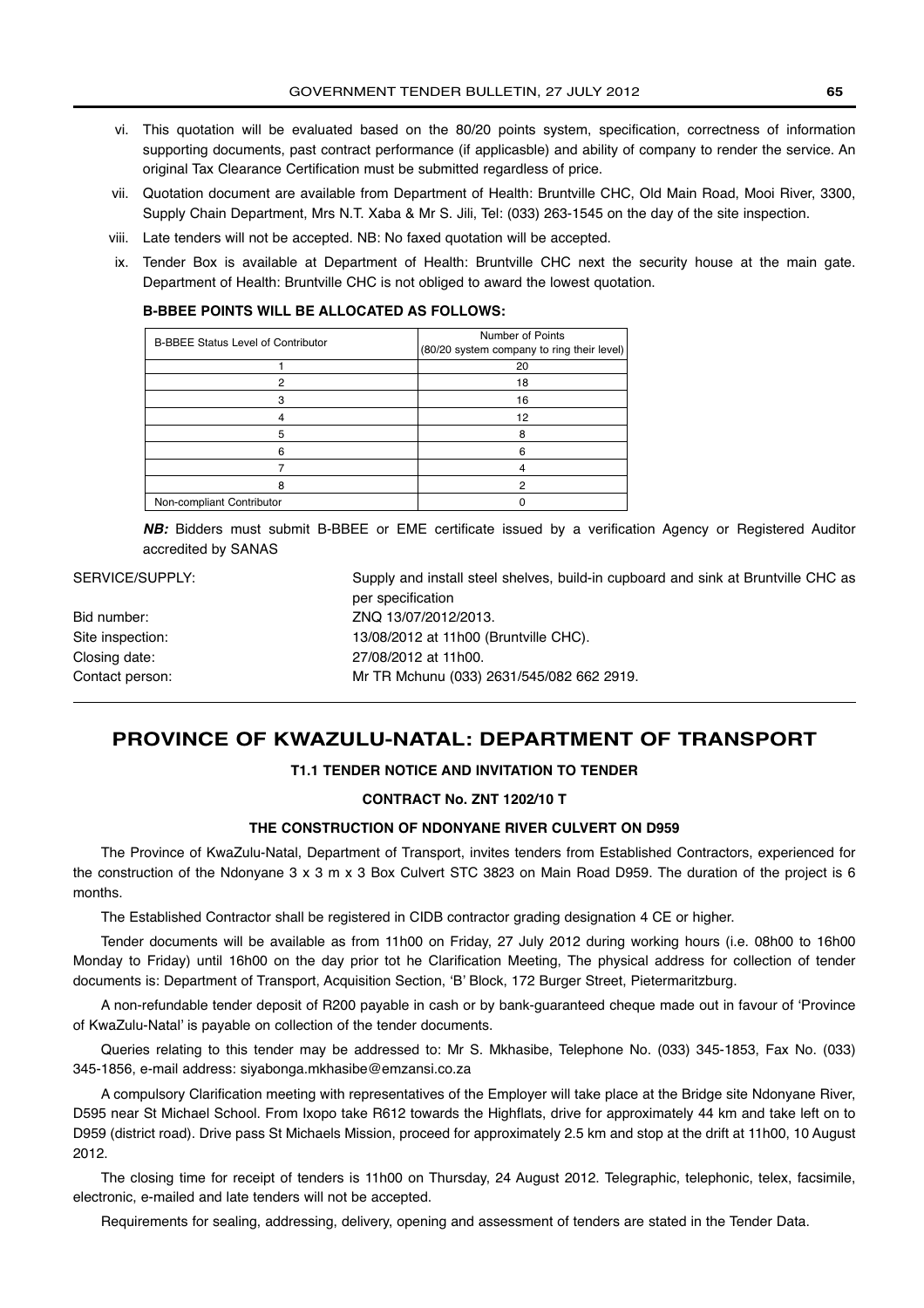# **ARC • LNR**

#### **(Excellence in Research and Development)**

#### **AGRICULTURAL RESEARCH COUNCIL**

#### ERRATA ON INVITATION TO TENDER FOR:

#### **ELECTRICAL WORK REQUIREMENTS AT THE TRANS-BOUNDARY ANIMAL DISEASES PROGRAMME (TADP)**

#### **TENDER No. ARC/13/07/12**

THE ARC WOULD LIKE TO CORRECT THE ADVERT FOR THE ABOVE TENDER ADVERTISED IN THE TENDER BULLETIN OF 13 JULY 2012 AS FOLLOWS:

1. The ARC hereby invites suitable and qualified bidders to submit tenders for electrical work requirements at the Trans-Boundary Animal Diseased Programme (TADP).

2. The compulsory briefing session will be held as follows:

**Compulsory briefing session:** Venue: ARC-Onderstepoort Veterinary Institute, TADP Admin Office, 100 Old Soutpan Road (M35), Onderstepoort. Date: 31 July 2012. Time: 09:00 am.

3. The closing date and time is scheduled as follows: **7 August 2012 at 11:00 am.**

4. Tender documents are available at a non-refundable fee of R100,00.

**All enquiries can be delivered to Ms Corne van Huyssteen at (012) 529-9479.**

# **LUTHULI MUSEUM**

### **INVITATION TO TENDER: TENDER No. LM 07/12**

The Luthuli Museum invites tenders for a Security Service at the Luthuli Museum, located in Groutville, KwaDukuza.

#### **Special Tender Requirements:**

A non-refundable cash deposit of R300,00 will be charged for each document issued. A compulsory site meeting is set for Friday, 7 August 2012 at 10:00, Luthuli Museum.

It is compulsory for the tenderer or his/her appointed nominee to attend the briefing meeting as non-attendance at this briefing will exclude the tenderer from further consideration. The aim of the briefing will be to facilitate a full understanding of the requirements of the contract and the completion of the tender document.

Tender document can be collected from the Luthuli Museum at 3233 Nokukhanya Luthuli Street, Groutville, KwaDukuza between 9h00 to 15h00, Monday to Friday from 30 July 2012.

Parties collecting Tender Document LM07/12 are to sign for the receipt thereof stating their full name and the name; address and contact telephone number of the company they represent.

Tenders must be placed in a sealed envelope and deposited at reception, Luthuli Museum, 3233 Nokukhanya Luthuli Street, Groutville, KwaDukuza.

No faxed; emailed or posted tenders will be accepted.

This tender closes on Friday, 24 August 2012 at 12:00 South African time.

All enquiries should be forwarded: The Director, Luthuli Museum, Tel: (032) 559-6822/23/24.

# **ECRDA**

#### **(Eastern Cape Rural Development Agency)**

#### **NCRCP3262**

### **CONTRACT NO. 002-2012/13 DEVELOPMENT OF ERP SYSTEM**

#### ERRATUM TO BID NOTICE

*Please note:* The closing date of the above contract has been extended to: Friday, 10 August 2012 @ 11h00.

*All enquiries should be directed to:*

Miss T Matshikwe — (043) 605-1218 (Administrative)

Mr LR Mdlokovi — (043) 604-7000 (Technical).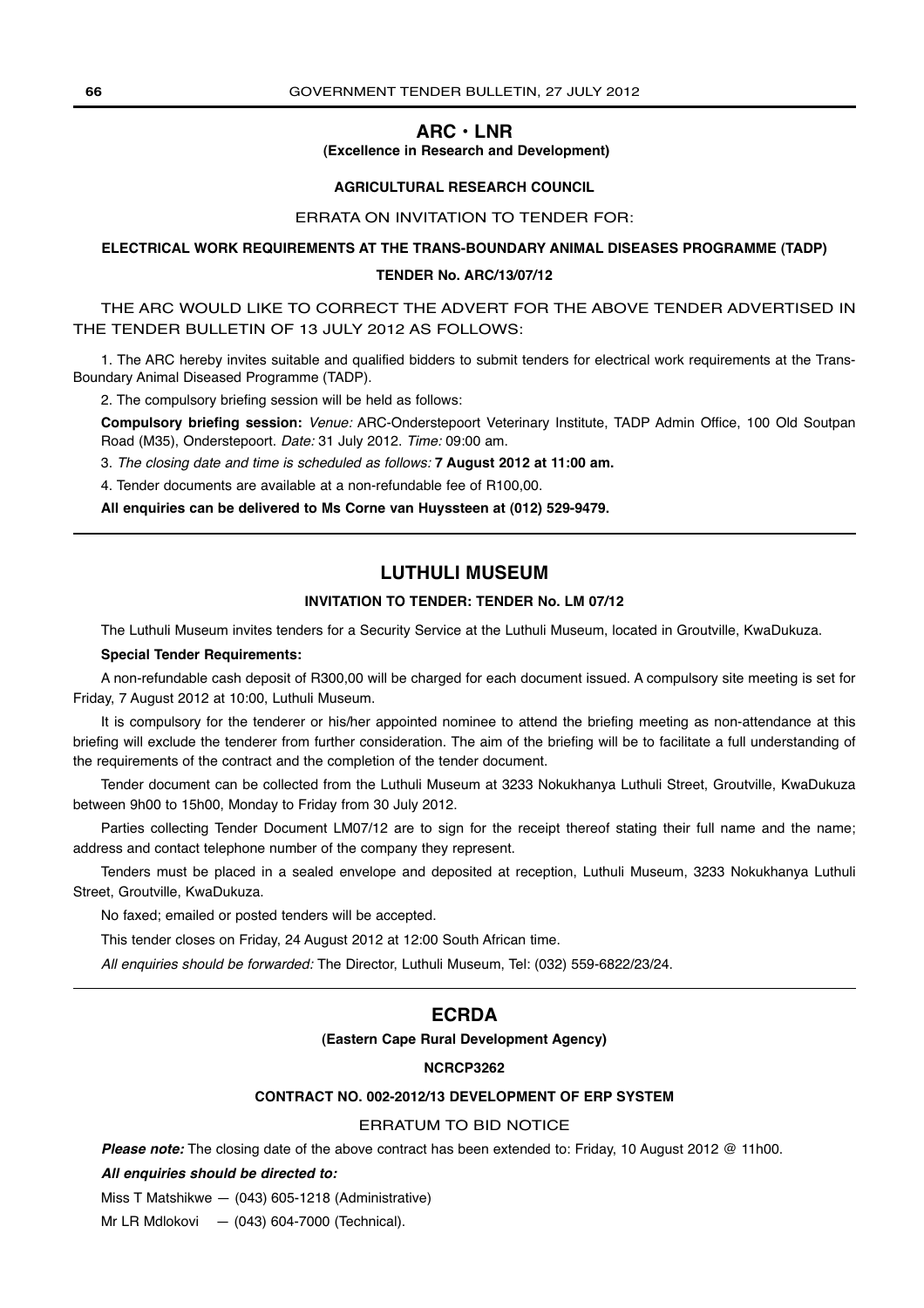# **SOUTH AFRICAN REVENUE SERVICE (SARS)**

**REFERENCE: RFP 07/2012**

### **REQUEST FOR TENDER: APPOINTMENT OF A SERVICE PROVIDER FOR CAFETERIA SERVICES AT THE ALBERTON CAMPUS**

The South African Revenue Service (SARS) invites suitably qualified service providers to submit proposals for the rendering of cafeteria services for SARS at the Alberton Campus, Alberton.

| Reference No.:                      | RFP 07/2012.                                                     |
|-------------------------------------|------------------------------------------------------------------|
| Compulsory site meeting:            | 8 August 2012.                                                   |
| Time:                               | 11h00.                                                           |
| Venue:                              | Alberton Campus, Mckinon Street, New Redruth, Alberton.          |
| Closing date and time:              | 31 August 2012 at 11h00.                                         |
| For further details please contact: | SARS Tender Office, Tel: (012) 422-6821/8540, Fax: 086 612 8509. |
|                                     | Email: tenderoffice@sars.gov.za                                  |

#### *Tender enquiries:*

Bid documents can be downloaded from SARS website (www.sars.gov.za)

The closing date for RFP 07/2012 is 11h00 on 31 August 2012 and bid responses must be placed in the tender box before 11h00 at the main entrance of the SARS Procurement Centre, Linton House, Brooklyn Bridge, 570 Fehrsen Street, Brooklyn, Pretoria.

Telephonic, telegraphic, telexed, faxed, emailed and late tenders will not be accepted.

*NB:* Please continue to vist our website for notices, updates and date adjustments for this tender as well as all other tenders. For all awarded tenders please visit our website at www.sars.gov.za

# **GAUTENG**

### **APPOINTMENT OF A DIGITAL AGENCY FOR DEVELOPMENT AND MANAGEMENT OF DIGITAL CHANNELS AND OPTIMAL USE OF DIGITAL PLATFORMS INCLUDING WEBSITE MAINTENANCE, CAMPAIGN MANAGEMENT AND DIGITAL SUPPORT SERVICES**

### **BID No. COH WHS DINOKENG 01-2012/13**

One of the functions of the Gauteng Tourism Authority is to position "Brand Gauteng" amongst the leading tourism destination brands in the world, hence the need for the development and management of digital channels and the optimal use of digital platforms to meet the organisation's destination marketing and communications objectives.

Companies competent in the development and management of digital channels and optimal use of digital platforms including website maintenance, campaign management and digital support services are hereby invited to tender.

Bid documents can be collected from Ms Nomaswazi Lamola on the 9th Floor, 124 Main Street, Johannesburg, E-mail: nomaswazi.lamola@gauteng.gov.za

Completed bid documents must be hand delivered to:

The Tender Box, 11 Floor, 124 Main Street, Johannesburg, by 16 August 2012 at 11h00.

#### **No late bids will be accepted.**

Please address all queries in writing to Ms Kay Robertson by e-mail at Kayinafrica@gmail.com & Mr Barba Gaoganediwe by e-mail at barba@gauteng.net

For more information on the Gauteng Tourism Authority, please see www.gauteng.net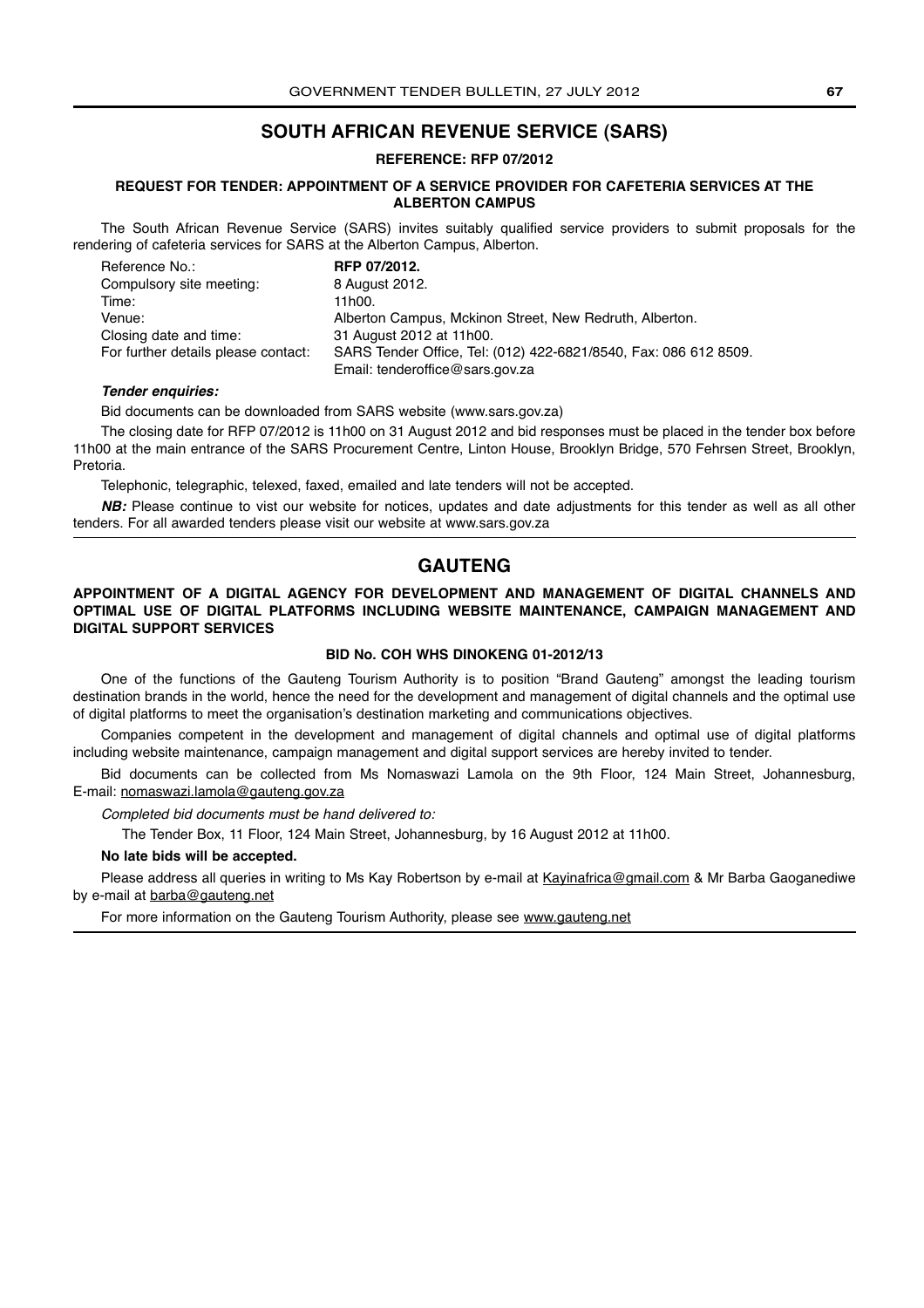# **B. RESULTS OF TENDER INVITATIONS**

**Notices are not sent to unsuccessful tenderers, but particulars of successful tenderers are published hereunder for general information:**

# **SUPPLIES**

# **DEPARTMENT OF CORRECTIONAL SERVICES**

| BID No.     | <b>ITEM No.</b> | <b>SUCCESSFUL</b><br><b>BIDDER</b>                                 | <b>PRICE</b>                                         | <b>BRAND</b>                    | *BASIS OF<br><b>DELIVERY</b> | <b>BEE STATUS</b><br>LEVEL |
|-------------|-----------------|--------------------------------------------------------------------|------------------------------------------------------|---------------------------------|------------------------------|----------------------------|
| KZN 01/2012 | 3               | Hoxies (Pty) Ltd<br>Hoxies (Pty) Ltd                               | R1 022 814,00<br>762 660,00<br>R.                    | Supreme<br>Viking               | Weekly<br>Weekly             | 3<br>3                     |
| KZN 02/2012 | 2<br>3          | Hoxies (Pty) Ltd<br>Hoxies (Pty) Ltd<br>Hoxies (Pty) Ltd           | R1 645 740,72<br>96 232,50<br>R<br>R1 144 395,00     | Supreme<br>Supreme<br>Viking    | Weekly<br>Weekly<br>Weekly   | 3<br>3<br>3                |
| KZN 03/2012 | $3$ and $4$     | World Focus 1566 CC<br><b>Transfar Trading</b><br>Hoxies (Pty) Ltd | R1 008 950,00<br>888 000.00<br>R<br>879 840,00<br>R. | N/A<br>Overberg<br>Supreme      | Weekly<br>Weekly<br>Weekly   | 3<br>3<br>3                |
| KZN 04/2012 | 1               | Hospanoe CC                                                        | R5 120 950,00                                        | N/A                             | Daily                        | 3                          |
| KZN 05/2012 | 1               | Hospanoe CC                                                        | R6 722 000,00                                        | N/A                             | Daily                        | 3                          |
| KZN 06/2012 | and 2           | Mthethwa Coal                                                      | R <sub>10</sub> 653 300,00                           | N/A                             | Weekly                       | 4                          |
| KZN 07/2012 | and 2           | KwaZulu SJ Construction                                            | R 2 257 200,00                                       | N/A                             | Weekly                       | 3                          |
| KZN 08/2012 | 2               | <b>Isolezwe Marketing</b><br>Deshua Investments                    | R <sub>2</sub> 322 426,92<br>R1 473 601,60           | Dentazyne/Aquafresh<br>Ida/Diva | Monthly                      | 3                          |
| KZN 09/2012 | 2               | Golden Empire Trading 58 CC<br><b>Transtar Trading CC</b>          | R <sub>2</sub> 950 560.00<br>R3 998 280,00           | Farm Gold<br>Impala             | Monthly<br>Monthly           | 3<br>3                     |

\* BASIS FOR DELIVERY: (A) F.O.R. (B) F.O.B. (C) F.O.R. IN BOND (D) C.I.F. (E) DELIVERED

# **(WESTERN CAPE) EDUCATION DEPARTMENT**

| <b>DESCRIPTION OF</b><br>TENDER No.<br><b>TENDER</b>      | SUPPLIER AWARDED TO                                                                                                                                                                                                                                                                               | <b>CONTRACT</b><br><b>VALUE PER</b><br><b>SUPPLIER</b> | CONTRACT CONTRACT<br><b>ISTART DATEI</b> | <b>PERIOD</b> |
|-----------------------------------------------------------|---------------------------------------------------------------------------------------------------------------------------------------------------------------------------------------------------------------------------------------------------------------------------------------------------|--------------------------------------------------------|------------------------------------------|---------------|
| GT/GDHSD/<br>Supply of catheters<br>and tubes<br>088/2011 | 1. Endomed Medical and Surgical Supplies<br>CC.<br>2. Milano Healthcare Solutions<br>3. Teleflex Medical<br>4. Grobir Medical<br>5. Nu Angle Medical<br>6. Cedar Point Trading<br>7. Muelekanyi Medical Solutions<br>8. B Braun Medical<br>9. Matimba General Supply<br>10. First Medical Company | R22 316 028,00<br>for the whole<br>project             | 01/07/2011-<br>31/04/2013                | 22 months     |

# **KWAZULU-NATAL DEPARTMENT OF HEALTH: KING EDWARD VIII REGIONAL HOSPITAL**

| QUOTATION      | <b>SUPPLY</b>                  | <b>COMPANY NAME</b>            |
|----------------|--------------------------------|--------------------------------|
| CG 56/12 GAZ   | Recliner dialysis chair        | <b>Bioclin Solutions</b>       |
| ZG 1078/12 GAZ | Plastic clean linen trolleys   | Leading Logistics              |
| ZG 960/12 GAZ  | Gloves Latex Exam large biotex | Inanda Medical                 |
| LS 195/12 GAZ  | Clear plastic bags             | P.J. Plastic (Jayendra Sewpal) |

### **KWAZULU-NATAL DEPARTMENT OF HEALTH: LADYSMITH PROVINCIAL HOSPITAL**

| <b>ZNB Number</b> | SERVICE/GOODS                                         | <b>COMPANY NAME</b>              |
|-------------------|-------------------------------------------------------|----------------------------------|
| ZNB 02/12/13      | Supply of sliced brown bread (12 months)              | Oyengweni Guest House            |
| ZNB 17/12/13      | Supply and deliver swabs cotton absorbent non sterile | Dynamed Medical & Pharmaceutical |
| ZNB 19/12/13      | Supply of swabs gauze abdominal 370 mm x 245 mm       | <b>Palmed Medical</b>            |
| ZNB 01/12/13      | Supply of groceries                                   | Umlahlankosi Trading Enterprise  |
| ZNB03/12/13       | Supply of notice boards                               | Arcade Distributors              |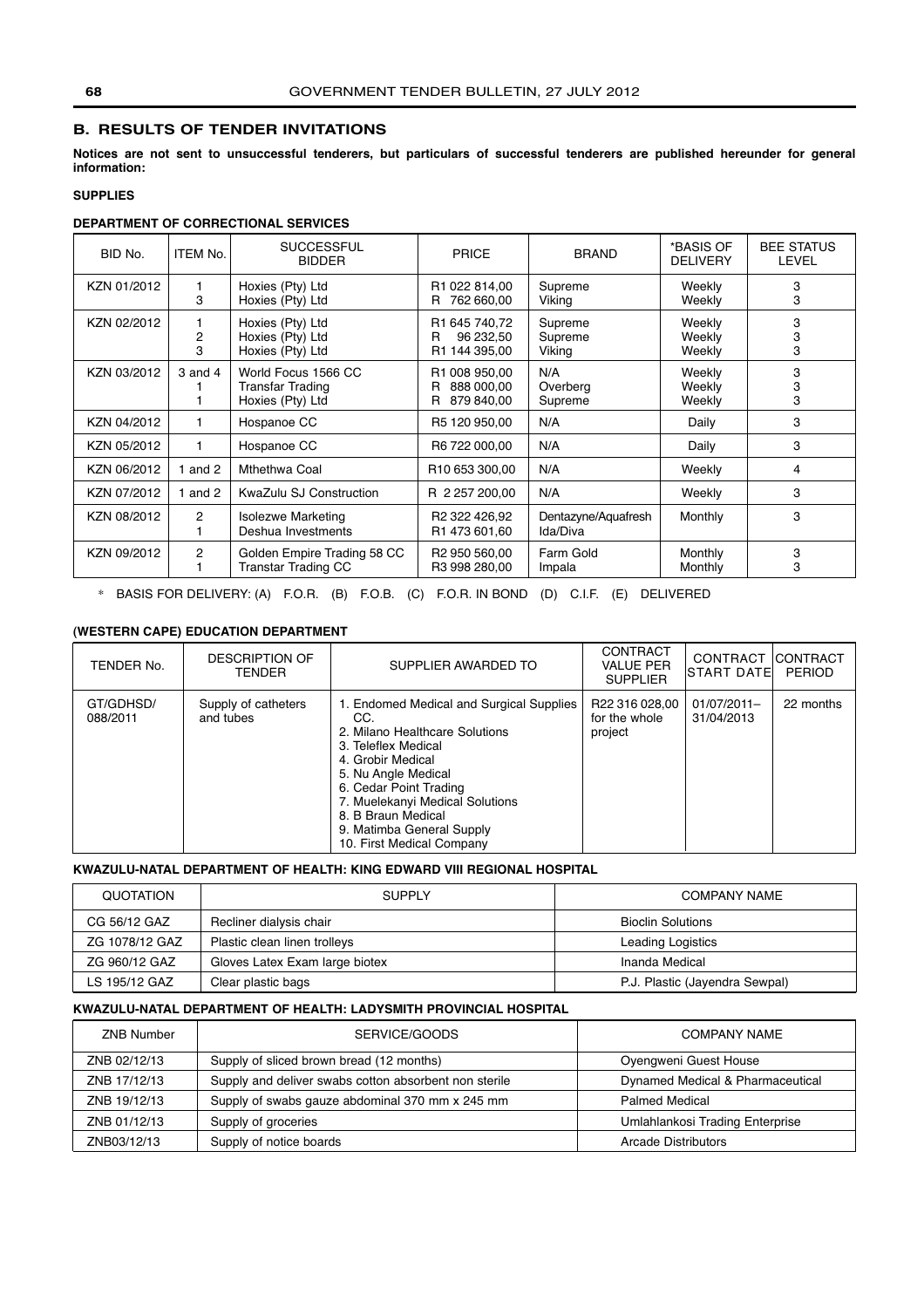# GOVERNMENT TENDER BULLETIN, 27 JULY 2012 **69**

# **KWAZULU-NATAL DEPARTMENT OF HEALTH: GREY'S HOSPITAL**

| <b>ZNB Number</b> | <b>DESCRIPTION</b>                 | <b>COMPANY AWARDED</b> |
|-------------------|------------------------------------|------------------------|
| ZNO: 971/6/12     | <b>Annual Pest Control Service</b> | <b>Bidvest Steiner</b> |
| ZNO 117/4/12      | Safe-T-Tubes                       | Lanoy Medical          |
| ZNQ 6950/01/12    | <b>ECG Electrodes Paeds</b>        | Multisurge CC          |
| ZNQ 7829/3/12     | Laundry bags                       | Aspidus                |
|                   | Sheets draw white 100 x 180 cm     | Indlovu Manufacturing  |

### **KWAZULU-NATAL DEPARTMENT OF HEALTH: PRINCE MSHIYENI MEMORIAL HOSPITAL**

| ZNQ No.   | <b>DESCRIPTION</b>                                                                                                                                                                                                                                  | COMPANY AWARDED                 |
|-----------|-----------------------------------------------------------------------------------------------------------------------------------------------------------------------------------------------------------------------------------------------------|---------------------------------|
| 316/12/13 | 300 boxes, drawtex hydrocapillary wound, size 10 cm x 10 cm (box/20)                                                                                                                                                                                | Beier Drawtex Healthcare        |
| 452/12/13 | 3 200 units, disposable cusco/vaginal speculum, small, medium and<br>large                                                                                                                                                                          | Kavimed CC                      |
| 477/12/13 | Sterilization wrap,<br>12 boxes, 600 x 600 mm, regular duty, blue (box/240)<br>24 boxes, 900 x 900 mm, regular duty, blue (box/144)<br>12 boxes, 1 200 x 1 200 mm, regular duty, blue (box/120)<br>10 boxes, 1 370 x 1 370 mm, heavy duty (box/485) | <b>Kimberley Clark</b>          |
| 93/12/13  | 500 units, non adherent gauze dressing chlorhexidine tulle grass<br>evenly impregnated with approximately, 100 x 400, 150 g 1 ml squared,<br>containing 0.5 g chlorhedine acetate B.P. per 100 g                                                    | <b>Icembe Medical</b>           |
| 317/21/13 | 200 units, drawtex hydrocapillary wound, 10 x 20 cm (box/10)                                                                                                                                                                                        | <b>Beier Drawtex Healthcare</b> |
| 52/12/13  | 250 units, pastoe chairs, durable and comfort for pregnant women                                                                                                                                                                                    | <b>Regency Office Furniture</b> |
| 394/12/13 | 30 units, double bucket system, galvanized frame on wheels, complete<br>with galvanised wringer and red & blue buckets                                                                                                                              | Ace Plastics Inc.               |
| 472/12/13 | Supply and fit wire mesh in E wards                                                                                                                                                                                                                 | Chwepheshe Investments          |
| 384/12/13 | 150 cases, mask N95 particulate filter respirator and surgical tecnol fluid<br>shield, PFR 95 (Case of 6 x 35)                                                                                                                                      | Saint Bala Trading              |
| 595/12/13 | Pest control for the Hospital and Clinics within the Hospital (one year<br>contract)                                                                                                                                                                | Yamampela Pest Control          |

#### **KWAZULU-NATAL DEPARTMENT OF HEALTH: ST ANDREWS HOSPITAL**

| QUOTATION No. | <b>SUPPLY</b>                   | <b>COMPANY NAME</b> | CONTACT<br><b>PERSON</b>     |
|---------------|---------------------------------|---------------------|------------------------------|
| ZNQ:249/12/13 | Cannula Veinflow                | B. Braun            | Mr B Shinga/<br>Mrs Jantjies |
| ZNQ169/12/13  | Juice concentrated 5   x 250 ml | Andigcinwe          | Mr B Shinga/<br>Mrs Jantjies |

#### **KWAZULU-NATAL DEPARTMENT OF HEALTH: EDENDALE HOSPITAL**

| ZNB No.        | <b>DESCRIPTION</b>                                           | AWARDED TO             | <b>PRICE</b>            |
|----------------|--------------------------------------------------------------|------------------------|-------------------------|
| ZNB 165/06/12  | Stat Site cards Mghb x 220 boxes                             | Logan Medical          | R <sub>198</sub> 880,00 |
| ZNB 138/04/121 | Single Port Needle Free giving set x 400 boxes               | CareFusion             | R182 400.00             |
| ZNB 167/06/12  | Colostomy bags 2 520 x 400 boxes                             | Umsinsi Healthcare     | R127 680,00             |
| ZNB 174/06/12  | Colostomy bags 2 490 x 400 boxes                             | <b>Ample Resources</b> | R96 240.00              |
| ZNB 173/06/12  | Spinal Needles 25 g pencil point 100/496/<br>125 x 150 boxes | <b>Viking Medical</b>  | R <sub>192</sub> 000.00 |

# **KWAZULU-NATAL DEPARTMENT OF HEALTH: IMBALENHLE COMMUNITY HEALTH CENTRES**

| ZNO No. | <b>ITEM DESCRIPTION</b>                                   | <b>QUANTITY</b> | AWARDED<br><b>COMPANY</b> |
|---------|-----------------------------------------------------------|-----------------|---------------------------|
| 68/2012 | Supply/service of opthalmic tonometer                     |                 | Mars Healthcare<br>SA     |
| 69/2012 | Supply/service of detector-fetal heart                    |                 | Duma Health               |
| 71/2012 | Supply/service of opthalmic autorefractor                 |                 | Havitz-Optics             |
| 72/2012 | Supply/service of ultrasonic nebulizer                    |                 | Kolmed Medical            |
| 74/2012 | Supply/service of analyser blood gas - (cassette<br>type) |                 | Alere Healthcare          |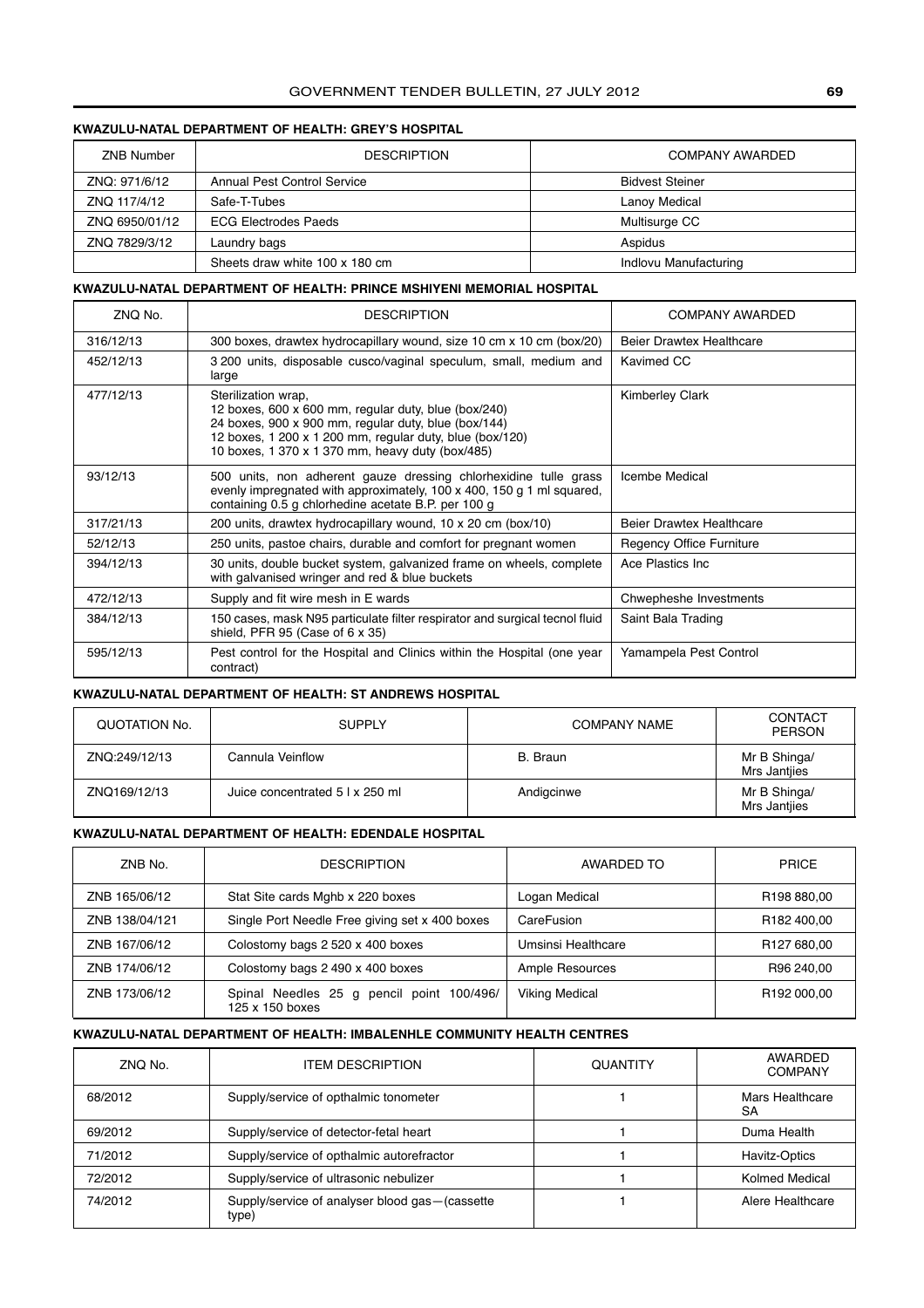# **70** GOVERNMENT TENDER BULLETIN, 27 JULY 2012

| ZNQ No. | <b>ITEM DESCRIPTION</b>           | <b>QUANTITY</b> | <b>AWARDED</b><br><b>COMPANY</b> |
|---------|-----------------------------------|-----------------|----------------------------------|
| 76/2012 | Supply/service of bilirubinometer |                 | Healthcare<br>Technologies       |

### **KWAZULU-NATAL DEPARTMENT OF HEALTH: GREYTOWN HOSPITAL**

| ZNQ No.  | <b>DESCRIPTION</b>                      | COMPANY        | <b>AMOUNT</b> |
|----------|-----------------------------------------|----------------|---------------|
| 44/03/12 | Supply and deliver fresh drinking water | Zabusa Trading | R50 000.00    |

# **DEPARTMENT OF HEALTH: WESTERN CAPE**

| BID.           | <b>DESCRIPTION</b>                                                                                                                                                                                                                                                                                                                                                                                                                                                                                   | <b>SUCCESSFUL</b><br><b>BIDDER</b> | PRICE (VALUE)       |
|----------------|------------------------------------------------------------------------------------------------------------------------------------------------------------------------------------------------------------------------------------------------------------------------------------------------------------------------------------------------------------------------------------------------------------------------------------------------------------------------------------------------------|------------------------------------|---------------------|
| WCDOH26/1/2012 | Supply and delivery of toilet papers, plastic bags, plastic aprons and<br>cleaning material to all hospitals/institutions under the control of the<br>Department of Health: Provincial Government of the Western Cape<br>for the period immediately 2012 to 31 October 2014.<br>The full details of the award are available on request provided that<br>you submit a motivation to:<br>Miss N Malindi, Tel. No. (021) 483-3720, Fax No. 086 768 9195,<br>e-mail address: ncumisa.malindi@pqwc.gov.za | Mulitple awards                    | $\pm$ R3 631 017,21 |

# **KWAZULU-NATAL DEPARTMENT OF HEALTH: CHRIST THE KING HOSPITAL**

| ZNO No.     | <b>ITEM DESCRIPTION</b>                                                     | COMPANY AWARDED               | <b>AMOUNT</b>          |
|-------------|-----------------------------------------------------------------------------|-------------------------------|------------------------|
| 134/2012-13 | Supply and deliver brown bread sliced                                       | Sewpath Supplies              | R55 527.00             |
| 135/2012-13 | Supply and deliver milk and maas                                            | Abangguggisi Trading          | R49 050,00             |
| 136/2012-13 | Supply and deliver chicken meat (chicken portion<br>and chicken drumsticks) | Abangguggisi Trading          | R73 256,40             |
| 138/2012-13 | Supply and deliver rice parboiled 10 kg                                     | <b>Bhekimpilo Medical</b>     | R <sub>16</sub> 000.00 |
| 139/2012-13 | Supply and deliver N95 Respiratory                                          | Logan Medical and Surgical CC | R <sub>20</sub> 520.00 |
| 148/2012-13 | Fumigation of pest control at the Hospital and<br>clinics                   | <b>Phil Medic Services</b>    | R75 600,00             |

# **SERVICES**

### **DEPARTMENT OF PUBLIC WORKS**

| TENDER No.                                                   | AWARDED TO                                        |
|--------------------------------------------------------------|---------------------------------------------------|
| KM 02/12: Springbok SAPS: Repairs of old commando<br>offices | RO Swika Projects for the amount of R9 287 260,57 |

# **DEPARTMENT OF ENVIRONMENTAL AFFAIRS**

| BID No. | <b>DESCRIPTION</b>                                                                                                                                                                                                                                                                                                                                    | NAME OF BIDDERS                         | <b>PRICE</b>      |
|---------|-------------------------------------------------------------------------------------------------------------------------------------------------------------------------------------------------------------------------------------------------------------------------------------------------------------------------------------------------------|-----------------------------------------|-------------------|
| E 1212  | Appointment of a professional service provider for<br>outsourcing to develop a National Organic Waste<br>Composting Strategy for a period of twelve<br>months                                                                                                                                                                                         | Jeffares & Green (Pty) Ltd              | R1 468 462,50     |
| E 1211  | Appointment of a service provider for the<br>outsourcing of the finalization of the THEME<br>report: Governance, Administration & Impact and<br>Instruments (THEME!) in terms of the combined<br>two theme identified for the National Environ-<br>mental Impact Assessment and Management<br>strategy for a period of April 2012 to November<br>2012 | <b>CSIR</b>                             | R 848 471,00      |
| E 1216  | Appointment of a service provider for outsourcing<br>of the renewal of open text live link (EDMS) soft-<br>ware licences maintenance for a period of (12<br>months) including 2nd and 3rd line support cover-<br>ing a period of here years                                                                                                           | Business Connection (Pty) Ltd           | R1 787 423, 89    |
| E 1119  | DEA PPP Head Office Project (new building)                                                                                                                                                                                                                                                                                                            | Imvelo Concessions Company (Pty)<br>Ltd | R.<br>366 million |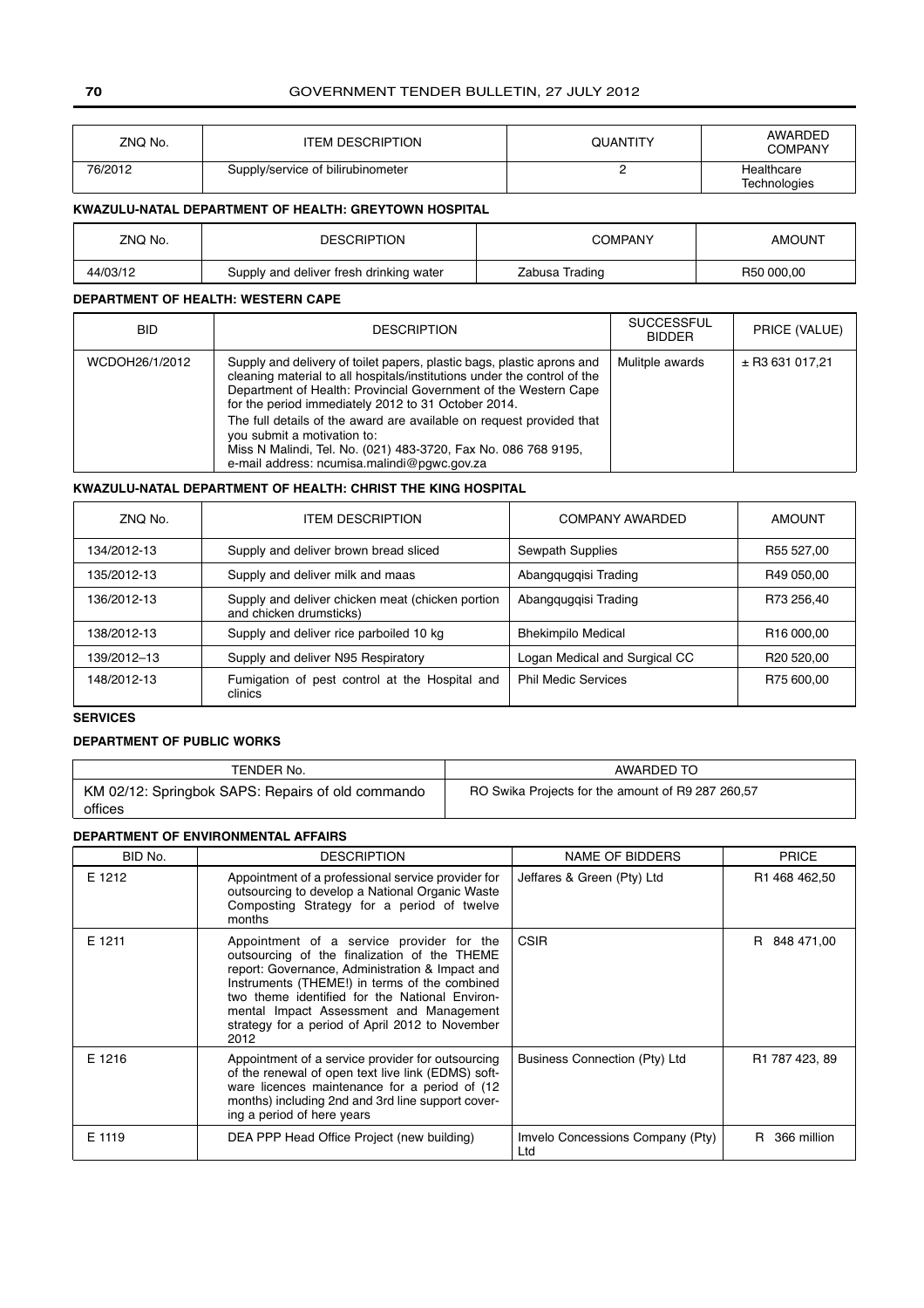# **SOUTH AFRICAN POLICE SERVICE**

| <b>DESCRIPTION</b>                                                                                                     | <b>REQUIRED AT</b>                 | TENDER No.          | DUE AT 11:00             | AWARDED TO                             |
|------------------------------------------------------------------------------------------------------------------------|------------------------------------|---------------------|--------------------------|----------------------------------------|
| Appointment of a Health Risk<br>Manager (Administrator) to the<br>SAPS Nationally, for a period of<br>three (03) years | SAPS: Personnel<br><b>Services</b> | 19/1/9/1/93 TP (11) | Bid closed on 2012-04-17 | Alexander Forbes Health<br>$(PtV)$ Ltd |

#### **NATIONAL DEPARTMENT OF PUBLIC WORKS**

| TENDER No.                                                                            | AWARDED TO                                           |  |  |
|---------------------------------------------------------------------------------------|------------------------------------------------------|--|--|
| PF01/12: De Aar Magistrate Office: Provisioning of cleaning services for<br>24 months | Mabonobono for the amount of R420 000,00             |  |  |
| PF03/12: Port Nolloth Magistrate Office: Provisioning of cleaning services            | 4 Cast Group of Companies Services for the amount of |  |  |
| for 24 months                                                                         | R <sub>107</sub> 549,00                              |  |  |
| PF04/12: Hanover Magistrate Office: Provisioning of cleaning services for 24          | Termoline Trading Enterprise for the amount of       |  |  |
| months                                                                                | R120 000.00                                          |  |  |
| PF05/12: Petrusville Magistrate Office: Provisioning of cleaning services for         | Gold Coast Security Services for the amount of       |  |  |
| 24 months                                                                             | R130 000.00                                          |  |  |
| PF06/12: Olifantshoek Magistrate Office: Provisioning of cleaning services            | 4 Cast Group of Companies Services for the amount of |  |  |
| for 24 months                                                                         | R1 111 600,00                                        |  |  |
| PF07/12: De Aar Magistrate Office: Provisioning of gardening services for             | Gold Coast Security Services for the amount of       |  |  |
| 24 months                                                                             | R135 000.00                                          |  |  |
| PF08/12: Kathu Magistrate Office: Provisioning of gardening services for<br>24 months | Ithuta Trading for the amount of R157 852,80         |  |  |
| PF09/12: Kuruman Magistrate Office: Provisioning of cleaning service for<br>24 months | Remmogo Badirimmogo for the amount of R1 136 464,96  |  |  |
| Any queries contact: Ms G. Aysen, Depart. Public Works, 053 838 5221.                 |                                                      |  |  |

### **KWAZULU-NATAL DEPARTMENT OF HEALTH: TOWNHILL HOSPITAL**

| ZNQ No.        | <b>SERVICE</b>                                                   | CONTRACTOR                         |
|----------------|------------------------------------------------------------------|------------------------------------|
| ZNQ No. 219/12 | Screeding and epoxy nappy room floor in stores                   | <b>Amatwins Trading Enterprise</b> |
| ZNQ No. 156/12 | Concrete carpot floor next to the creche at Townhill Hospital    | Easy Tarmac Pave & Project         |
| ZNQ No. 154/12 | Concrete carpot floor next to the tuck shop at Townhill Hospital | <b>Zamo Contractors</b>            |

### **DUBE TRADEPORT (SOUTHERN AFRICA'S PREMIER AIR LOGISTICS PLATFORM)**

| <b>RFP</b>                  | <b>DESCRIPTION</b>                                                                                     | SUCCESSFULL BIDDER       |
|-----------------------------|--------------------------------------------------------------------------------------------------------|--------------------------|
| RFP: DTP/RfP/6/PRO/10/2011  | Proposal for security service for Dube TradePort   Fidelity Security Services (Pty) Ltd<br>Corporation |                          |
| RFP: DTP/RfP/15/FIN/04/2012 | Proposal for insurance, risk and claims management for<br>Dube TradePort Corporation                   | Marsh Services (Pty) Ltd |

#### **DEPARTMENT OF PUBLIC WORKS**

| BID No.                                                                                                                | <b>SERVICE</b>                                                                                       | CONTRACTOR       |  |
|------------------------------------------------------------------------------------------------------------------------|------------------------------------------------------------------------------------------------------|------------------|--|
| ZNTL 01781 W                                                                                                           | Department of Public Works: Midlands Regional Office:<br>Upgrades and additions to existing carports | Thencane Trading |  |
| <b>NB:</b> All contract awards are subject to no appeals lodged within 5 working days from date of this advertisement. |                                                                                                      |                  |  |

### **DEPARTMENT OF HUMAN SETTLEMENTS: PROVINCE OF KWAZULU-NATAL**

| BID No.         | <b>SERVICE</b>                                                                                                                                                                                                                                                                                                                                       | <b>SERVICE PROVIDER</b>         |
|-----------------|------------------------------------------------------------------------------------------------------------------------------------------------------------------------------------------------------------------------------------------------------------------------------------------------------------------------------------------------------|---------------------------------|
| ZNB1097/2012HSE | Appointment of service provider to prepare, package and implement the<br>Edendale Bulwer Housing Project comprising of 1 000 units situated within<br>the Msunduzi Municipal Areas in terms of the Turnkey Strategy                                                                                                                                  | Linda Masinga and Associates    |
| ZNB1098/2012HSE | Appointment of a service provider to prepare, package and implement the J2<br>and Quarry Housing Project comprising of 1 000 units situated within the<br>Msunduzi Municipal Areas in terms of the Turnkey Strategy                                                                                                                                  | Linda Masinga and Associates    |
| ZNB1099/2012HSE | Appointment of service provider to package and implement the Ward 7<br>Sukuma Sakhe Programme in the Mkhambathini Municipal Area which is<br>under Umgungundlovu District Municipality (D22) (all relevant stages)<br>consisting of 1 000 units in the Mkhambathini Ward 7 Rurual Housing Project<br>to be procured through turnkey contract stategy | <b>Fezeka Business Services</b> |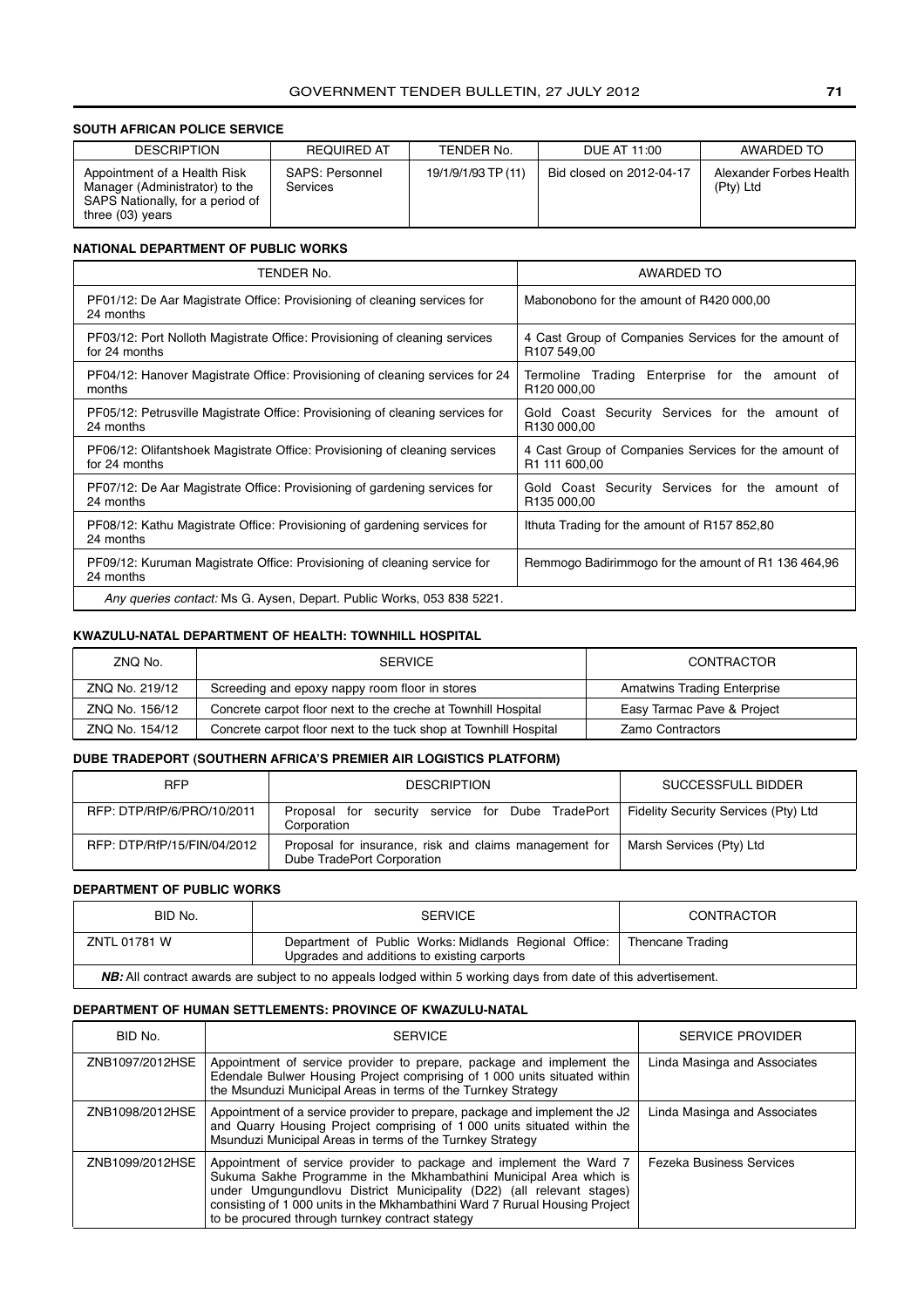### **72** GOVERNMENT TENDER BULLETIN, 27 JULY 2012

| BID No.         | <b>SERVICE</b>                                                                                                                                                                                          | <b>SERVICE PROVIDER</b>                       |
|-----------------|---------------------------------------------------------------------------------------------------------------------------------------------------------------------------------------------------------|-----------------------------------------------|
| ZNB1100/2012HSE | Appointment of service provider to package and implement the rectification<br>of 585 houses in various wards within the Msunduzi Municipal Area in terms<br>of the Department's Rectification Programme | <b>Qhawe Lamaghawe Business</b><br>Enterprise |

#### **DEPARTMENT OF PUBLIC WORKS: HEAD OFFICE**

| ZNT No.                                               | <b>SERVICE</b>                                                                                   | AWARDED BIDDER                       |
|-------------------------------------------------------|--------------------------------------------------------------------------------------------------|--------------------------------------|
|                                                       |                                                                                                  |                                      |
| ZNT 10/11/12                                          | The sale of Portion 1 of Erf 5916, Durban–FU, 24 Hunt Road, Glenwood                             | <b>Hazelside Property Developers</b> |
| ZNT 04/11/12                                          | The sale of Portion 460 (of 144) of Erf 31, No. 1560 Umhlanga Rocks, 27A<br><b>Herwood Drive</b> | Cedar Point Trading                  |
| <i>Enquiries: Mrs M.N. Zulu, Tel: (033) 355-5536.</i> |                                                                                                  |                                      |

### **KWAZULU-NATAL DEPARTMENT OF HEALTH: CENTRAL SUPPLY CHAIN MANAGEMENT DIRECTORATE**

| BID No.         | <b>SUPPLY</b>                                                                                                                          | CONTRACTOR                                                                                                                                                              |  |
|-----------------|----------------------------------------------------------------------------------------------------------------------------------------|-------------------------------------------------------------------------------------------------------------------------------------------------------------------------|--|
| ZNB 9178/2011-H | 8 x Ventilator ICU, Paediatric and Neonatal Academic for Various Hospitals                                                             | Respiratory Care Africa (Pty) Ltd                                                                                                                                       |  |
| ZNB 5632/2011-H | Pest control services for Medical Chambers Building, HAST Unit and Central<br><b>Provincial Stores</b>                                 | Inspect-A Pest                                                                                                                                                          |  |
| ZNB 7934/2011-H | The supply of ice bricks for Provincial Pharmaceutical Supply Depot                                                                    | <b>Bafazi Business Corporation</b>                                                                                                                                      |  |
| ZNB 4027/2012-H | Security Services Dundee Hoispital, Forensic Services and Four Clinics                                                                 | <b>Isidingo Security Services</b>                                                                                                                                       |  |
| ZNB 9199/2011-H | 4 x Anaesthesia Workstation with intergration of Gas and Haemodunamic<br>Monitoring and Advanced Ventilation for Greys Hospital        | <b>Medhold Medical</b>                                                                                                                                                  |  |
| ZNB 5560/2011-H | Supply, delivery and installation of office furniture for the Department of<br>Health                                                  | Office<br>Furniture<br>Ethekwini<br>and<br>Stationery CC.<br>Alpha Office Furniture.<br>Vision Business Furniture CC.<br>Regency Office Furniture.<br>Waltons (Pty) Ltd |  |
| ZNB 9174/2011-H | 8 x Ventilator ICU, adult, academic for various hospitals                                                                              | Medhold Midcal-4 Units.<br>SSEM Mthembu-1 Unit.<br>Scientific Group (Pty) Ltd-3 Units                                                                                   |  |
| ZNB 9177/2011-H | 66 x Ventilator ICU, adult, standard for various hospitals                                                                             | <b>Medhold Medical</b>                                                                                                                                                  |  |
| ZNB 9176/2011-H | Supply, installation and commissioning of two consulting room parkhome<br>units at Richards Bay Truck Stop: Uthungulu Health District. | Kwikspace Modular Buildings                                                                                                                                             |  |

### **NATIONAL DEPARTMENT OF HEALTH**

| BID No.           | <b>DESCRIPTION</b>                                                                                                                                   | SUCCESSFUL BIDDER                                                 | <b>PRICE</b>                                        |
|-------------------|------------------------------------------------------------------------------------------------------------------------------------------------------|-------------------------------------------------------------------|-----------------------------------------------------|
| NDOH 01/2012-2013 | Appointment of a bidder to render an at site shred-<br>ding service for a period of 24 months for highly<br>confidential documents.<br>B-BEE Level 5 | <b>Confidential Destruction Services</b><br>Pty Ltd, t/a Shred It | 23.03 per minute<br>and 5 minutes to<br>shred 50 kg |
| NDOH 06/2012-2013 | Appointment of a bidder to manage the farming<br>sector HIV counselling and testing campaign.<br>B-BEE Level: 3                                      | Sadmon Projects and Consulting                                    | R1 049 693,19                                       |

#### **DEPARTMENT OF RURAL DEVELOPMENT & LAND REFORM**

| No. | BID No.                                                                                                                               | <b>DESCRIPTION</b>                                                                                                                                | <b>SERVICE PROVIDER</b>  | <b>AMOUNT</b> |
|-----|---------------------------------------------------------------------------------------------------------------------------------------|---------------------------------------------------------------------------------------------------------------------------------------------------|--------------------------|---------------|
|     | SS-KZN 7/1/6/3(358) 3P                                                                                                                | Procurement of Professional Civil Engineering<br>Services for the upgrading and expansion of the<br>Tugela Ferry Irrigation Scheme: KwaZulu-Natal | UWP Consulting (Pty) Ltd | R1 769 639.17 |
|     | <b>Note:</b> The Department of Rural Development & Land Reform has the right to appoint a service provider for more than one project. |                                                                                                                                                   |                          |               |

#### **DEPARTMENT OF DEFENCE**

| BID REF No.   | <b>ITEM/SERVICE DESCRIPTION</b>                                                    | SUCCESSFUL COMPANY                    | <b>TOTAL PRICE</b> |
|---------------|------------------------------------------------------------------------------------|---------------------------------------|--------------------|
| B/PC/014/2011 | Catering Service at DOD Logistics Support<br>Formation for the period of two years | Kurhula Events Management<br>Catering | R12 048 847.00     |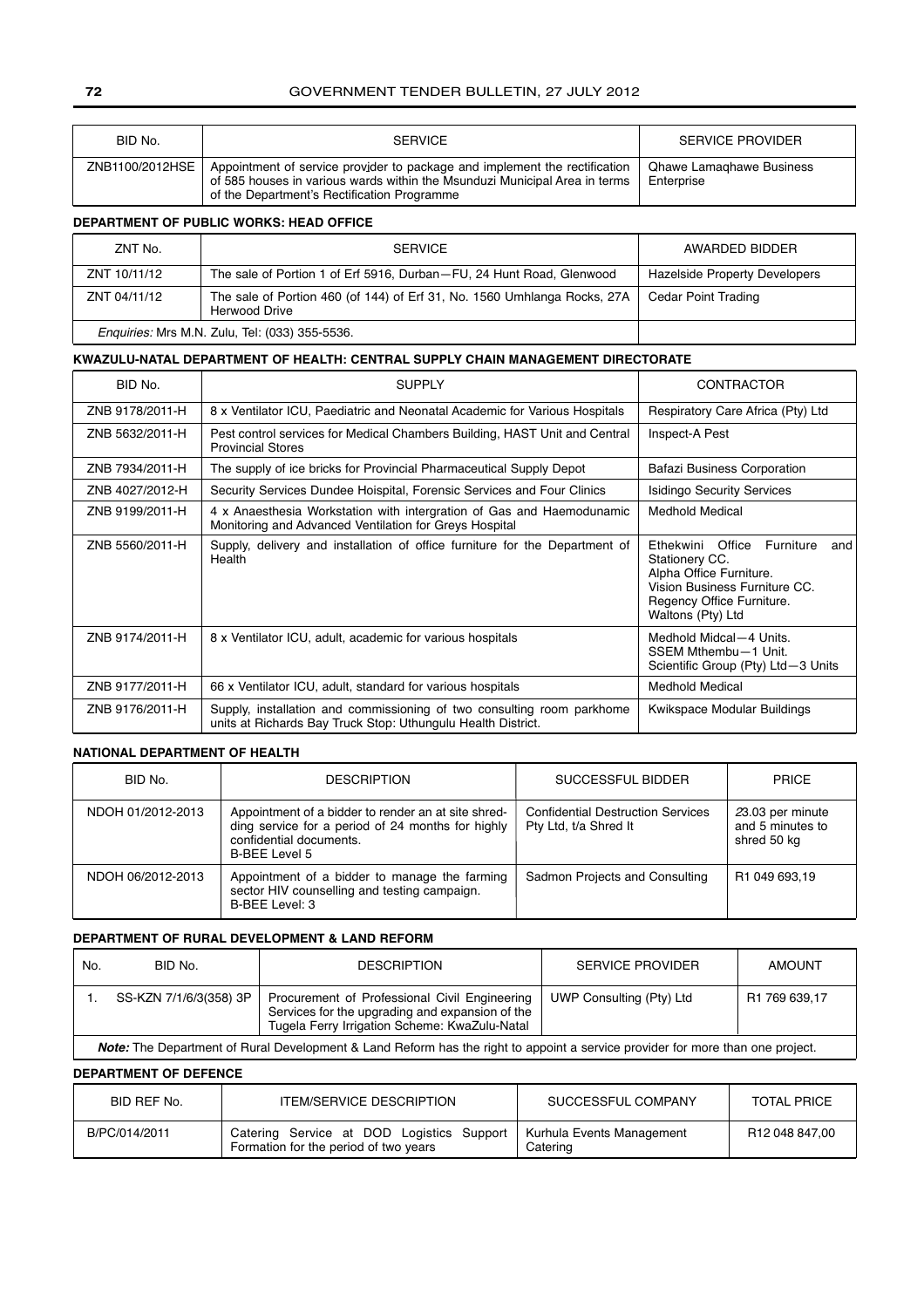#### GOVERNMENT TENDER BULLETIN, 27 JULY 2012 **73**

#### **KWAZULU-NATAL DEPARTMENT OF HEALTH: ESTCOURT HOSPITAL**

| ZNQ No.                  | <b>DESCRIPTION</b>     | <b>CONTRACTOR</b> | <b>ENQUIRIES</b>             |
|--------------------------|------------------------|-------------------|------------------------------|
| Zng no: 421 of 2012/2013 | Painting of ARV Clinic | Urban Services    | Mr K. Misrilal, 036 342-7075 |

#### **NERSA (NATIONAL ENERGY REGULATOR OF SOUTH AFRICA**

| BID No.                   | <b>DESCRIPTION</b>                                                                                                                                                                            | <b>PRICE</b> | <b>SUCCESFUL</b><br><b>BIDDER</b>                         | <b>PREFERENCE</b><br><b>CLAIMED</b>    |
|---------------------------|-----------------------------------------------------------------------------------------------------------------------------------------------------------------------------------------------|--------------|-----------------------------------------------------------|----------------------------------------|
| NERSA/1112/HR/EWP/CON010  | The appointment of a service provider to<br>assist Nersa with employee wellness<br>programme for a period of three years                                                                      | R413 182,60  | Careways Group (Pty)<br>Ltd                               | Level 3                                |
| NERSA/1112/FAD/SSC/CON015 | The appointment of an established and<br>reputable security services company to<br>provide security services to the National<br>Energy Regulator of South Africa for a<br>period of two years | R752 400.00  | <b>Marshal Nights Secu-</b><br>rity Services CC           | HDI: 100%<br>W: 0%<br>$Dis: 0\%$       |
| NERSA/1112/FAD/CS/CON012  | The appointment of a cleaning service<br>provider to render cleaning services for<br>the National Energy Regulator of South<br>Africa (NERSA) for a period of two years                       |              | R1 161 354,48   Marena Naledi Busi-<br>ness Enterprise CC | HDI: 100%<br>W: 70%<br>Dis: $0\%$      |
| NERSA/1112/IRM/OLP/CON007 | The appointment of a service provider to<br>provide the National Energy Regulator of<br>South Africa with online legal publications<br>for a period of three (3) years                        |              | R1 906 140,45   Lexis Nexis (Pty) Ltd                     | HDI: 35.70%<br>W: 21.45%<br>Dis: $0\%$ |

#### **EDUCATION DEPARTMENT: PROVINCIAL ADMINISTRATION: WESTERN CAPE**

| TENDER No.     | <b>DESCRIPTION</b>                                                                                                                                                                                                                                                                                             | <b>SUCCESSFUL</b><br><b>TENDERER</b>             | CONTRACT<br>VALUE | <b>TERM OF</b><br><b>CONTRACT</b>        | PREFERENCE<br><b>POINTS</b><br><b>CLAIMED</b> |
|----------------|----------------------------------------------------------------------------------------------------------------------------------------------------------------------------------------------------------------------------------------------------------------------------------------------------------------|--------------------------------------------------|-------------------|------------------------------------------|-----------------------------------------------|
| B/WCED:1805/11 | Subject: Bid Number: BWCED 1805/11;<br>Provide a 24 hour security Service<br>(Access Control and Guarding) and<br>alarm response, including weekends<br>and public holidays for the period<br>l November 2011 to 31 October 2013 at l<br>the Overberg Education District Office,<br>15 College Street, Caledon | <b>Nationwide Security</b><br>Holdings (Pty) Ltd | R923 952,00       | 1 November<br>2011 to<br>31 October 2013 | 96.50                                         |

#### **GAUTENG SHARED SERVICE CENTRE (DEPARTMENT GDARD)**

| TENDER No.            | <b>DESCRIPTION OF TENDER</b>                                                | <b>SUPPLIER</b><br>AWARDED TO                                  | CONTRACT<br><b>VALUE PER</b><br>SUPPLIFR | CONTRACT<br><b>START DATE</b> | CONTRACT<br><b>PERIOD</b> |
|-----------------------|-----------------------------------------------------------------------------|----------------------------------------------------------------|------------------------------------------|-------------------------------|---------------------------|
| GT/GDARD/097/<br>2011 | Letsema/Ilima<br>Implementation<br>οf<br>Program: Piggery Production Inputs | International Trade and   R2 522 783,13<br>Commodities 2044 CC |                                          | July 2012                     | 4 months                  |
|                       |                                                                             | <b>Themolo Business</b><br>Enterprise CC                       | R <sub>2</sub> 607 858.99                | July 2012                     | 4 months                  |

#### **DEPARTMENT OF EDUCATION\**

| TENDER No.      | DESCRIPTION OF TENDER                                                                                                                         | <b>SUPPLIER</b><br>AWARDED TO | <b>CONTRACT</b><br><b>VALUE PER</b><br><b>SUPPLIER</b> | CONTRACT<br><b>START DATE</b> | CONTRACT<br>PERIOD |
|-----------------|-----------------------------------------------------------------------------------------------------------------------------------------------|-------------------------------|--------------------------------------------------------|-------------------------------|--------------------|
| GT/GDE/122/2011 | Development and population of Three<br>Data Marts to complement the existing<br>Data warehousing system in Gauteng<br>Department of Education | Datacentrix (Pty) LTD         | R1 613 328.00                                          | July 2012                     | Adhoc              |

#### **GAUTENG OFFICE OF THE PREMIER**

| TENDER No.      | <b>DESCRIPTION OF TENDER</b>                                                                                                         | <b>SUPPLIER</b><br>AWARDED TO | <b>CONTRACT</b><br><b>VALUE PER</b><br><b>SUPPLIER</b> | CONTRACT<br>START DATE | CONTRACT<br><b>PERIOD</b> |
|-----------------|--------------------------------------------------------------------------------------------------------------------------------------|-------------------------------|--------------------------------------------------------|------------------------|---------------------------|
| GT/OOP/005/2012 | Appointment of a service provider for a<br>Comprehensive Communication and<br>Public Participation Strategy for the<br>G2055 process | The Communication<br>Firm     | R <sub>2</sub> 131 562.50                              | 01/05/2012             | 9 months                  |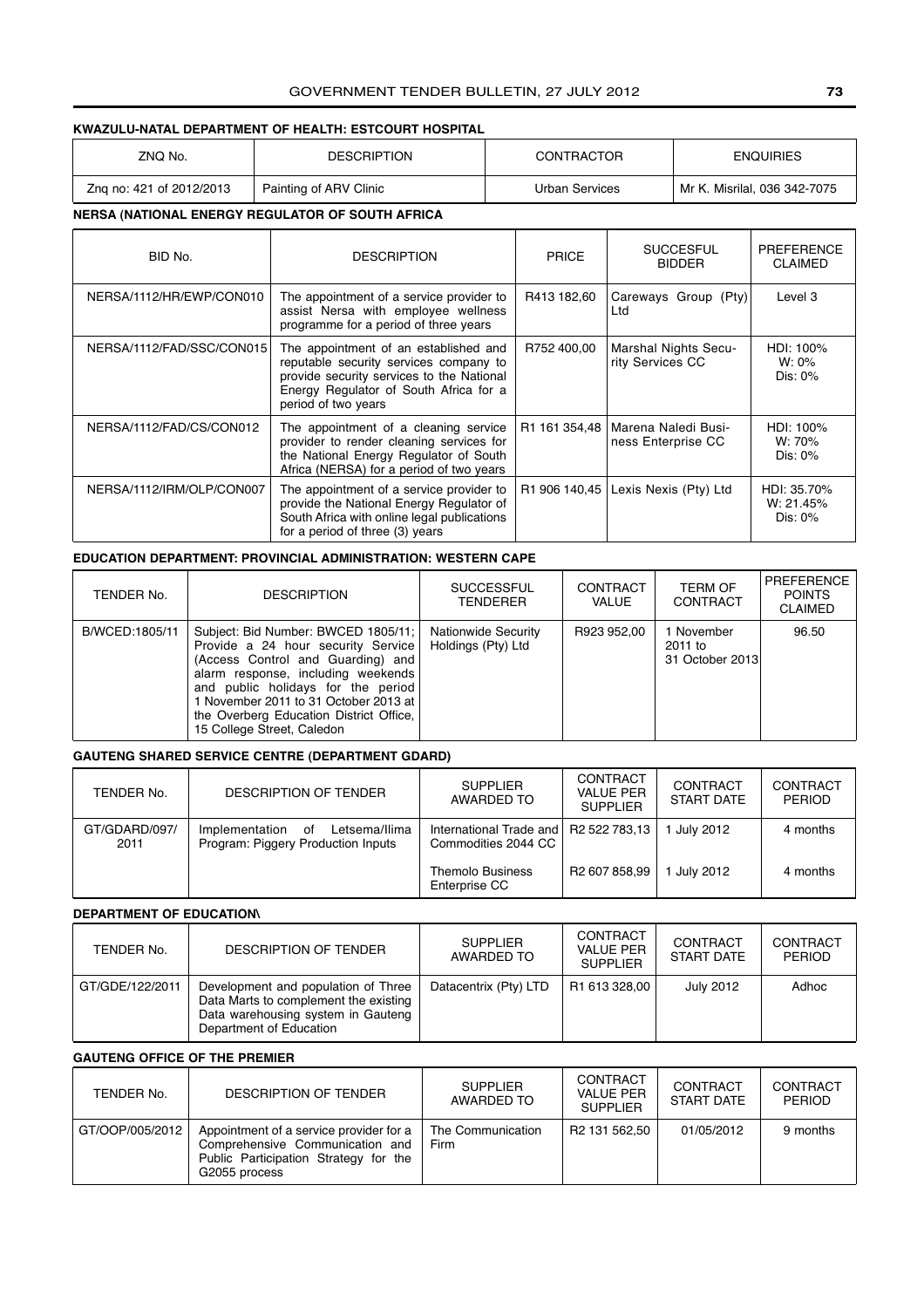#### **KWAZULU-NATAL DEPARTMENT OF HEALTH: BRUNTVILLE CHC**

| Vol. No. | Ref No. | Date Issue | ZNQ             | Closing date | Site<br>inspection | Company                    | Project                                                                                           | Price      |
|----------|---------|------------|-----------------|--------------|--------------------|----------------------------|---------------------------------------------------------------------------------------------------|------------|
| 564      | 2730    | 08/06/2012 | 02/05/2012/2013 | 16/07/2012   | 29/06/2012         |                            | SIMPS Trading Remove, supply<br>install<br>୍ଷ<br>poles<br>concrete<br>for<br>road<br>signed board | R37 973,40 |
| 564      | 2730    | 08/06/2012 | 03/05/2012/2013 | 16/07/2012   | 29/06/2012         | Mooisan<br>Window<br>Doors | Supply of 6 m container                                                                           | R75 935,34 |

# **STATE INFORMATION TECHNOLOGY AGENCY (PTY) LTD (SITA)**

#### *B. Notification of closing date extension:*

| <b>RFB Number</b> | Descriptions                                                                                                                                                                                                                                                                                                    | Name of successful bidders |
|-------------------|-----------------------------------------------------------------------------------------------------------------------------------------------------------------------------------------------------------------------------------------------------------------------------------------------------------------|----------------------------|
| RFB 920/2011      | Provision of ICT support services in the form of distributed work-<br>space support, backend technical services, local area network<br>support and service desk services for the Department of Justice<br>and Constitutional Development for a period of two years (with an<br>option to renew for one (1) year | EOH Mthombo (Pty) Ltd      |

#### **D. TENDER INVITATIONS CANCELLED**

#### **KWAZULU-NATAL: DEPARTMENT OF HEALTH: CHRIST THE KING HOSPITAL**

| ZNQ No.           | 355/2012/2013                                                                                                  |
|-------------------|----------------------------------------------------------------------------------------------------------------|
| Item description: | Installation of generator with cable connected to main DB, small house must be built at Nokweja Clinic.        |
| ZNQ No.           | 137/2012/2013                                                                                                  |
| Item description: | Supply and delivery fresh beef meat, mince beef 204 kg, and cubed beef chuck 510 kg for period of four months. |
| ZNQ No.           | 371/2012/2013                                                                                                  |
| Item description: | Redirecting of sewer pipes to the main sewer line.                                                             |

#### **KWAZULU-NATAL: DEPARTMENT OF HEALTH: PRINCE MSHIYENI MEMORIAL HOSPITAL**

**ZNQ 766/12/13**

24 sets, pastoe chairs, 5 joined together x 24.

#### **WESTERN CAPE GOVERNMENT: EDUCATION (Transport of Learners)**

| Bid No.   | <b>B/WCED 2037/12</b> |
|-----------|-----------------------|
| Route No. | (Route 084)           |
| Bid No.   | <b>B/WCED 2041/12</b> |
| Route No. | (Route 407)           |
| Bid No.   | <b>B/WCED2003/11</b>  |
| Route No. | (Route 618)           |
| Bid No.   | <b>B/WCED 1766/11</b> |
| Route No. | (Route 109)           |

#### **DEPARTMENT OF RURAL DEVELOPMENT & LAND REFORM**

| No.         | 1.                                                                                                                                                                                                                                                    |
|-------------|-------------------------------------------------------------------------------------------------------------------------------------------------------------------------------------------------------------------------------------------------------|
| Bid No.     | SS-KZN 7/1/6/3 (335) 3V                                                                                                                                                                                                                               |
| Description | Construction of two (02) x 1500 Bird Broiler Units including the supply and delivery of the required inputs for the<br>Nhlazatshe Community situated in the Abagulusi Local Municipality under the Zululand District Municipality:<br>KwaZulu-Natal.  |
| No.         | 2.                                                                                                                                                                                                                                                    |
| Bid No.     | SS-KZN 7/1/6/3 (336) 3V                                                                                                                                                                                                                               |
| Description | Construction of two (02) x 1500 Bird Broiler Units including the supply and delivery of the required inputs for the<br>Bethel Community situated in the Abagulusi Local Municipality under the Zululand District Municipality: KwaZulu-<br>Natal.     |
| No.         | 3.                                                                                                                                                                                                                                                    |
| Bid No.     | SS-KZN 7/1/6/3 (337) 3V                                                                                                                                                                                                                               |
| Description | Construction of two (02) x 1500 Bird Broiler Units including the supply and delivery of the required inputs for the<br>Esihlengeni Community situated in the Abagulusi Local Municipality under the Zululand District Municipality:<br>KwaZulu-Natal. |
| No.         | 4.                                                                                                                                                                                                                                                    |
| Bid No.     | SS-KZN 7/1/6/3 (338) 3V                                                                                                                                                                                                                               |
| Description | Construction of two (02) x 1500 Bird Broiler Units including the supply and delivery of the required inputs for the<br>Ekuhlengeni Community situated in the Abagulusi Local Municipality under the Zululand District Municipality:<br>KwaZulu-Natal. |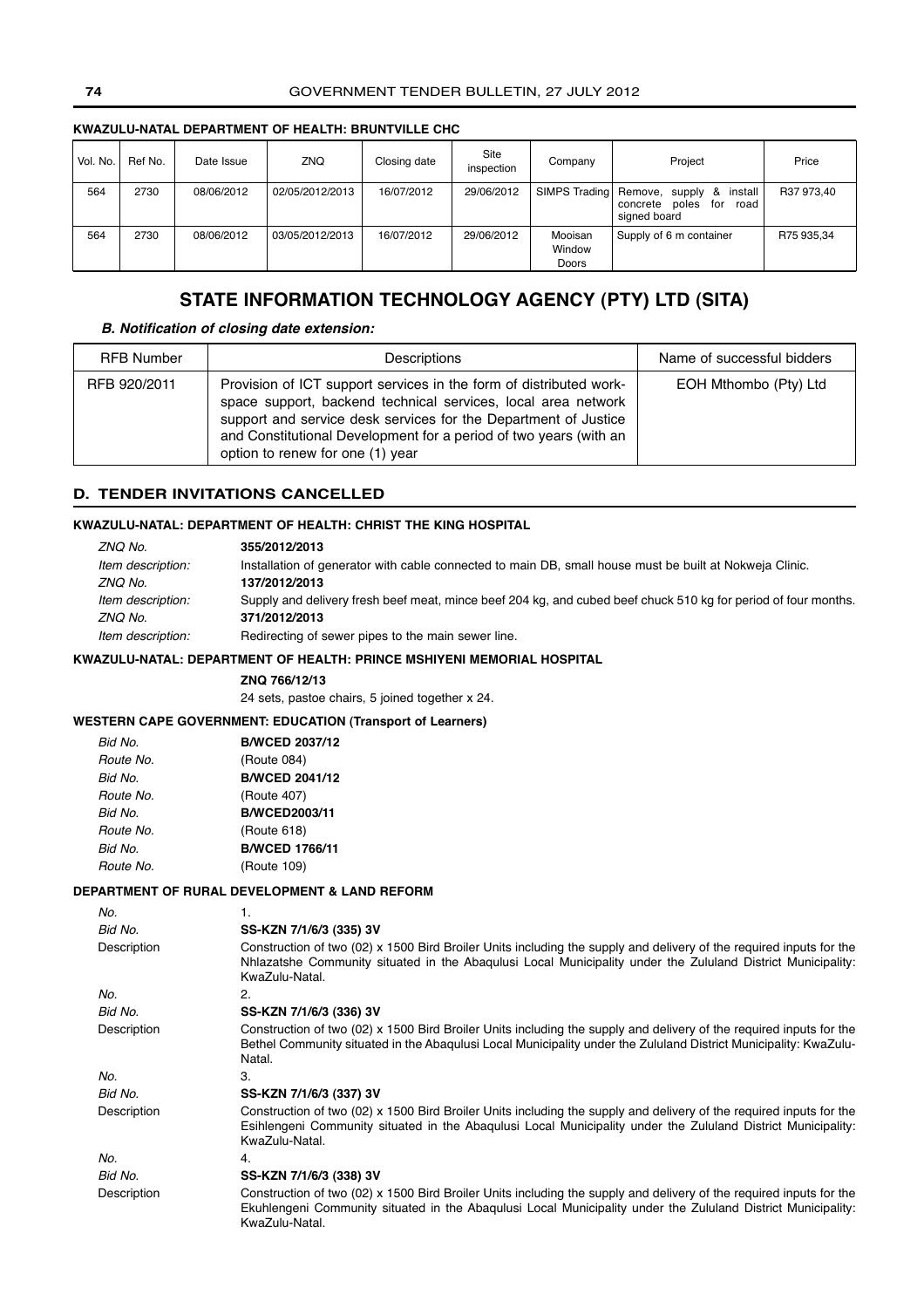#### **KWAZULU-NATAL: DEPARTMENT OF HEALTH: KING EDWARD VIII REGIONAL HOSPITAL**

| Quotation | ZG 315/11 GAZ                              |
|-----------|--------------------------------------------|
| Supply    | Portable colour doppler ultrasound scanner |
| Quantity  | 1 unit                                     |
| Quotation | <b>CG 52/12 GAZ</b>                        |
| Supply    | Centrifuge table top                       |
| Quantity  | 1 unit                                     |

#### **KWAZULU-NATAL: DEPARTMENT OF HEALTH: CENTRAL SUPPLY CHAIN MANAGEMENT DIRECTORATE**

| <b>Bid Number</b> | ZNB 9237/2011-H                                                                      |
|-------------------|--------------------------------------------------------------------------------------|
| Service           | Orthotic and Prosthetic Equipment and Machinery for Orthopaedic Services             |
| <b>Bid Number</b> | ZNB 9219/2011-H                                                                      |
| Service           | Supply and installation of parkhome units for Nkandla Hospital                       |
| <b>Bid Number</b> | ZNB 5088/2011-H                                                                      |
| Service           | Courier service for provincial pharmaceutical supply depot                           |
| <b>Bid Number</b> | ZNB 9035/2010-H                                                                      |
| Service           | Upgrading of Internal Road at Nkonieni Hospital                                      |
| <b>Bid Number</b> | ZNB 9234/2011-H                                                                      |
| Service           | 60 x Infusion Pumps-Peristaltic Volumetric for Neonatal Use for various institutions |
| <b>Bid Number</b> | ZNB 3290/2011-H                                                                      |
| Service           | Cleaning of buildings and offices: Hillcrest Hospital                                |

#### **GAUTENG CITY REGION ACADEMY**

Tender Number **GT/GCRA/87/2010** Description of tender Body Shop for training and capacity development project database, Individual Independent Contractors/ Facilitators and Companies

#### **DEPARTMENT OF HEALTH: WESTERN CAPE**

Supplementary bid **WCDOH 13/1/2012** Supply and delivery of miscellaneous forensic medical products e.g. body bags, aprons, boots and patient valuables bags for the Forensic Pathology Services (mortuaries) under the control of the Department of Health, Western Cape Government for the period ending 31 August 2014.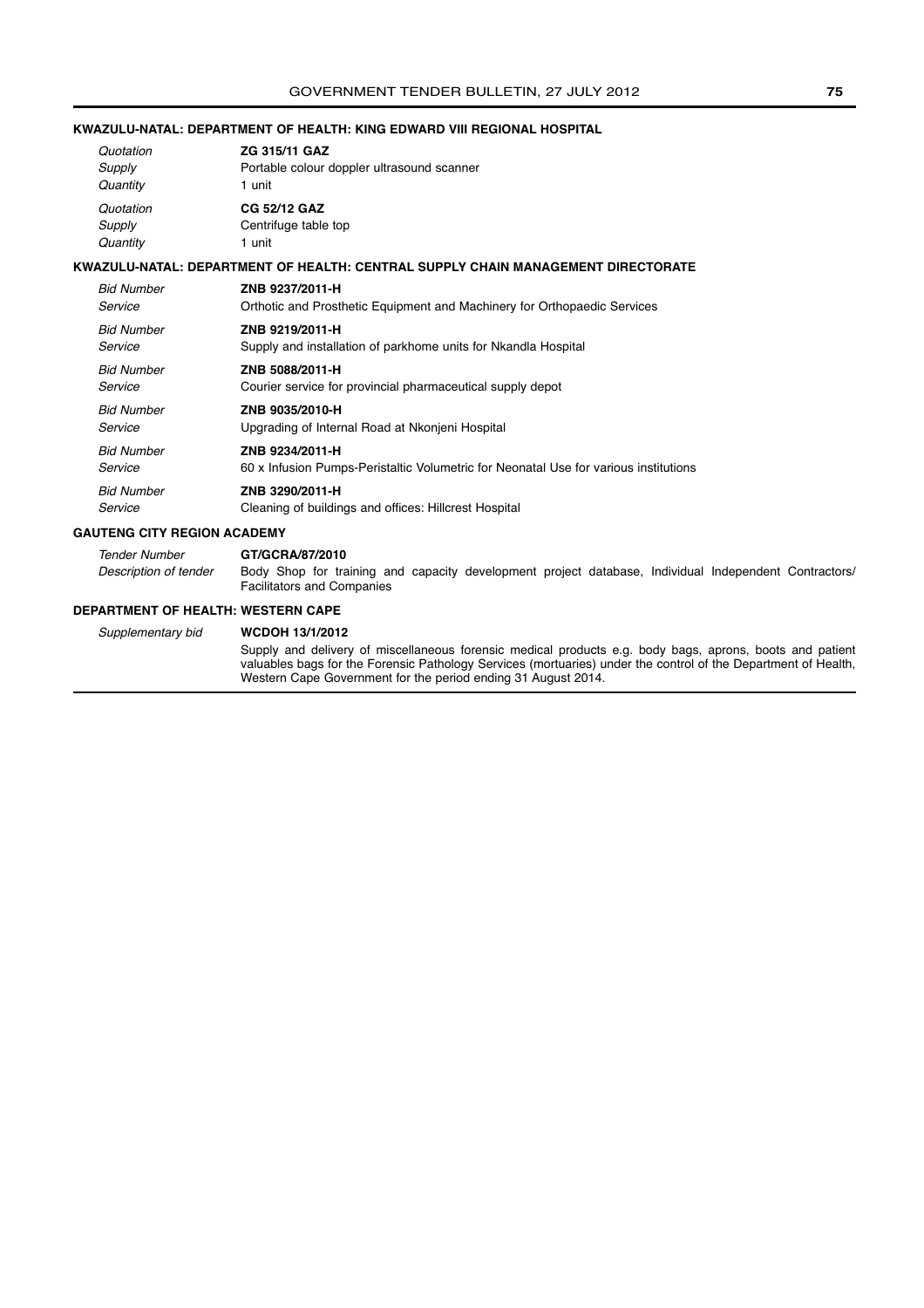Bidders are invited to direct tender enquiries regarding the award of Bids to the relevant department/organisation that issued the Bid. See the address list (Annexure 1 of the Government Tender Bulletin) for the relevant information

Any complaints on the State Bidding system can be lodged with the Public Protector,

N THILL MANDONSELA TULI MANUUTIULL **ADV. THULI MANDONSELA**

at the following address: Private Bag X677, Pretoria, 0001. Tel: (012) 366-7000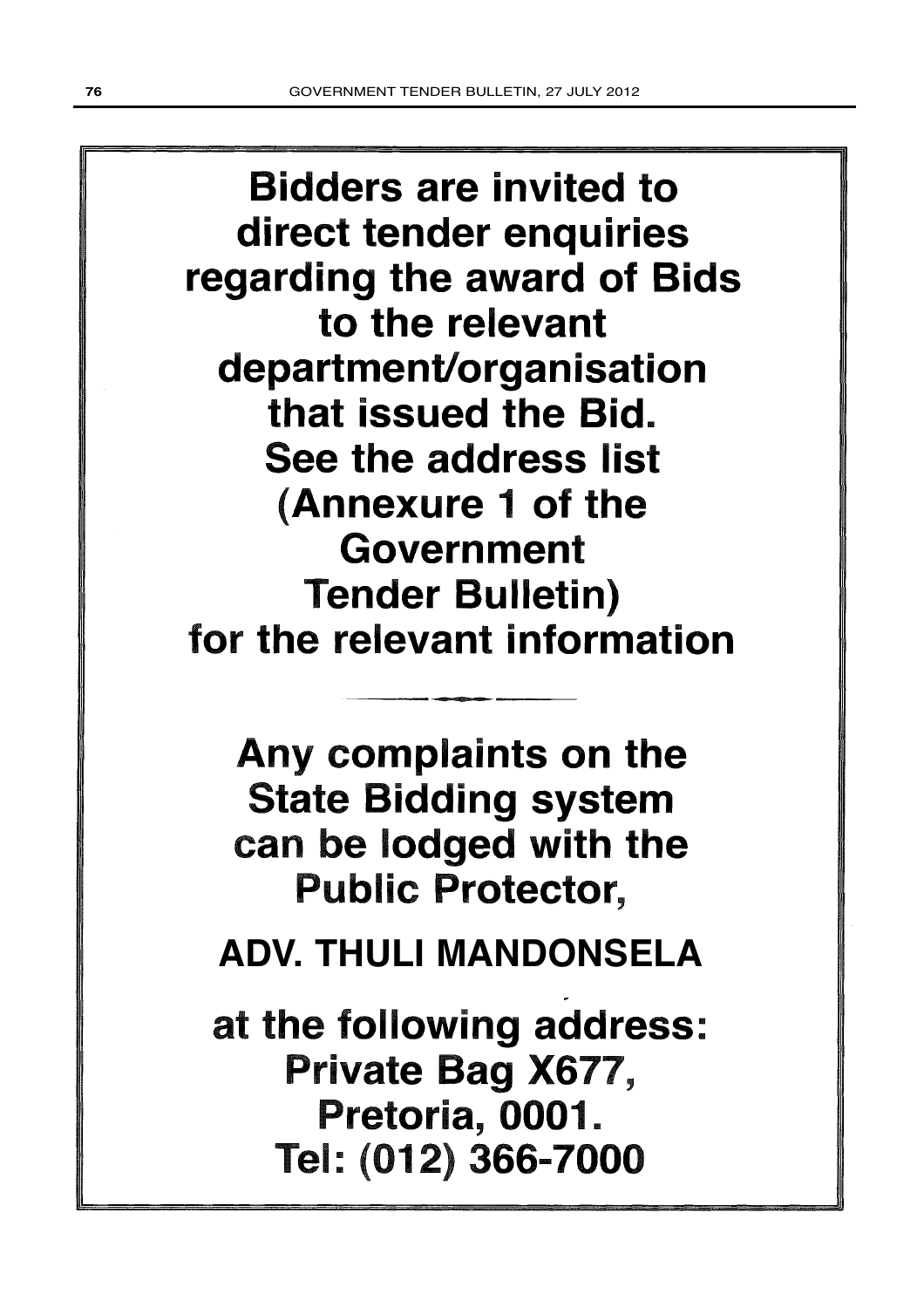# **ANNEXURE 1**

### ADDRESS LIST

| 1.  |                             | National Treasury: Contract Management:<br>For collection of bid documents: The Chief Director: Contract Management, Tender Information Centre, 240 Madiba Street<br>(Vermeulen Street), (Ground Floor), behind ABSA Bank [corner Thabo Sehume( Andries) and Madiba (Vermeulen) Streets, Pretoria.<br>Enquiries: Tel.: (012) 315-5858 or 315-5732; Fax: (012) 315-5734.<br>Closing address of bids: The Chief Director: Contract Management, Tender Information Centre, 240 Madiba (Vermeulen) Street<br>(Ground Floor), behind ABSA Bank [corner Thabo Sehume (Andries) and Madiba (Vermeulen) Streets], Pretoria.<br>Postal address: Private Bag X115, Pretoria, 0001.<br><b>Office hours:</b> 07:30-16:00 (Monday to Friday). Tender box accessible 24 hours. |                      |                                                         |
|-----|-----------------------------|------------------------------------------------------------------------------------------------------------------------------------------------------------------------------------------------------------------------------------------------------------------------------------------------------------------------------------------------------------------------------------------------------------------------------------------------------------------------------------------------------------------------------------------------------------------------------------------------------------------------------------------------------------------------------------------------------------------------------------------------------------------|----------------------|---------------------------------------------------------|
| 2   | <b>Enquiries:</b>           | The Director-General: Public Works (Head Office), Private Bag X65, Pretoria, 0001 or Room D102, Public Works House<br>(Old TPA Building), corner of Church and Bosman Streets, Pretoria. (Entrance: Church Street).<br>Mr R. Tshokwe/Ms P. Odendaal/Ms P. Mkansi<br>Tel: (012) 337-2054/2179/3231                                                                                                                                                                                                                                                                                                                                                                                                                                                                | Office hours:        | 07:30-12:45 and 13:30-15:00<br>Mondays to Fridays       |
| З.  | <b>Enquiries:</b>           | Department of Public Works (Cape Town), Room 942, Ninth Floor, Lower Heerengracht, Customs Building, Foreshore, Cape Town,<br>or Private Bag X9027, Cape Town, 8000; or deposited in the tender box in the main entrance, Ground Floor, Lower Heerengracht,<br>Customs Building, Cape Town.<br>Miss Mouton, E-mail: riana.mouton@dpw.gov.za<br>Mr S. Hobongwana                                                                                                                                                                                                                                                                                                                                                                                                  | Office hours:        | 07:30-12:45 and 13:30-15:30<br>Mondays to Fridays       |
|     |                             | Tel. (021) 402-2076/7, Fax (021) 419-6086                                                                                                                                                                                                                                                                                                                                                                                                                                                                                                                                                                                                                                                                                                                        |                      |                                                         |
| 4   | <b>Enquiries:</b>           | Department of Public Works (Durban), Room 8, West Street, Government Offices, corner of Aliwal and West Streets, Durban, or<br>Private Bag X54315, Durban, 4000; or deposited in the tender box (Box No. 76) at Room 8, Ground Floor, West Street, Government<br>Offices, corner of Aliwal and West Streets, Durban.<br>Miss C. Noble (Room 11)<br>Tel. (031) 332-1211 x 2160, Fax (031) 332-5485<br>C. Majozi<br>Tel. (031) 332-1211 x 2074, Fax (031) 332-5485                                                                                                                                                                                                                                                                                                 | <b>Office hours:</b> | 08:00-12:00 and 13:30-15:00<br>Mondays to Fridays       |
| 5   | <b>Enquiries:</b>           | The Regional Manager: Public Works (Bloemfontein Regional Office), Private Bag X20605, Bloemfontein, 9301 or Room 418, Civilia<br>Building, 14 Elizabeth Street, Bloemfontein.<br>Mr D. J. van Niekerk/Mrs M. Montse/<br>Ms K. Mogatusi/Mr T. Makitle<br>Tel: (051) 400-8742/8747/8853/8743                                                                                                                                                                                                                                                                                                                                                                                                                                                                      | <b>Office hours:</b> | 07:30-12:45 and 13:30-15:30<br>Mondays to Fridays       |
| 6   | Korte Street, Braamfontein. | National Department of Public Works, Johannesburg Regional Office, 78 De Korte Street, corner of De Korte and De Beer Streets,<br>Private Bag X3, Braamfontein; bids/tenders to be deposited in the tender/bid box at the main entrance at the Ground Floor at 78 De                                                                                                                                                                                                                                                                                                                                                                                                                                                                                             |                      |                                                         |
|     | <b>Enquiries:</b>           | Mr L. M. Mokone<br>Tel. (011) 713-6131, Fax (011) 403-8757,<br>Ms R. K. Ramavhoya<br>Tel. (011) 713-6044, Fax (011) 403-8757                                                                                                                                                                                                                                                                                                                                                                                                                                                                                                                                                                                                                                     | <b>Office hours:</b> | 07:30-16:00<br>Mondays to Fridays                       |
| 7   | <b>Enquiries:</b>           | Department of Public Works, 21-23 Market Square, Old Magistrates Building, Kimberley, 8301; or Private Bag X5002, Kimberley,<br>8300; or deposited in the tender box at the entrance at 21-23 Market Square, Old Magistrates Building, Kimberley, 8301.<br>Ms G. Aysen/F. Lemmetjies<br>Tel. (053) 838-5273, Fax (053) 833-5232                                                                                                                                                                                                                                                                                                                                                                                                                                  | Office hours:        | 07:30-12:45 and 13:30-16:00<br>Mondays to Fridays       |
| 9   | <b>Enquiries:</b>           | Department of Public Works (Port Elizabeth), Room 292, Second Floor, Eben Dönges Building, corner of Hancock and Robert<br>Streets, North End, Port Elizabeth, 6056, or Private Bag X3913, North End, 6056; or deposited in the tender box at Box 1-4,<br>Room 293-296, Second Floor, Eben Dönges Building, corner of Hancock and Robert Streets, North End, Port Elizabeth.<br>Ms M. Carolus/Mr PN. Blouw<br>Tel: (041) 408-2035/2033/2076<br>Fax: (041) 487-2209/484-4919                                                                                                                                                                                                                                                                                      | Office hours:        | 08h00-12h45 and 13:30-15:30<br>Mondays to Fridays       |
| 10. | <b>Enquiries:</b>           | Department of Public Works (Mthata Sub Regional Office), Fifth Floor, PRD II Building, Sutherland Street, Mthata; or National Public<br>Works, Tender Section, Private Bag X5007, Mthata, 5100.<br>N. Mqwebedu                                                                                                                                                                                                                                                                                                                                                                                                                                                                                                                                                   | Office hours:        | 08:00-12:45 and 13:30-16:30                             |
| 13  | <b>Enquiries:</b>           | Tel. (047) 502-7076<br>Department of National Health, Civitas Building, c/o Struben and Andries Streets, Pretoria, 0002; or Private Bag X828, Pretoria, 0001.<br>Mr Letlhogonolo Makhafola<br>Tel. (012) 395-8935, Fax (012) 395-9044<br>E-mail: makhal@health.gov.za<br>Mr Thinus Prinsloo<br>Tel. (012) 395-8931, Fax. (012) 395-9044<br>E-mail: prinst@health.gov.za                                                                                                                                                                                                                                                                                                                                                                                          | Office hours:        | Mondays to Fridays<br>08:00-16:00<br>Mondays to Fridays |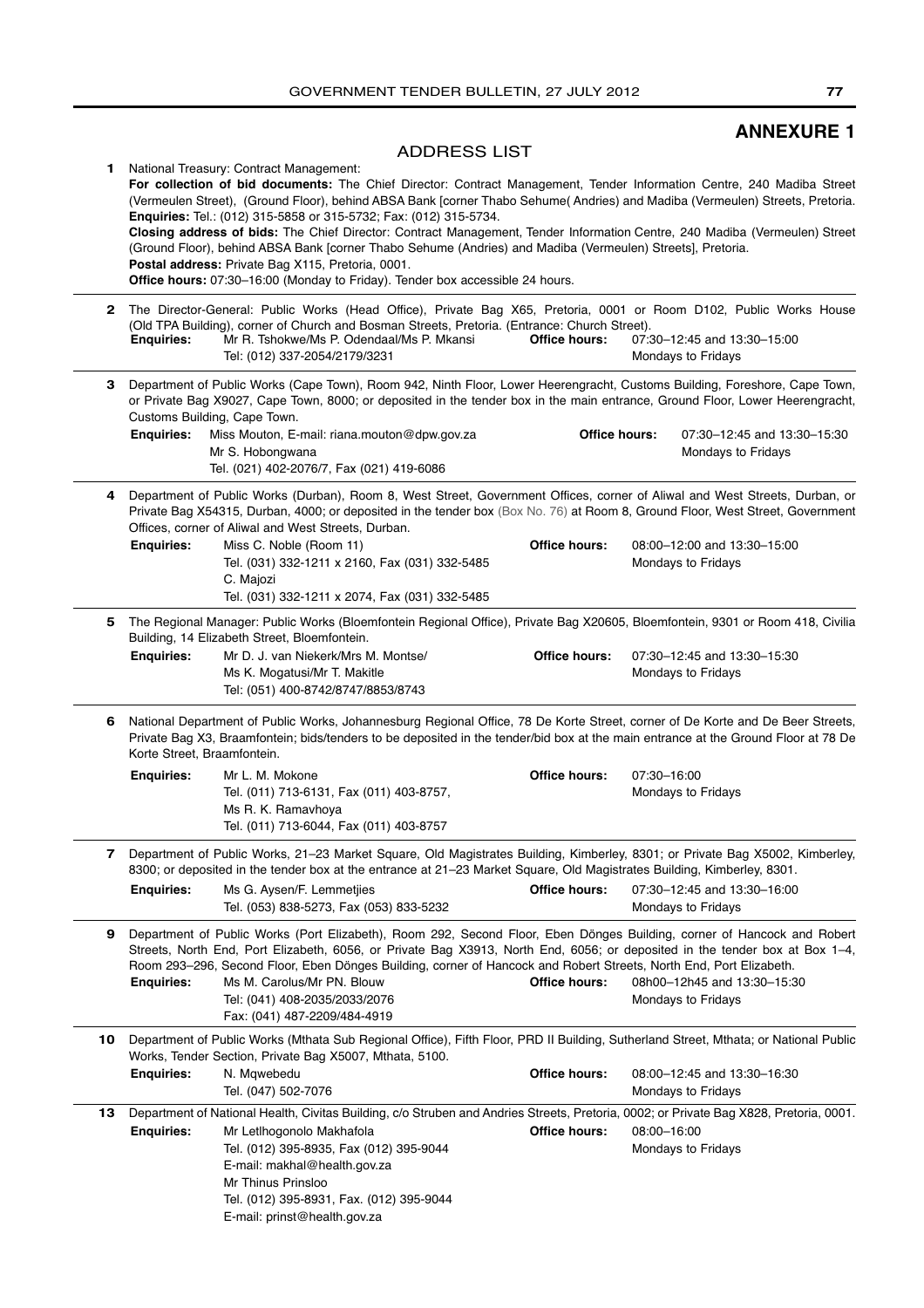| The Head: Sport and Recreation South Africa, No. 66 Regent Place Building, cnr Queen & Vermeulen Streets, Pretoria, 0001 or<br>32<br>Private Bag X896, Pretoria, 0001; or deposited in the tender box at the entrance, Regent Place Building, cnr Queen & Vermeulen<br>Streets, Pretoria, 0001. |                                                                                                                                                                                                                                                                                                                                                                                                                    |                                                                                                                                                                                                                                                                                                            |               |                                                                            |  |
|-------------------------------------------------------------------------------------------------------------------------------------------------------------------------------------------------------------------------------------------------------------------------------------------------|--------------------------------------------------------------------------------------------------------------------------------------------------------------------------------------------------------------------------------------------------------------------------------------------------------------------------------------------------------------------------------------------------------------------|------------------------------------------------------------------------------------------------------------------------------------------------------------------------------------------------------------------------------------------------------------------------------------------------------------|---------------|----------------------------------------------------------------------------|--|
|                                                                                                                                                                                                                                                                                                 | <b>Enquiries:</b>                                                                                                                                                                                                                                                                                                                                                                                                  | See tender description                                                                                                                                                                                                                                                                                     | Office hours: | 07:45-16:15<br>Mondays to Fridays                                          |  |
| 60                                                                                                                                                                                                                                                                                              | <b>Enquiries:</b>                                                                                                                                                                                                                                                                                                                                                                                                  | Department of Rural Development and Land Reform: Office of the Chief Registrar of Deeds, 184 Jacob Maré Street, Pretoria, or Private<br>Bag X833, Pretoria, 0001; or deposited in the tender box in the foyer of the South Block, Old Building, 184 Jacob Maré Street, Pretoria.<br>See tender description | Office hours: | 07:30-12:45 and 13:30-16:00<br>Mondays to Fridays                          |  |
| 95.                                                                                                                                                                                                                                                                                             | X313, Pretoria, 0001.                                                                                                                                                                                                                                                                                                                                                                                              | Department of Water Affairs, cnr Schoeman and Bosman Streets, Zwamadaka Building, Ground Floor, Pretoria, 0002; or Private Bag                                                                                                                                                                             |               |                                                                            |  |
|                                                                                                                                                                                                                                                                                                 | Pretoria, 0002.                                                                                                                                                                                                                                                                                                                                                                                                    | NB: Bids obtainable from 175 Schoeman Street, cnr Schoeman & Bosman Streets, Zwamanzini Building, Ground Floor,                                                                                                                                                                                            |               |                                                                            |  |
|                                                                                                                                                                                                                                                                                                 | <b>Enquiries:</b>                                                                                                                                                                                                                                                                                                                                                                                                  | Mr Tshimangadzo Nethathe, Tel: (012) 336-7063<br>Mr Khomotjo Kaaka, Tel: (012) 336-8366<br>Mr Thokozani Mkhonza, Tel: (012) 336-7695<br>Ms Mathonsi, Ursula, Tel: (012) 336-7387.<br>Fax No. (012) 325-6111                                                                                                | Office hours: | 07:15-16:00<br>Mondays to Fridays                                          |  |
| 108                                                                                                                                                                                                                                                                                             |                                                                                                                                                                                                                                                                                                                                                                                                                    | Department of Transport, 159 Forum Building, corner of Bosman and Struben Streets, Pretoria, 0001, or Private Bag X193, Pretoria,<br>0001; or deposited in the tender box at the main entrance.                                                                                                            |               |                                                                            |  |
|                                                                                                                                                                                                                                                                                                 | <b>Enquiries:</b>                                                                                                                                                                                                                                                                                                                                                                                                  | See tender description                                                                                                                                                                                                                                                                                     | Office hours: | 08:00-12:45 and 13:30-15:45<br>Mondays to Fridays                          |  |
| 110                                                                                                                                                                                                                                                                                             |                                                                                                                                                                                                                                                                                                                                                                                                                    | SA Police Service, 117 Cresswell Road, Silverton, 0127, or Private Bag X254, Pretoria, 0001; or deposited in the tender box at<br>A-Block, First Floor, West Wing, Room 5114.                                                                                                                              |               |                                                                            |  |
|                                                                                                                                                                                                                                                                                                 |                                                                                                                                                                                                                                                                                                                                                                                                                    | NB: Prospective tenderers can come and collect the tender documents themselves or can request it by fax.                                                                                                                                                                                                   |               |                                                                            |  |
|                                                                                                                                                                                                                                                                                                 | <b>Enquiries:</b>                                                                                                                                                                                                                                                                                                                                                                                                  | Mr Muthula/Miss Kola                                                                                                                                                                                                                                                                                       | Office hours: | 07:30-16:00                                                                |  |
|                                                                                                                                                                                                                                                                                                 |                                                                                                                                                                                                                                                                                                                                                                                                                    | Tel: (012) 841-7551/7204, Fax: (012) 841-7482                                                                                                                                                                                                                                                              |               | Mondays to Fridays                                                         |  |
| 110A                                                                                                                                                                                                                                                                                            |                                                                                                                                                                                                                                                                                                                                                                                                                    | SA Police Service, 117 Cresswell Road, Silverton, 0127, or Private Bag X254, Pretoria, 0001; or deposited in the tender box at<br>A-Block, First Floor, East Wing, Room 5114.                                                                                                                              |               |                                                                            |  |
|                                                                                                                                                                                                                                                                                                 |                                                                                                                                                                                                                                                                                                                                                                                                                    | NB: Prospective tenderers can come and collect the tender documents themselves or can request it by fax.                                                                                                                                                                                                   |               |                                                                            |  |
|                                                                                                                                                                                                                                                                                                 | <b>Enquiries:</b>                                                                                                                                                                                                                                                                                                                                                                                                  | Mr Muthula/Miss Kola                                                                                                                                                                                                                                                                                       | Office hours: | 07:30-16:00                                                                |  |
|                                                                                                                                                                                                                                                                                                 |                                                                                                                                                                                                                                                                                                                                                                                                                    | Tel: (012) 841-7551/7204, Fax: (012) 841-7482                                                                                                                                                                                                                                                              |               | Mondays to Fridays                                                         |  |
| 190                                                                                                                                                                                                                                                                                             | The Area Commisioner: Correctional Services: Klerksdorp, 3rd Floor, Saambou Building, Boom Street, Klerksdorp, 2570, or<br>Private Bag X5008, Klerksdorp, 2570; or handed in at Correctional Services, Main Entrance, Boom Street, Klerksdorp.                                                                                                                                                                     |                                                                                                                                                                                                                                                                                                            |               |                                                                            |  |
|                                                                                                                                                                                                                                                                                                 | <b>Enguiries:</b>                                                                                                                                                                                                                                                                                                                                                                                                  | Chris Breydenbach<br>Tel: (018) 487-9038/9000, Fax (018) 487-9019                                                                                                                                                                                                                                          |               | <b>Office hours:</b> $07:30-12:00$ and $13:00-15:45$<br>Mondays to Fridays |  |
| 300                                                                                                                                                                                                                                                                                             | X9078, Cape Town, 8000.                                                                                                                                                                                                                                                                                                                                                                                            | Provincial Administration Western Cape: Chief Directorate: Works, Room 701, 9 Dorp Street, Cape Town, 8001, or Private Bag                                                                                                                                                                                 |               |                                                                            |  |
|                                                                                                                                                                                                                                                                                                 | <b>Enquiries:</b>                                                                                                                                                                                                                                                                                                                                                                                                  | Mr C. Cairns/Ms A. van Sittert/Mr J. Benjamin/                                                                                                                                                                                                                                                             | Office hours: | 11:00-15:00 (Mondays)                                                      |  |
|                                                                                                                                                                                                                                                                                                 |                                                                                                                                                                                                                                                                                                                                                                                                                    | Ms N. Nabe                                                                                                                                                                                                                                                                                                 |               | 08:00-15:00 (Tuesdays to Thursdays)                                        |  |
|                                                                                                                                                                                                                                                                                                 |                                                                                                                                                                                                                                                                                                                                                                                                                    | Tel: (021) 483-4604/3571/5494/5240<br>Fax: (021) 483-2488                                                                                                                                                                                                                                                  |               | 08:00 - 12:00 (Fridays)                                                    |  |
| 307                                                                                                                                                                                                                                                                                             | Groote Schuur Hospital: Supplies Department, Tender Office Room 51/53, F46, First Floor, Old Main Building, or Groote Schuur<br>Hospital, Old Main Building, Observatory, Cape, 7935, or Private Bag, Observatory, 7935; or deposited in the tender box at entrance<br>foyer (adjacent to security office) main entrance, Old Main Building, Groote Schuur Hospital. (Access: 24 hours per day-7 days per<br>week) |                                                                                                                                                                                                                                                                                                            |               |                                                                            |  |
|                                                                                                                                                                                                                                                                                                 | <b>Enquiries:</b>                                                                                                                                                                                                                                                                                                                                                                                                  | Mr G Craul, Tel. (021) 404-3520/gcraul@pgwc.gov.za<br>Mr E R Roman, Tel. (021) 404-2345/eroman@pgwc.gov.za<br>Ms C Spammer, Tel. (021) 404-2347/cspammer@pgwc.gov.za<br>Mr S Goliath, Tel. (021) 404-2322/sgoliath@pgwc.gov.za<br>Fax (021) 404-2317                                                       | Office hours: | 07:30-13:00 and 13:30-16:00<br>Mondays to Fridays                          |  |
| 323                                                                                                                                                                                                                                                                                             | Desk.                                                                                                                                                                                                                                                                                                                                                                                                              | Gauteng Shared Service Centre, Procurement Office, 1st/2nd Floor, Imbumba House, 75 Fox Street; Private Bag X091,<br>Marshalltown, 2107, tender documents obtainable from Imbumba House, 75 Fox Street, Marshalltown, Ground Floor, Tender Issue                                                           |               |                                                                            |  |

**Enquiries: GSSC Call Centre** Tel. (011) 689-6416/8337, Fax (011) 355-2300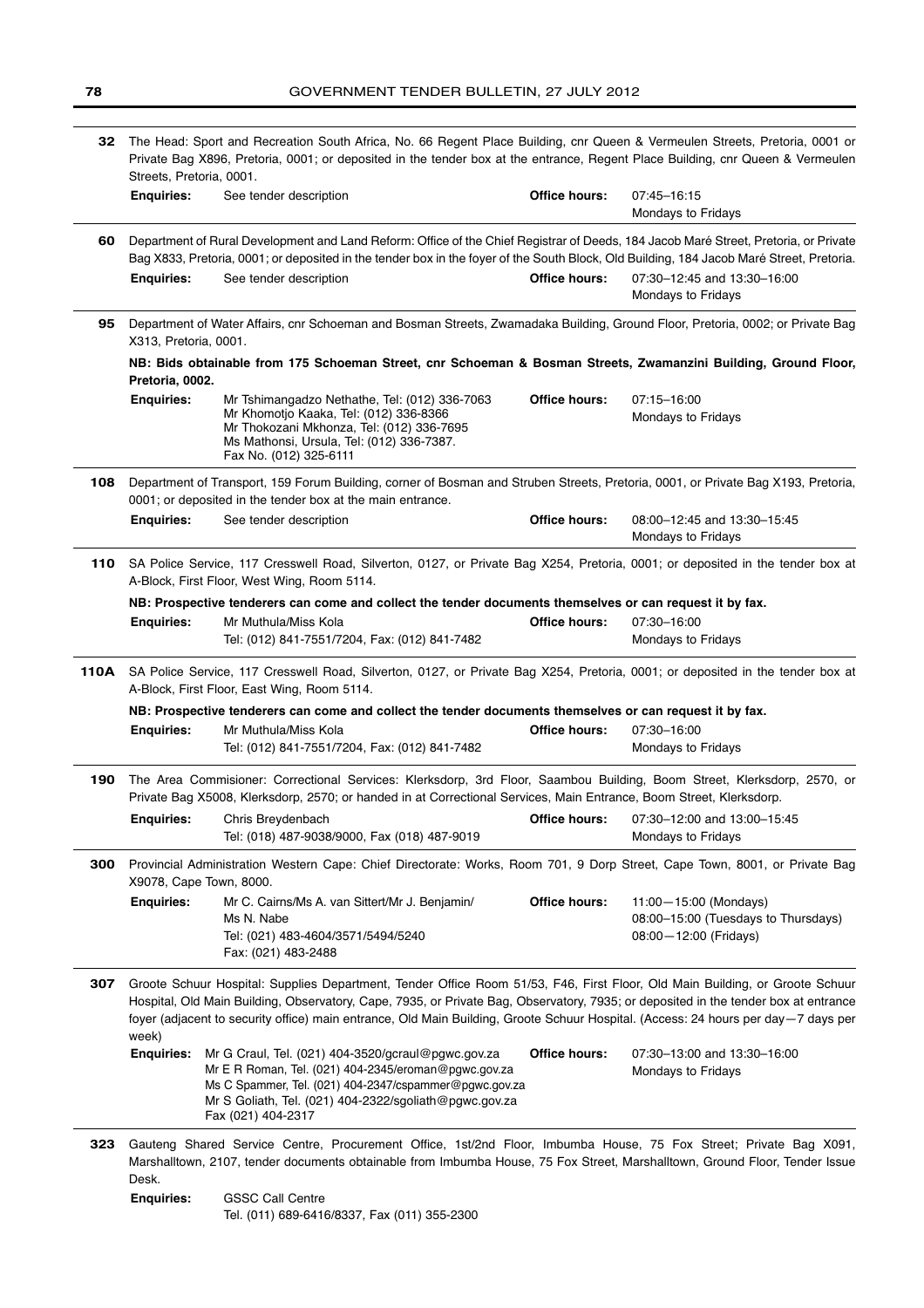| 349 | Western Cape Government: Provincial Public Works, Room 418, York Park Building, St John Street, George, 6530, or Private<br>Bag X6503, George, 6530.                                                                                                                                                                                                                                                                                                                                                                                                                                                                                                                                                                                                                                                                                |                                                                                                                                                                                                                                                                                                                                                                                                                                                                                                                |                      |                                                           |
|-----|-------------------------------------------------------------------------------------------------------------------------------------------------------------------------------------------------------------------------------------------------------------------------------------------------------------------------------------------------------------------------------------------------------------------------------------------------------------------------------------------------------------------------------------------------------------------------------------------------------------------------------------------------------------------------------------------------------------------------------------------------------------------------------------------------------------------------------------|----------------------------------------------------------------------------------------------------------------------------------------------------------------------------------------------------------------------------------------------------------------------------------------------------------------------------------------------------------------------------------------------------------------------------------------------------------------------------------------------------------------|----------------------|-----------------------------------------------------------|
|     | <b>Enquiries:</b>                                                                                                                                                                                                                                                                                                                                                                                                                                                                                                                                                                                                                                                                                                                                                                                                                   | M. Jansen<br>Tel. (044) 874-2422, Fax (044) 874-2420                                                                                                                                                                                                                                                                                                                                                                                                                                                           | Office hours:        | 07:45-13:00 and 13:45-16:00<br>Mondays to Fridays         |
| 352 | Provincial Administration Western Cape: Transport and Public Works, 9 Dorp Street, Cape Town, 8001; or Private Bag X9078, Cape<br>Town, 8000; or deposited in the tender box in the Foyer, 9 Dorp Street, Cape Town.                                                                                                                                                                                                                                                                                                                                                                                                                                                                                                                                                                                                                |                                                                                                                                                                                                                                                                                                                                                                                                                                                                                                                |                      |                                                           |
|     | <b>Enquiries:</b>                                                                                                                                                                                                                                                                                                                                                                                                                                                                                                                                                                                                                                                                                                                                                                                                                   | Mr C. Cairns/Ms A. van Sittert/Mr J. Benjamin/<br>Ms N. Nabe<br>Tel: (021) 483-4604/3571/5494/3571/5240<br>Fax: (021) 483-2488                                                                                                                                                                                                                                                                                                                                                                                 | <b>Office hours:</b> | 08:00-12:00 and 13:30-15:00<br>Mondays to Fridays         |
| 354 |                                                                                                                                                                                                                                                                                                                                                                                                                                                                                                                                                                                                                                                                                                                                                                                                                                     | The Director-General: Department of Arts and Culture, 8th Floor, Kingsley Centre, cnr Steve Biko (Beatrix) and Stanza Bopape<br>(Church) Streets, Arcadia; or Private Bag X897, Pretoria, 0001, or deposit in the tender box at 8th Floor, Kingsley Centre, corner of<br>Beatrix and Church Streets, Arcadia.                                                                                                                                                                                                  |                      |                                                           |
|     | <b>Enquiries:</b>                                                                                                                                                                                                                                                                                                                                                                                                                                                                                                                                                                                                                                                                                                                                                                                                                   | Mr I Langeveld, Tel. (012) 441-3018.<br>Fax (012) 441-440.                                                                                                                                                                                                                                                                                                                                                                                                                                                     | Office hours:        | $07:30 - 16:00$<br>Mondays to Fridays                     |
|     |                                                                                                                                                                                                                                                                                                                                                                                                                                                                                                                                                                                                                                                                                                                                                                                                                                     | Bid-related enquiries: Ms Nomvuyo Jawe, Tel. (012) 441-3502,<br>Fax (012) 441-3721                                                                                                                                                                                                                                                                                                                                                                                                                             |                      |                                                           |
| 360 | <b>Enquiries:</b>                                                                                                                                                                                                                                                                                                                                                                                                                                                                                                                                                                                                                                                                                                                                                                                                                   | Simon's Town Procurement Service Centre, Tender Administration Section, Arsenal Road, Simon's Town, 7975; or Department of<br>Defence, Defence Materièl Division, Simon's Town Procurement Service Centre, P.O. Box 685, Simon's Town, 7995; or deposited in<br>the tender box at the main entrance gate, Old Naval Logistics Base, Main Entrance Gate, Arsenal Road, Simon's Town. Attention:<br>Tender Office. (All hours-Mondays to Fridays).<br>Mrs C. du Toit<br>Tel: (021) 787-5111, Fax: (021) 787-5117 | <b>Office hours:</b> | 07:30-12:45 and 13:30-15:45<br>Mondays to Fridays         |
| 371 | Department of Defence-Logistic Support Formation, corner of Stephanus Schoeman and Van Riebeeck Roads in Thaba Tshwane,<br>or Department of Defence: Logistic Support Formation, Central Procurement Service Centre, Private Bag X1037, Thaba Tshwane,<br>0143; or deposited in the tender box next to the main entrance to Joint Support Base Garrison, corner of Stephanus Schoeman and<br>Van Riebeeck Roads (Room 0006), Thaba Tshwane, 0143.<br>No database application forms will be supplied either electronically or by fax. Suppliers wishing to register must bring the<br>following minimum documents and complete the database registration forms at the Central Procurement Service Centre:<br>Valid Tax Clearance Certificate, Company Registration Certificate (CIPRO), Company Letterhead and a cancelled cheque or |                                                                                                                                                                                                                                                                                                                                                                                                                                                                                                                |                      |                                                           |
|     |                                                                                                                                                                                                                                                                                                                                                                                                                                                                                                                                                                                                                                                                                                                                                                                                                                     | letter from the bank for other types of accounts.                                                                                                                                                                                                                                                                                                                                                                                                                                                              |                      |                                                           |
|     |                                                                                                                                                                                                                                                                                                                                                                                                                                                                                                                                                                                                                                                                                                                                                                                                                                     | NB: Bidders to phone in advance to collect the bid documents.                                                                                                                                                                                                                                                                                                                                                                                                                                                  |                      |                                                           |
|     | <b>Enquiries:</b>                                                                                                                                                                                                                                                                                                                                                                                                                                                                                                                                                                                                                                                                                                                                                                                                                   | Lieutenant L. T. Ngoepe<br>Tel: (012) 684-2356, Fax: (012) 684-2442                                                                                                                                                                                                                                                                                                                                                                                                                                            | Office hours:        | 08:00-12:45 and 13:30-15:30<br>Mondays to Fridays         |
| 407 |                                                                                                                                                                                                                                                                                                                                                                                                                                                                                                                                                                                                                                                                                                                                                                                                                                     | Department of Public Works (Durban), Room 5, West (Dr Pixley Ka Seme) Street, Government Offices, corner of Aliwal (Samora<br>Machel) and West (Dr Pixley Ka Seme) Streets, Durban, or Private Bag X54315, Durban, 4000; or deposited in the tender box, West<br>(Dr Pixley Ka Seme) Street, Government Offices, corner of Aliwal (Samora Machel) and West (Dr Pixley Ka Seme) Streets, Durban.                                                                                                                |                      |                                                           |
|     | <b>Enquiries:</b>                                                                                                                                                                                                                                                                                                                                                                                                                                                                                                                                                                                                                                                                                                                                                                                                                   | Miss Sibongile Masuku (Room 5)<br>Tel. (031) 314-7213, Fax. (031) 332-5853<br>E-mail: sibongilemasuku@dpw.gov.za                                                                                                                                                                                                                                                                                                                                                                                               | Office hours:        | 07:45-12:45 and 13:30-15:00<br>Mondays to Fridays         |
| 415 | 8000.                                                                                                                                                                                                                                                                                                                                                                                                                                                                                                                                                                                                                                                                                                                                                                                                                               | Western Cape Education Department, Ground Floor, Grand Central Building, Lower Plein Street, Cape Town, 8001; or Private<br>Bag X9114, Cape Town, 8000; or deposited in the tender box on Ground Floor, Grand Central Towers, Lower Plein Street, Cape Town,                                                                                                                                                                                                                                                   |                      |                                                           |
|     | <b>Enquiries:</b>                                                                                                                                                                                                                                                                                                                                                                                                                                                                                                                                                                                                                                                                                                                                                                                                                   | Mr A. Davids/Ms N Schaffers<br>Tel: (021) 467-2257/(021) 467-2805<br>Fax: (021) 467-2810                                                                                                                                                                                                                                                                                                                                                                                                                       | Office hours:        | 07:30-16:00<br>Mondays to Fridays                         |
| 472 |                                                                                                                                                                                                                                                                                                                                                                                                                                                                                                                                                                                                                                                                                                                                                                                                                                     | Council for Geoscience, 280 Pretoria Street, Silverton, or Private Bag X112, Pretoria, 0001, or deposited in the tender box at main<br>entrance, reception, 280 Pretoria Road, Silverton.                                                                                                                                                                                                                                                                                                                      |                      |                                                           |
|     | <b>Enquiries:</b>                                                                                                                                                                                                                                                                                                                                                                                                                                                                                                                                                                                                                                                                                                                                                                                                                   | Ms Dakalo Ndou, Tel. (012) 841-1537,<br>E-mail: Dndou@geoscience.org.za                                                                                                                                                                                                                                                                                                                                                                                                                                        | Office hours:        | 08:00-16:00<br>Mondays to Fridays                         |
| 488 | Market Square, Cape Town.                                                                                                                                                                                                                                                                                                                                                                                                                                                                                                                                                                                                                                                                                                                                                                                                           | Head: Department of Cultural Affairs and Sport, Protea Assurance Building, 6th Floor, Greenmarket Square, Cape Town, 8001, or<br>Private Bag X9067, Cape Town, 8000; or deposited in the tender box at Ground Floor (Foyer), Protea Assurance Building, Green                                                                                                                                                                                                                                                  |                      |                                                           |
|     | <b>Enquiries:</b>                                                                                                                                                                                                                                                                                                                                                                                                                                                                                                                                                                                                                                                                                                                                                                                                                   | Ms Jennifer Williams, (021) 483-9738,<br>Fax 086 233 4216.<br>Specification enquiries: Mr Ronald Gabriel (021) 483-9523.                                                                                                                                                                                                                                                                                                                                                                                       | Office hours:        | $07:45 - 12:30$ and $13:00 - 16:00$<br>Mondays to Fridays |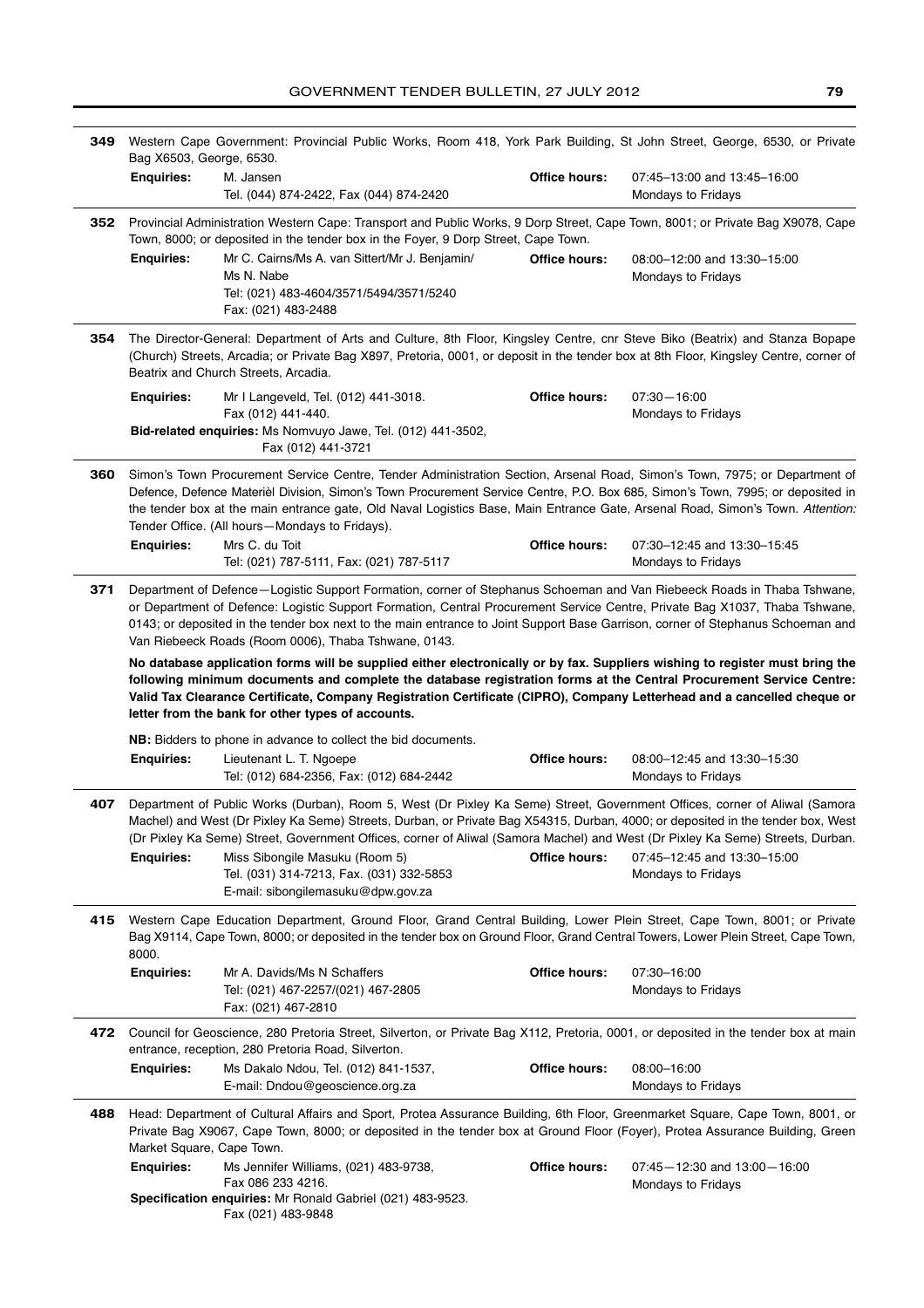| 519  | Department of Health: Western Cape Provincial Government, 4 Dorp Street, (entrance is next to the Cape High Court Building)<br>18th Floor-Open Plan, Cape Town, 8001, or The Head, Department of Health: Western Cape Provincial Government,<br>P.O. Box 2060, Cape Town, 8000; or deposited in the Department of Health bid box situated in the foyer on the Ground Floor<br>(map available on request), main entrance of the Provincial Building (under the archway), Junction of Dorp and Keerom Streets<br>(adjacent to Cape High Court), Cape Town, 8001. |                                                                                                                                                                                                                                                                                                                                                                                                                                                                                                                                                                |                      |                                                   |
|------|----------------------------------------------------------------------------------------------------------------------------------------------------------------------------------------------------------------------------------------------------------------------------------------------------------------------------------------------------------------------------------------------------------------------------------------------------------------------------------------------------------------------------------------------------------------|----------------------------------------------------------------------------------------------------------------------------------------------------------------------------------------------------------------------------------------------------------------------------------------------------------------------------------------------------------------------------------------------------------------------------------------------------------------------------------------------------------------------------------------------------------------|----------------------|---------------------------------------------------|
|      |                                                                                                                                                                                                                                                                                                                                                                                                                                                                                                                                                                | NB: No bid documents will be issued between 13:00 to 13:30.                                                                                                                                                                                                                                                                                                                                                                                                                                                                                                    |                      |                                                   |
|      | <b>Enquiries:</b>                                                                                                                                                                                                                                                                                                                                                                                                                                                                                                                                              | Miss A. de Kock<br>Tel: (021) 483-4278<br>E-mail: adrienne.dekock@westerncape.gov.za                                                                                                                                                                                                                                                                                                                                                                                                                                                                           | Office hours:        | 07:30-13:00 and 13:30-16:00<br>Mondays to Fridays |
| 519A |                                                                                                                                                                                                                                                                                                                                                                                                                                                                                                                                                                | Department of Health: Western Cape Provincial Government, 4 Dorp Street, (entrance is next to the Cape High Court Building)<br>18th Floor-Open Plan, Cape Town, 8001, or The Head, Department of Health: Western Cape Provincial Government,<br>P.O. Box 2060, Cape Town, 8000; or deposited in the Department of Health bid box situated in the foyer on the Ground Floor<br>(map available on request), main entrance of the Provincial Building (under the archway), Junction of Dorp and Keerom Streets<br>(adjacent to Cape High Court), Cape Town, 8001. |                      |                                                   |
|      |                                                                                                                                                                                                                                                                                                                                                                                                                                                                                                                                                                | NB: No bid documents will be issued between 13:00 to 13:30.                                                                                                                                                                                                                                                                                                                                                                                                                                                                                                    |                      |                                                   |
|      | <b>Enquiries:</b>                                                                                                                                                                                                                                                                                                                                                                                                                                                                                                                                              | Mr X Vabaza<br>Tel: (021) 483-8718, Fax (021) 483-2530                                                                                                                                                                                                                                                                                                                                                                                                                                                                                                         | Office hours:        | 07:30-13:00 and 13:30-16:00<br>Mondays to Fridays |
| 565  |                                                                                                                                                                                                                                                                                                                                                                                                                                                                                                                                                                | Department of Agriculture, Forestry and Fisheries-Fisheries Branch: 6th Floor, Foretrust Building, Martin Hammerschlag Way, Cape<br>Town, or Private Bag X2, Rogge Bay, 8012, entrance to Finance & Procurement.                                                                                                                                                                                                                                                                                                                                               |                      |                                                   |
|      | <b>Enquiries:</b>                                                                                                                                                                                                                                                                                                                                                                                                                                                                                                                                              | Ms V. Damonse/Ms A Booth<br>Tel. (021) 402-3632/3325, Fax (021) 402-3228                                                                                                                                                                                                                                                                                                                                                                                                                                                                                       | Office hours:        | 07:15-15:45<br>Mondays to Fridays                 |
| 664  |                                                                                                                                                                                                                                                                                                                                                                                                                                                                                                                                                                | Department of Public Works, Office 32, Phase 1, Site 810, Albert Lithuli Street, Unit 3, Mmabatho, 2745; or at the Regional Manager,<br>Mmabatho Regional Office, Private Bag X120, Mmabatho, 2745.                                                                                                                                                                                                                                                                                                                                                            |                      |                                                   |
|      | <b>Enquiries:</b>                                                                                                                                                                                                                                                                                                                                                                                                                                                                                                                                              | See tender description                                                                                                                                                                                                                                                                                                                                                                                                                                                                                                                                         | <b>Office hours:</b> | 08:00-12:00 and 13:00-15:00<br>Mondays to Fridays |
| 747  |                                                                                                                                                                                                                                                                                                                                                                                                                                                                                                                                                                | Financial Services Board, Riverwalk Office Park, 41 Matroosberg Road (corner Garsfontein and Matroosberg Roads), Ashlea<br>Gardens Extension 6, Menlo Park, Pretoria, 0081; P.O. Box 35655, Menlo Park, 0102; available on the FSB Website: www.fsb.co.za;<br>or tender box at River Walk Office Park, FSB Reception.                                                                                                                                                                                                                                          |                      |                                                   |
|      | <b>Enquiries:</b>                                                                                                                                                                                                                                                                                                                                                                                                                                                                                                                                              | Masilu Kgofelo<br>Tel: (012) 422-2925, Fax: (012) 346-4977                                                                                                                                                                                                                                                                                                                                                                                                                                                                                                     | <b>Office hours:</b> | 07h45-16h30<br>Mondays to Fridays                 |
| 795  | <b>Enquiries:</b>                                                                                                                                                                                                                                                                                                                                                                                                                                                                                                                                              | Dr George Mukhari Hospital: Department of Health, Dr George Mukhari Hospital, Supply Chain Management Stores/Procurement;<br>Chief Executive Officer: George Mukhari Hospital, Private Bag X422, Pretoria, 0001; tender box at Entrance G1 (CEO) Administration.<br>Mr J. T. Dladla<br>Tel: (012) 529-3242. Fax: 086 268 5582.<br>E-mail: jacob.dladla@gauteng.gov.za                                                                                                                                                                                          | <b>Office hours:</b> | 07:30-15:30<br>Mondays to Fridays                 |
|      | 797<br>Department of Communications, Room 324, Block E, Nkululeko House, iParioli Office Park, 399 Duncan Street, Hatfield, Pretoria, or<br>Private Bag X860, Pretoria, 0001; or deposited in the tender box at Room 342, Ground Floor, Block E/F, iParioli Office Park,<br>399 Duncan Street, Hatfield, Pretoria.                                                                                                                                                                                                                                             |                                                                                                                                                                                                                                                                                                                                                                                                                                                                                                                                                                |                      |                                                   |
|      | <b>Enquiries:</b>                                                                                                                                                                                                                                                                                                                                                                                                                                                                                                                                              | Siphiwe Senosi<br>Tel: (012) 427-8208, Fax (012) 427-8514<br>E-mail: siphiwe@doc.gov.za                                                                                                                                                                                                                                                                                                                                                                                                                                                                        | Office hours:        | 08:00-12:45 and 13:30-16:30<br>Mondays to Fridays |
| 805  | area of Berg Park Building).                                                                                                                                                                                                                                                                                                                                                                                                                                                                                                                                   | Department Rural Development & Land Reform, 270 Jabu Ndlovu (Loop) Street, Pietermaritzburg, 3201 or Private Bag X9132,<br>Pietermaritzburg, 3200; or deposited in the tender box at 270 Jabu Ndlovu (Loop) Street, Pietermaritzburg (main entrance, reception                                                                                                                                                                                                                                                                                                 |                      |                                                   |
|      | <b>Enquiries:</b>                                                                                                                                                                                                                                                                                                                                                                                                                                                                                                                                              | Mr A. Dalais/Ms M. Reddy, Tel. No: (033) 264-9500<br>Fax No: (033) 342-1991/3904                                                                                                                                                                                                                                                                                                                                                                                                                                                                               | Office hours:        | 07:30-16:00<br>Mondays to Fridays                 |
| 805A | first floor).                                                                                                                                                                                                                                                                                                                                                                                                                                                                                                                                                  | Department Rural Development & Land Reform, 270 Jabu Ndlovu (Loop) Street, Pietermaritzburg, 3201 or Private Bag X9132,<br>Pietermaritzburg, 3200; or deposited in the tender box at 270 Jabu Ndlovu (Loop) Street, Pietermaritzburg (bid box in foyer on the                                                                                                                                                                                                                                                                                                  |                      |                                                   |
|      | <b>Enquiries:</b>                                                                                                                                                                                                                                                                                                                                                                                                                                                                                                                                              | Mr P. Muller/Mr T. Jali, Tel. No: (033) 264-9500<br>Fax No: (033) 342-1991/3904                                                                                                                                                                                                                                                                                                                                                                                                                                                                                | Office hours:        | 07:30-16:00<br>Mondays to Fridays                 |
| 829  |                                                                                                                                                                                                                                                                                                                                                                                                                                                                                                                                                                | Department of Public Service and Administration, Batho Pele House, 116 Johannes Ramokhoase Street (formerly Proes Street),<br>Pretoria, 0001; Private Bag X916, Pretoria, 0001; documents to be collected at 116 Johannes Ramokhoase Street (formerly Proes<br>Street), Batho Pele House, Pretoria (working hours).                                                                                                                                                                                                                                            |                      |                                                   |
|      | <b>Enquiries:</b>                                                                                                                                                                                                                                                                                                                                                                                                                                                                                                                                              | Lorraine/Fikile, Tel. (012) 336-1126/1216.<br>Technical enquiries contact: Elphus Ndou, Tel: (012) 3360-1317.<br>Email: elphusn@dpsa.gov.za                                                                                                                                                                                                                                                                                                                                                                                                                    | Office hours:        | $08:00 - 16:00$<br>Mondays to Fridays             |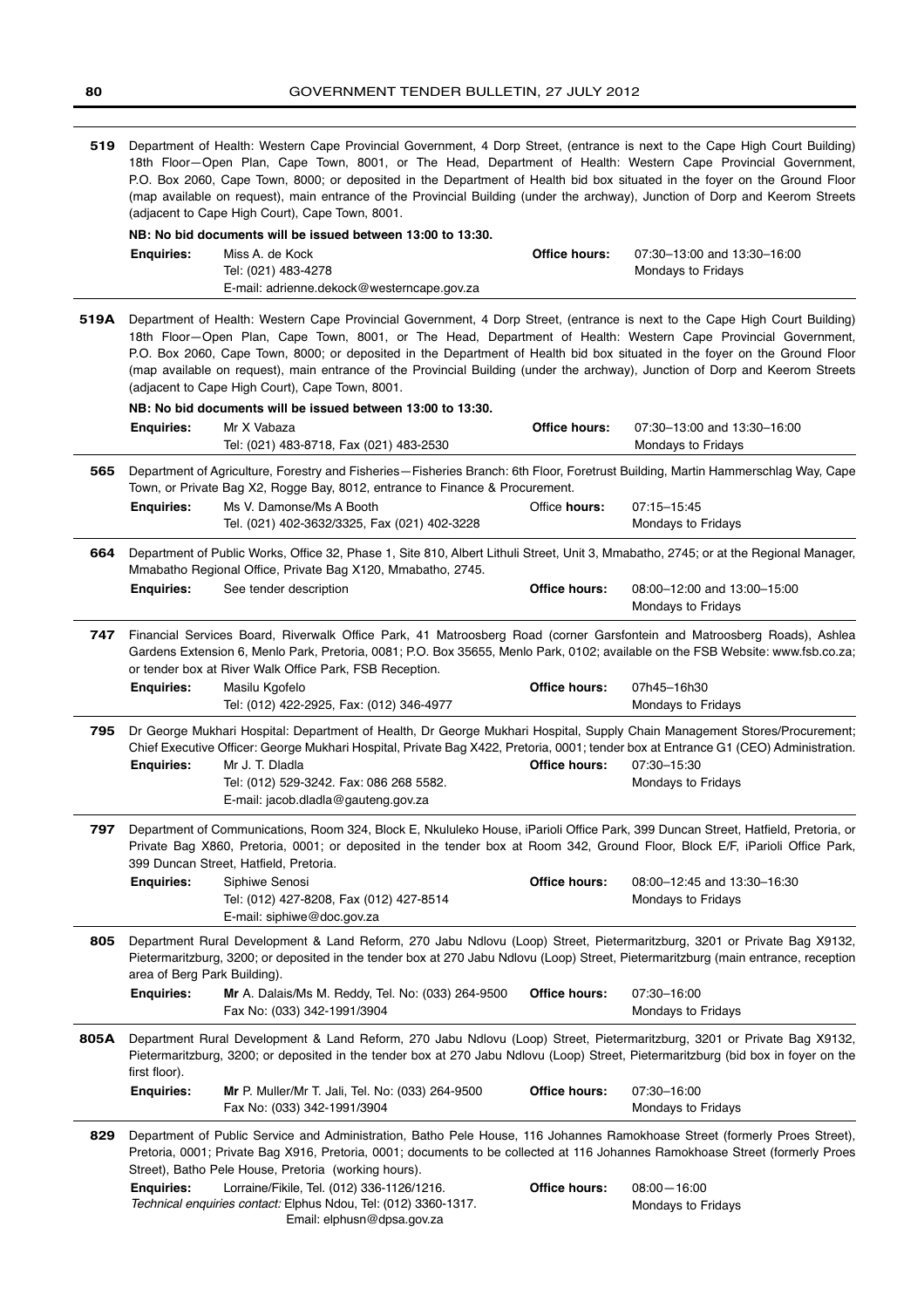| 840 | South African National Accreditation System (SANAS), 12 Esselen Street, dti Campus, Building G, Sunnyside, Pretoria; or Private<br>Bag X23, Sunnyside, Pretoria, 0132; or Tender Box, SANAS Reception, Building G, dti Campus.                                                          |                                                                                                                                                                                                                             |                      |                    |
|-----|-----------------------------------------------------------------------------------------------------------------------------------------------------------------------------------------------------------------------------------------------------------------------------------------|-----------------------------------------------------------------------------------------------------------------------------------------------------------------------------------------------------------------------------|----------------------|--------------------|
|     | <b>Enquiries:</b>                                                                                                                                                                                                                                                                       | Zelda Oosthuizen                                                                                                                                                                                                            | Office hours:        | 08h00-16h30        |
|     |                                                                                                                                                                                                                                                                                         | Tel. No: (012) 394-3892, Fax No: (012) 394-4892                                                                                                                                                                             |                      | Mondays to Fridays |
| 931 |                                                                                                                                                                                                                                                                                         | Department of Health, Province of KwaZulu-Natal: Estcourt Hospital: Old Main Road, Estcourt; Private Bag X7058, Estcourt, 3310.                                                                                             |                      |                    |
|     | <b>Enguiries:</b>                                                                                                                                                                                                                                                                       | Mr K. Misrilal                                                                                                                                                                                                              | <b>Office hours:</b> |                    |
|     |                                                                                                                                                                                                                                                                                         | Tel: (036) 342-7075, Fax: (036) 342-7115                                                                                                                                                                                    |                      |                    |
|     |                                                                                                                                                                                                                                                                                         | E-mail: kay.misrilal.kznhealth.gov.za                                                                                                                                                                                       |                      |                    |
| 942 | Bekker Street, Midrand.                                                                                                                                                                                                                                                                 | South African Civil Aviation ("SACAA"), The Chairperson, Bids Committee, Ikhaya Lokundiza, Building 16 Treur Close, Waterfall Park,                                                                                         |                      |                    |
|     |                                                                                                                                                                                                                                                                                         | No faxed, e-mailed or late tenderers will be accepted.                                                                                                                                                                      |                      |                    |
|     | <b>Enquiries:</b>                                                                                                                                                                                                                                                                       | Lungi Buthelezi, Fax (011) 545-1455.                                                                                                                                                                                        | <b>Office hours:</b> |                    |
|     |                                                                                                                                                                                                                                                                                         | E-mail: buthelezin@caa.co.za                                                                                                                                                                                                |                      |                    |
| 983 |                                                                                                                                                                                                                                                                                         | Sentech SOC Ltd, Sentech Technology Park, Octave Road, Radiokop, Honeydew, Johannesburg; or post or deliver bids to Tender<br>Box, Sentech SOC Ltd, Sentech Technology Park, Octave Road, Radiokop, Honeydew, Johannesburg. |                      |                    |
|     | <b>Enquiries:</b>                                                                                                                                                                                                                                                                       | See tender description                                                                                                                                                                                                      | Office hours:        | 08h00-16h00        |
| 988 | The Director-General: Department of Tourism, Ground Floor, Tourism House, 16/17 Trevenna Street, Sunnyside, Pretoria, 0002;<br>Private Bag X424, Pretoria, 0001; or tender box at Ground Floor, Tourism House, 16/17 Trevenna Street, Sunnyside, Pretoria 0002<br>or www.tourism.gov.za |                                                                                                                                                                                                                             |                      |                    |
|     | <b>Enquiries:</b>                                                                                                                                                                                                                                                                       | Ms M. Malapane                                                                                                                                                                                                              | <b>Office hours:</b> | 07:30-15:30        |
|     |                                                                                                                                                                                                                                                                                         | Tel: (012) 444-6230, Fax: (012) 444-7137                                                                                                                                                                                    |                      | Mondays to Fridays |
| 989 | X944, Pretoria, 0001.                                                                                                                                                                                                                                                                   | Department of Performance Monitoring & Evaluation, Government Avenue, Union Buildings, Ground Floor, Pretoria; Private Bag                                                                                                  |                      |                    |
|     | <b>Enquiries:</b>                                                                                                                                                                                                                                                                       | Mr Cedric Appollis, Tel. (012) 308-1786.                                                                                                                                                                                    | <b>Office hours:</b> | 08h00-16h30        |
|     |                                                                                                                                                                                                                                                                                         | E-mail: cedric@po.gov.za                                                                                                                                                                                                    |                      | Mondays to Fridays |
|     |                                                                                                                                                                                                                                                                                         | Ms Immaculate Molwantwa, Tel. (012) 308-1872.                                                                                                                                                                               |                      |                    |
|     |                                                                                                                                                                                                                                                                                         | E-mail: immaculate@po.gov.za                                                                                                                                                                                                |                      |                    |
|     |                                                                                                                                                                                                                                                                                         | Technical enguiries: Ms Bernadette Leon, Tel. (012) 308-1788.                                                                                                                                                               |                      |                    |
|     |                                                                                                                                                                                                                                                                                         | E-mail: bernadette@po.gov.za                                                                                                                                                                                                |                      |                    |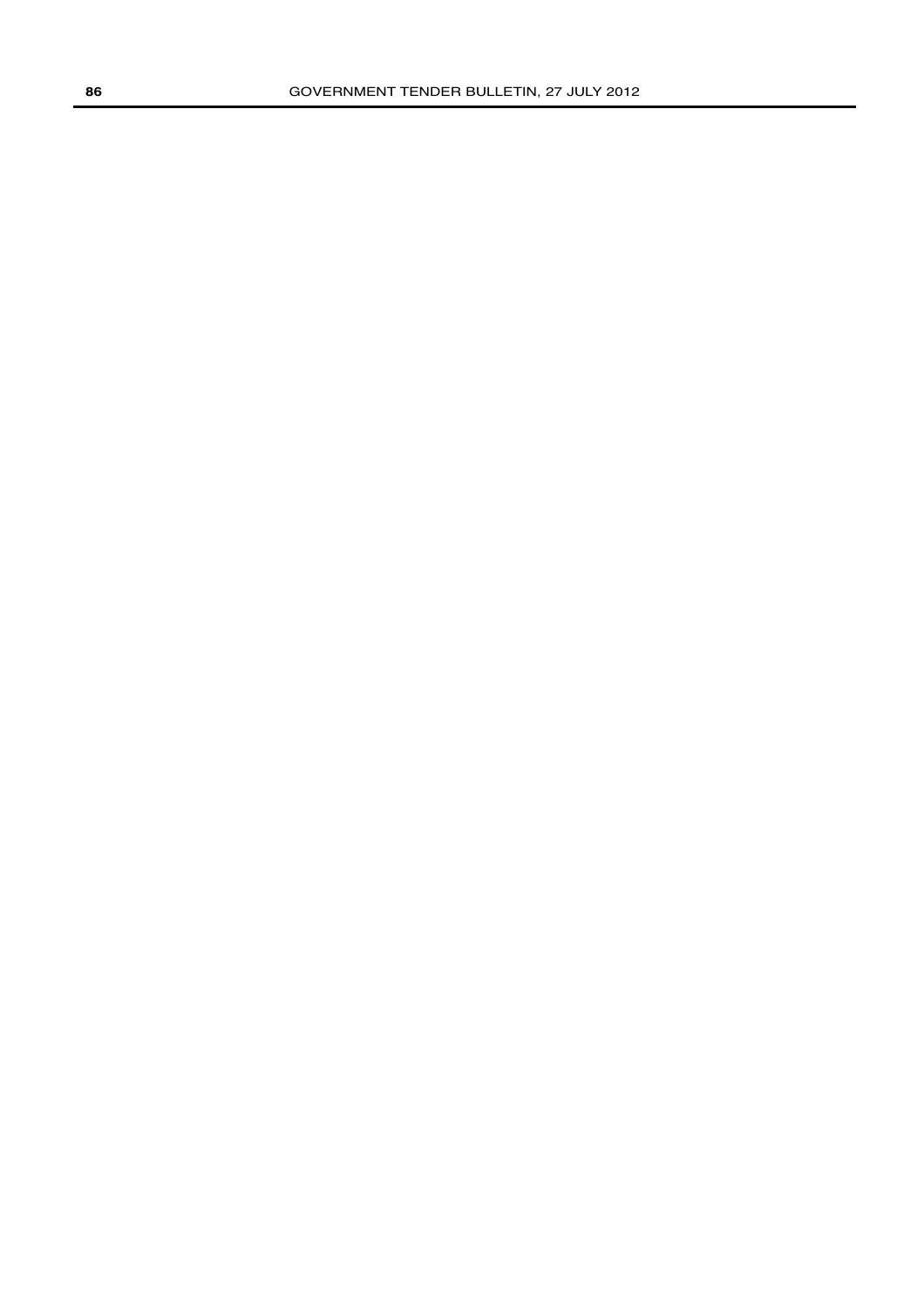# **IMPORTANT ANNOUNCEMENT TO ALL DEPARTMENTS CONCERNED** *Closing times PRIOR TO PUBLIC HOLIDAYS for the* **GOVERNMENT ANNEXURE 2**

to reach the **GOVERNMENT PRINTER** as follows:

**TENDER BULLETIN**

**2012**

The Tender Bulletin is published every week on *Friday*, and the closing time for the acceptance of tenders which have to appear in the Tender Bulletin on any particular Friday, is *15:00 on the preceding Friday.*

Should any Friday coincide with a public holiday, the date of publication of the Tender Bulletin and the closing time of the acceptance of notices will be *15:00 sharp on the following days:*

> **29 March,** Thursday, for the issue of Thursday **5 April 2012 4 April,** Wednesday, for the issue of Friday **13 April 2012 19 April,** Thursday, for the issue of Thursday **26 April 2012 25 April,** Wednesday, for the issue of Friday **4 May 2012 2 August,** Thursday, for the issue of Friday **10 August 2012 20 September,** Thursday, for the issue of Friday **28 September 2012**

## **NATIONAL TREASURY**

**CLOSING DATES OF BIDS/ADVERTISEMENT DATES BY NATIONAL TREASURY: CONTRACT MANAGEMENT OF BIDS OVER THE FESTIVE PERIOD**

| Last advertisement date for 2011:    | 9 December 2011 (for bids closing the week of 20 January 2012,<br>advertisements to reach Government Printers on 2 December 2011) |
|--------------------------------------|-----------------------------------------------------------------------------------------------------------------------------------|
| Last closing date of bids for 2011:  | 15 December 2011 (advertised on 11 November 2011 and the adver-<br>tisement must reach Government Printer on 4 November 2011)     |
| First advertisement date for 2011:   | 13 January 2012 (Advertisements to reach Government Printers on<br>2 December 2011)                                               |
| First closing date of bids for 2011: | 20 January 2011                                                                                                                   |

*NOTE: NATIONAL TREASURY, 240 VERMEULEN STREET, PRETORIA: CONTRACT MANAGEMENT, TENDER INFORMATION CENTRE WILL BE CLOSED FROM 22 DECEMBER 2011 AND WILL RE-OPEN ON 3 JANUARY 2012.*

**Late notices will be published in the subsequent issue, if under special circumstances, a late notice is being accepted, a double tariff will be charged**